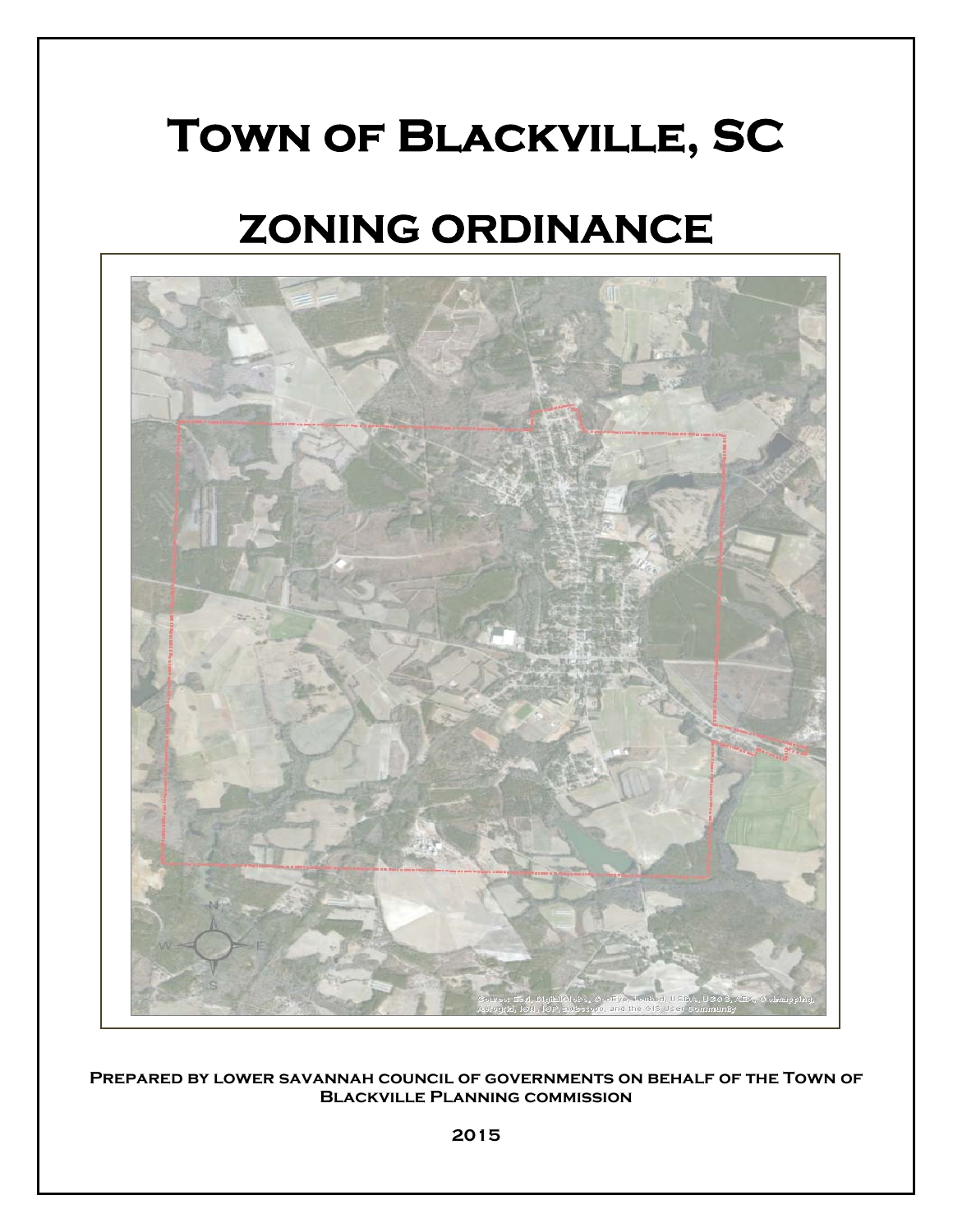### *TABLE OF CONTENTS*

| $§ 1 - 100$<br>$§ 1 - 101$<br>$§ 1 - 102$<br>$§ 1-200$<br>$§ 1 - 201$<br>$§$ 2-100<br>$§$ 2-101<br>$§$ 2-102<br>$§$ 2-103<br>$§$ 2-104<br>$§$ 2-105<br>$§$ 3-100<br>$§$ 3-101<br>$§$ 3-102<br>$§$ 3-103<br>$§$ 3-104<br>$§$ 3-105<br>Mobile home declared nonconforming structure; removal required 3-3<br>$§$ 3-106<br>$§ 3 - 107$<br>$§ 3 - 108$<br>$§$ 4-100<br>$§$ 4-101<br>RS-1 Single Family Residential District Regulations  4-8<br>$§$ 4-102<br>$§$ 4-103<br>RS-2 Single Family Residential District Regulations  4-12<br>$$4-104$<br>$§$ 4-105<br><b>RMF Multi-Family Residential</b><br>RMF Multi-Family Residential District Regulations4-15<br>$§$ 4-106<br>RMH Manufactured Home Residential District Uses4-17<br>$§$ 4-107<br>$§$ 4-108<br>RMH Manufactured Home Residential District Regulations  4-18<br>$§$ 4-109<br>Existing Manufactured Home Parks and Subdivisions4-20<br>$§$ 4-110<br>$§$ 4-111<br>$§$ 4-112<br>$§$ 4-113<br>$§$ 4-114<br>$§$ 4-115 |           |                                                      |  |
|----------------------------------------------------------------------------------------------------------------------------------------------------------------------------------------------------------------------------------------------------------------------------------------------------------------------------------------------------------------------------------------------------------------------------------------------------------------------------------------------------------------------------------------------------------------------------------------------------------------------------------------------------------------------------------------------------------------------------------------------------------------------------------------------------------------------------------------------------------------------------------------------------------------------------------------------------------------------------|-----------|------------------------------------------------------|--|
|                                                                                                                                                                                                                                                                                                                                                                                                                                                                                                                                                                                                                                                                                                                                                                                                                                                                                                                                                                            |           |                                                      |  |
|                                                                                                                                                                                                                                                                                                                                                                                                                                                                                                                                                                                                                                                                                                                                                                                                                                                                                                                                                                            |           |                                                      |  |
|                                                                                                                                                                                                                                                                                                                                                                                                                                                                                                                                                                                                                                                                                                                                                                                                                                                                                                                                                                            |           |                                                      |  |
|                                                                                                                                                                                                                                                                                                                                                                                                                                                                                                                                                                                                                                                                                                                                                                                                                                                                                                                                                                            |           |                                                      |  |
|                                                                                                                                                                                                                                                                                                                                                                                                                                                                                                                                                                                                                                                                                                                                                                                                                                                                                                                                                                            |           |                                                      |  |
|                                                                                                                                                                                                                                                                                                                                                                                                                                                                                                                                                                                                                                                                                                                                                                                                                                                                                                                                                                            |           |                                                      |  |
|                                                                                                                                                                                                                                                                                                                                                                                                                                                                                                                                                                                                                                                                                                                                                                                                                                                                                                                                                                            |           |                                                      |  |
|                                                                                                                                                                                                                                                                                                                                                                                                                                                                                                                                                                                                                                                                                                                                                                                                                                                                                                                                                                            |           |                                                      |  |
|                                                                                                                                                                                                                                                                                                                                                                                                                                                                                                                                                                                                                                                                                                                                                                                                                                                                                                                                                                            |           |                                                      |  |
|                                                                                                                                                                                                                                                                                                                                                                                                                                                                                                                                                                                                                                                                                                                                                                                                                                                                                                                                                                            |           |                                                      |  |
|                                                                                                                                                                                                                                                                                                                                                                                                                                                                                                                                                                                                                                                                                                                                                                                                                                                                                                                                                                            |           |                                                      |  |
|                                                                                                                                                                                                                                                                                                                                                                                                                                                                                                                                                                                                                                                                                                                                                                                                                                                                                                                                                                            |           |                                                      |  |
|                                                                                                                                                                                                                                                                                                                                                                                                                                                                                                                                                                                                                                                                                                                                                                                                                                                                                                                                                                            |           |                                                      |  |
|                                                                                                                                                                                                                                                                                                                                                                                                                                                                                                                                                                                                                                                                                                                                                                                                                                                                                                                                                                            |           |                                                      |  |
|                                                                                                                                                                                                                                                                                                                                                                                                                                                                                                                                                                                                                                                                                                                                                                                                                                                                                                                                                                            |           |                                                      |  |
|                                                                                                                                                                                                                                                                                                                                                                                                                                                                                                                                                                                                                                                                                                                                                                                                                                                                                                                                                                            |           |                                                      |  |
|                                                                                                                                                                                                                                                                                                                                                                                                                                                                                                                                                                                                                                                                                                                                                                                                                                                                                                                                                                            |           |                                                      |  |
|                                                                                                                                                                                                                                                                                                                                                                                                                                                                                                                                                                                                                                                                                                                                                                                                                                                                                                                                                                            |           |                                                      |  |
|                                                                                                                                                                                                                                                                                                                                                                                                                                                                                                                                                                                                                                                                                                                                                                                                                                                                                                                                                                            |           |                                                      |  |
|                                                                                                                                                                                                                                                                                                                                                                                                                                                                                                                                                                                                                                                                                                                                                                                                                                                                                                                                                                            |           |                                                      |  |
|                                                                                                                                                                                                                                                                                                                                                                                                                                                                                                                                                                                                                                                                                                                                                                                                                                                                                                                                                                            |           |                                                      |  |
|                                                                                                                                                                                                                                                                                                                                                                                                                                                                                                                                                                                                                                                                                                                                                                                                                                                                                                                                                                            |           |                                                      |  |
|                                                                                                                                                                                                                                                                                                                                                                                                                                                                                                                                                                                                                                                                                                                                                                                                                                                                                                                                                                            |           |                                                      |  |
|                                                                                                                                                                                                                                                                                                                                                                                                                                                                                                                                                                                                                                                                                                                                                                                                                                                                                                                                                                            |           |                                                      |  |
|                                                                                                                                                                                                                                                                                                                                                                                                                                                                                                                                                                                                                                                                                                                                                                                                                                                                                                                                                                            |           |                                                      |  |
|                                                                                                                                                                                                                                                                                                                                                                                                                                                                                                                                                                                                                                                                                                                                                                                                                                                                                                                                                                            |           |                                                      |  |
|                                                                                                                                                                                                                                                                                                                                                                                                                                                                                                                                                                                                                                                                                                                                                                                                                                                                                                                                                                            |           |                                                      |  |
|                                                                                                                                                                                                                                                                                                                                                                                                                                                                                                                                                                                                                                                                                                                                                                                                                                                                                                                                                                            |           |                                                      |  |
|                                                                                                                                                                                                                                                                                                                                                                                                                                                                                                                                                                                                                                                                                                                                                                                                                                                                                                                                                                            |           |                                                      |  |
|                                                                                                                                                                                                                                                                                                                                                                                                                                                                                                                                                                                                                                                                                                                                                                                                                                                                                                                                                                            |           |                                                      |  |
|                                                                                                                                                                                                                                                                                                                                                                                                                                                                                                                                                                                                                                                                                                                                                                                                                                                                                                                                                                            |           |                                                      |  |
|                                                                                                                                                                                                                                                                                                                                                                                                                                                                                                                                                                                                                                                                                                                                                                                                                                                                                                                                                                            |           |                                                      |  |
|                                                                                                                                                                                                                                                                                                                                                                                                                                                                                                                                                                                                                                                                                                                                                                                                                                                                                                                                                                            |           |                                                      |  |
|                                                                                                                                                                                                                                                                                                                                                                                                                                                                                                                                                                                                                                                                                                                                                                                                                                                                                                                                                                            |           |                                                      |  |
|                                                                                                                                                                                                                                                                                                                                                                                                                                                                                                                                                                                                                                                                                                                                                                                                                                                                                                                                                                            |           |                                                      |  |
|                                                                                                                                                                                                                                                                                                                                                                                                                                                                                                                                                                                                                                                                                                                                                                                                                                                                                                                                                                            |           |                                                      |  |
|                                                                                                                                                                                                                                                                                                                                                                                                                                                                                                                                                                                                                                                                                                                                                                                                                                                                                                                                                                            |           |                                                      |  |
|                                                                                                                                                                                                                                                                                                                                                                                                                                                                                                                                                                                                                                                                                                                                                                                                                                                                                                                                                                            |           |                                                      |  |
|                                                                                                                                                                                                                                                                                                                                                                                                                                                                                                                                                                                                                                                                                                                                                                                                                                                                                                                                                                            |           |                                                      |  |
|                                                                                                                                                                                                                                                                                                                                                                                                                                                                                                                                                                                                                                                                                                                                                                                                                                                                                                                                                                            |           |                                                      |  |
|                                                                                                                                                                                                                                                                                                                                                                                                                                                                                                                                                                                                                                                                                                                                                                                                                                                                                                                                                                            |           |                                                      |  |
|                                                                                                                                                                                                                                                                                                                                                                                                                                                                                                                                                                                                                                                                                                                                                                                                                                                                                                                                                                            |           |                                                      |  |
|                                                                                                                                                                                                                                                                                                                                                                                                                                                                                                                                                                                                                                                                                                                                                                                                                                                                                                                                                                            | $§$ 4-116 | NC Neighborhood Commercial District Regulations 4-39 |  |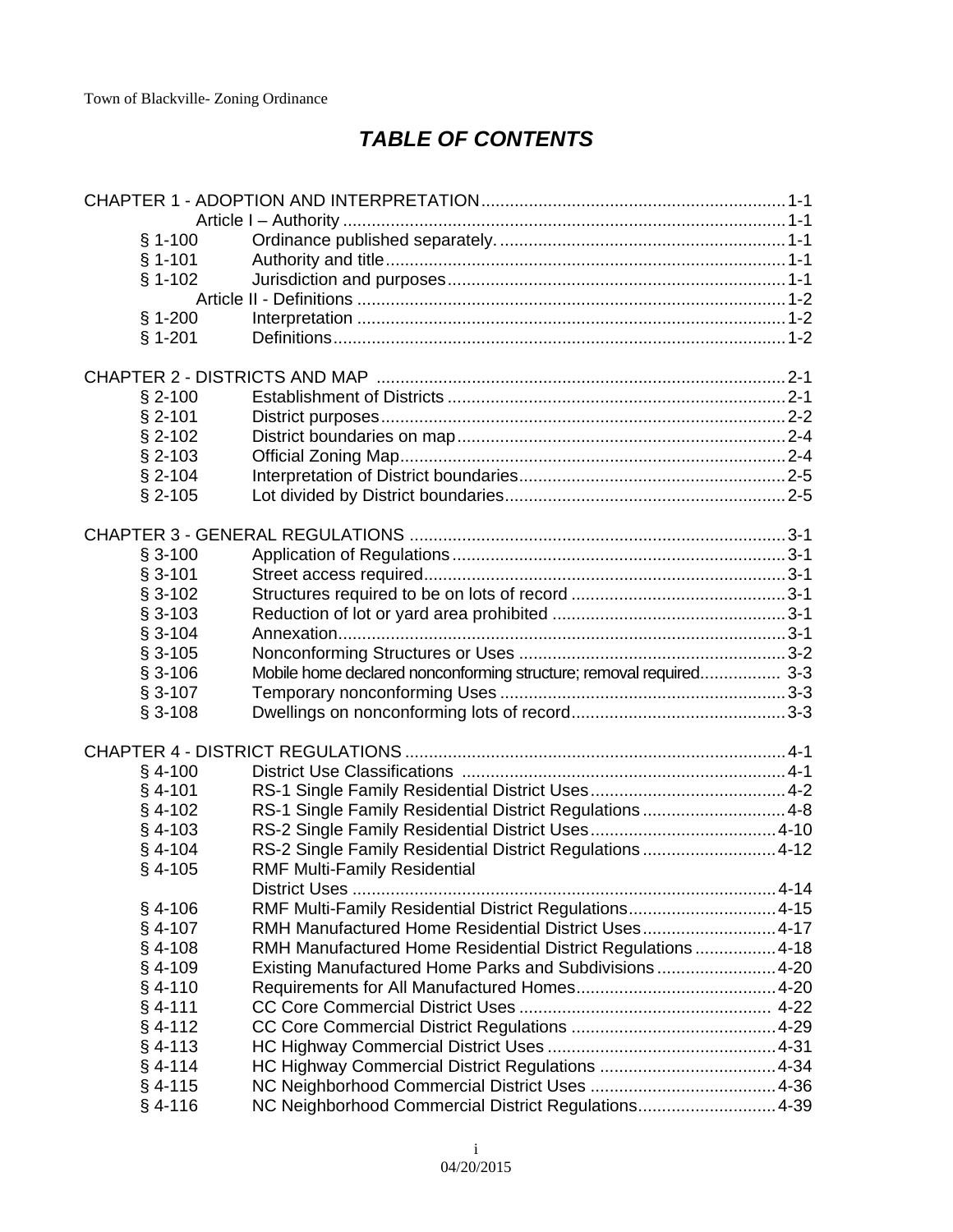| $§$ 4-117   |                                                            |  |
|-------------|------------------------------------------------------------|--|
| $§$ 4-118   |                                                            |  |
| $§$ 4-119   |                                                            |  |
| $§$ 4-120   |                                                            |  |
| $§$ 4-121   |                                                            |  |
| $§$ 4-122   | OSP Open Space Preservation District Regulations 4-53      |  |
| $§$ 4-123   |                                                            |  |
| $§$ 4-124   |                                                            |  |
| $§$ 4-125   |                                                            |  |
| $§$ 4-126   |                                                            |  |
| $§$ 4-127   | PD Planned Development Application Review Procedures  4-58 |  |
| $§$ 4-128   |                                                            |  |
| $§$ 4-129   |                                                            |  |
|             |                                                            |  |
|             |                                                            |  |
| $§ 5 - 100$ |                                                            |  |
| $§ 5 - 101$ |                                                            |  |
| $§ 5 - 102$ | Communications Tower and Antenna Permitted as              |  |
|             |                                                            |  |
| $§ 5 - 103$ |                                                            |  |
|             |                                                            |  |
| $§ 5 - 200$ |                                                            |  |
|             |                                                            |  |
| $§ 5 - 300$ |                                                            |  |
| $§ 5 - 301$ |                                                            |  |
| $§ 5 - 302$ |                                                            |  |
|             |                                                            |  |
| $$5-401$    |                                                            |  |
| $§ 5-402$   |                                                            |  |
| $§ 5 - 403$ |                                                            |  |
| $§ 5 - 404$ |                                                            |  |
|             |                                                            |  |
| $§ 5 - 500$ |                                                            |  |
| $§ 5 - 501$ |                                                            |  |
| $§ 5 - 502$ |                                                            |  |
| $§ 5 - 503$ |                                                            |  |
| $§ 5 - 504$ |                                                            |  |
| $§ 5 - 505$ |                                                            |  |
| $§ 5 - 506$ |                                                            |  |
| $§ 5 - 507$ | Number, Dimension and Location of Permitted Signs5-22      |  |
| $§ 5 - 508$ |                                                            |  |
| $§ 5 - 509$ |                                                            |  |
| $§ 5 - 510$ |                                                            |  |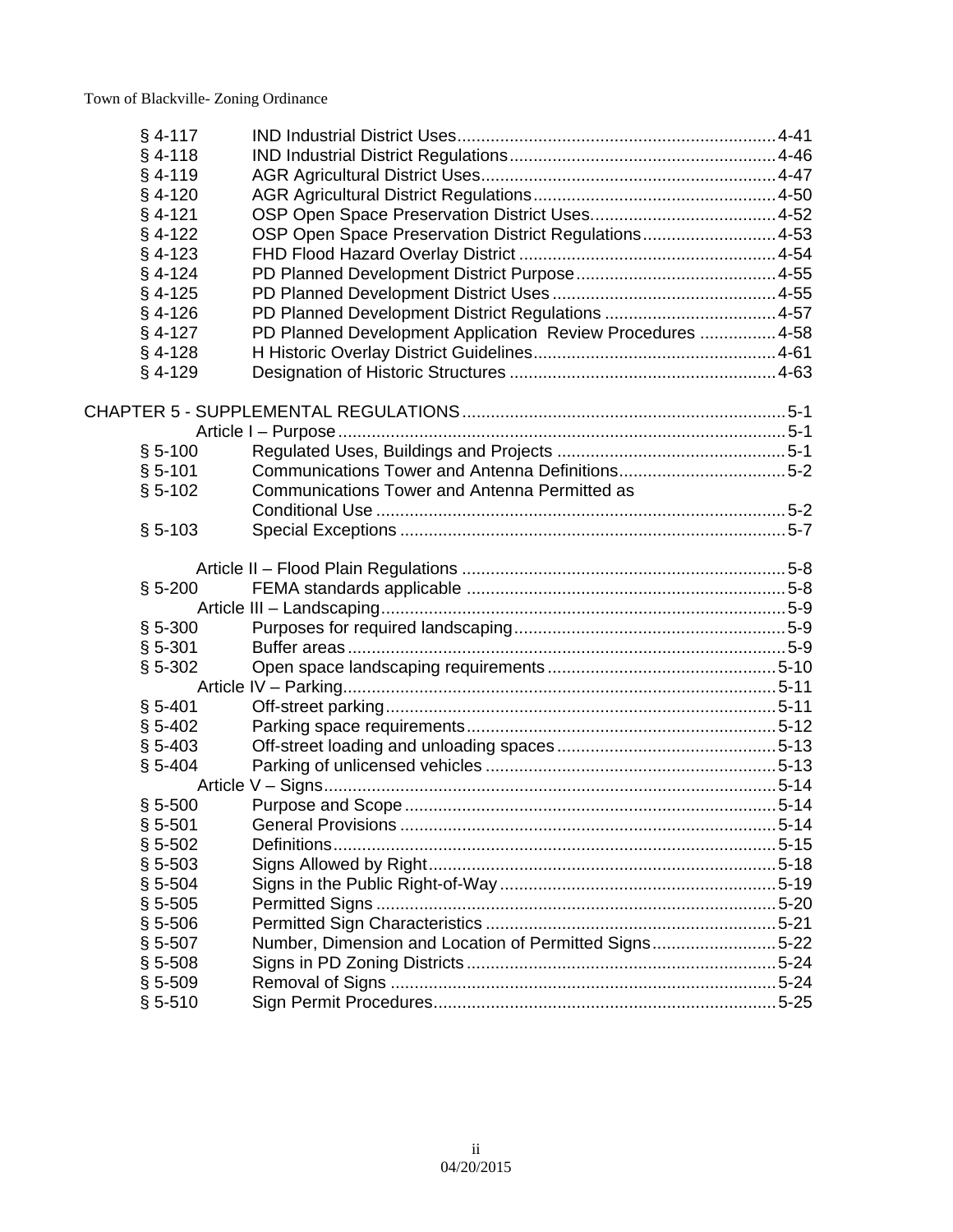| $§ 5 - 600$ |                                                                      |  |
|-------------|----------------------------------------------------------------------|--|
| $§ 5 - 601$ |                                                                      |  |
| $§ 5 - 602$ |                                                                      |  |
| $§ 5 - 603$ |                                                                      |  |
| $$5-604$    |                                                                      |  |
| $$5 - 605$  |                                                                      |  |
| $§ 5 - 606$ |                                                                      |  |
| $§ 5 - 607$ |                                                                      |  |
| $§ 5 - 608$ |                                                                      |  |
| $§ 5 - 609$ |                                                                      |  |
| $§ 5 - 610$ | Location of sexually oriented businesses; nonconforming Uses  5-33   |  |
| $§ 5 - 611$ |                                                                      |  |
| $§ 5 - 612$ | Regulations for exhibition of sexually explicit films or videos 5-34 |  |
| $§ 5 - 613$ |                                                                      |  |
| $§ 5 - 614$ | Tattoo Parlors and Body Piercing Establishments5-36                  |  |
|             |                                                                      |  |
| $§ 5 - 700$ |                                                                      |  |
| $§ 5 - 701$ |                                                                      |  |
| $§ 5 - 702$ |                                                                      |  |
| $§ 5 - 703$ |                                                                      |  |
| $§ 5 - 704$ |                                                                      |  |
|             |                                                                      |  |
|             |                                                                      |  |
| $§6-100$    |                                                                      |  |
| $§ 6 - 101$ |                                                                      |  |
| $§6-102$    | Location of Buildings on Lots and Residential Limitations6-1         |  |
| $§6 - 103$  |                                                                      |  |
| $§ 6 - 104$ |                                                                      |  |
| $§6-105$    | Measurement of Front, Side and Rear Yards:                           |  |
|             |                                                                      |  |
| $§6-106$    |                                                                      |  |
| $§6-107$    | Visibility at Private Drives and Entrances Intersecting              |  |
|             |                                                                      |  |
| $§$ 6-108   |                                                                      |  |
| $§6-109$    |                                                                      |  |
| $§6-110$    |                                                                      |  |
| $§6-111$    |                                                                      |  |
| $§6-112$    | Setback and Other Yard Requirements for Accessory Uses 6-4           |  |
|             |                                                                      |  |
|             |                                                                      |  |
| $§7-100$    |                                                                      |  |
| $§7 - 101$  |                                                                      |  |
| $§7-102$    |                                                                      |  |
| $§7 - 103$  |                                                                      |  |
| $§7-104$    |                                                                      |  |
|             |                                                                      |  |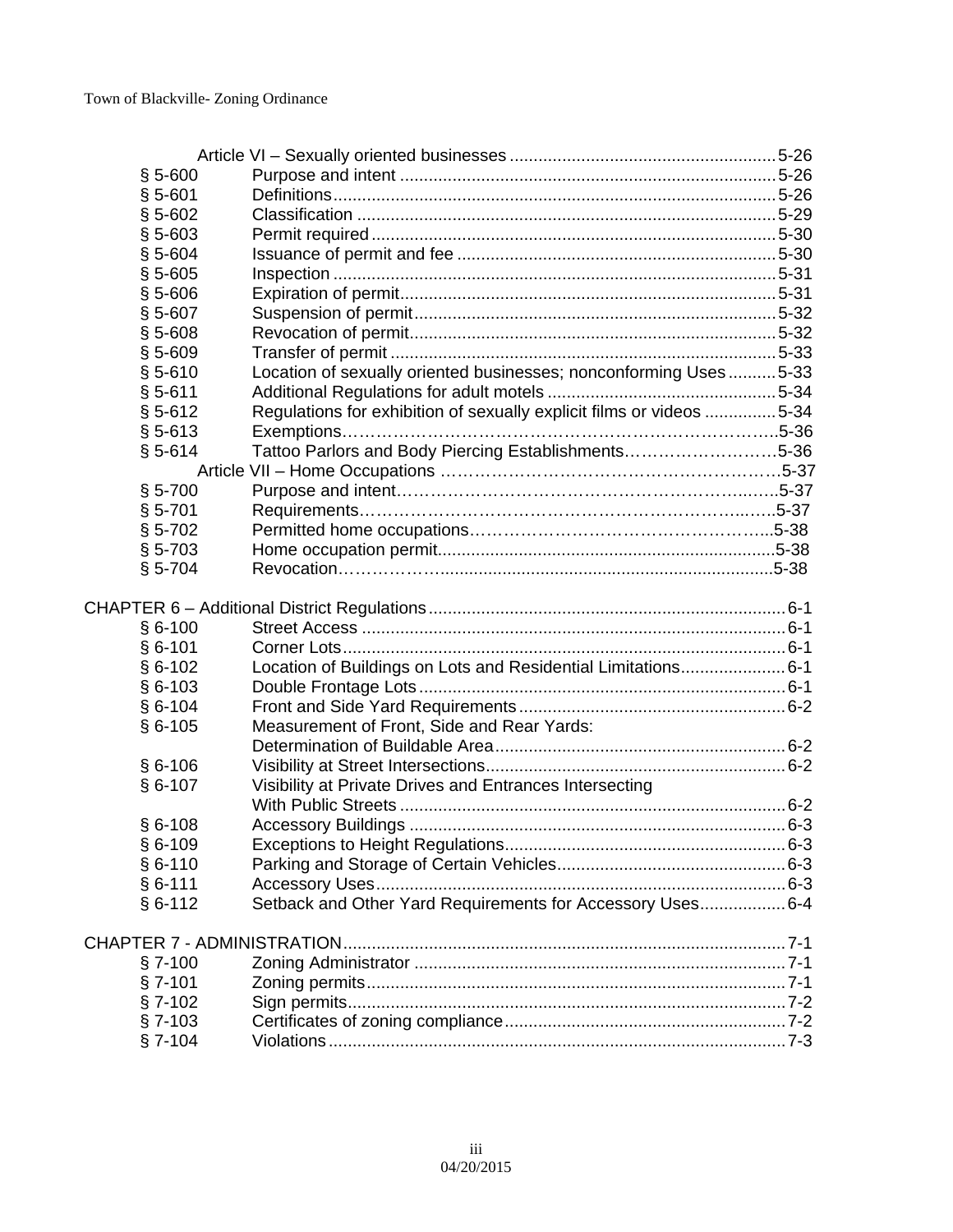| $$8-100$  |  |
|-----------|--|
| $$8-101$  |  |
| $$8-102$  |  |
| $$8-103$  |  |
|           |  |
|           |  |
| $§ 9-100$ |  |
| $§ 9-101$ |  |
| $$9-102$  |  |
|           |  |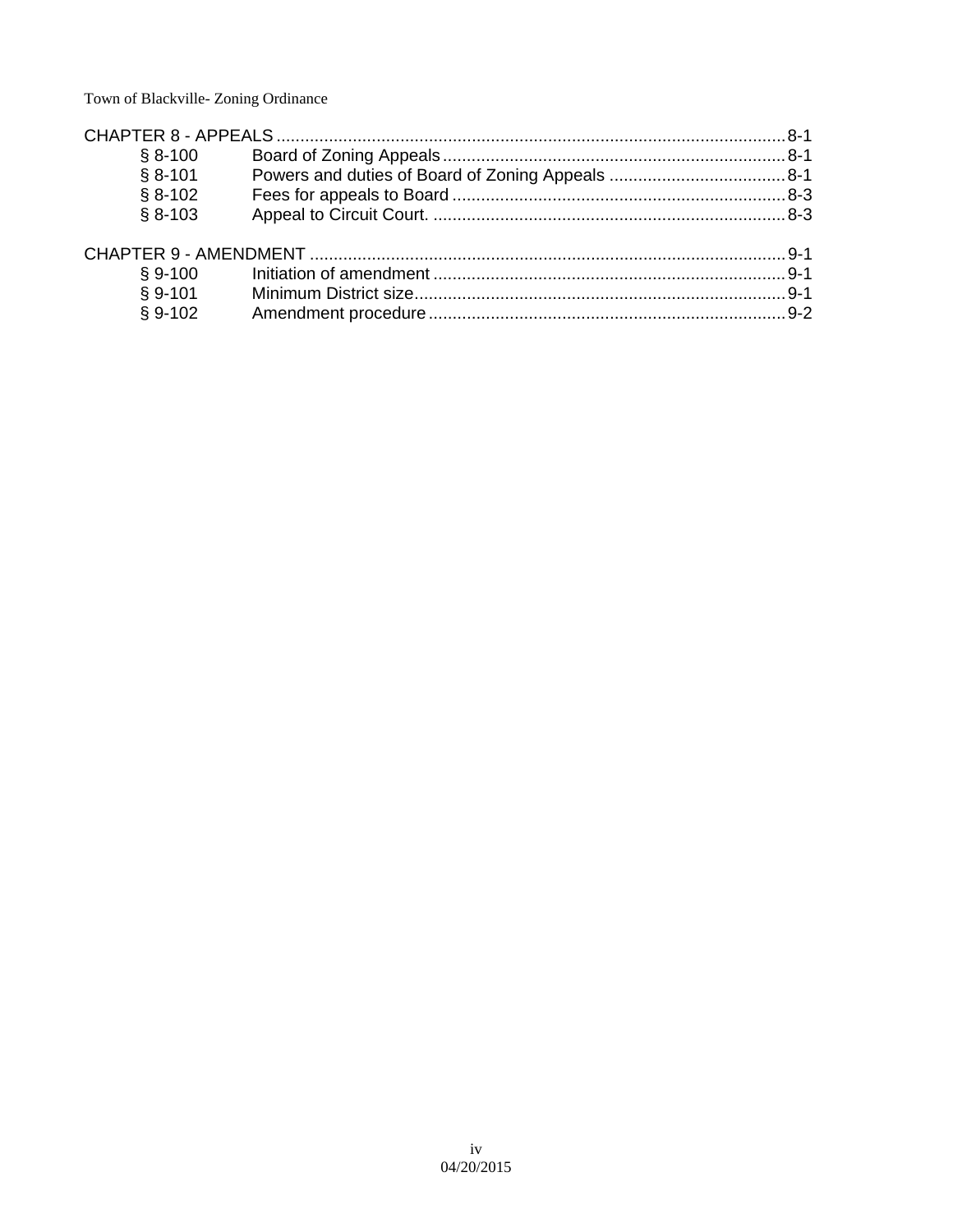## **ZONING ORDINANCE TOWN OF BLACKVILLE, SOUTH CAROLINA 2015**

**April, 20th 2015** 

#### **CHAPTER 1 ADOPTION AND INTERPRETATION**

#### **Article I Authority**

#### **§1-100 Ordinance published separately.**

An Ordinance of the Town of Blackville, South Carolina, regulating the location and use of buildings, structures and land, the height of buildings and other structures, size of yards, density and distribution of population, and the subdivision of land; this Ordinance shall be published in a separate volume, a copy of which shall be filed with the Town Clerk.

#### **§ 1-101 Authority and title.**

This Ordinance is adopted pursuant to authority granted in the South Carolina Local Government Comprehensive Planning Enabling Act of 1994, S.C. Code § 6-29-310, et seq. (1994 Supp.). This Ordinance may be cited as the "Town of Blackville Zoning Ordinance, 2015."

#### **§ 1-102 Jurisdiction and purposes.**

The provisions of this Ordinance shall apply to all land and improvements within the corporate limits of the Town of Blackville, South Carolina. The purposes of this Ordinance are to implement the land use element of the Comprehensive Plan for those purposes set forth in S.C. Code § 6-29-710.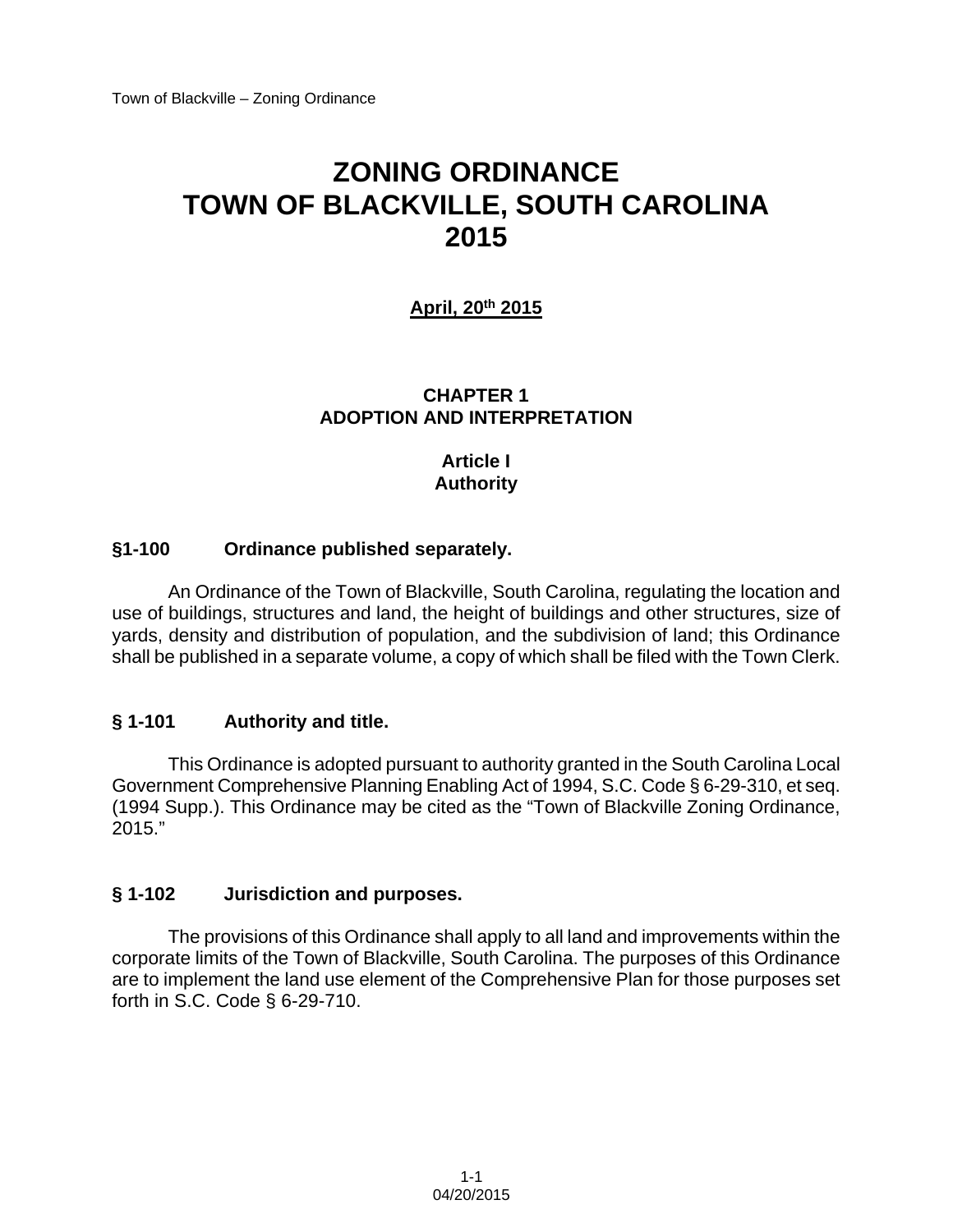#### **Article II Definitions**

#### **§ 1-200 Interpretation.**

(a) Words used in this Ordinance shall have their customary and ordinary meanings as defined in a standard dictionary, except for specific words and phrases defined in this Ordinance.

(b) The present tense includes the past and future tenses. Singular words shall include the plural, and plural words shall include the singular.

(c) The word "person" includes an individual, a firm, association, partnership, trust, company, corporation or any other legal entity.

(d) The word "shall" is mandatory; the word "may" is permissive.

(e) References to NAICS codes shall mean those codes assigned to businesses in the 2012 North American Industry Classification System Manual, developed under the auspices of the Federal Office of Management and Budget (OMB) and jointly by the U.S. Economic Classification Policy Committee (ECPC). NAICS codes are listed in the tables of uses for each district as an aid in interpretation and determination of those specific uses included in a general class of uses.

#### **§ 1-201 Definitions.**

1. Accessory. A building or use subordinate to and serving a principal building or use which is subordinate in area, extent or purpose to the principal building or use served; designed for the comfort, convenience or necessity of occupants of the principal use served; located on the same lot as the principal building or use served, except for permitted off-site accessory uses; and which meets all setback requirements for the principal structure. Accessory uses shall include, but not be limited to: barns, sheds, home tennis courts, swimming pools, boat houses, docks, automobile garages, decks, patios, and private recreation areas.

2. Alley. A minor right-of-way used or intended to be used primarily for service access to the rear or side of properties otherwise abutting a street. An alley is not considered to be a street for purposes of this ordinance.

3. Alteration of building. Any change in the supporting members of a building, such as bearing walls, columns, or girders; any addition or reduction to a building.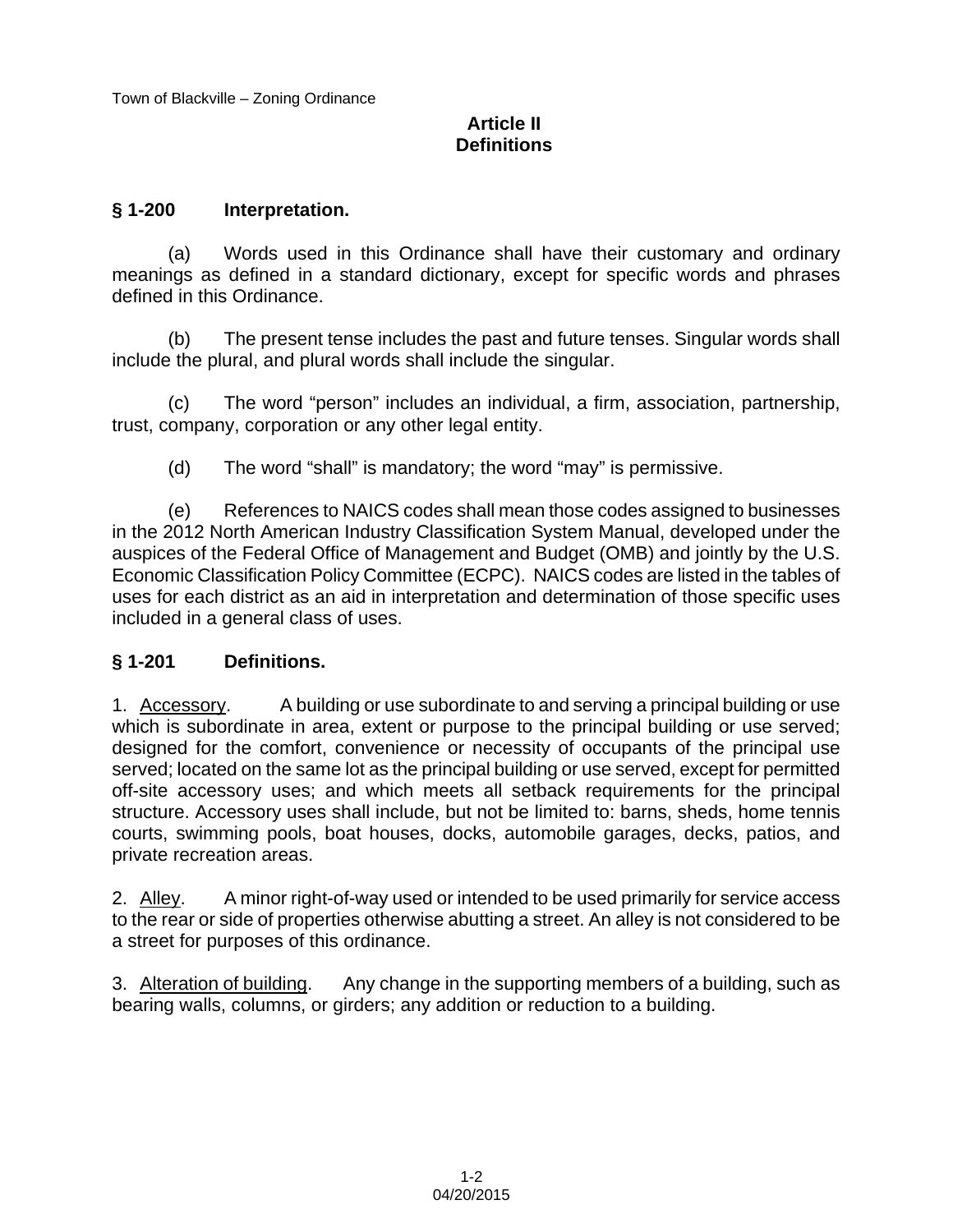4. Antenna. Any device for radiating or receiving electromagnetic waves, including, but not limited to, radio, television, telephone, communication, microwave, and satellite dish antennas.

5. Apartment. A portion of a building consisting of a room or rooms intended, designed, or used as a residence by an individual or family.

6. Automobile service station. [See NAICS Code 447100 & 447190.] Use involving the sale of gasoline, lubricating oils, merchandise such as tires, batteries, auto parts, minor repairs, and may include limited sale of groceries or carwashes, but may not include storage of dismantled or wrecked vehicles or parts.

7. Bed and breakfast. An owner occupied dwelling or portion thereof offering five or fewer guest rooms to transient lodgers in return for compensation, with or without meals. If meals are served, they shall be restricted to breakfast only. The use of a dwelling as a Bed and Breakfast Inn shall not be considered as an accessory use or a customary home occupation.

8. Boarding house. [See NAICS Code 721310 - Rooming and boarding houses.] A dwelling other than a motel or hotel in which rooms are rented, with or without meals, on a fee basis. A structure in which five (5) or more rooms are rented shall be classified as a hotel or motel.

9. Buildable area. That portion of a lot which may be used or built upon in accordance with zoning district regulations.

10. Building. Any structure having a roof supported by columns or walls and which is designed for shelter, support or enclosure of persons, animals or property of any kind.

11. Camper. A mobile home, tent, trailer, or other self-contained vehicle, designed for recreational purposes, mounted on two or more wheels, self-propelled or towed, and not used for permanent residential purposes in the Town.

12. Community residential care facility. An institution providing for a period exceeding twenty-four (24) consecutive hours room, board, some personal assistance in feeding, dressing or other living activities to two or more individuals not related to the operator, including chemical abuse residential treatment facility or half-way house providing inpatient or detoxification services.

13. Conditional use. A use permitted by the district regulations upon compliance with specified conditions without review by the Board of Zoning Appeals.

14. Day care. The care, supervision or guidance of an unrelated person, unaccompanied by the parent, guardian or custodian, on a regular basis for periods of less than 24 hours per day in a place other than the operator's own home.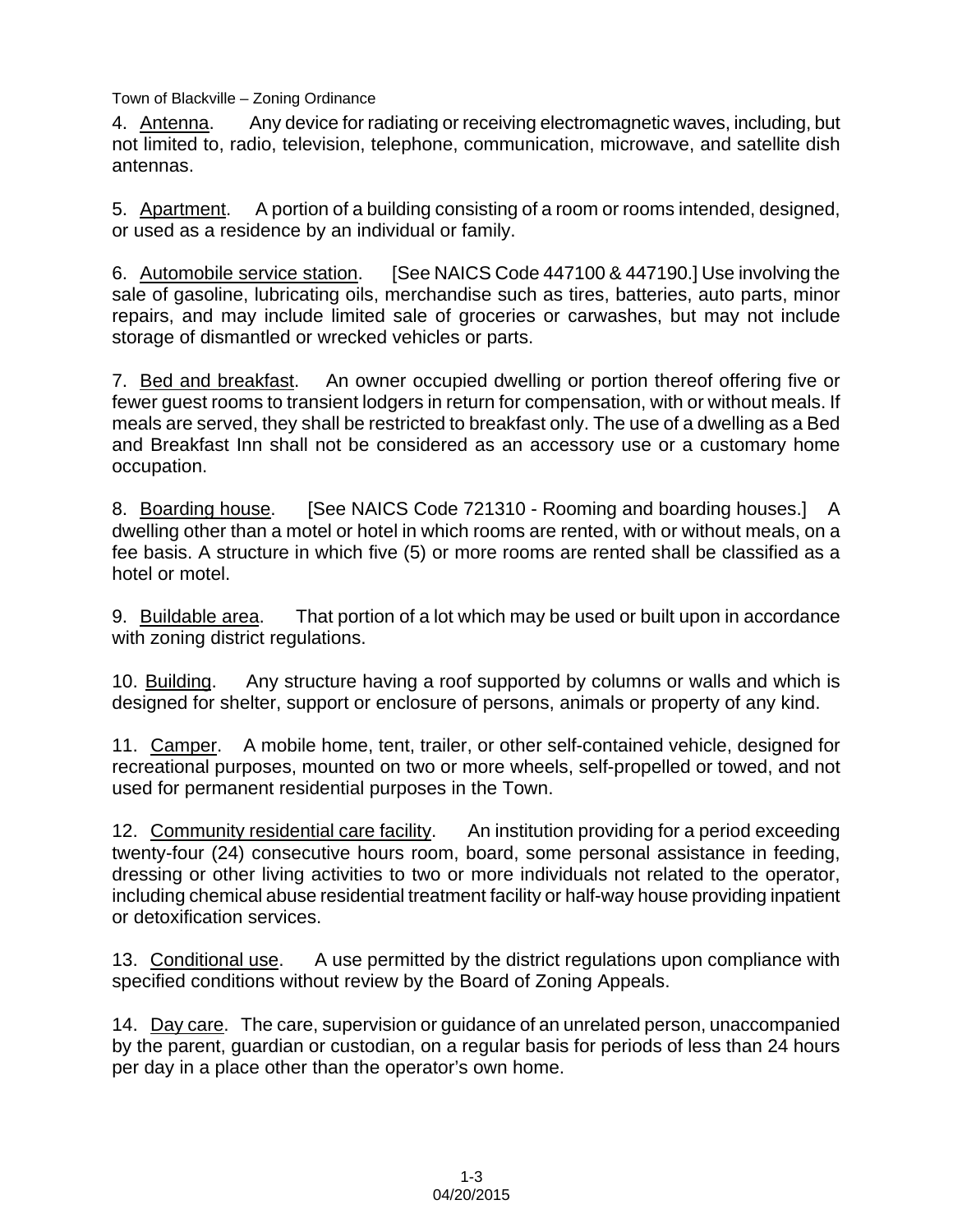15. Day care facility. A state licensed facility providing day care, for profit or nonprofit. This definition includes, but is not limited to, day nurseries, nursery schools, kindergartens, day care centers, group day care homes and family day care homes. It does not include education facilities for grades one or above, shopping center or office building temporary care facilities, summer or day camps, or vacation Bible schools.

16. Density. The number of dwelling units per net acre of developed land, excluding land devoted to streets, alleys, parks, playgrounds, schools or other public uses.

17. District. A geographical area assigned a zoning district designation pursuant to the provisions of this ordinance.

18. Drinking place. [See NAICS Code 772410.] Establishment primarily engaged in retail sale of alcoholic drinks for consumption on premises. Sale of food may account for a substantial portion of receipts.

19. Dwelling. A building or portion thereof designed, occupied, or intended for human residential occupancy, not including a hotel, motel, rooming or boarding house.

20. Dwelling, group. A dwelling occupied by several unrelated persons or families, but in which separate cooking facilities are not provided for each group. Group dwellings include rooming houses, apartment hotels, and similar facilities. Hotels, motels and tourist homes are not group dwellings.

21. Dwelling, multi-family. A dwelling containing three or more separate dwelling units in one building. Apartments, tenements, condominiums, cooperatives and similar structures are multi-family dwellings.

22. Dwelling, one-family. A detached dwelling, other than a mobile or manufactured home, designed, occupied or intended for occupancy by a single family unit.

23. Dwelling, two-family. A detached dwelling, other than a mobile or manufactured home, containing two (2) separate dwelling units in one building, commonly known as a duplex.

24. Dwelling unit. A dwelling for occupancy by a single family unit.

25. Family. One or more persons related by blood or marriage, or not more than five (5) unrelated persons, occupying a single dwelling unit. Domestic employees may be housed on the premises.

26. Gross floor area. The total horizontal area of all floors of a building, including exterior balconies and mezzanines, measured from the faces of the exterior walls.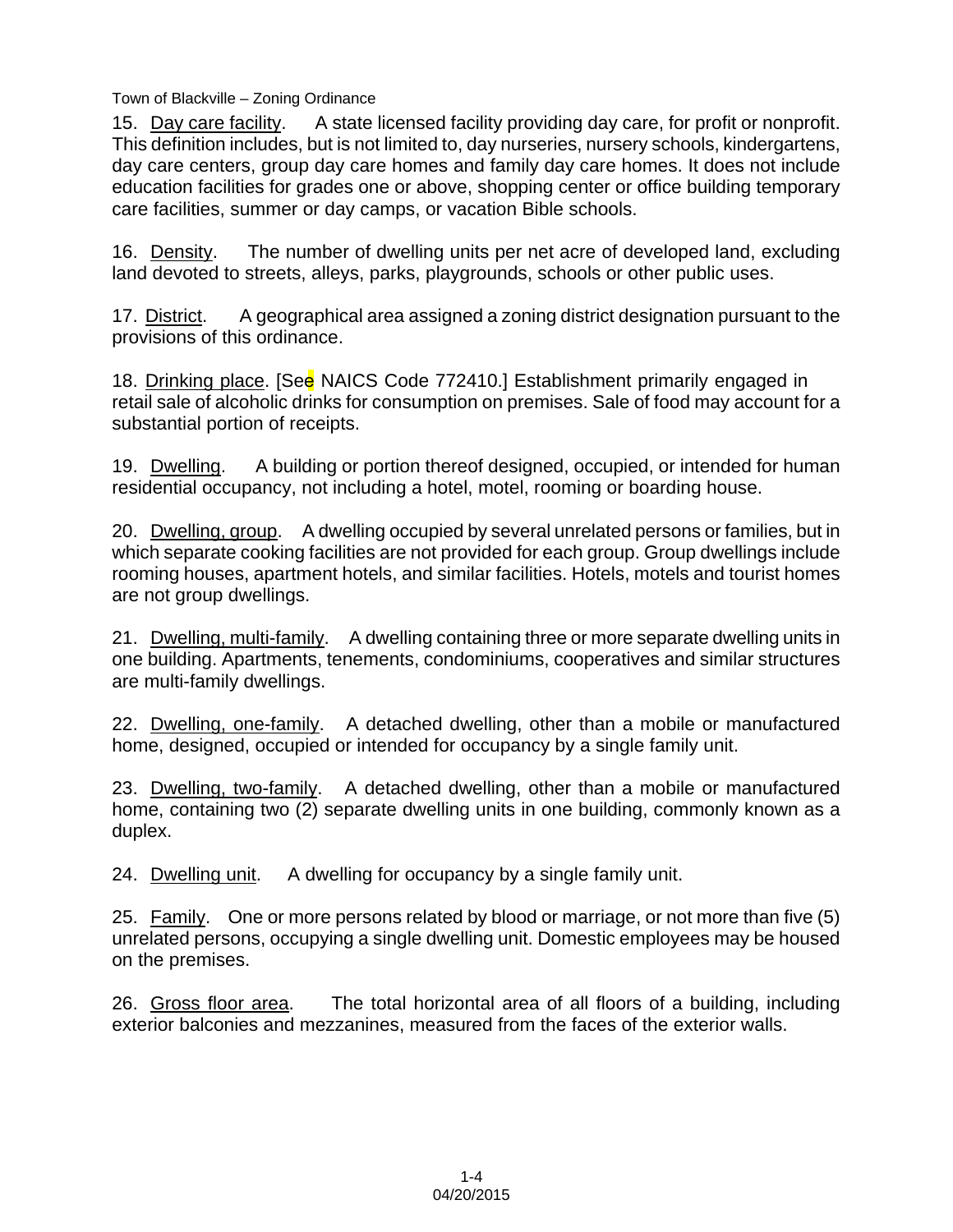27. Home occupation. A customary occupation, profession, or trade carried on by an occupant of a one-family dwelling unit as a secondary use which is clearly incidental and subordinate to the residential character of the unit, and which does not involve more than 25% of the total floor area of the unit.

28. Hotel. **[See NAICS Code 721110.]** A building in which lodging for pay is offered to the public, with or without meals, for transient or permanent guests, including motel or tourist court, containing five (5) or more guest rooms.

29. Junk, salvage, scrap, or wrecking yards. **[See NAICS Code 423930.]** Any use involving storage or processing of inoperable, unused, dismantled, or wrecked vehicles, equipment, or machinery or the storage or processing of scrap metal, waste paper, rags, food processing wastes, construction wastes, industrial wastes, secondhand building materials, or other scrap, salvage, waste, or junk materials.

30. Lane. A narrow public way for vehicular and pedestrian travel which provides the principal means of access to abutting property, but not including an alley.

31. Lot. An area, plot, parcel or tract of land defined by metes and bounds in a deed or plat recorded in the land records of Barnwell County.

32. Lot, corner. A lot located at the intersection of two (2) or more streets.

33. Lot depth. The mean horizontal distance between front and rear lot lines.

34. Lot, double frontage. A lot which has frontage on more than one street, other than an alley. A corner lot is not a double frontage lot unless it has frontage on three (3) or more streets.

35. Lot, interior. A lot other than a corner lot, with only one (1) street frontage.

36. Lot width. The distance between side lot lines measured at the front building line.

37. Manufactured home. A structure manufactured after June 15, 1976, bearing certification of compliance with HUD standards pursuant to S.C. Code § 40-29-70, transportable in one (1) or more sections, which in the traveling mode is eight (8) body feet or more in width or forty (40) body feet or more in length, or when erected on site, is 320 or more square feet, and which is built on a permanent chassis and designed to be used as a dwelling with or without permanent foundation when connected to the required utilities, and includes the plumbing, heating, air conditioning, and electrical systems contained in it.

38. Manufactured home park. A lot providing rented parking space for five (5) or more manufactured homes used for dwelling units, including service buildings and facilities.

Manufactured home sales or storage lots for unoccupied units are not manufactured home parks.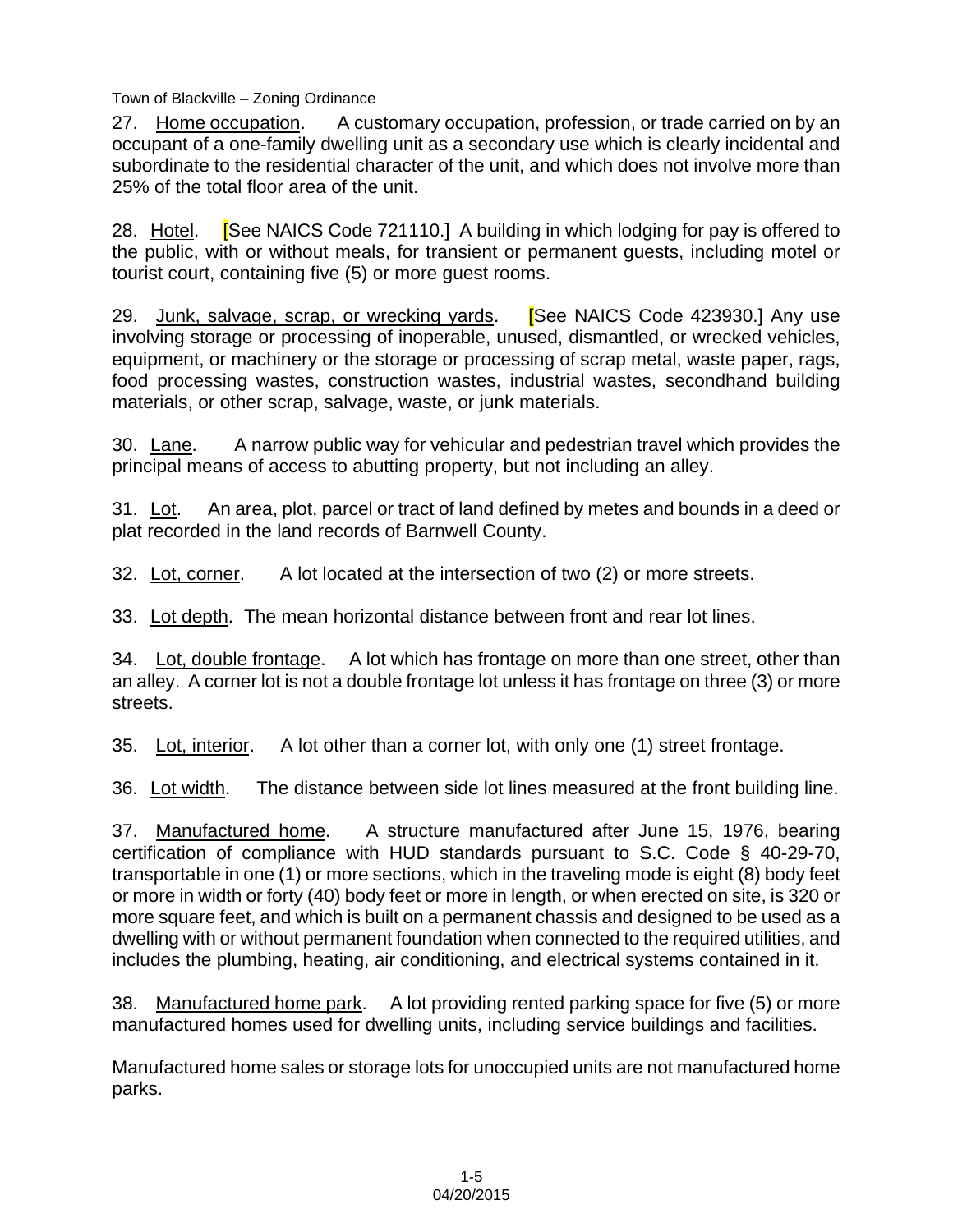39. Manufactured home subdivision. A residential subdivision provided and especially designed for occupancy by manufactured homes, in which lots are offered for sale only.

40. Miniwarehouse. **[See NAICS Code 531130.]** A building or group of buildings on a fenced controlled access lot which contain individual locked compartments for storage of personal property.

41. Mobile home. A structure manufactured prior to June 15, 1976, or manufactured after June 15, 1976 without certification of compliance with HUD standards pursuant to S.C. Code § 40-29-70, which is a movable or portable dwelling unit over thirty (30) feet in length constructed to be towed on its own chassis, without permanent foundation, consisting of a single or two (2) or more connected components. The term does not include prefabricated, modular or unitized dwelling on a permanent foundation, or travel trailer, camper, or similar recreational unit.

42. Modular home/building. A structure consisting of two or more prefabricated components designed to be transported to a lot and placed on a permanent foundation. Modular homes can be built either off-frame or on-frame, and have zoning parity with sitebuilt homes as regulated by S.C. Code § 23-43-130. A mobile home, house trailer, or manufactured home is not a modular building.

43. Motel. [See NAICS Code 721110.] A building or buildings in which lodging, with or without meals, is offered to the public for compensation, including a hotel, tourist court, or inn.

44. Nonconforming. A term applied to lots, structures, uses of land or structures, and characteristics of use of land or structures which were lawful before the passage or amendment of this zoning ordinance, but which are prohibited by this ordinance or are not in compliance with the requirements of this ordinance.

45. Park. A public or private lot or facility for active or passive recreation, exercise, sports or similar activities, enhancement of natural features or beauty, but not including a commercially operated amusement park.

46. Parking lot. A public or private open lot for parking motor vehicles as a principal use or as an accessory to a commercial or industrial use.

47. Parking space. An area on a lot designated for parking a motor vehicle.

48. Permanent building. A structure on a separately constructed permanent foundation intended to remain in one location and last indefinitely.

49. Permitted use. A use permitted outright by district regulations.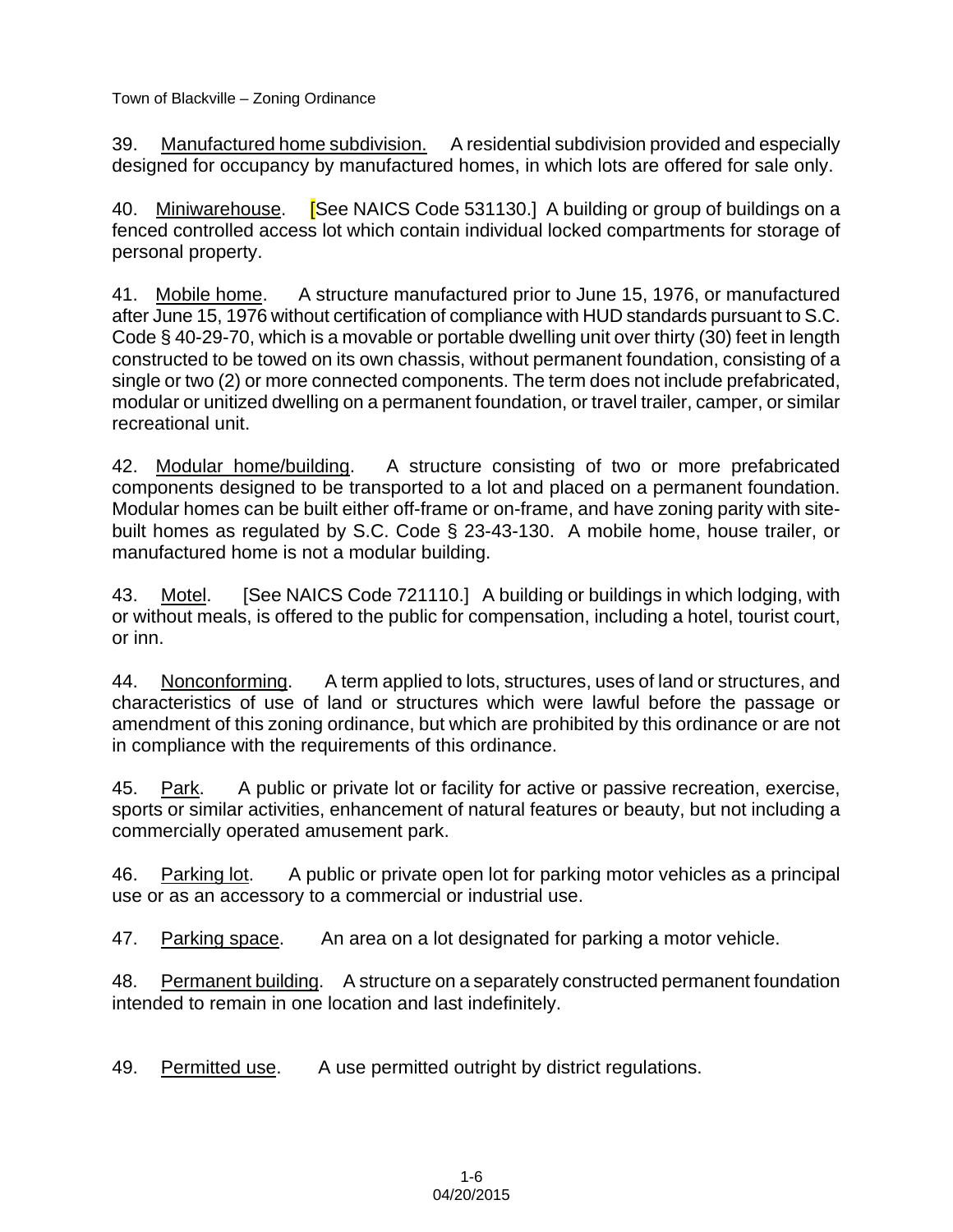50. Principal structure or use. A structure or use which is significant or primary rather than accessory.

51. Recreational Vehicle. A self-propelled or towable vehicle primarily designed, constructed, or modified to provide temporary living quarters or for recreation, camping, or vacation use, and not for commercial purposes or for profit; including, but not limited to, motor homes, travel or camper trailers, pickup campers, boats and boat trailers. This does not include mobile or manufactured homes.

#### 52. Residence. A dwelling.

53. Setback. The depth or width of any required yard; the minimum distance between a structure and an adjacent lot or street; the area required to be unobstructed except for fences, flagpoles, clothes lines, bird houses or yard accessories.

54. Sign. Any device designed to inform, advertise or attract attention such as a billboard, poster, painted surface, announcement, display, ribbon, pennant, flag, banner, illustration, or insignia, lighted or unlighted, stationary or moving. See Article V for a comprehensive list of sign definitions.

55. Special exception. A use specifically permitted after review and approval by the Board of Zoning Appeals, subject to ordinance standards and additional conditions set by the Board of Zoning Appeals.

56. Street. A public thoroughfare for vehicular and pedestrian travel which provides the principal means of access to abutting property, but not including an alley.

57. Structure. Anything constructed or erected, the use of which requires location on the ground, or attachment to something located on the ground, including buildings, mobile homes, travel trailers, signs, swimming pools, fences, and antennae, but excluding minor landscaping features such as ornamental pools, planters, bird baths, paved surfaces, walkways, driveways, recreational equipment, flagpoles, and mailboxes.

58. Tourist (quest) home. A dwelling in which lodging is provided in not more than three (3) rooms for paid guests, with or without meals. A tourist home shall not be considered an accessory use or customary home occupation.

59. Variance. Relief granted by the Board of Zoning Appeals from the strict application of zoning regulations in an individual case of unnecessary hardship based on factual findings required by law.

60. Yard. A required open space unoccupied and unobstructed by structures except those specifically permitted.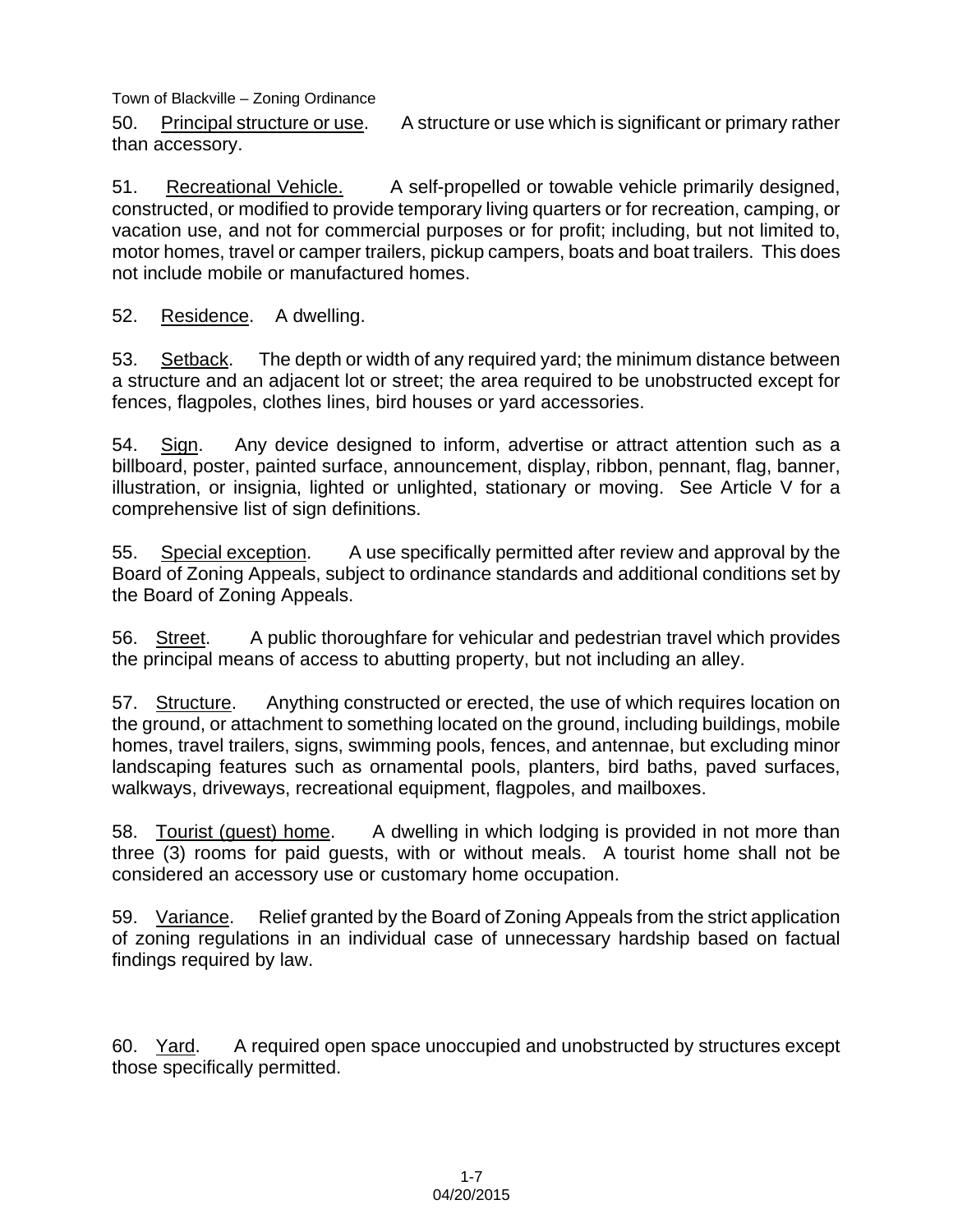61. Yard, front. A yard situated between the front building line and the front lot line extending the full width of the lot.

62. Yard, rear. A yard situated between the rear building line and the rear lot line and extending the full width of the lot.

63. Yard, side. A yard situated between the side building line and a side lot line and extending from the front yard to the rear yard.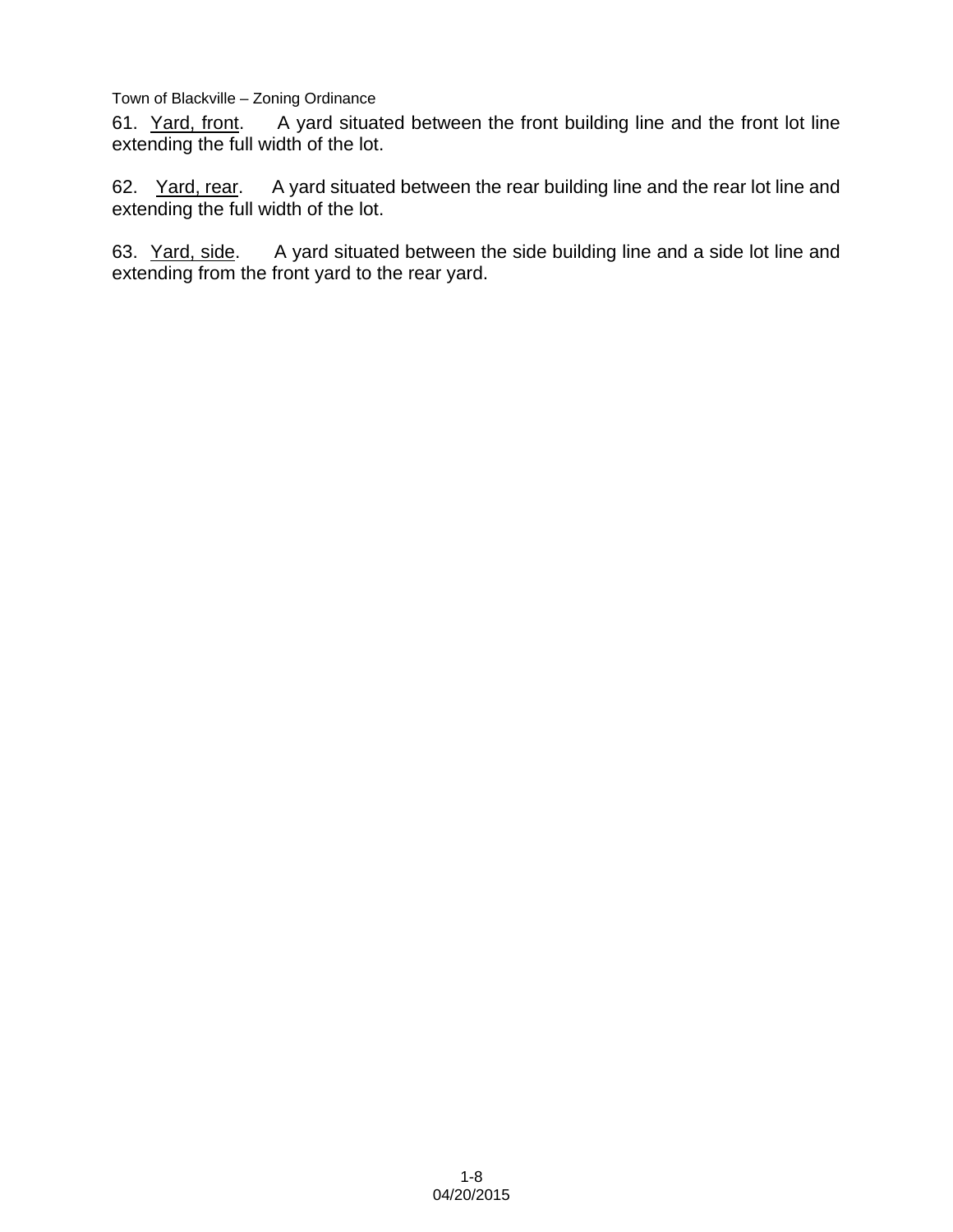#### **CHAPTER 2 DISTRICTS AND MAP**

#### **§ 2-100 Establishment of Districts.**

The following zoning districts are hereby established in the Town of Blackville:

| <b>DISTRICT</b> | <b>DESCRIPTION</b>                                      | <b>MINIMUM LOT - Sq. Ft.</b>                                                                                  |
|-----------------|---------------------------------------------------------|---------------------------------------------------------------------------------------------------------------|
| <b>RS-1</b>     | <b>Single Family Residential</b><br><b>District</b>     | 15,000 - Residential<br>20,000 - Non-Residential                                                              |
| <b>RS-2</b>     | <b>Single Family Residential</b><br><b>District</b>     | 9,000 - Residential<br>15,000 - Non-Residential                                                               |
| <b>RMF</b>      | <b>Multi-Family Residential</b><br><b>District</b>      | 6,000 - Single unit<br>12,000 - Two units<br>4,000 - Each additional unit<br>1.5 acres - Multi-Family project |
| <b>RMH</b>      | <b>Manufactured Home</b><br><b>Residential District</b> | 5,000 - Single unit or manufactured<br>home<br>Two (2) acres - Manufactured home<br>park                      |
| cc              | <b>Core Commercial District</b>                         | <b>NONE</b>                                                                                                   |
| HC              | <b>Highway Commercial District</b>                      | <b>NONE</b>                                                                                                   |
| <b>NC</b>       | Neighborhood Commercial<br><b>District</b>              | 6,000                                                                                                         |
| <b>IND</b>      | <b>Industrial Development</b><br><b>District</b>        | Five (5) acres                                                                                                |
| <b>AGR</b>      | <b>Agricultural District</b>                            | Two $(2)$ acres                                                                                               |
| <b>OSP</b>      | <b>Open Space Preservation</b><br><b>District</b>       | <b>NONE</b>                                                                                                   |
| <b>FHD</b>      | <b>Flood Hazard Overlay District</b>                    | None                                                                                                          |
| <b>PD</b>       | Planned Development District                            | Two (2) acres                                                                                                 |
| H               | <b>Historic Overlay District</b>                        | <b>NONE</b>                                                                                                   |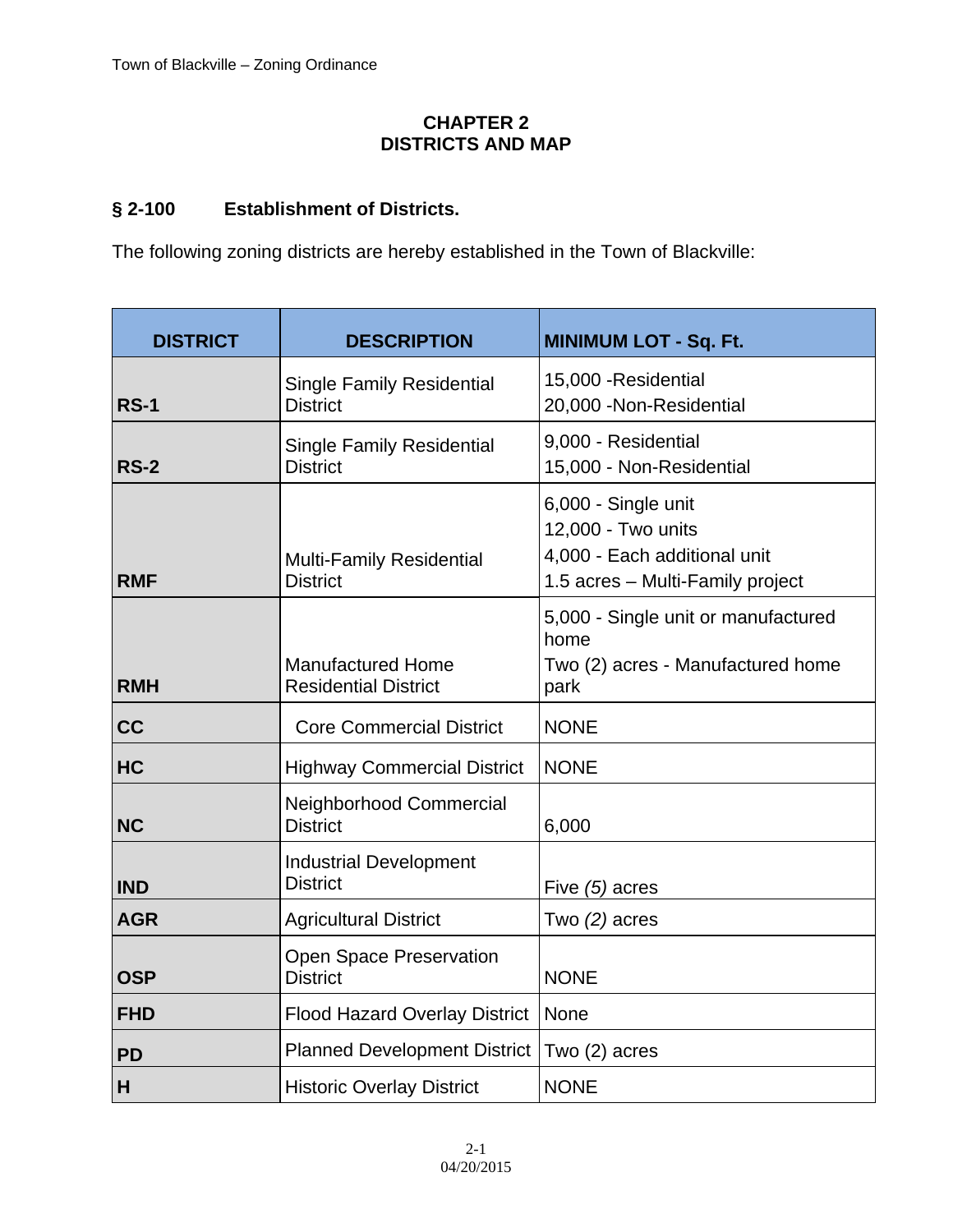No amendment shall be initiated which would create a new zoning district with an area of less than two (2) acres. The minimum requirement does not apply to extension of an existing district, or addition of a residential district adjacent to an existing residential district, or addition of NC or IND districts to HC or CC districts.

#### **§ 2-101 District purposes.**

The zoning districts established in this ordinance are for the purposes of guiding development in accordance with existing and future needs and promoting the public health, safety, morals, convenience, order, appearance, prosperity, and general welfare, and all of the purposes set forth in S. C. Code § 6-29-710. The following statements of intent shall be used in interpretation and application of the district regulations.

The residential district regulations are designed to encourage a stable and healthy environment for residential purposes and to discourage encroachment by commercial, industrial, or other uses adversely affecting the residential character of the district.

RS-1 and RS-2 - Single Family Residential District. RS-1 and RS-2 districts are intended to be single family residential areas with detached units and low to medium population densities. Use regulations allow limited recreational uses which are compatible with the character of the district. Clustered housing and conversion of existing large houses to multi-family or bed and breakfast uses may be permitted as special exceptions.

RMF – Multi-Family Residential District. RMF districts are intended to accommodate a wide range of high density dwelling units on small parcels of land, including group housing and multi-family units by special exception. Special exceptions may be permitted after review by the Board of Zoning Appeals.

RMH – Manufactured Home Residential District. RMH districts are intended to provide a residential environment sufficient to meet the unique needs of those living in manufactured housing and to protect manufactured home parks and subdivisions from encroachment by incompatible uses.

CC - Core Commercial District. The intent of the CC district is to accommodate a variety of general commercial and nonresidential uses characterized primarily by retail, wholesale, office and service establishments in the central business area of Blackville. Residential uses are permitted on upper levels of commercial structures. Tourist homes may be permitted by special exception.

HC – Highway Commercial District. This district is intended for uses compatible with areas along major highways. Permitted uses include many found in the CC and uses serving the traveling public. Aesthetic concerns have a bearing on permitted uses.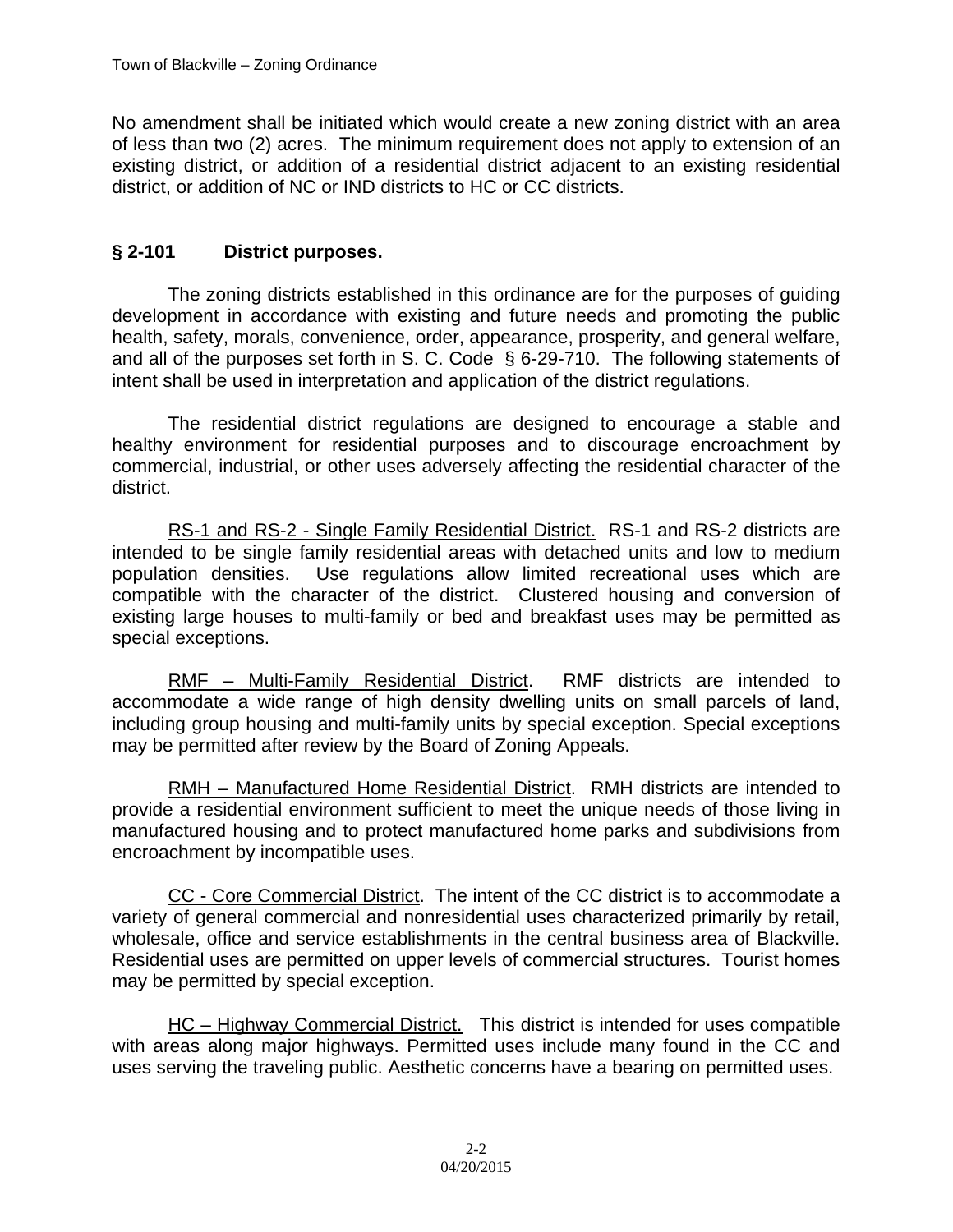NC – Neighborhood Commercial District. The intent of the NC district is to accommodate commercial and service uses oriented towards serving the needs of persons who live or work in nearby areas. RMF residential uses are permitted in the NC district. Commercial uses permitted are intended to be relatively small in size and service area.

IND - Industrial Development District. The IND district is intended for a wide variety of light and heavy industrial and commercial uses which do not create nuisances by noise or emissions beyond the premises.

AGR – Agricultural District. It is the intent of the Agricultural District to provide for agricultural, horticultural, forestry, conservation, and buildings incidental to these purposes but excluding any animal husbandry or related activities. The provisions of this district are intended to prevent haphazard development or the establishment of undesirable development patterns in the predominately rural areas of the zoning jurisdiction. Further, it is intended that AGR Districts shall act as holding zones for areas presently undeveloped, but likely to be in the path of future development, in order that their qualities shall not be spoiled by inappropriate development until such time as their most appropriate future uses can be determined and orderly zoning accomplished.

OSP – Open Space Preservation District. Open Space Preservation districts are intended to control development in and preserve or enhance the character of certain natural, swamp, or wet areas which have any of the following characteristics:

- a. Are subject to periodic or occasional flooding;
- b. Are utilized for outdoor recreation purposes;
- c. Provide needed open space for the present and future residents of the area;
- d. Possess great natural beauty or are of historical significance;
- e. Serve as wildlife refuges.

The provisions of this district are intended to protect these areas from indiscriminate encroachment and loss by residential, commercial, industrial, or other inappropriate development; to allow their appropriate development and enhancement as open space for the benefit and general welfare of the residents of the community; and to prevent flood damage to urban development by prohibiting certain used in areas subject to flooding.

FHD – Flood Hazard Overlay District. The purpose of the Flood Hazard Overlay District is to promote the public health, safety and general welfare and to minimize public and private losses due to flood conditions in specific areas.

PD – Planned Development District. This district designates an area for which an approved development plan constitutes the district regulations. It is intended to utilize the factors of efficiency, economy, flexibility, creative site design, improved appearance, compatibility of mixed uses, maximum benefits from open space, safe and efficient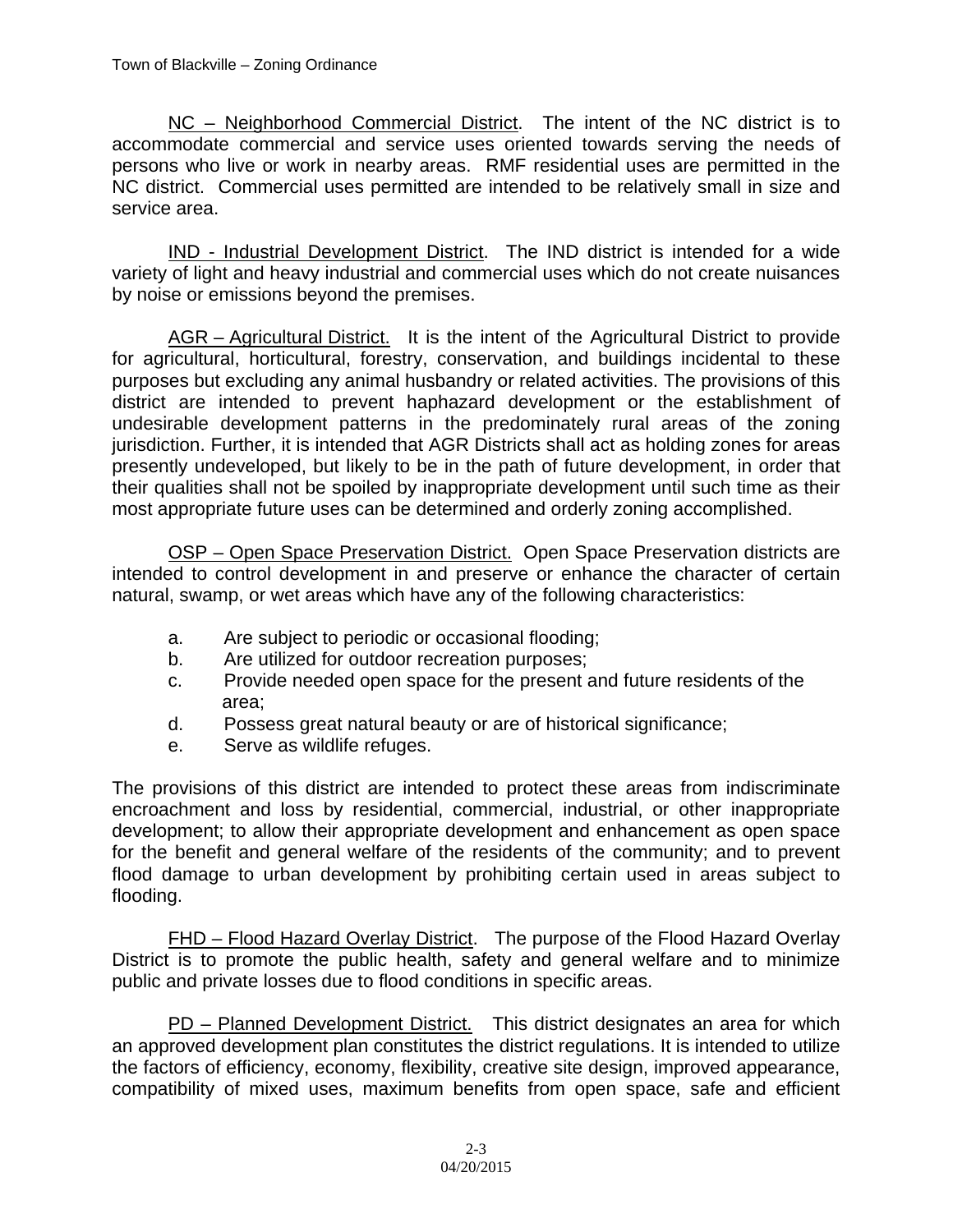vehicular and pedestrian access for a development characterized by a unified site design for mixed uses. A planned development district may be predominately residential or predominately commercial, and may be proposed for any area.

H - Historic Overlay. This overlay designation is appended to a basic district classification (for example R-1-H) by zoning map amendment for encouragement of protection and preservation of sites and structures which are historic or architecturally significant.

#### **§ 2-102 District boundaries on map.**

The boundaries of the zoning districts established by this ordinance shall be as shown on the Town of Blackville Official Zoning Map.

#### **§ 2-103 Official Zoning Map.**

The official copy of the Town of Blackville Zoning Map shall be maintained in the office of the Town Clerk. All zoning district boundaries shall be clearly shown on the Official Zoning Map, and amendments shall be recorded immediately after adoption. The official copies of the Zoning Map shall be dated and attested by the signatures of the Mayor, Council and Town Clerk, and shall be available for public inspection. The Official Zoning Map and any amendments adopted by Town Council shall constitute the final authority for determination of zoning district boundaries. Such changes made in district boundaries or other matters portrayed on the Official Zoning Map shall be entered and dated by the Town Clerk within fifteen (15) working days after the amendment has been approved by Town Council. It shall be unlawful for any other person to make unauthorized changes to the Official Zoning Map. Any amendment to the Official Zoning Map shall become effective immediately upon action by the Town Council.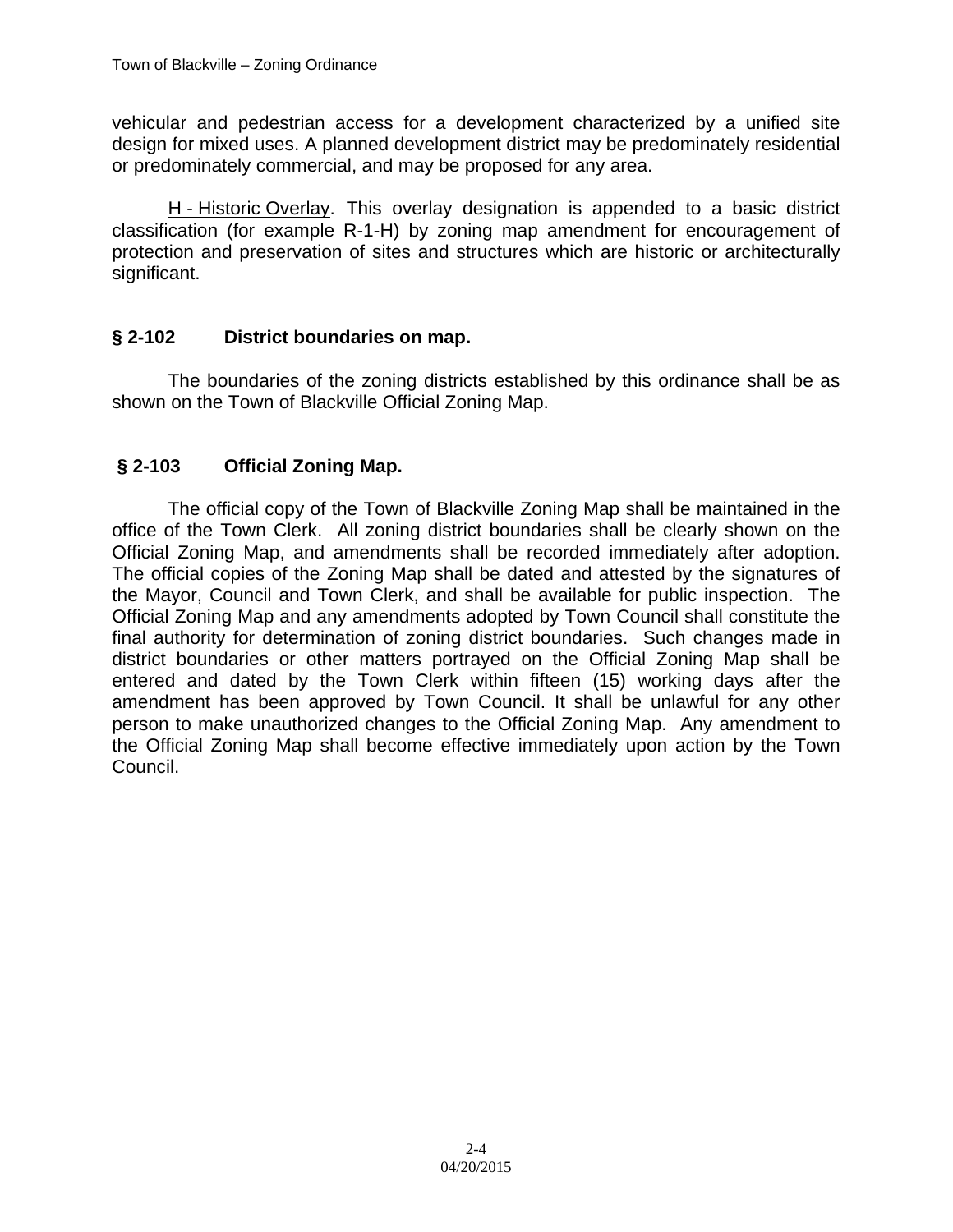#### **§ 2-104 Interpretation of District boundaries.**

The Zoning Administrator shall interpret the Official Zoning Map and determine the location of zoning district boundaries, using the following rules of interpretation:

1. District boundaries indicated as approximately following the center lines or right-of-way lines of streets, alleys, railroads, or bodies of water shall be construed to follow those center lines.

2. District boundaries indicated as approximately following platted lot lines or tax map lot lines shall be construed as following those lot lines.

3. District boundaries indicated as approximately following Town limits shall be construed as following Town limits.

4. District boundaries indicated as approximately parallel to or extensions of features indicated in subsections above shall be so construed for the distances indicated on the Official Zoning Map. Distances not specifically indicated shall be determined by scale of the map.

#### **§ 2-105 Lot divided by district boundaries.**

No structure or accessory use may be placed, structurally altered, or have a change in use where the structure or use is or would be included within two (2) or more zoning districts unless such structure or use conforms to the requirements of all applicable district regulations.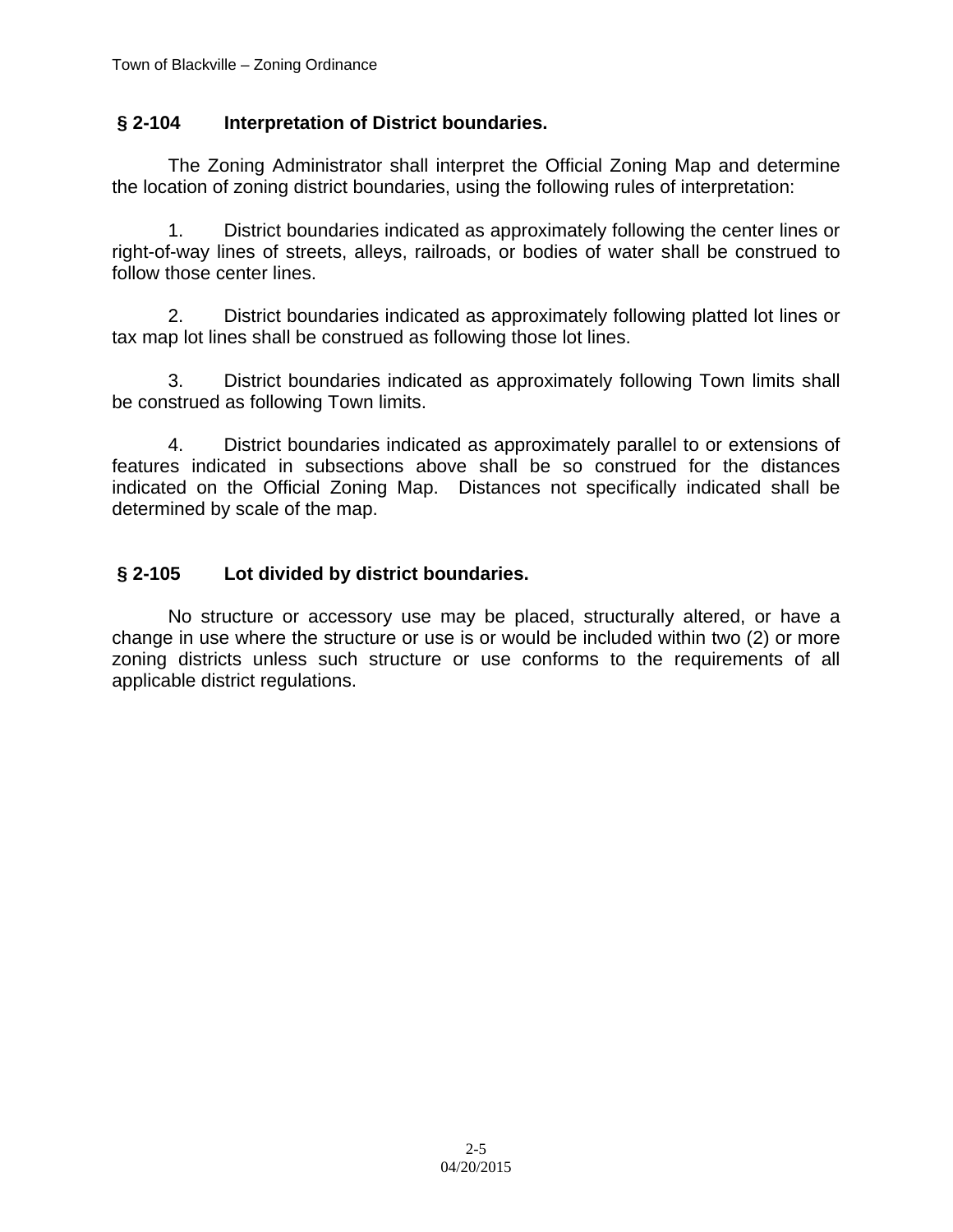#### **CHAPTER 3 GENERAL REGULATIONS**

#### **§ 3-100 Application of regulations.**

a. No structure or land shall hereafter be erected, constructed, reconstructed, moved, structurally altered, used or occupied unless in conformity with the regulations in this ordinance applicable to the district in which it is located, except permitted nonconforming uses.

b. District regulations shall apply uniformly to each class of structure or land, and shall be interpreted as minimum requirements adopted for the purposes of zoning. When requirements of this ordinance are at variance with requirements of any other applicable rule, regulation, ordinance or statute, the most restrictive requirements, or those imposing the higher standards shall apply.

#### **§ 3-101 Street access required.**

Except as otherwise specifically provided, no building shall be located, used or occupied on a lot without direct vehicular and pedestrian access to a public street.

#### **§ 3-102 Structures required to be on lots of record.**

Any new structure erected after the effective date of this ordinance shall be on a lot of record.

#### **§ 3-103 Reduction of lot or yard area prohibited.**

No lot or yard existing on the effective date of this ordinance shall be reduced in dimension or area below the applicable district minimum requirements. New lots or yards shall meet the applicable district minimum requirements.

#### **§ 3-104 Annexation.**

The zoning district shall be designated for property annexed by ordinance as follows:

a. Town Council, after receiving a recommendation from the Planning Commission, shall specify an interim zoning district classification or classifications in the annexation ordinance. Such classification or classifications shall become effective on the effective date of annexation and permits for permitted uses may be issued.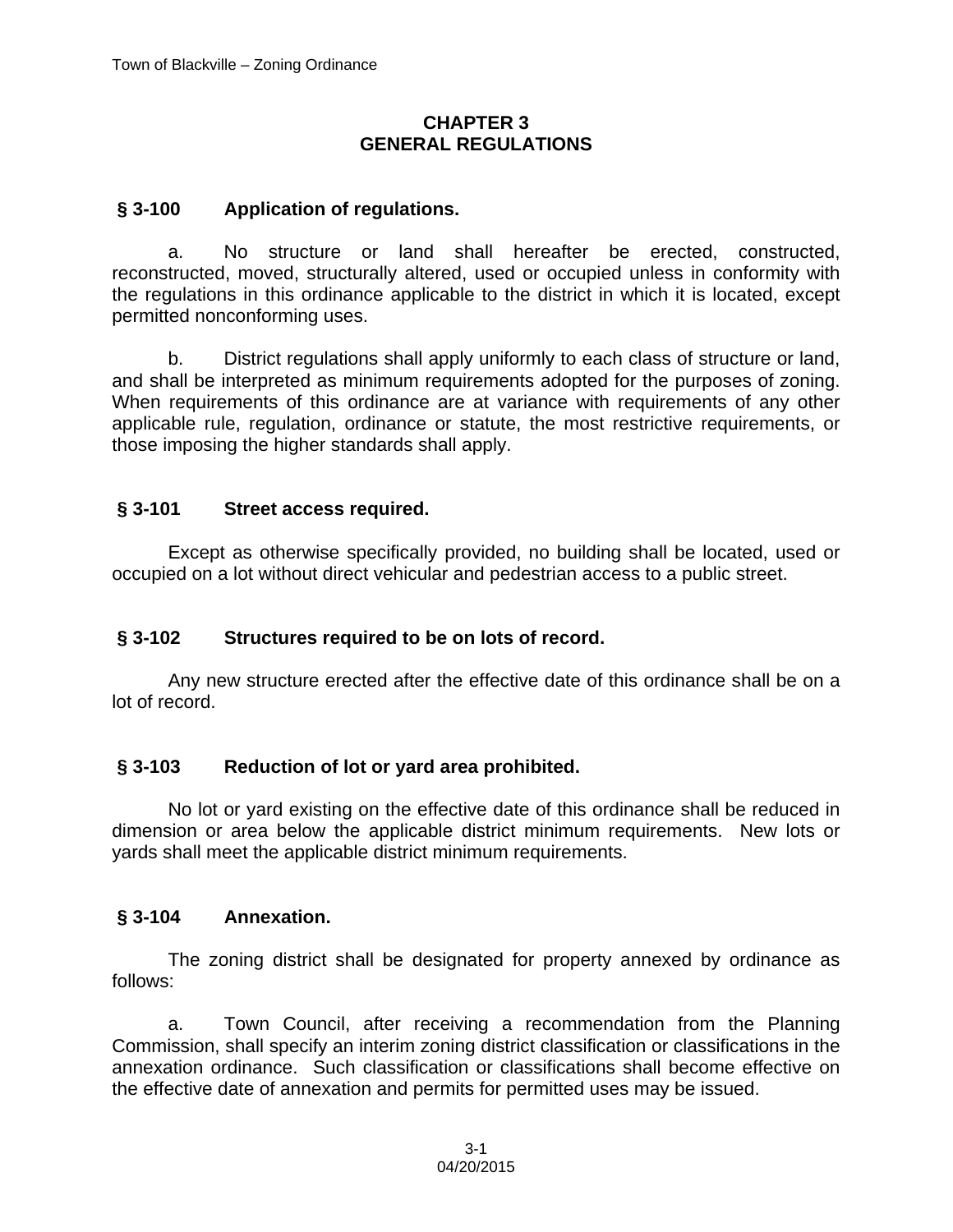b. If the zoning district classification recommended by the Planning Commission for the annexed area is different in character and standards from the existing county zoning district of the area, the Planning Commission report shall contain the reasons for the recommendation, and Town Council shall hold a public hearing on the proposed annexation and the proposed interim zoning of the property to be annexed.

c. Notice of the public hearing shall be published in the same manner as required for rezoning.

d. Immediately after the effective date of the annexation, the Zoning Administrator shall initiate zoning amendment procedures to confirm or establish the appropriate zoning classifications for the annexed area.

#### **§ 3-105 Nonconforming structures or uses.**

Nonconforming structures or land uses are declared to be incompatible with permitted uses in the districts established by this ordinance. It is the intent of this ordinance to allow nonconformities to continue until they are removed, but not to encourage their survival. The lawful use of any structure or land on the effective date of this ordinance may be continued subject to the following regulations:

1. A nonconforming structure or use shall not be changed to any other nonconforming structure or use.

2. A permitted use in a structure which is on a nonconforming lot or which does not meet minimum yard requirements may be converted to another permitted use without enlargement.

3. A nonconforming structure shall not be repaired, altered or rebuilt except in conformity with this ordinance after sustaining damage or deterioration exceeding fifty (50%) percent of the appraised market value of the structure for tax purposes at the time of application for a permit.

4. A nonconforming structure shall not be removed or demolished and replaced with a nonconforming structure.

5. A nonconforming structure or use shall not be extended, enlarged, or intensified except in conformity with this ordinance; provided, however, a nonconforming use may be extended throughout any parts of a building which were manifestly arranged or designed for such use at the time of adoption or amendment of this ordinance, but the use shall not be extended outside the building.

6. A nonconforming use shall not be reestablished after vacancy, abandonment, or discontinuance for a period of three (3) consecutive months.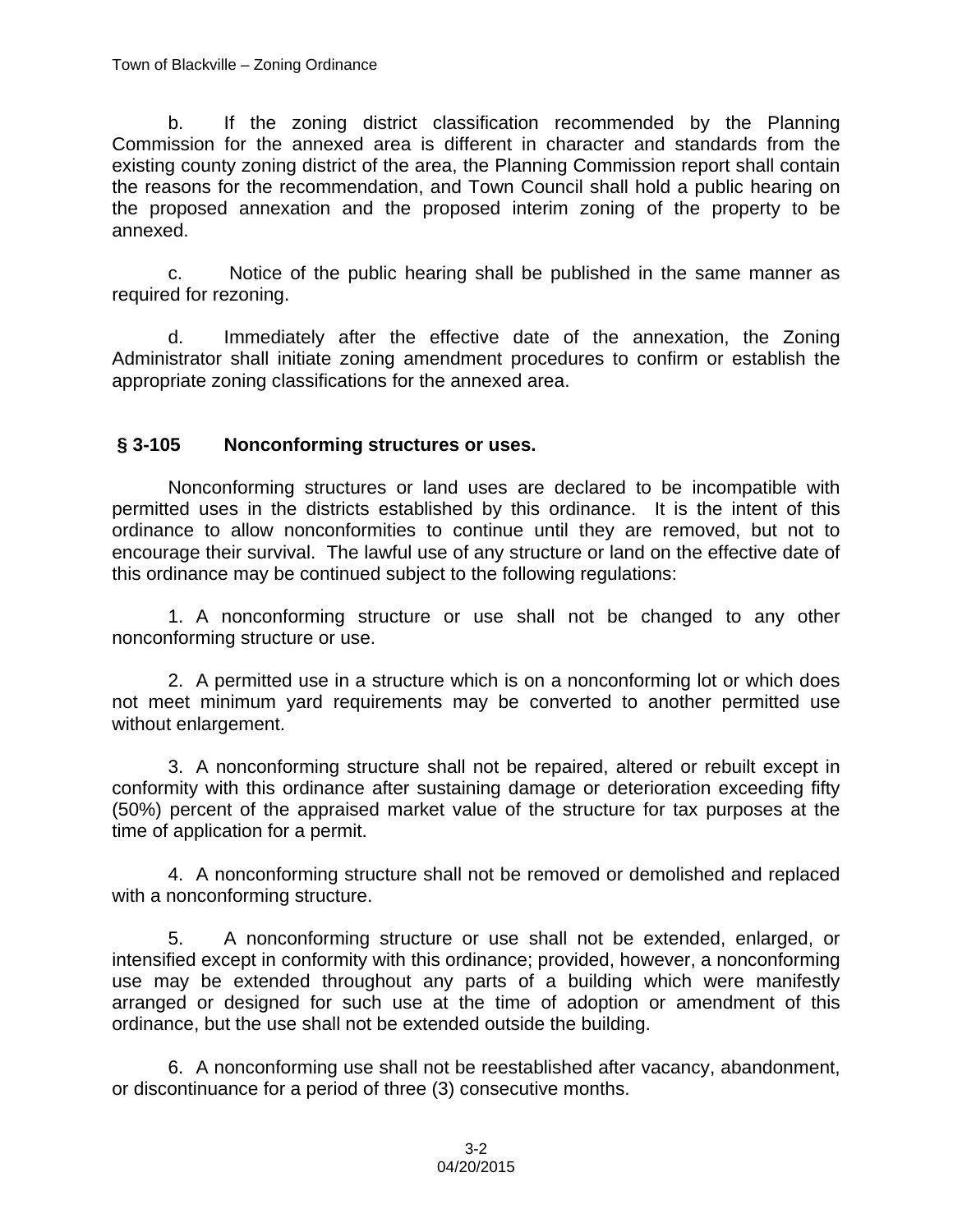7. Nothing in this section shall prevent work on a structure which is necessary to protect public safety upon the order of the Zoning Administrator.

8. Ordinary repairs to a nonconforming structure, such as repairs to interior nonbearing walls, fixtures, wiring or plumbing to meet building codes may be permitted, provided the cubic content of the structure is not increased.

#### **§ 3-106 Mobile home declared nonconforming structure; removal required.**

A mobile home, as defined in § 1-201, manufactured prior to June 15, 1976, or manufactured after June 15, 1976 without certification of compliance with HUD standards, is declared a nonconforming structure. All nonconforming mobile homes shall be removed from the Town limits when they have been vacant for a period of six (6) consecutive months. The Board of Zoning Appeals may grant an extension of not more than six (6) consecutive months in an individual case upon appeal for a variance and findings of fact that the occupant of the mobile home will suffer an unnecessary hardship by reason of strict application of this section.

#### **§ 3-107 Temporary nonconforming uses.**

A temporary use permit may be issued by the Zoning Administrator for appropriate periods of time not to exceed twelve (12) month increments for a nonconforming structure or use incidental to building construction or land development upon the condition that the structure or use be removed upon expiration of the permit.

#### **§ 3-108 Dwellings on nonconforming lots of record.**

In any district in which single family dwellings are permitted, notwithstanding limitations imposed by other provisions of this ordinance, a single family dwelling and customary accessory buildings may be erected on any single lot of record on the effective date of this ordinance, provided setback requirements of the district are met.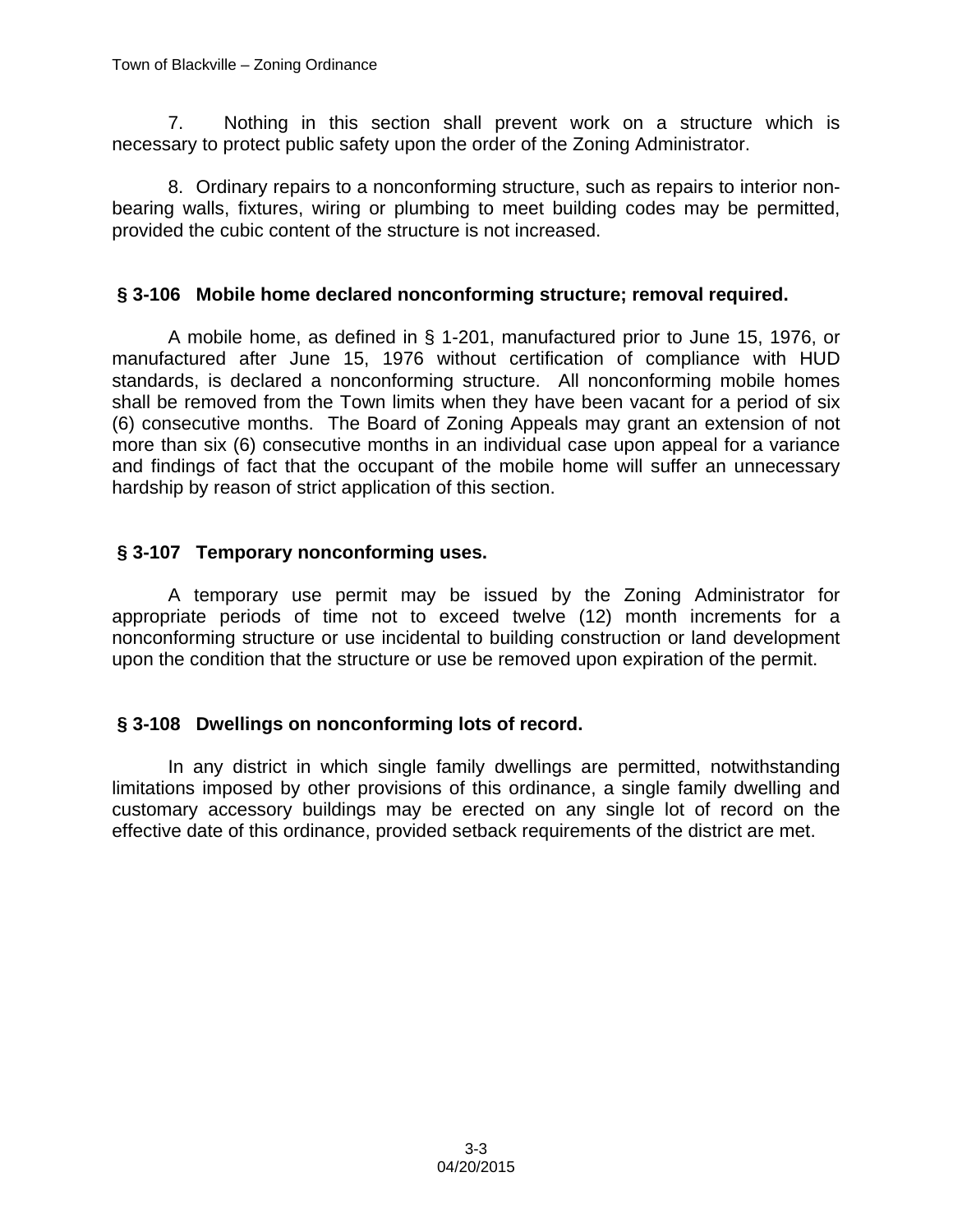#### **CHAPTER 4 DISTRICT REGULATIONS**

#### **§ 4-100 District Use Classifications.**

General Regulations in Chapter 3, District Regulations in Chapter 4, Supplemental Regulations in Chapter 5, and Additional District Regulations in Chapter 6 are applicable to all following classes of uses:

(a) Permitted uses. Permitted uses listed in the district use tables in this division are permitted outright.

(b) Conditional uses. Conditional uses in the district use tables are permitted by the Zoning Administrator without further review upon compliance with conditions specified in the tables.

(c) Special exceptions. Special exceptions are permitted after review and approval by the Board of Zoning Appeals upon compliance with general conditions in the regulations.

(d) Tables of uses. References to NAICS codes in the following tables of uses shall mean those codes assigned to businesses in the 2012 US North American Industry Classification manual published by the US Census Bureau. NAICS codes are listed in the tables of uses for each district as an aid in interpretation and determination of those specific uses included in a general class of uses.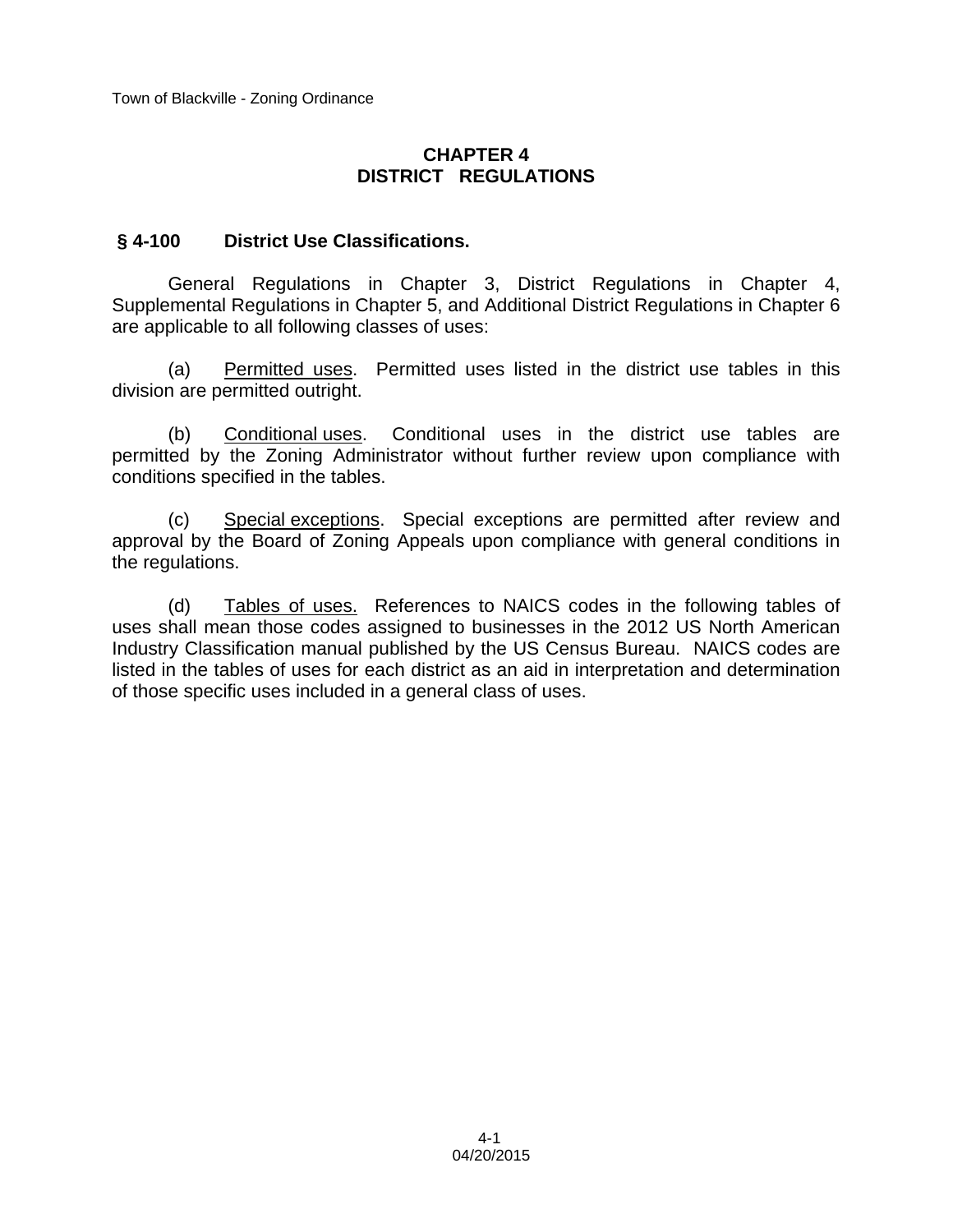| <b>RS-1 DISTRICT PERMITTED USES</b>                                                                                                                                                                                                                                                 | <b>NAICS</b><br><b>CODE</b>                                                                | <b>NAICS</b><br><b>DESCRIPTION</b>                                                                                     | <b>PARKING SPACES</b><br><b>REQUIRED</b>                                                                                                                                                   |
|-------------------------------------------------------------------------------------------------------------------------------------------------------------------------------------------------------------------------------------------------------------------------------------|--------------------------------------------------------------------------------------------|------------------------------------------------------------------------------------------------------------------------|--------------------------------------------------------------------------------------------------------------------------------------------------------------------------------------------|
| 1. Single-family dwelling<br>(other than a manufactured home)                                                                                                                                                                                                                       | 814110                                                                                     | Private<br>households                                                                                                  | $Two(2)$ for each<br>dwelling unit                                                                                                                                                         |
| 2. School, government building or<br>facility (except jails)                                                                                                                                                                                                                        | 611,<br>921, 922,<br>921130,<br>923,<br>924110,<br>924120,<br>925110,<br>925120,<br>926110 | Public schools;<br>General<br>government and<br>administration;<br>justice, safety &<br>public order,<br>except jails. | School: Two (2) per<br>classroom or office, plus<br>one $(1)$ for each four $(4)$<br>seats in senior high<br>auditorium.<br>Other: One (1) per 200<br>sq. ft. of gross floor<br>area (GFA) |
| 3. Public park or playground,<br>recreational facilities such as tennis court,<br>ball field, swimming pool or golf course                                                                                                                                                          | 713                                                                                        | Public and<br>membership<br>recreation<br>services                                                                     | One (1) per 100 sq. ft. of<br>building area plus five<br>(5) for each golf hole                                                                                                            |
| 4. Church, synagogue, temple, or<br>place of worship, including religious<br>education building, parsonage or parish<br>house, off-street parking for members<br>and visitors without pay, recreation<br>facilities, kindergarten or pre-school<br>nursery, in permanent structures | 813110                                                                                     | Religious<br>organizations,<br>churches, etc.                                                                          | One (1) for each four<br>$(4)$ seats in main<br>assembly room                                                                                                                              |

#### **§ 4-101 RS-1 Single Family Residential District Uses.**

#### **5. Accessory use on same lot with principal use as follows:**

1) private garage for motor vehicles;

2) open parking area for two *(2)* motor vehicles per dwelling unit, may be used for one *(1)*  commercial vehicle up to one *(1)* ton in capacity per dwelling unit;

3) shed for storage of building or lot maintenance equipment;

4) private kennel for not more than three *(3)* dogs or three *(3)* cats, four *(4)* months of age or older with a minimum of six *(6)* foot fence for exterior kennel;

5) private swimming pool, including deck, bath house or cabana; boat dock;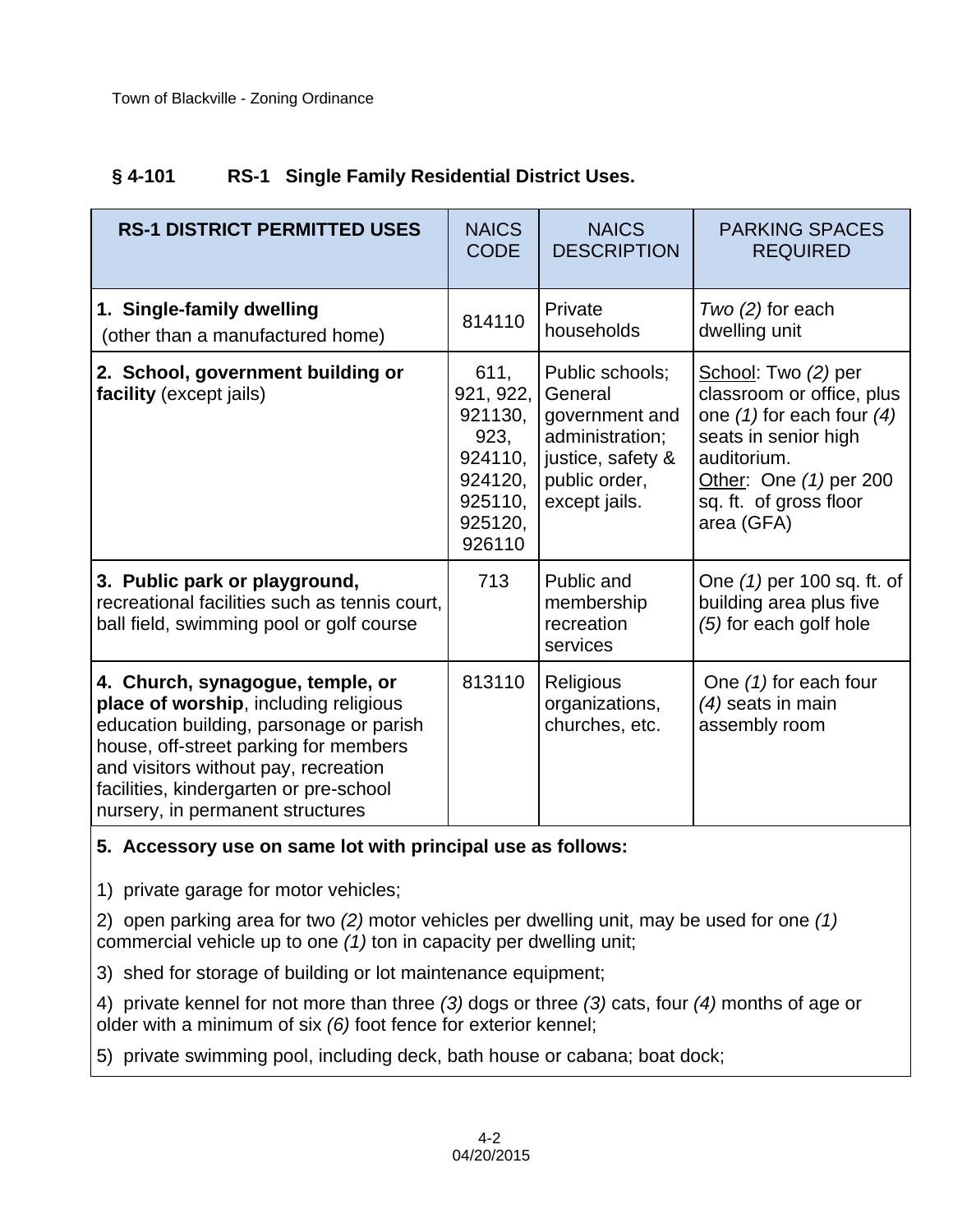6) private garden; greenhouse up to eight *(8)* feet high;

7) private tennis court; outdoor recreation and picnic facilities.

*Accessory uses must be in compliance with Chapter 5 of this ordinance.*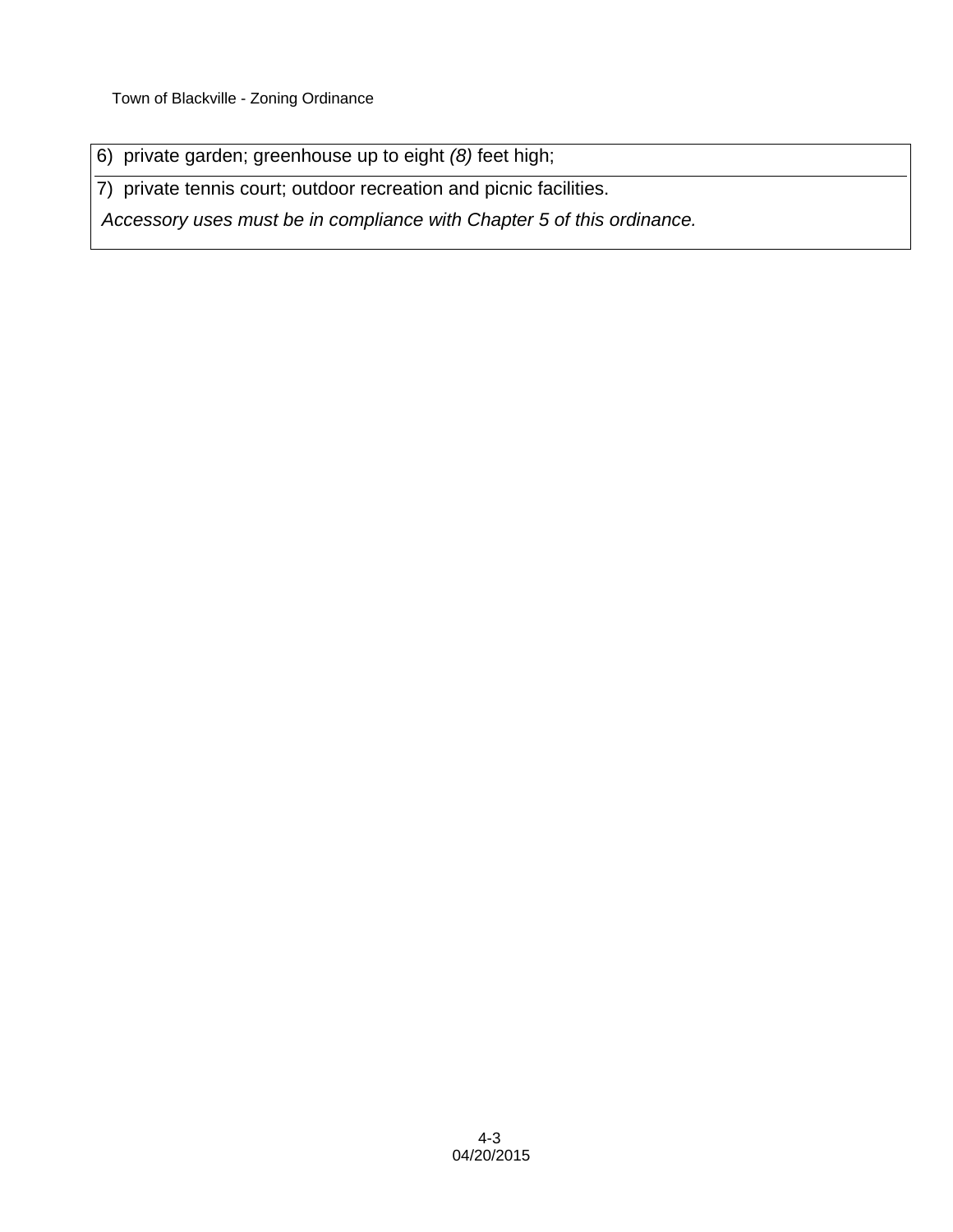| <b>RS-1 DISTRICT CONDITIONAL USES</b><br>(Approved by Zoning Administrator if all<br>conditions are met)                                                                                                                                                                                                                                                                                                                       | <b>NAICS</b><br><b>CODE</b> | <b>NAICS</b><br><b>DESCRIPTION</b>                 | <b>PARKING SPACES</b><br><b>REQUIRED</b> |
|--------------------------------------------------------------------------------------------------------------------------------------------------------------------------------------------------------------------------------------------------------------------------------------------------------------------------------------------------------------------------------------------------------------------------------|-----------------------------|----------------------------------------------------|------------------------------------------|
| 1. Public utility substation, water tower,<br>(See Chapter 5 for communication tower),<br>provided all following conditions are met:<br>a. structures enclosed by six (6) foot fence;<br>b. no office, commercial operation, or<br>storage of vehicles or equipment is<br>permitted;<br>c. a landscaped strip at least five (5) feet<br>wide is planted and maintained along all<br>exterior lot lines.                        | 221                         | Electric, gas,<br>water, sanitary<br>services      | <b>None</b>                              |
| 2. Cemetery, provided all following conditions<br>are met:<br>minimum two $(2)$ acre lot;<br>a.<br>no crematorium or dwelling except<br>b.<br>caretaker;<br>c. front yard setback seventy (70) feet from<br>the centerline of the street or ten (10) feet<br>from the street right-of-way line, whichever<br>is further:<br>d. non-illuminated sign not over thirty (30)<br>square feet in area or ten (10) feet in<br>height. | 812220                      | Cemetery                                           | <b>None</b>                              |
| 3. Temporary contractor office and<br>equipment shed, provided all following<br>conditions are met:<br>a. used in connection with construction on<br>premises;<br>b. must not cause traffic congestion or<br>nuisance;<br>c. for term up to one $(1)$ year; may be<br>renewed once.                                                                                                                                            | 236115,<br>236118           | General<br>contractors,<br>single-family<br>houses | One (1) for each<br>300 sq. ft. of GFA   |

#### **4. Customary home occupation in single-family dwelling,** provided all following conditions are met:

- a. conducted inside dwelling by resident family members;
- b. utilizes not more than 25% of total dwelling floor area,
- c. no change in exterior appearance of dwelling;
- d. no outside display of products;
- e. no sale of products except those made on premises or consumables incidental to a service;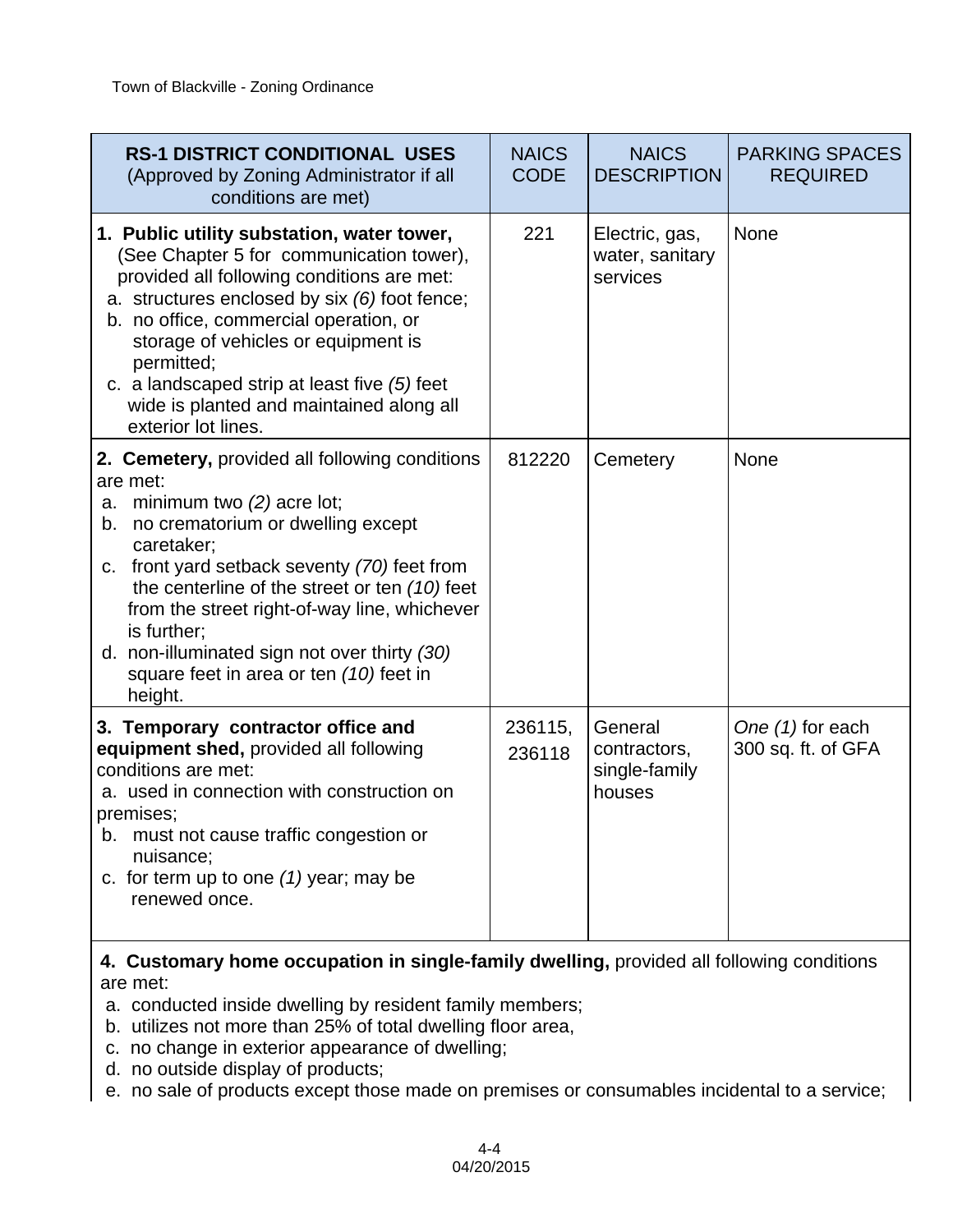- f. creates no health or safety hazard, noise, offensive emission, traffic hazard, unsightly condition or nuisance;
- g. activity is not visibly evident outside dwelling, except for a wall-mounted non illuminated nameplate not over two *(2)* square feet in area.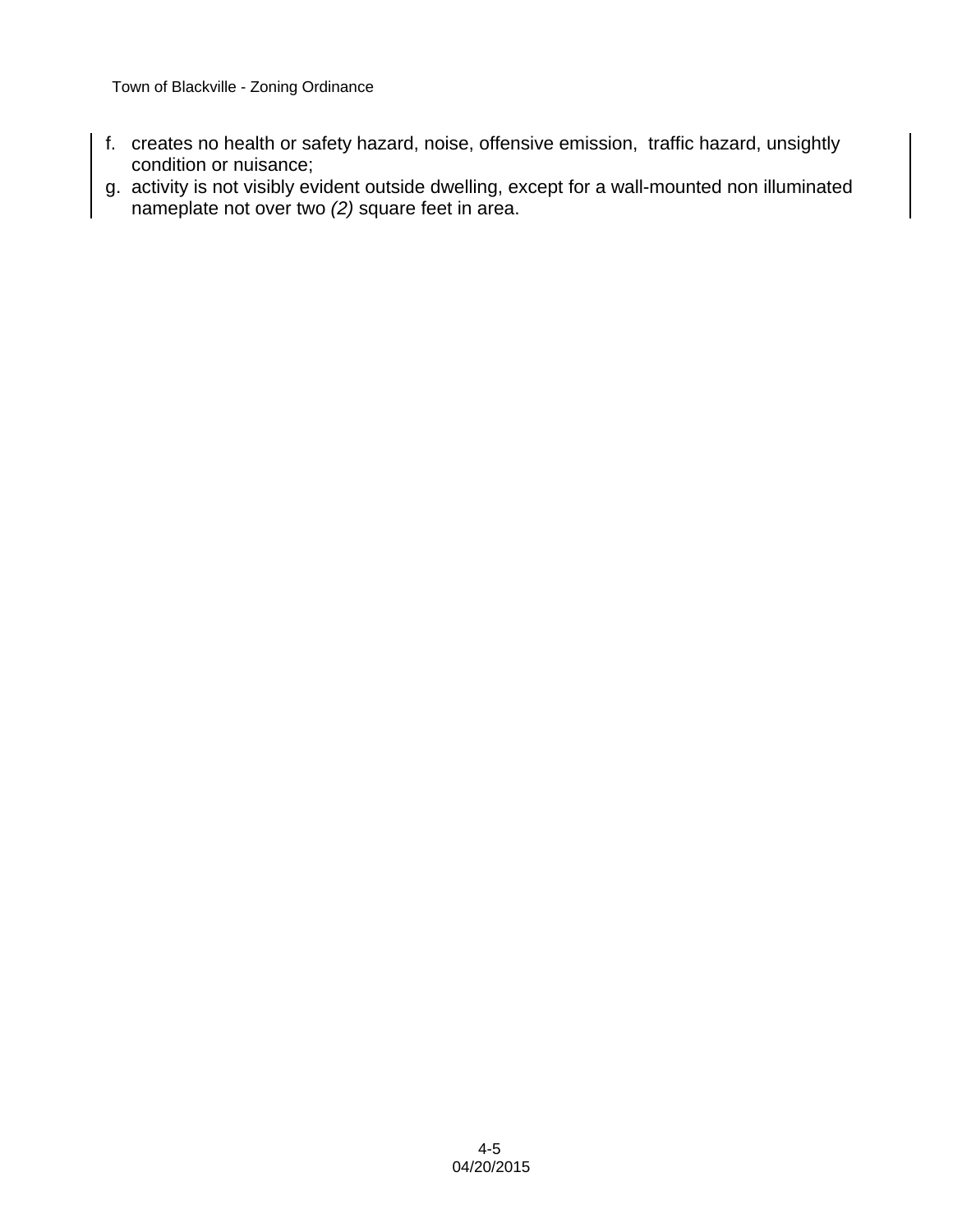| <b>RS-1 DISTRICT SPECIAL EXCEPTIONS</b><br>(Approved by Board of Zoning Appeals after hearing)                                                                                                                                                                                                                                                                                                                                                                                                                                                                     | <b>NAICS</b><br><b>CODE</b>                                                        | <b>NAICS</b><br><b>DESCRIPTION</b>                                                                                                               | <b>PARKING</b><br><b>SPACES</b><br><b>REQUIRED</b>                                   |
|--------------------------------------------------------------------------------------------------------------------------------------------------------------------------------------------------------------------------------------------------------------------------------------------------------------------------------------------------------------------------------------------------------------------------------------------------------------------------------------------------------------------------------------------------------------------|------------------------------------------------------------------------------------|--------------------------------------------------------------------------------------------------------------------------------------------------|--------------------------------------------------------------------------------------|
| 1. Tourist (guest) home, as defined in §1-201                                                                                                                                                                                                                                                                                                                                                                                                                                                                                                                      |                                                                                    |                                                                                                                                                  | One $(1)$ for<br>each guest<br>room                                                  |
| 2. Private kindergarten, pre-school nursery, day<br>care, residential care, and adult day care<br>provided the following conditions are met and BZA<br>determines:<br>a. applicable State regulations are met;<br>b. minimum (20,000) square foot lot;<br>c. minimum (200) square feet of open space per<br>child enclosed by fence at least five (5) feet in<br>height;<br>d. structure is minimum of (25) feet from residential<br>property;<br>e. conditions imposed for safety, traffic, impact on<br>district;<br>f. the use is compatible with the district. | 61110,<br>624120,<br>624410.<br>611699,<br>624120,<br>623210.<br>623312,<br>623990 | Kindergarten<br>(with academic<br>program);<br>Child Day care<br>services;<br>Adult day care<br>services:<br><b>Residential</b><br>care facility | One $(1)$ per<br>employee,<br>plus one off-<br>street drop-off<br>& pick-up<br>space |
| 3. Clustered single-family development,<br>provided the Board of Zoning Appeals determines:<br>detached single-family units on minimum of two<br>а.<br>(2) acre development parcel;<br>maximum density of three (3) dwellings per acre;<br>b.<br>lot requirements per house may be waived;<br>c.<br>d. zero interior lot line setback may be allowed;<br>adequate provisions for access and traffic<br>e<br>safety;<br>f. the use is compatible with the district.                                                                                                 | 814110                                                                             | Private<br>households                                                                                                                            | $Two(2)$ for<br>each dwelling<br>unit                                                |
| 4. Conversion of existing dwelling to multi-<br>family, provided the Board of Zoning Appeals<br>determines:<br>a. large dwelling (over 3,000 square feet in total<br>area) existed prior to 1970; has little economic<br>value or usefulness as single-family dwelling or<br>other conforming use;<br>b. minimum $(25,000)$ square foot lot, plus $(8,000)$<br>square feet for each dwelling unit over two (2);<br>c. no enlargement or exterior change to building                                                                                                | N/A                                                                                |                                                                                                                                                  | $Tw^2(2)$ for<br>each dwelling<br>unit in rear<br>yard                               |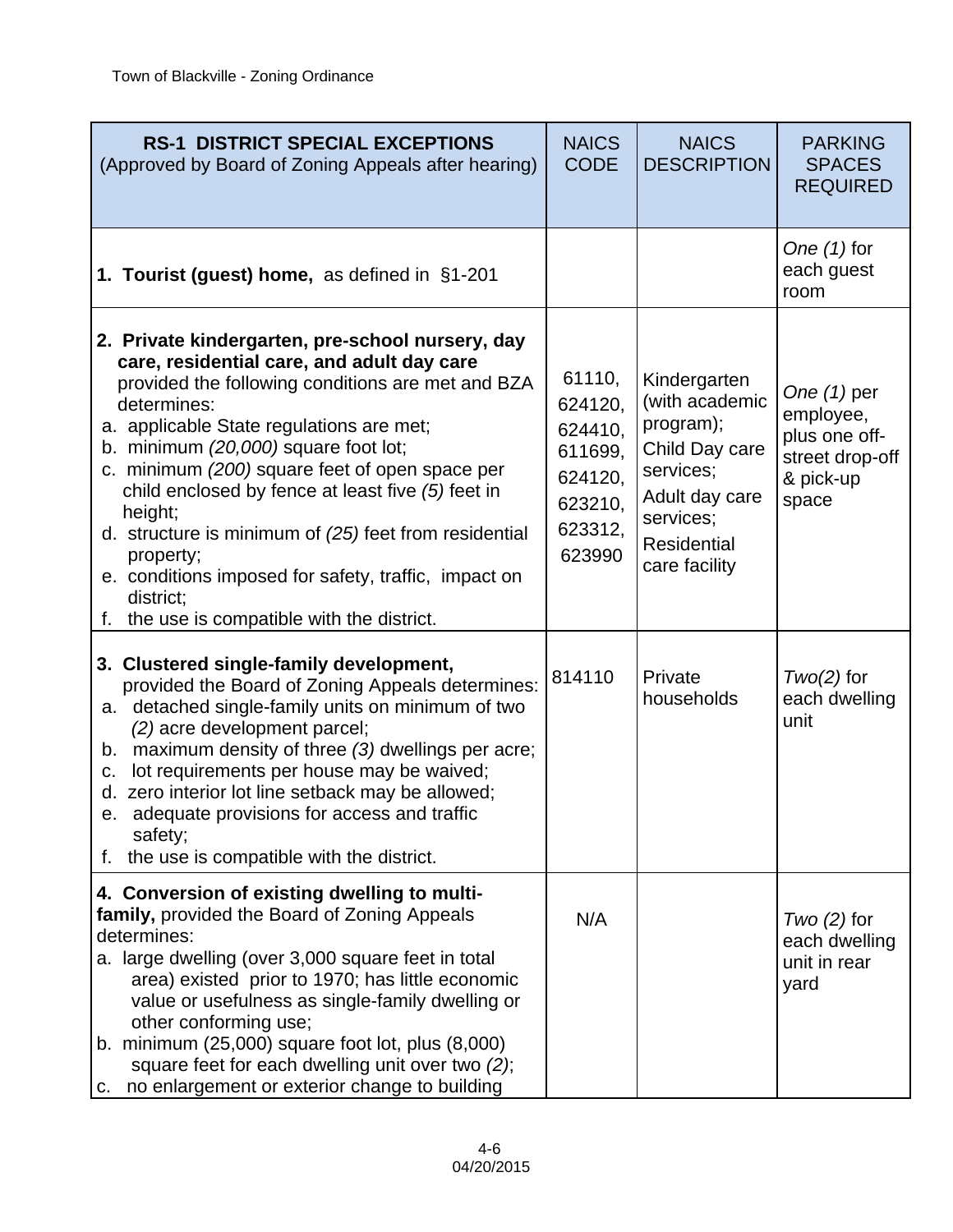| permitted;<br>not more than four (4) dwelling units are permitted;<br>d.<br>the use is compatible with the district.<br>e.                                                                                                                                                                                                                                                                                                                                                                                                                                                                                 |                                                              |                                                                                                                                                            |                                                                                                                           |
|------------------------------------------------------------------------------------------------------------------------------------------------------------------------------------------------------------------------------------------------------------------------------------------------------------------------------------------------------------------------------------------------------------------------------------------------------------------------------------------------------------------------------------------------------------------------------------------------------------|--------------------------------------------------------------|------------------------------------------------------------------------------------------------------------------------------------------------------------|---------------------------------------------------------------------------------------------------------------------------|
| 5. Conversion of dwelling to a bed and<br><b>breakfast inn, provided the Board of Zoning</b><br>Appeals determines:<br>a. all conditions for home occupation are met;<br>b. no common or shared driveways are permitted;<br>c. adequate off street parking is provided as<br>approved;<br>d. maximum of five (5) guest rooms;<br>e. guest rooms restricted to guest stay not<br>exceeding thirty (30) consecutive days;<br>the use is compatible with the district;<br>f.<br>g. advertising limited to one $(1)$ four $(4)$ square foot<br>sign mounted flat against a wall of the principal<br>structure. | 721191                                                       | Bed and<br>breakfast inn<br>(Includes uses<br>for meetings<br>and social<br>activities)                                                                    | Location set<br>by Board;<br>minimum: One<br>$(1)$ for each<br>guest, room<br>plus two $(2)$<br>for resident<br>innkeeper |
| 6. Conversion of existing dwelling to allow for<br>professional offices,<br>provided the Board of Zoning Appeals determines:<br>a. located on minimum (20,000) square foot lot;<br>b. large dwelling (over 3,000 square feet in total<br>area) existed prior to 1970, has little economic<br>value or usefulness as a single family dwelling or<br>any other conforming use;<br>c. no enlargement or exterior change to building<br>allowed;<br>d. adequate off street parking is provided as<br>approved; and<br>e. the use is compatible with the district.                                              | 54110,<br>541330,<br>541310,<br>541211,<br>541214,<br>541219 | Legal services;<br>Engineering<br>services;<br>Architectural<br>services;<br>Surveying<br>services;<br>Accounting,<br>auditing,<br>bookkeeping<br>services | One $(1)$ per<br>employee,<br>plus one $(1)$<br>per 500 feet of<br>floor area                                             |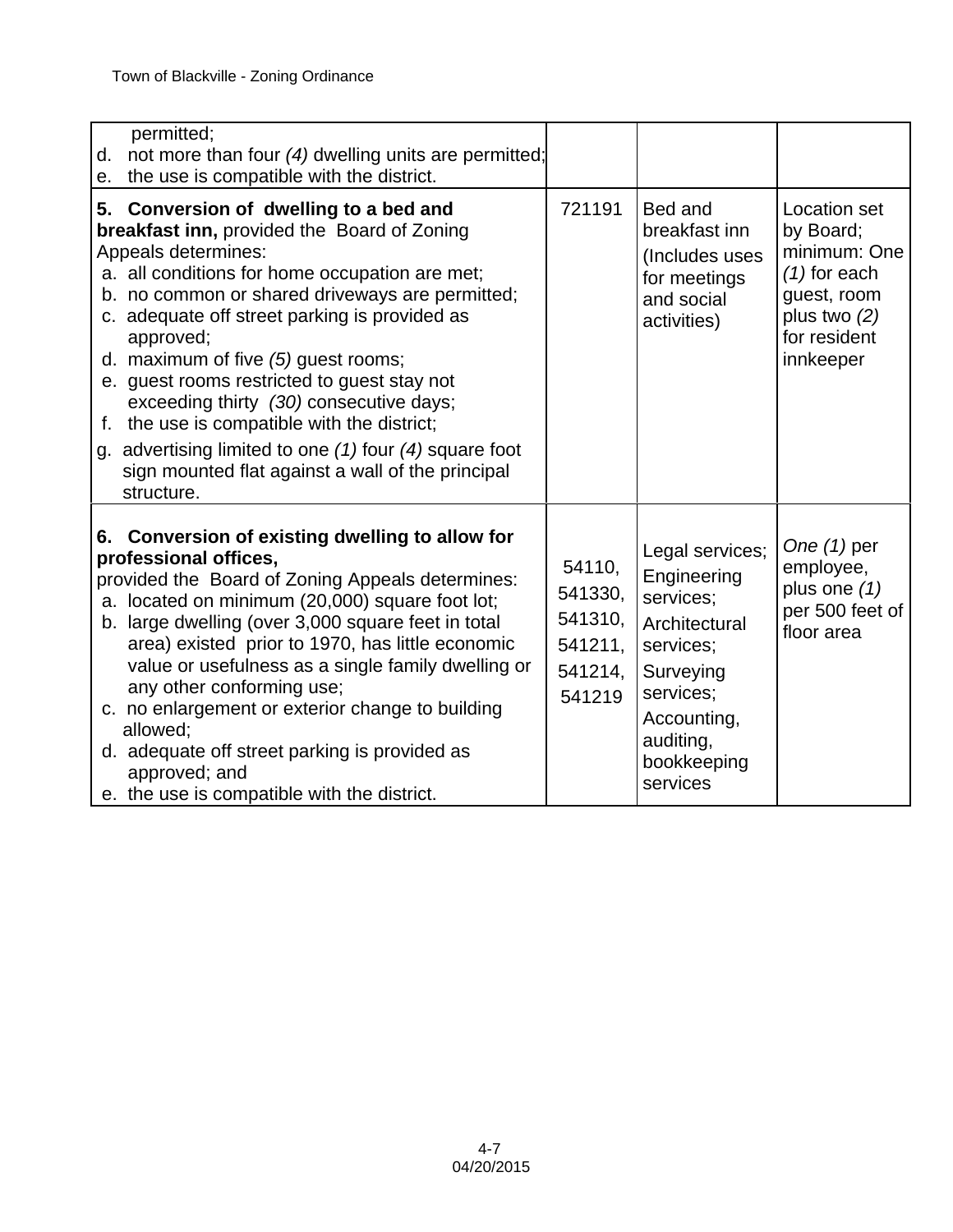#### **§ 4-102 RS-1 Single Family Residential District Regulations.**

The following regulations apply to all uses in **RS-1 districts**:

| <b>Minimum residential lot area:</b>  | 15,000 square feet*                                                                                                                                                                                                                                                                                                                     |  |  |
|---------------------------------------|-----------------------------------------------------------------------------------------------------------------------------------------------------------------------------------------------------------------------------------------------------------------------------------------------------------------------------------------|--|--|
| Minimum non-residential lot area:     | 20,000 square feet*                                                                                                                                                                                                                                                                                                                     |  |  |
| Minimum lot width at building line:   | One hundred (100) feet                                                                                                                                                                                                                                                                                                                  |  |  |
| Minimum front yard setback:           | Thirty-five (35) feet from the nearest street right-<br>of-way line: For exceptions to this requirement,<br>See Chapter 5.                                                                                                                                                                                                              |  |  |
| Minimum side yard setback:            | <b>Residential</b><br>Principal structure - Ten $(10)$ feet from interior<br>side lot line.<br>Accessory structure - Five (5) feet from interior<br>side lot line.<br><b>Non-Residential</b><br>Fifty (50) feet from interior side lot line.                                                                                            |  |  |
| Minimum rear yard setback:            | <b>Residential</b><br>Principal structure – Thirty $(30)$ feet from interior<br>rear lot line.<br>$\frac{\text{Accessory structure}}{\text{Per}(5)}$ feet from interior<br>rear lot line.<br><b>Non-Residential</b><br>Fifty (50) feet from interior rear lot line.                                                                     |  |  |
| <b>Maximum structure height:</b>      | Thirty-five (35) feet to the roof line. For<br>exceptions to height regulations, See Chapter 5.                                                                                                                                                                                                                                         |  |  |
| <b>Visibility requirements:</b>       | Corner lot - No obstruction between heights of<br>three $(3)$ and ten $(10)$ feet above finished street<br>level within fifteen (15) feet of intersection of street<br>right-of-way lines.<br>Private drive: - No obstruction over thirty (30)<br>inches high within ten (10) feet of intersection of<br>street line and line of drive. |  |  |
| Off street parking area requirements: | See Chapter 5.                                                                                                                                                                                                                                                                                                                          |  |  |
| Signs:                                | See Chapter 5.                                                                                                                                                                                                                                                                                                                          |  |  |
| <b>Supplemental regulations:</b>      | See Chapter 5                                                                                                                                                                                                                                                                                                                           |  |  |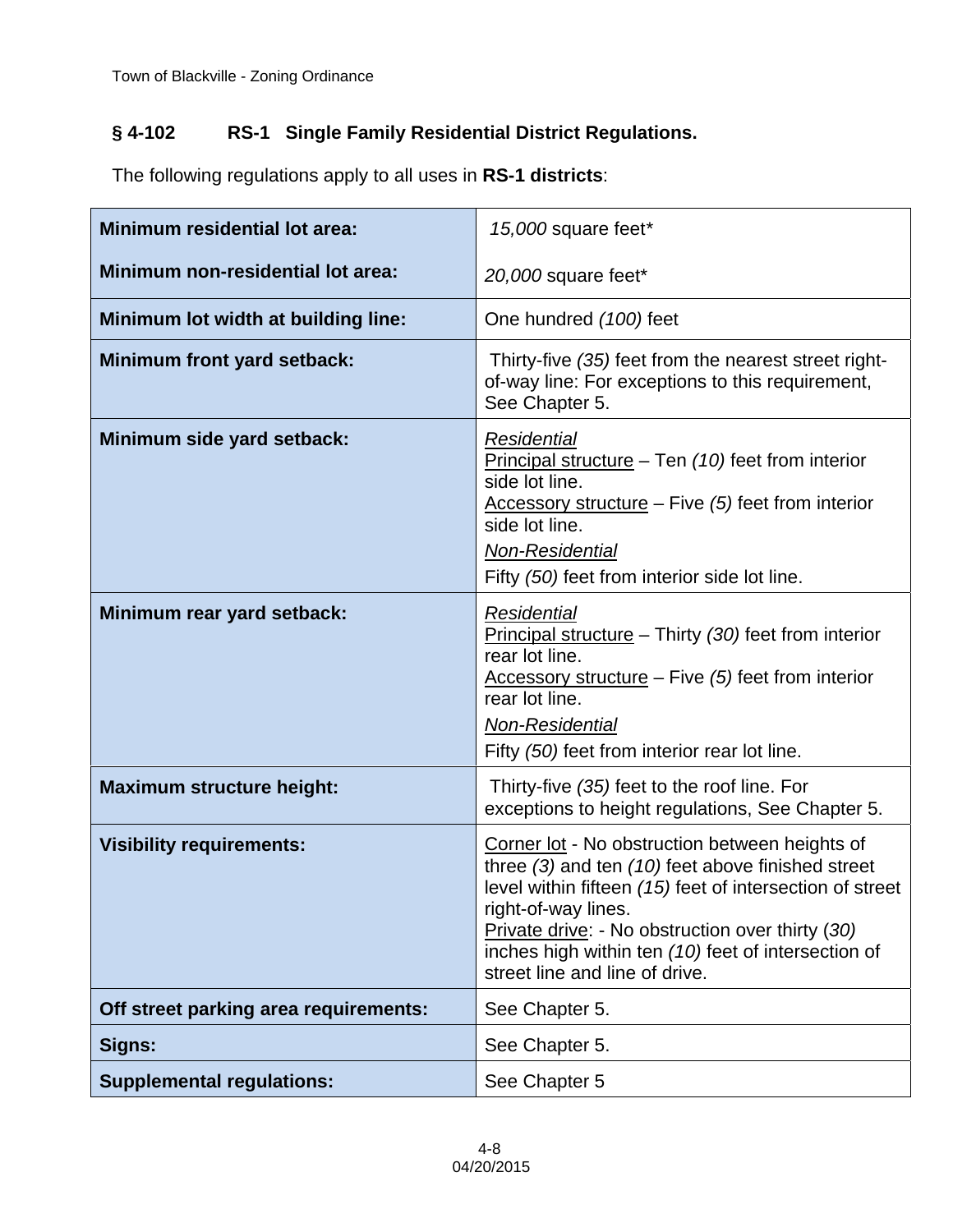\* If a lot is served by well and/or septic tanks, SCDHEC regulations shall determine the area of lot(s). However, if SCDHEC regulations allow the area of a lot or lots to be smaller than what is required by this table, then the minimums established by this table shall apply.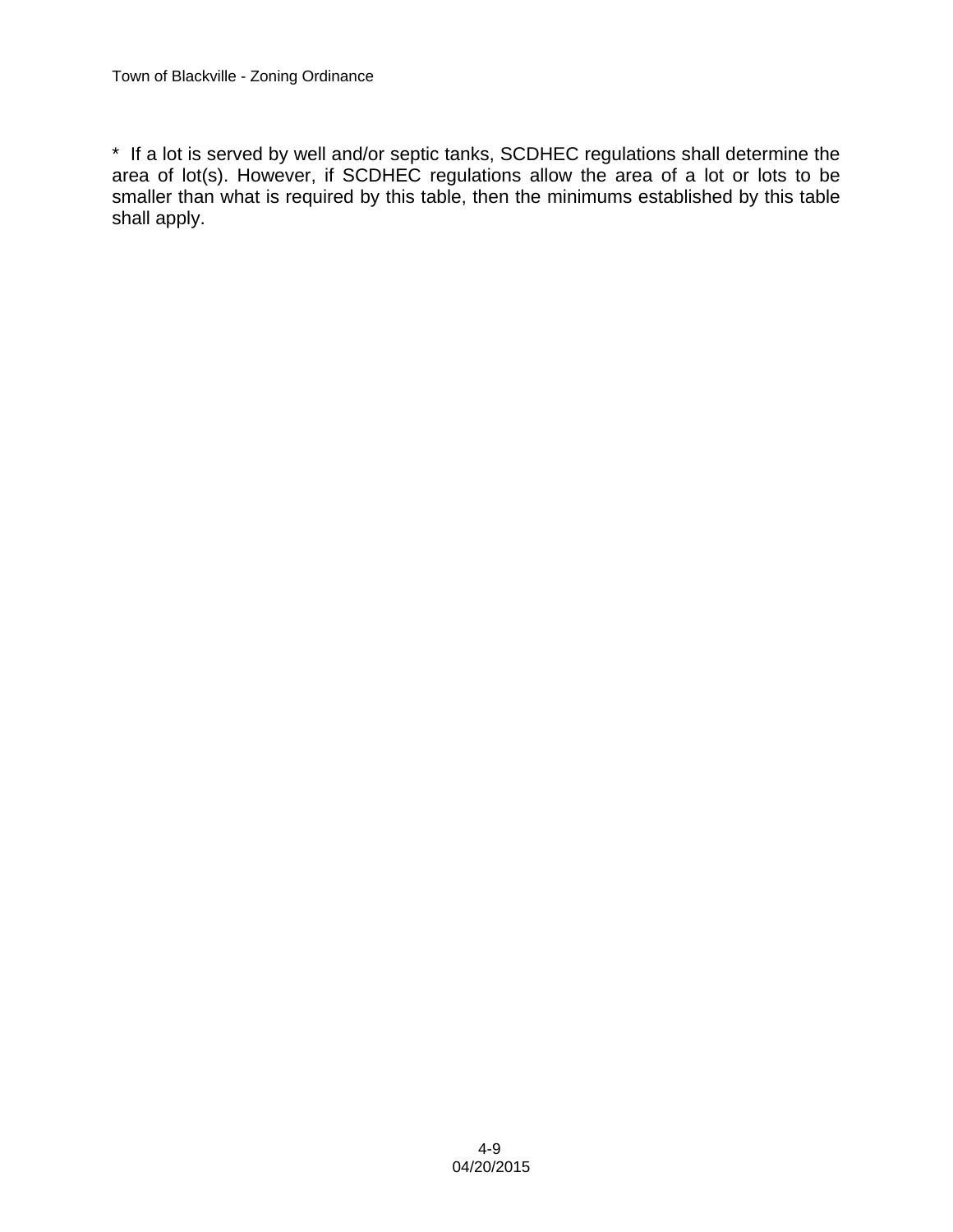#### **§ 4-103 RS-2 Single Family Residential District Uses.**

| <b>RS-2 DISTRICT PERMITTED USES</b>                                                                                                                                                                                                                                                 | <b>NAICS</b><br><b>CODE</b>                                                                   | <b>NAICS</b><br><b>DESCRIPTION</b>                                                                                     | <b>PARKING SPACES</b><br><b>REQUIRED</b>                                                                                                                          |
|-------------------------------------------------------------------------------------------------------------------------------------------------------------------------------------------------------------------------------------------------------------------------------------|-----------------------------------------------------------------------------------------------|------------------------------------------------------------------------------------------------------------------------|-------------------------------------------------------------------------------------------------------------------------------------------------------------------|
| 1. Single-family dwelling (other than a<br>manufactured home),                                                                                                                                                                                                                      | 814110                                                                                        | Private<br>households                                                                                                  | Two $(2)$ for each<br>dwelling unit                                                                                                                               |
| 2. School, government building or<br>facility (except jails)                                                                                                                                                                                                                        | 611,<br>921,<br>922,<br>921130.<br>923,<br>924110,<br>924120.<br>925110.<br>925120,<br>926110 | Public schools;<br>General<br>government and<br>administration;<br>justice, safety &<br>public order,<br>except jails. | School: Two (2) per<br>classroom or office, plus<br>one $(1)$ for each four $(4)$<br>seats in senior high<br>auditorium.<br>Other: One (1) per 200<br>sq. ft. GFA |
| 3. Public park or playground,<br>recreational facilities such as tennis court,<br>ball field, swimming pool or golf course.                                                                                                                                                         | 713                                                                                           | Public and<br>membership<br>recreation<br>services                                                                     | One (1) per 200 sq. ft. of<br>building area plus four<br>(4) for each golf hole                                                                                   |
| 4. Church, synagogue, temple, or<br>place of worship, including religious<br>education building, parsonage or parish<br>house, off-street parking for members<br>and visitors without pay, recreation<br>facilities, kindergarten or pre-school<br>nursery, in permanent structures | 813110                                                                                        | Religious<br>organizations,<br>churches, etc.                                                                          | One (1) for each four<br>$(4)$ seats in main<br>assembly room                                                                                                     |

**5. Accessory use on same lot with principal use** Accessory uses must be in compliance with Chapter 5 of this ordinance.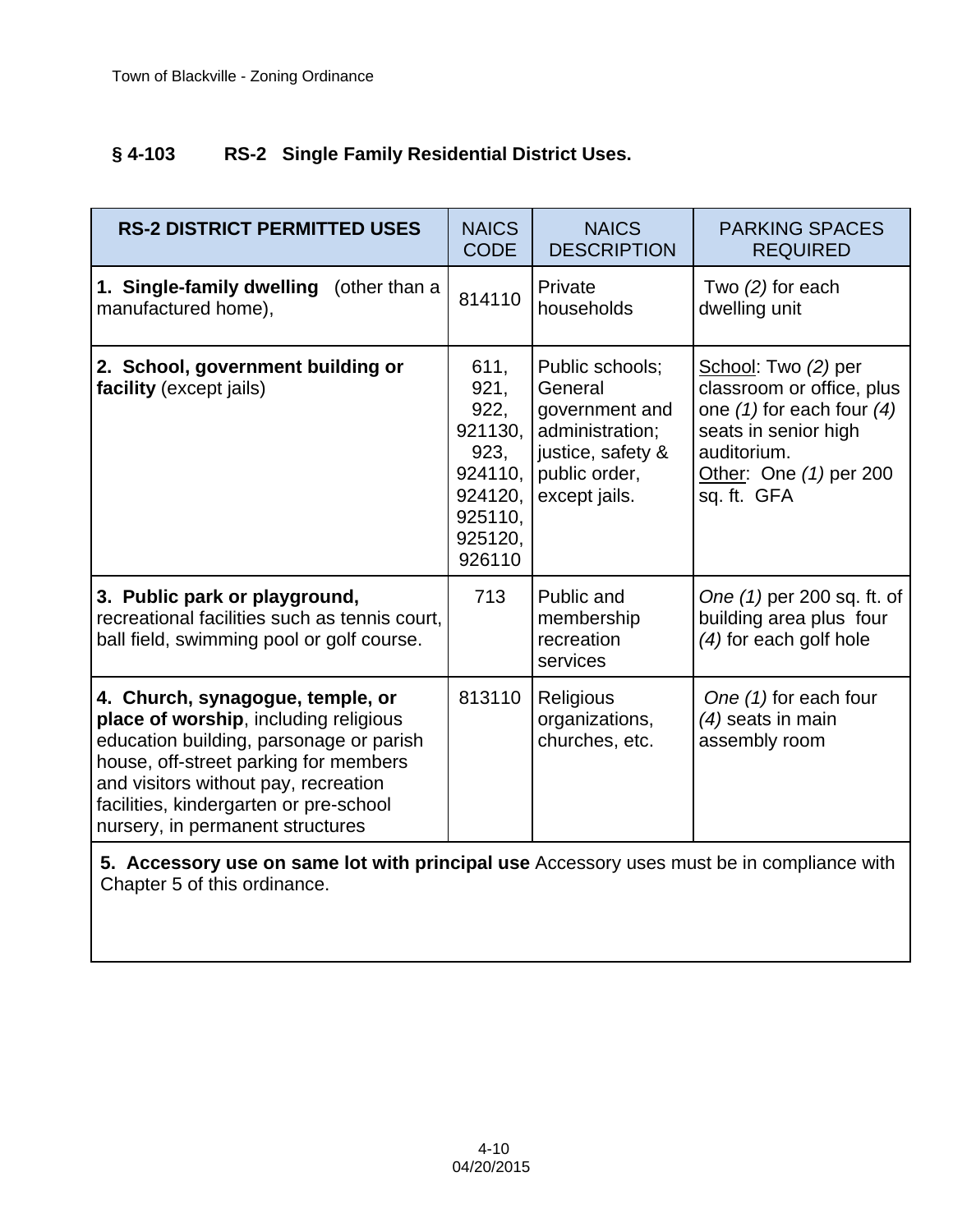| <b>RS-2 DISTRICT CONDITIONAL USES</b><br>(Approved by Zoning Administrator if all<br>conditions are met)                                                                                                                                                                                                                                                                                                                                                                                                                                                                                                                                                                                                                                                                                                                                                                                                                                                                                                                                                                                                                                                             | <b>NAICS</b><br><b>CODE</b> | <b>NAICS</b><br><b>DESCRIPTION</b> | <b>PARKING SPACES</b><br><b>REQUIRED</b> |
|----------------------------------------------------------------------------------------------------------------------------------------------------------------------------------------------------------------------------------------------------------------------------------------------------------------------------------------------------------------------------------------------------------------------------------------------------------------------------------------------------------------------------------------------------------------------------------------------------------------------------------------------------------------------------------------------------------------------------------------------------------------------------------------------------------------------------------------------------------------------------------------------------------------------------------------------------------------------------------------------------------------------------------------------------------------------------------------------------------------------------------------------------------------------|-----------------------------|------------------------------------|------------------------------------------|
| 1. All Conditional Uses Allowed in<br><b>RS-1 Zoning District.</b>                                                                                                                                                                                                                                                                                                                                                                                                                                                                                                                                                                                                                                                                                                                                                                                                                                                                                                                                                                                                                                                                                                   |                             | See RS-1 Conditional Uses          |                                          |
| 2. Manufactured home used as sole<br>residence on a single lot. Provided<br>all the following conditions are met:<br>a. Minimum of (1,000) sq. ft. of<br>enclosed heated floor space.<br>b. On a foundation of brick or cement<br>block.<br>c. Underpinning installed of a type<br>and material approved by the<br>building official<br>d. Anchored appropriately to<br>foundation for wind resistance in<br>accordance with Barnwell County<br>regulation.<br>e. All mobile features are removed.<br>f. Owner shall certify in writing that<br>the unit meets HUD standards and<br>will be maintained in compliance<br>with HUD standards.<br>g. Exterior wall covering of masonry,<br>vinyl or metal veneer, or wood<br>siding assuring favorable<br>compatibility with neighboring site<br>dwellings.<br>h. Covered front entry area (porch).<br>i. Failure to bring a unit into<br>compliance with HUD standards<br>within sixty (60) days after notice<br>of deficiencies shall be a violation<br>of these conditions subject to<br>penalties provided by the Town<br>Code.<br>Compliance with other<br>requirements as may be set forth<br>by Barnwell County. | N/A                         | N/A                                | $Two(2)$ for each<br>dwelling unit       |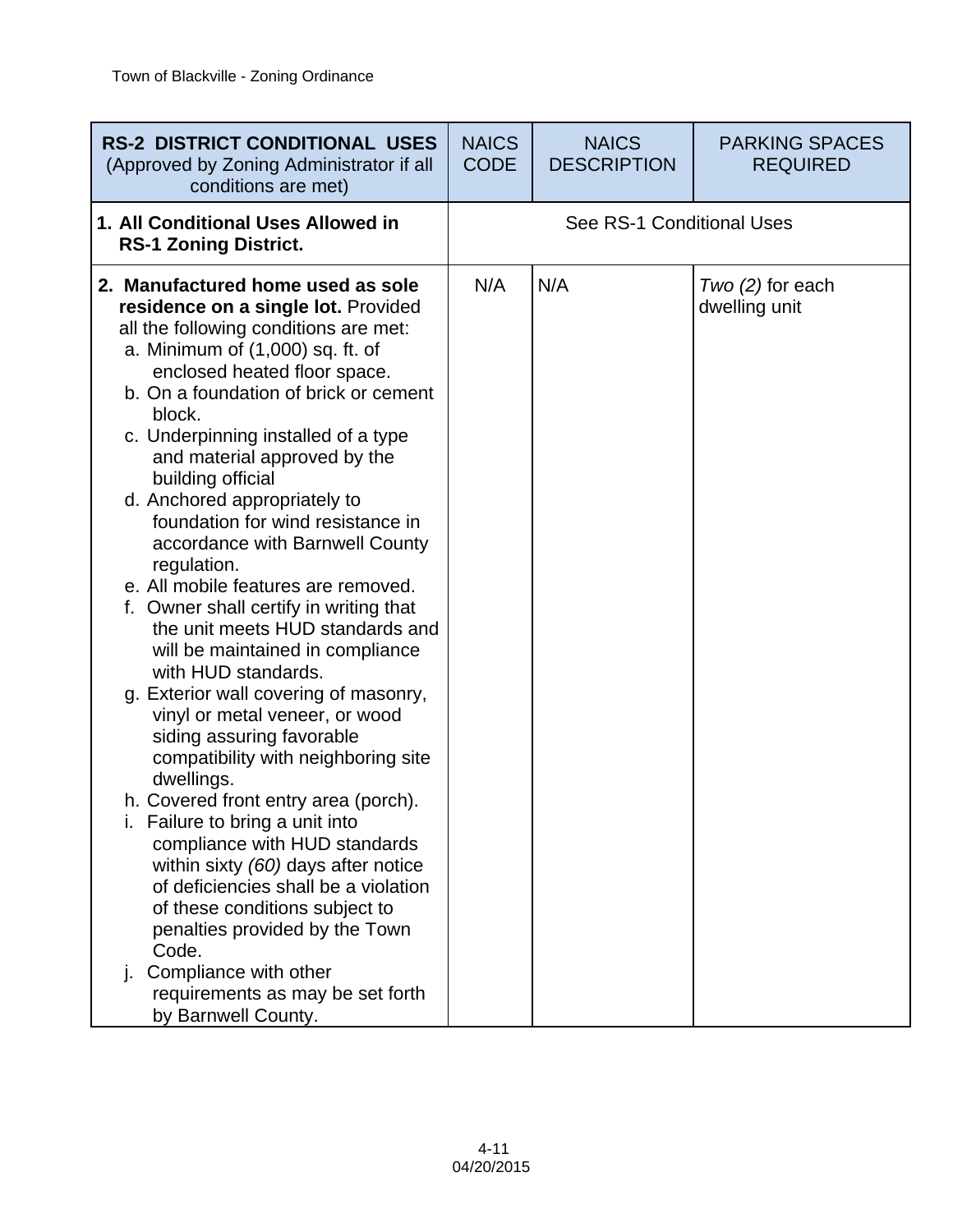| <b>RS-2 DISTRICT SPECIAL EXCEPTIONS</b><br>(Approved by Board of Zoning Appeals)<br>after hearing) | <b>NAICS</b><br><b>CODE</b> | <b>NAICS</b><br><b>DESCRIPTION</b> | <b>PARKING SPACES</b><br><b>REQUIRED</b> |
|----------------------------------------------------------------------------------------------------|-----------------------------|------------------------------------|------------------------------------------|
| 1. All Special Exceptions permitted in<br><b>RS-1 Zoning District.</b>                             | See RS-1 Special Exceptions |                                    |                                          |

#### **§ 4-104 RS-2 Single Family Residential District Regulations.**

| <b>Minimum residential lot area:</b> | 9,000 square feet*                                                                                                                                                                                                                                                               |  |  |
|--------------------------------------|----------------------------------------------------------------------------------------------------------------------------------------------------------------------------------------------------------------------------------------------------------------------------------|--|--|
| Minimum non-residential lot area:    | 15,000 square feet*                                                                                                                                                                                                                                                              |  |  |
| Minimum lot width at building line:  | Sixty (60) feet                                                                                                                                                                                                                                                                  |  |  |
| Minimum front yard setback:          | Thirty-five (35) feet from the nearest street right-of-<br>way line: For exceptions to this requirement, See<br>Chapter 5                                                                                                                                                        |  |  |
| Minimum side yard setback:           | <b>Residential</b><br>Principal structure - Eight (8) feet from interior side lot<br>line.<br>$\frac{\text{Accessory structure}}{\text{Area}} - \text{Three (3)}$ feet from interior side<br>lot line.<br><b>Non-Residential</b><br>Forty (40) feet from interior side lot line. |  |  |
| Minimum rear yard setback:           | <b>Residential</b><br>Principal structure - Twenty-five (25) feet from interior<br>rear lot line.<br>Accessory structure - Three (3) feet from interior rear<br>lot line.<br><b>Non-Residential</b><br>Forty (40) feet from interior rear lot line.                              |  |  |
| <b>Maximum structure height:</b>     | Thirty-five (35) feet to the roof line. For exceptions to<br>height regulations, See Chapter 5.                                                                                                                                                                                  |  |  |
| <b>Visibility requirements:</b>      | Corner lot: no obstruction between heights of three (3)                                                                                                                                                                                                                          |  |  |

The following regulations apply to all uses in **RS-2 districts**: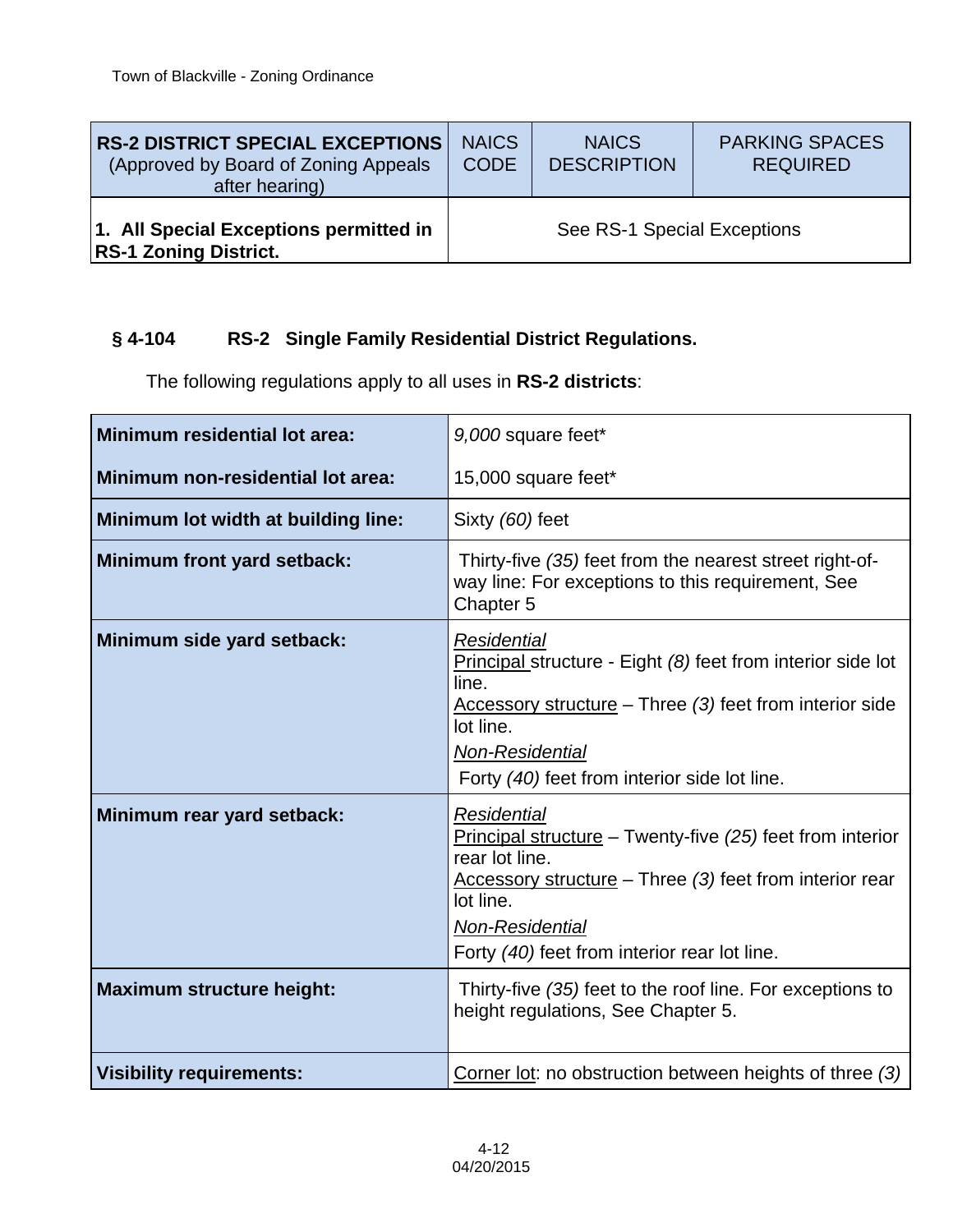|                                       | and ten (10) feet above finished street level within<br>fifteen (15) feet of intersection of street right-of-way<br>lines.<br>Private drive: no obstruction over thirty (30) inches<br>high within ten (10) feet of intersection of street line<br>and line of drive. |
|---------------------------------------|-----------------------------------------------------------------------------------------------------------------------------------------------------------------------------------------------------------------------------------------------------------------------|
| Off street parking area requirements: | See Chapter 5                                                                                                                                                                                                                                                         |
| Signs:                                | See Chapter 5                                                                                                                                                                                                                                                         |
| <b>Supplemental regulations:</b>      | See Chapter 5                                                                                                                                                                                                                                                         |

\* If a lot is served by well and/or septic tanks, SCDHEC regulations shall determine the minimum area of lot(s). However, if SCDHEC regulations allow the area of a lot or lots to be smaller than what is required by this table, then the minimums established by this table shall apply.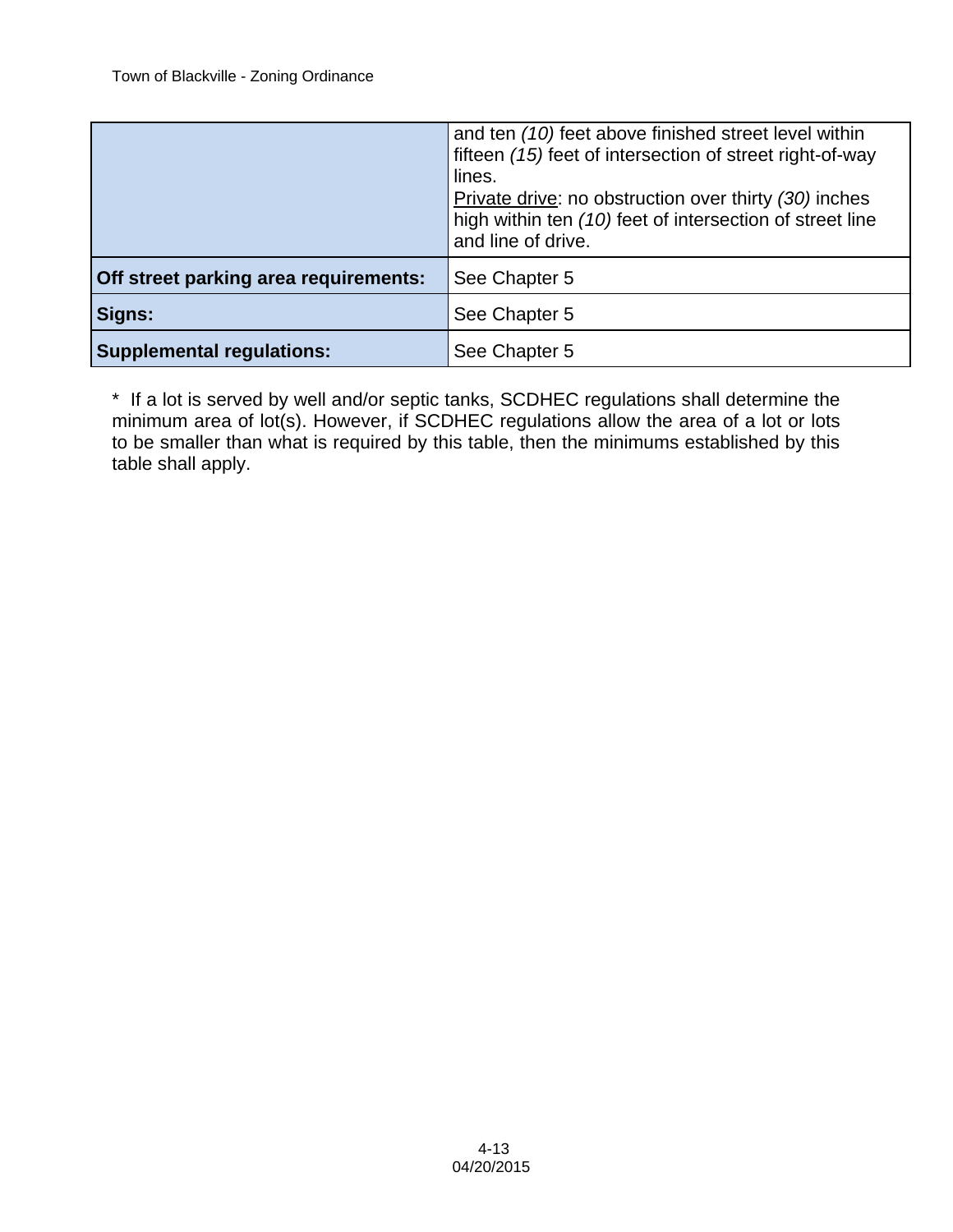### **§ 4-105 RMF Multi-Family Residential District Uses.**

| <b>RMF DISTRICT PERMITTED USES</b>                                                                                         | <b>NAICS</b><br><b>CODE</b>      | <b>NAICS</b><br><b>DESCRIPTION</b>                                                            | <b>PARKING SPACES</b><br><b>REQUIRED</b> |
|----------------------------------------------------------------------------------------------------------------------------|----------------------------------|-----------------------------------------------------------------------------------------------|------------------------------------------|
| 1. All permitted uses in RS-2 and RMH<br>districts (Except for Manufactured Home<br>Park).                                 | See RS-2 and RMH permitted uses. |                                                                                               |                                          |
| 2. Multi-family dwelling and two family<br>dwelling (duplex)                                                               | 814110                           | Private<br><b>Households</b>                                                                  | Two $(2)$ for each<br>dwelling unit      |
| 3. Boarding House                                                                                                          | 721310                           | Dwelling, other<br>than a motel or<br>hotel, in which<br>rooms are rented                     | Two $(2)$ for each<br>dwelling unit      |
| 4. Hotel and Lodging Houses                                                                                                | 721110                           | Lodging for pay is<br>offered to the<br>public; containing<br>five (5) or more<br>guest rooms | Two (2) for each unit                    |
| 5. Home Health Care Services                                                                                               | 623210                           | <b>Residential care</b><br>services                                                           | One (1) per 500 sq. ft. of<br><b>GFA</b> |
| 6. Accessory use on same lot with principal use. Accessory uses must be in compliance with<br>Chapter 5 of this ordinance. |                                  |                                                                                               |                                          |

| <b>RMF DISTRICT CONDITIONAL USES</b><br>(Approved by Zoning Administrator if all<br>conditions are met) | <b>NAICS</b><br><b>CODE</b> | <b>NAICS</b><br><b>DESCRIPTION</b> | <b>PARKING SPACES</b><br><b>REQUIRED</b> |
|---------------------------------------------------------------------------------------------------------|-----------------------------|------------------------------------|------------------------------------------|
| 1. All Conditional Uses Allowed in<br><b>RS-2 Zoning District.</b>                                      | See RS-2 Conditional Uses   |                                    |                                          |

| <b>RMF DISTRICT SPECIAL EXCEPTIONS</b><br>(Approved by Board of Zoning Appeals)<br>after hearing) | <b>NAICS</b><br><b>CODE</b> | <b>NAICS</b><br><b>DESCRIPTION</b> | <b>PARKING SPACES</b><br><b>REQUIRED</b> |
|---------------------------------------------------------------------------------------------------|-----------------------------|------------------------------------|------------------------------------------|
| 1. All Special Exceptions permitted in<br><b>RS-2 Zoning District.</b>                            |                             | See RS-2 Special Exceptions        |                                          |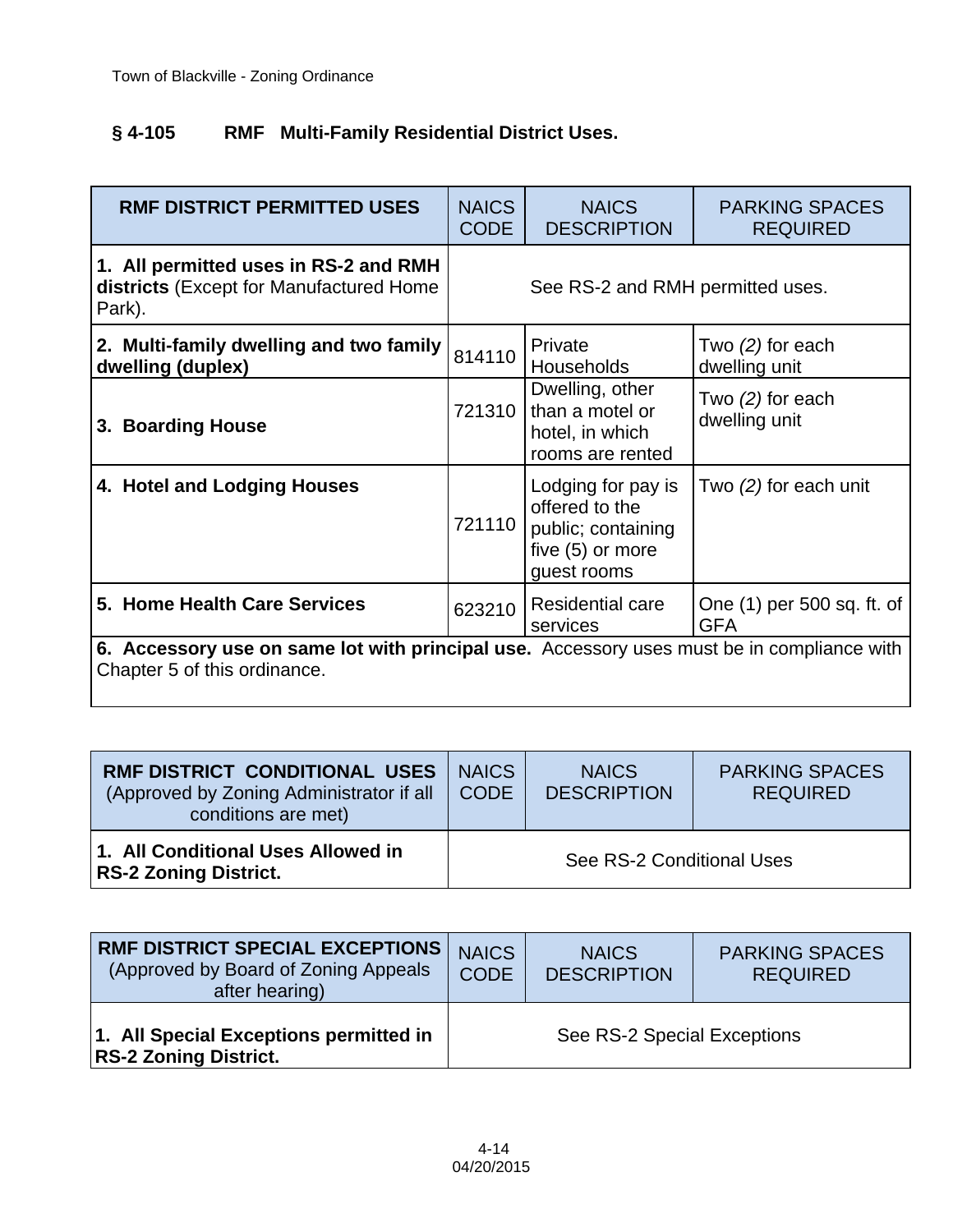#### **§ 4-106 RMF Multi-Family Residential District Regulations.**

The following regulations apply to all uses in **RMF districts**.

| <b>Minimum residential lot area:</b><br><b>Minimum non-residential lot</b> | (6,000) square feet- Single unit*<br>$(12,000)$ square feet - Two units*<br>$(4,000)$ square feet - Each additional unit*<br>(1.5) acres- Multi-Family project*                                                                                                                                                               |
|----------------------------------------------------------------------------|-------------------------------------------------------------------------------------------------------------------------------------------------------------------------------------------------------------------------------------------------------------------------------------------------------------------------------|
| area:                                                                      | $(12,000)$ square feet*                                                                                                                                                                                                                                                                                                       |
| Minimum lot width at building<br>line:                                     | Fifty (50) feet                                                                                                                                                                                                                                                                                                               |
| Minimum front yard setback:                                                | Thirty-five (35) feet from street right-of-way. For<br>exceptions to this requirement, see Chapter 5.                                                                                                                                                                                                                         |
| Minimum side yard setback:                                                 | <b>Residential</b><br>Principal structure - Ten (10) feet from interior side lot line.<br>$\frac{\text{Accessory structure}}{\text{Area}} - \text{Three (3)}$ feet from interior side lot<br>line.<br>Non-residential<br>Thirty-five (35) feet from interior side lot line.                                                   |
| Minimum rear yard setback:                                                 | <b>Residential</b><br>Principal structure - Twenty (20) feet from interior side lot<br>line.<br>$\frac{\text{Accessory structure}}{\text{Area}} - \text{Three (3) feet from interior side lot}$<br>line.<br>Non-residential<br>Thirty-five (35) feet from interior side lot line.                                             |
| <b>Maximum building height</b>                                             | Forty (40) feet to the roof line.<br>For exceptions to height regulations, See Chapter 5.                                                                                                                                                                                                                                     |
| <b>Visibility requirements:</b>                                            | Corner lot: no obstruction between heights of three (3) and<br>ten (10) feet above finished street level within fifteen (15)<br>feet of intersection of street right-of-way lines.<br>Private drive: no obstruction over thirty (30) inches high<br>within ten (10) feet of intersection of street line and line of<br>drive. |
| Off street parking area<br>requirements:                                   | See supplemental regulations, Chapter 5                                                                                                                                                                                                                                                                                       |
|                                                                            |                                                                                                                                                                                                                                                                                                                               |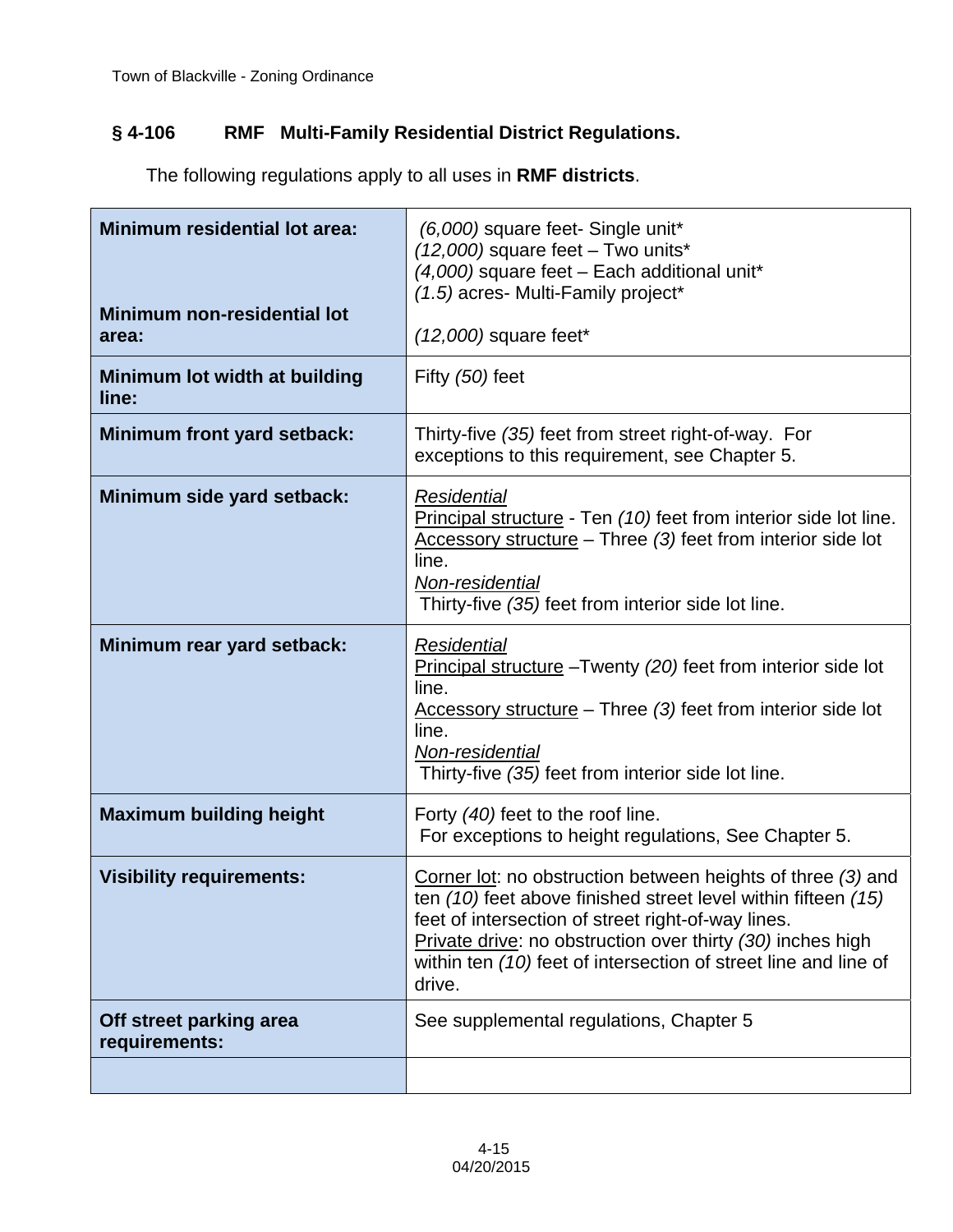| Signs:                           | See supplemental regulations, Chapter 5 |
|----------------------------------|-----------------------------------------|
| <b>Supplemental regulations:</b> | See Chapter 5                           |

\* If a lot is served by well and/or septic tanks, SCDHEC regulations shall determine the minimum area of lot(s). However, if SCDHEC regulations allow the area of a lot or lots to be smaller than what is required by this table, then the minimums established by this table shall apply.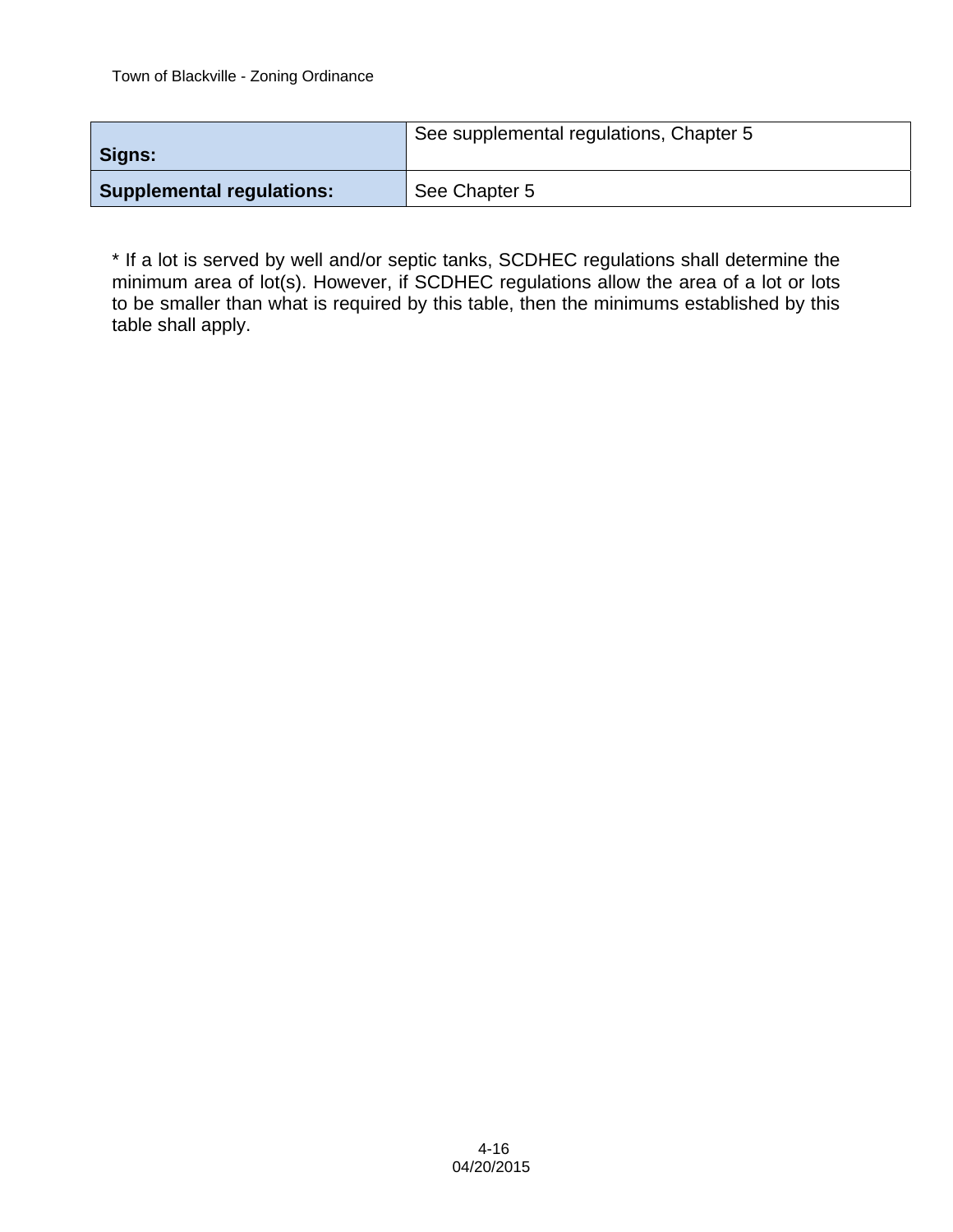## **§ 4-107 RMH Manufactured Home Residential District Uses.**

| <b>RMH DISTRICT PERMITTED USES</b>                                                                                         | <b>NAICS</b><br><b>CODE</b> | <b>NAICS</b><br><b>DESCRIPTION</b>                      | <b>PARKING SPACES</b><br><b>REQUIRED</b>           |
|----------------------------------------------------------------------------------------------------------------------------|-----------------------------|---------------------------------------------------------|----------------------------------------------------|
| 1. All Uses permitted RMF                                                                                                  |                             | <b>See RMF Permitted Uses</b>                           |                                                    |
| 2. Manufactured Home (on single lot)                                                                                       | N/A                         | Private households                                      | Two $(2)$ for each<br>individual dwelling<br>unit. |
| 3. Manufactured Home Park                                                                                                  | 531190                      | Private households.                                     | $Two(2)$ for each<br>individual dwelling<br>unit.  |
| 4. Social Services, individual and family<br>social assistance services                                                    | 624190                      | Individual and family<br>social assistance<br>services. | One (1) per 350 sq.<br>ft. of GFA                  |
| 5. Accessory use on same lot with principal use. Accessory uses must be in compliance with<br>Chapter 5 of this ordinance. |                             |                                                         |                                                    |

| RMH DISTRICT CONDITIONAL USES<br>(Approved by Zoning Administrator if all<br>conditions are met) | <b>CODE</b> | NAICS NAICS DESCRIPTION  | <b>PARKING SPACES</b><br><b>REQUIRED</b> |
|--------------------------------------------------------------------------------------------------|-------------|--------------------------|------------------------------------------|
| All Conditional Uses Allowed in RMF                                                              |             | See RMF Conditional Uses |                                          |

| <b>RMH DISTRICT SPECIAL EXCEPTIONS   NAICS   NAICS DESCRIPTION   PARKING SPACES</b><br>(Approved by Board of Zoning Appeals)<br>after hearing) | <b>CODE</b> |                            | <b>REQUIRED</b> |
|------------------------------------------------------------------------------------------------------------------------------------------------|-------------|----------------------------|-----------------|
| <b>All Special Exceptions permitted in</b><br><b>RMF</b> district.                                                                             |             | See RMF Special Exceptions |                 |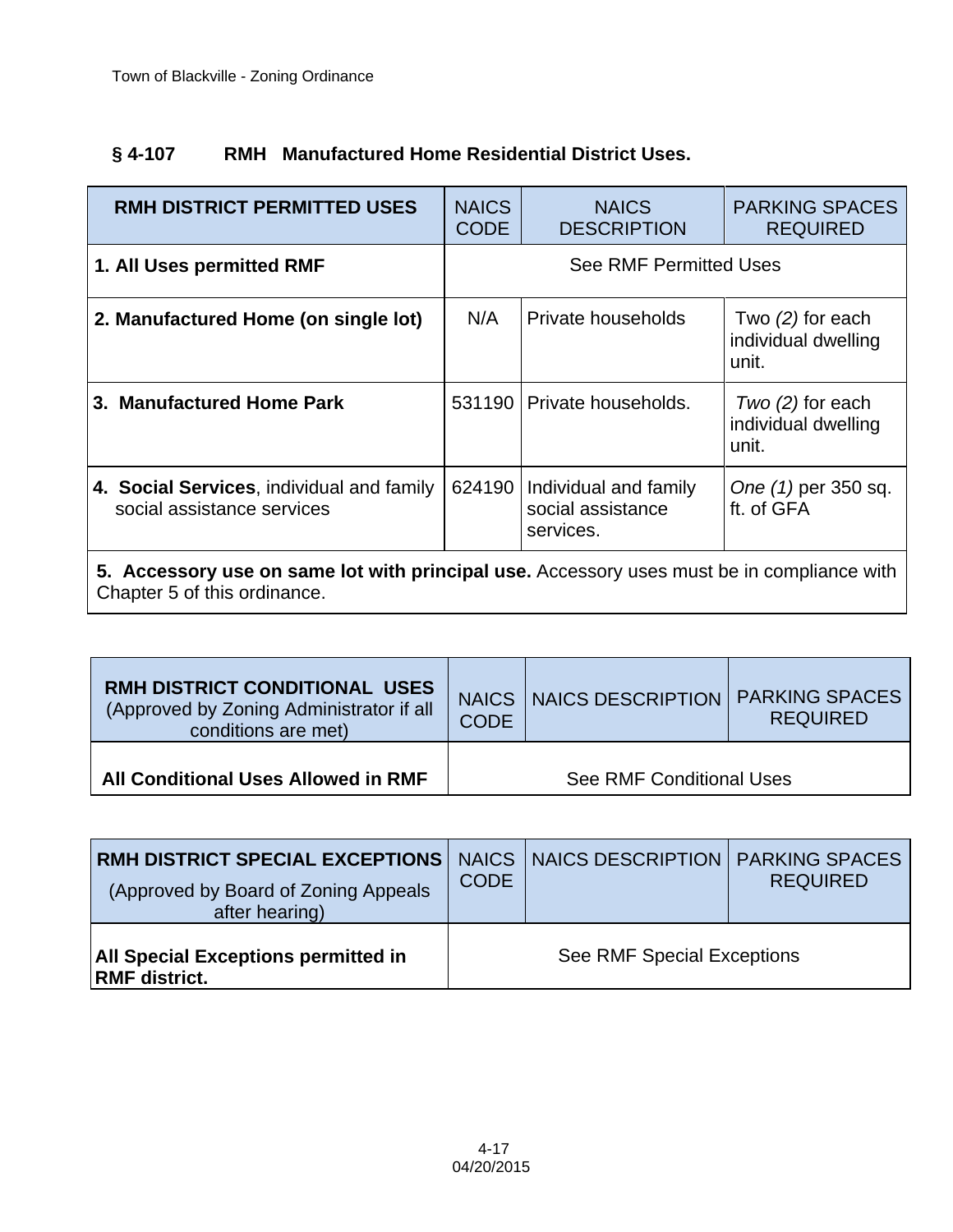## **§ 4-108 RMH Manufactured Home Residential District Regulations.**

The following regulations apply to all uses in **RMH districts**:

| <b>Minimum residential lot area:</b>                        | 5,000 square feet*                                                                                                                                                                                                                                                                        |
|-------------------------------------------------------------|-------------------------------------------------------------------------------------------------------------------------------------------------------------------------------------------------------------------------------------------------------------------------------------------|
| Minimum residential lot area for<br>manufactured home park: | Two $(2)$ acres <sup>*</sup>                                                                                                                                                                                                                                                              |
| <b>Minimum non-residential lot</b><br>area:                 | 12,000 square feet*                                                                                                                                                                                                                                                                       |
| Minimum land area per unit:                                 | Manufactured home park - 6,000 square feet*                                                                                                                                                                                                                                               |
| <b>Maximum dwelling units per</b><br>acre:                  | Manufactured home park -Six (6) dwelling units                                                                                                                                                                                                                                            |
| <b>Minimum lot width</b>                                    | Fifty $(50)$ feet – single family<br>Forty $(40)$ feet – manufactured home park                                                                                                                                                                                                           |
| Minimum front yard depth:                                   | Twenty-five (25) feet from public street right of way.                                                                                                                                                                                                                                    |
| Minimum side yard setback:                                  | Residential<br>Principal structure - Six (6) feet from interior side lot line.<br>$\frac{\text{Accessory structure}}{\text{Average}} - \text{Three (3)}$ feet from interior side lot<br>line.<br>Non-residential<br>Forty (40) feet from interior side lot line.                          |
| Minimum rear yard setback:                                  | Residential<br>Principal structure – Twenty-five $(25)$ feet from interior rear<br>lot line.<br>$\frac{\text{Accessory structure}}{\text{P}}$ – Three (3) feet from interior rear lot<br>line<br>Non-residential<br>Forty (40) feet from interior rear lot line.                          |
| <b>Maximum structure height:</b>                            | Thirty-five (35) feet to roof line<br>For exceptions to height regulations, See Chapter 5.                                                                                                                                                                                                |
| <b>Visibility requirements:</b>                             | Corner lot: no obstruction between heights of three (3) and<br>ten (10) feet above finished street level within fifteen (15)<br>feet of intersection of street right-of-way lines.<br>Private drive: no obstruction over height of thirty $(30)$ inches<br>within ten (10) feet of street |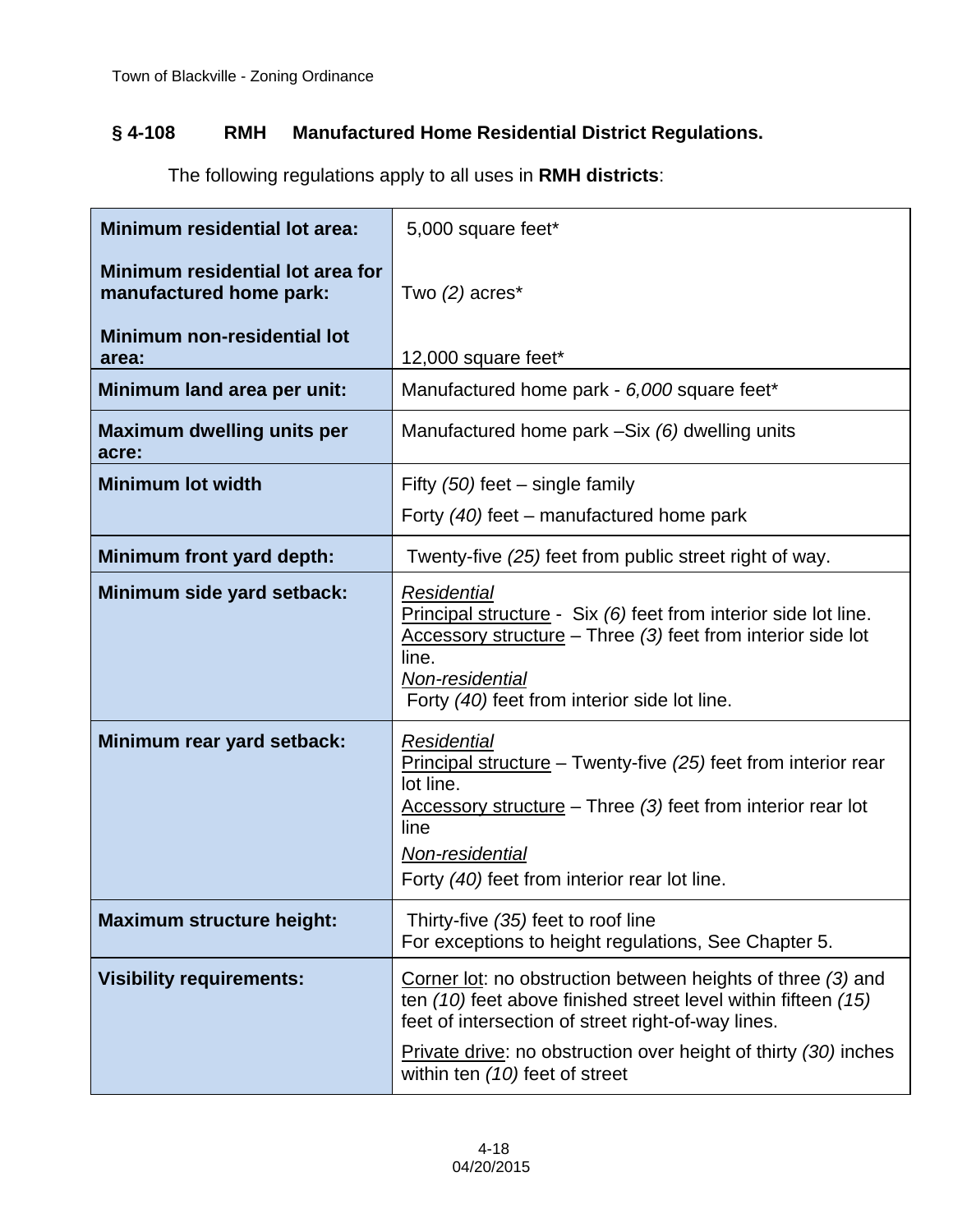| Off street parking area<br>requirements: | See Chapter 5.                                                                                                                                                                                                                                                                                                                                                                                                                                                                                                                                                                                                                                         |  |  |
|------------------------------------------|--------------------------------------------------------------------------------------------------------------------------------------------------------------------------------------------------------------------------------------------------------------------------------------------------------------------------------------------------------------------------------------------------------------------------------------------------------------------------------------------------------------------------------------------------------------------------------------------------------------------------------------------------------|--|--|
| Signs:                                   | See supplemental regulations, Chapter 5.                                                                                                                                                                                                                                                                                                                                                                                                                                                                                                                                                                                                               |  |  |
| <b>Supplemental regulations:</b>         | a. Manufactured homes shall be situated on each space<br>so as to provide:<br>A minimum of twenty (20) feet of side clearance<br>i.<br>between manufactured homes and any property<br>line bounding the park;                                                                                                                                                                                                                                                                                                                                                                                                                                          |  |  |
|                                          | ii.<br>A minimum of fifteen (15) feet of clearance<br>between only those manufactured homes parked<br>end to end and any building located within the<br>park.<br>b. Each manufactured home park or subdivision shall<br>have a minimum area of (20,000) square feet set aside<br>for common open space. In the event of a manufactured<br>home park or subdivision larger than three (3) acres, or<br>the expansion of a manufactured home park, (500)<br>square feet of common open space shall be set aside for<br>each manufactured home added after the 40 <sup>th</sup> unit for a<br>park and after the 30 <sup>th</sup> unit for a subdivision; |  |  |
|                                          | c. All manufactured spaces in a manufactured home<br>park shall abut upon a paved driveway of not less than<br>twenty (20) feet in width, which shall have unobstructed<br>access to a street; no direct access to a manufactured<br>home park space from a public street shall be permitted.<br>d. All manufactured home lots in a manufactured home<br>subdivision shall front on a paved public dedicated and<br>maintained street that has at least than fifty (50) feet of                                                                                                                                                                        |  |  |
|                                          | right-of-way and is at least thirty (30) feet in width.<br>e. All manufactured homes located in a manufactured<br>home park must be securely attached to a permanent<br>foundation within three (3) months of placement in a<br>space;<br>f. A site plan showing the details of development shall be                                                                                                                                                                                                                                                                                                                                                   |  |  |
|                                          | submitted for approval upon compliance with additional<br>conditions imposed to implement the intent of this<br>ordinance.                                                                                                                                                                                                                                                                                                                                                                                                                                                                                                                             |  |  |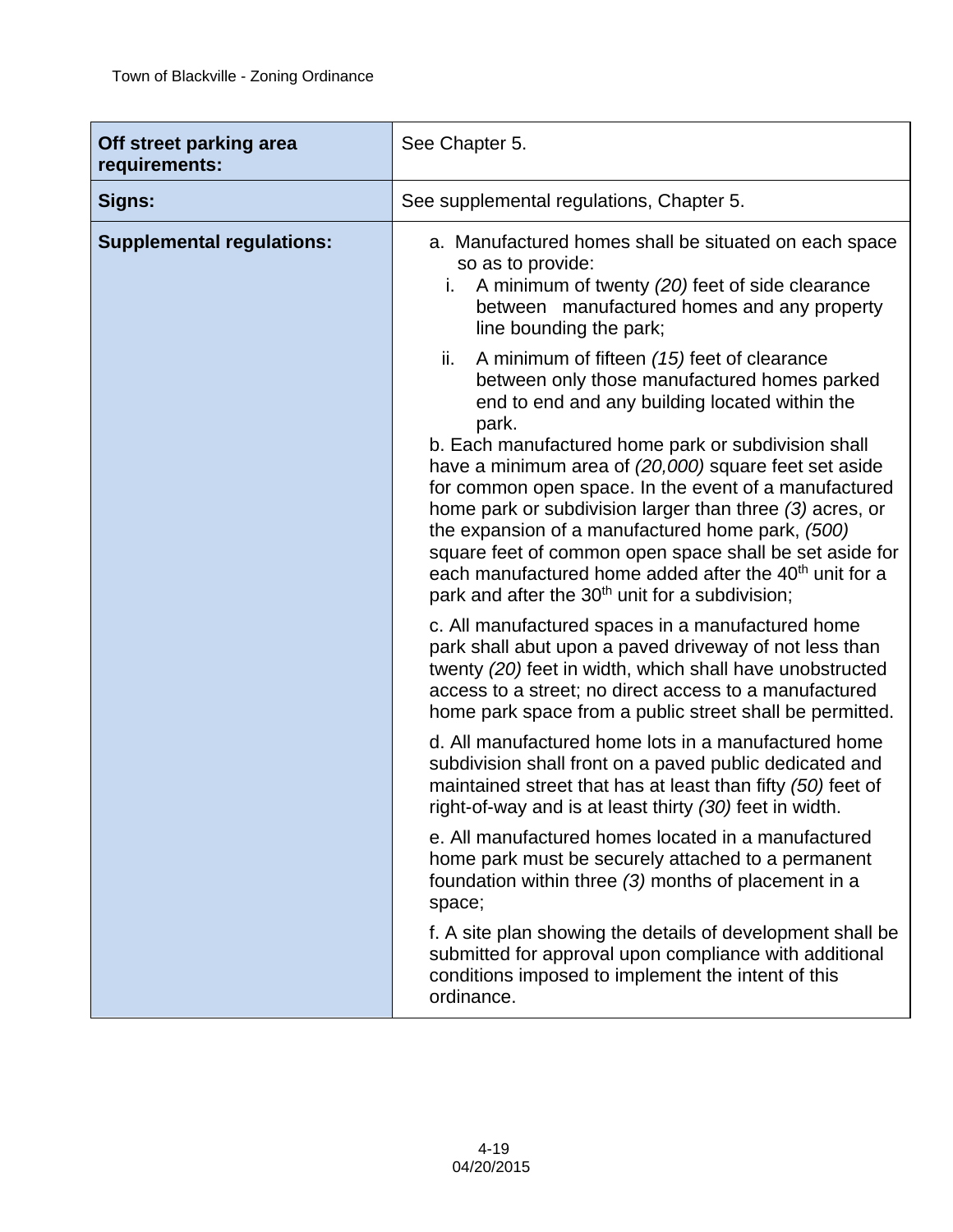\* If a lot is served by well and/or septic tanks, SCDHEC regulations shall determine the minimum area of lot(s). However, if SCDHEC regulations allow the area of a lot or lots to be smaller than what is required by this table, then the minimums established by this table shall apply.

#### **§ 4-109 – Existing Manufactured Home Parks and Subdivisions.**

All existing manufactured home parks and subdivisions which do not conform shall be allowed to continue as a manufactured home park or subdivision and treated accordingly.

#### **§ 4-110 – Requirements for All Manufactured Homes.**

The following regulations shall apply to all manufactured homes in all zoning districts.

a. Foundation Screening: All manufactured homes, whether on temporary or permanent foundations, shall have adequate visual screening between the walls and the ground surface to conceal all utilities, foundations, wheels, and other items, and to protect children from possible harm under manufactured homes. Such screening may consist of brick, masonry, vinyl, or similar materials compatible with the exterior sheathing, designed and manufactured for outdoor installation, and in compliance with Allendale County building codes.

b. Outdoor Storage Facilities: All manufactured home parks shall provide access to adequate outdoor storage space for the purpose of storing furniture, tools, outdoor equipment, and other items which cannot easily be accommodated inside. Such facilities shall be provided in convenient proximity to all manufactured homes, and may consist of individual buildings or structures which are shared by several units. They shall be of such design and construction as to enhance the appearance of the premises and shall be of durable, weather resistant materials. Where adequate, the enclosed foundation crawl space of individual manufactured homes may be used for this storage.

c. Buffer Areas: Adequate buffers in the form of walls or planting screens shall be provided around all manufactured home parks and subdivisions in order to avoid conflicts with adjacent existing development and to limit possible adverse affects of manufactured home developments on residential areas as well as to protect manufactured home residences from the potential undesirable effects of adjacent commercial or industrial areas. Such buffers shall be provided along all property lines and shall consist of a strip approximately ten *(10)* feet wide with thickly planted evergreen shrubbery. Walls or screens of durable material may be combined with said planting.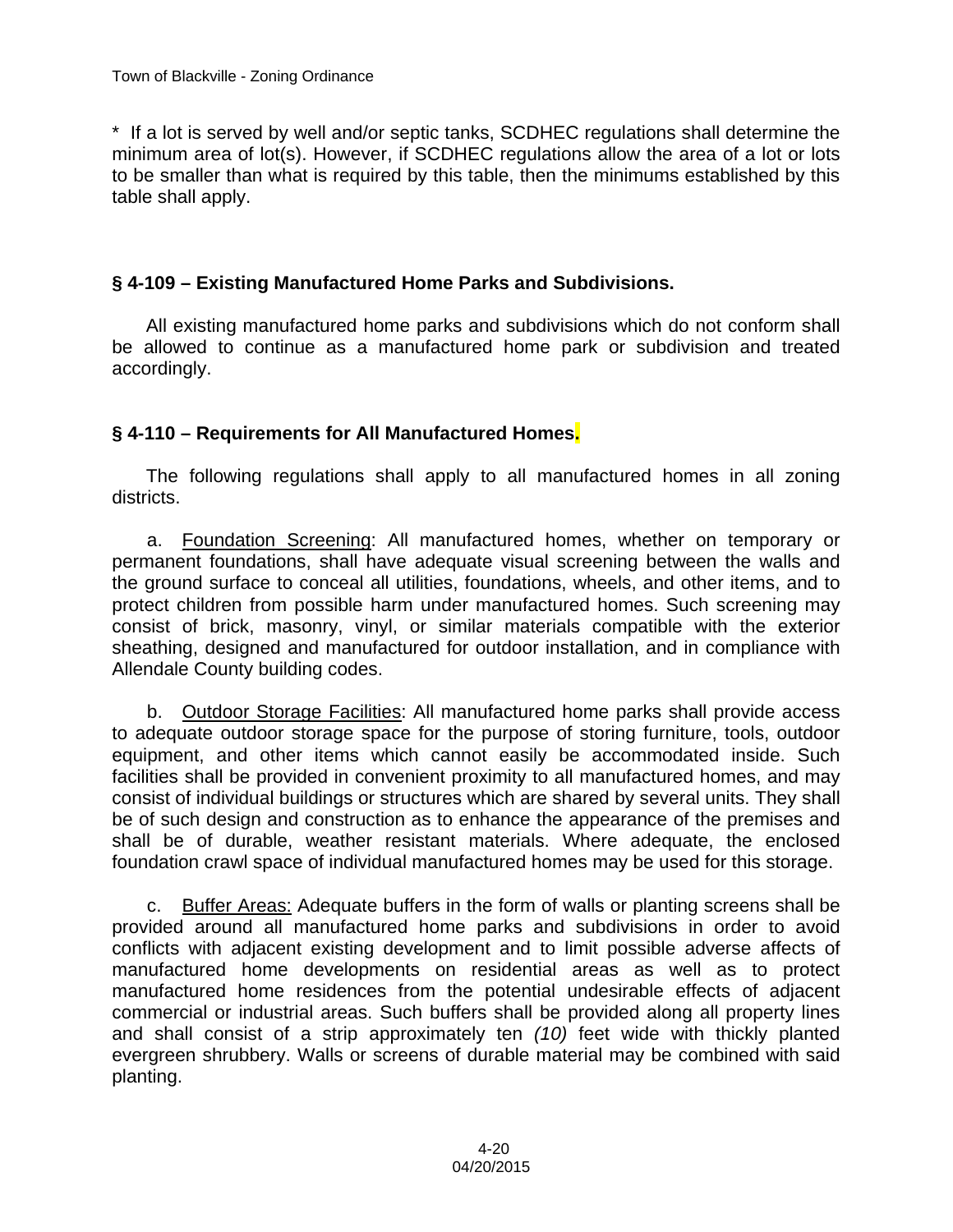d. Installation: A manufactured home must be properly installed per Manufacturer's Installation Manual. In the event that the Manual is not provided, the home must be installed according to Section 19-425.39, Manufactured Home Minimum Installation, as promulgated by the South Carolina Manufactured Housing Board. Additionally, manufactured homes must be installed by an installer or contractor licensed by the South Carolina Manufactured Housing Board.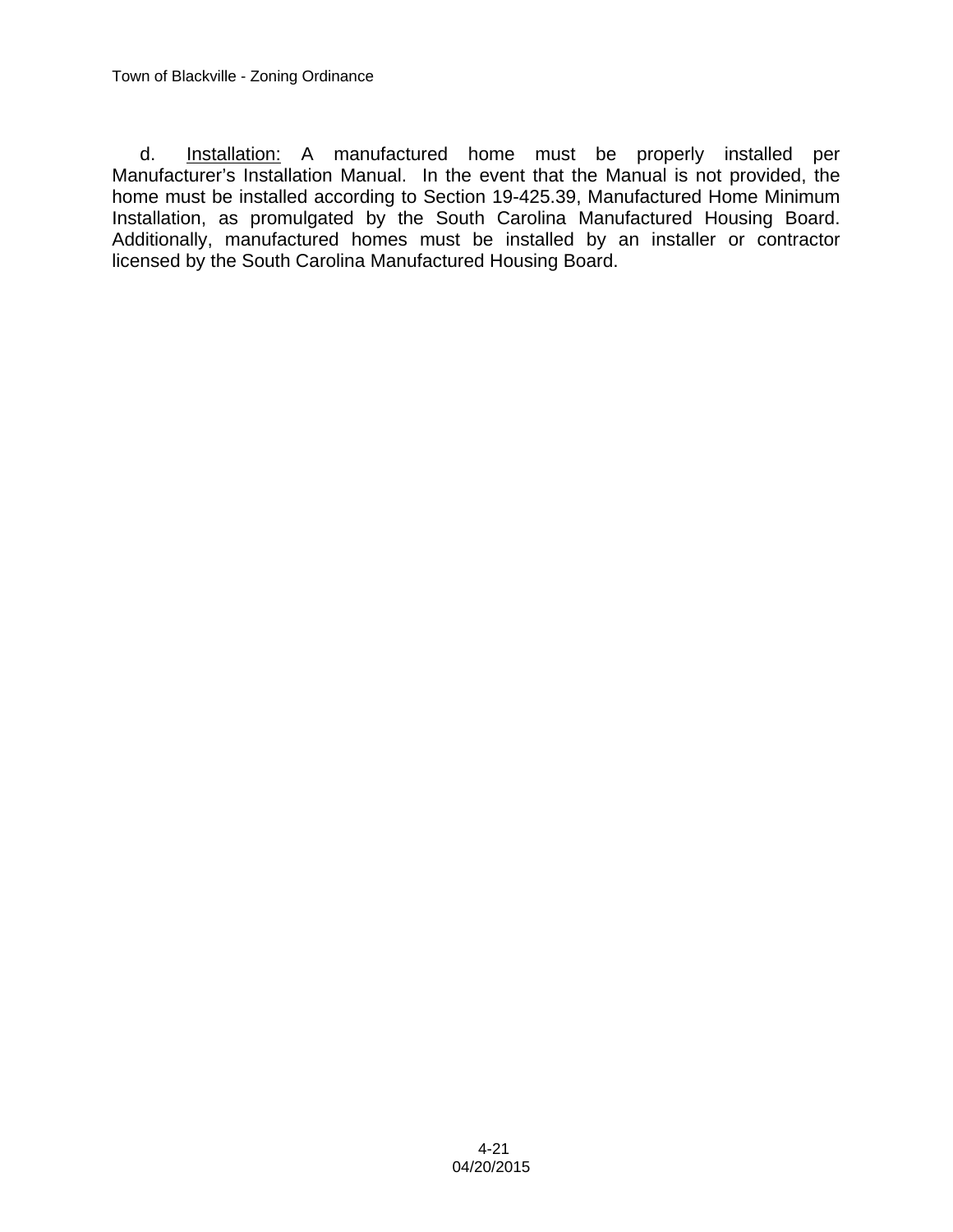## **§ 4-111 CC Core Commercial District Uses.**

| <b>CC PERMITTED USES</b>                                                                                                                                                                                                                                                                                                                                                                        | <b>NAICS</b><br><b>CODE</b> | <b>NAICS</b><br><b>DESCRIPTION</b>                      | <b>PARKING SPACES</b><br><b>REQUIRED</b> |
|-------------------------------------------------------------------------------------------------------------------------------------------------------------------------------------------------------------------------------------------------------------------------------------------------------------------------------------------------------------------------------------------------|-----------------------------|---------------------------------------------------------|------------------------------------------|
| 1. Telephone, telegraph, radio,<br>television services, (except<br>communications towers - see<br>conditional uses)                                                                                                                                                                                                                                                                             | 515, 517                    | Communications                                          | <b>None</b>                              |
| 2. Public utility including water<br>tower, substation                                                                                                                                                                                                                                                                                                                                          | 221111                      | Electric, gas, water,<br>sewer                          | <b>None</b>                              |
| 3. Wholesale trade, durable and<br>nondurable goods. Uses which<br>involve the open yard use for the<br>sale, rental, and/or storage of<br>materials or equipment, shall be<br>permitted under the conditions set<br>forth in § 4-111 Core Commercial<br>District Uses (Conditional Uses).<br>The sale, rental, and or storage of<br>junk or other salvage is prohibited<br>in the<br><b>CC</b> | 423, 424,<br>425            | Wholesale trade:<br>Durable goods;<br>Nondurable goods. | One (1) per 300 sq.<br>ft. of GFA        |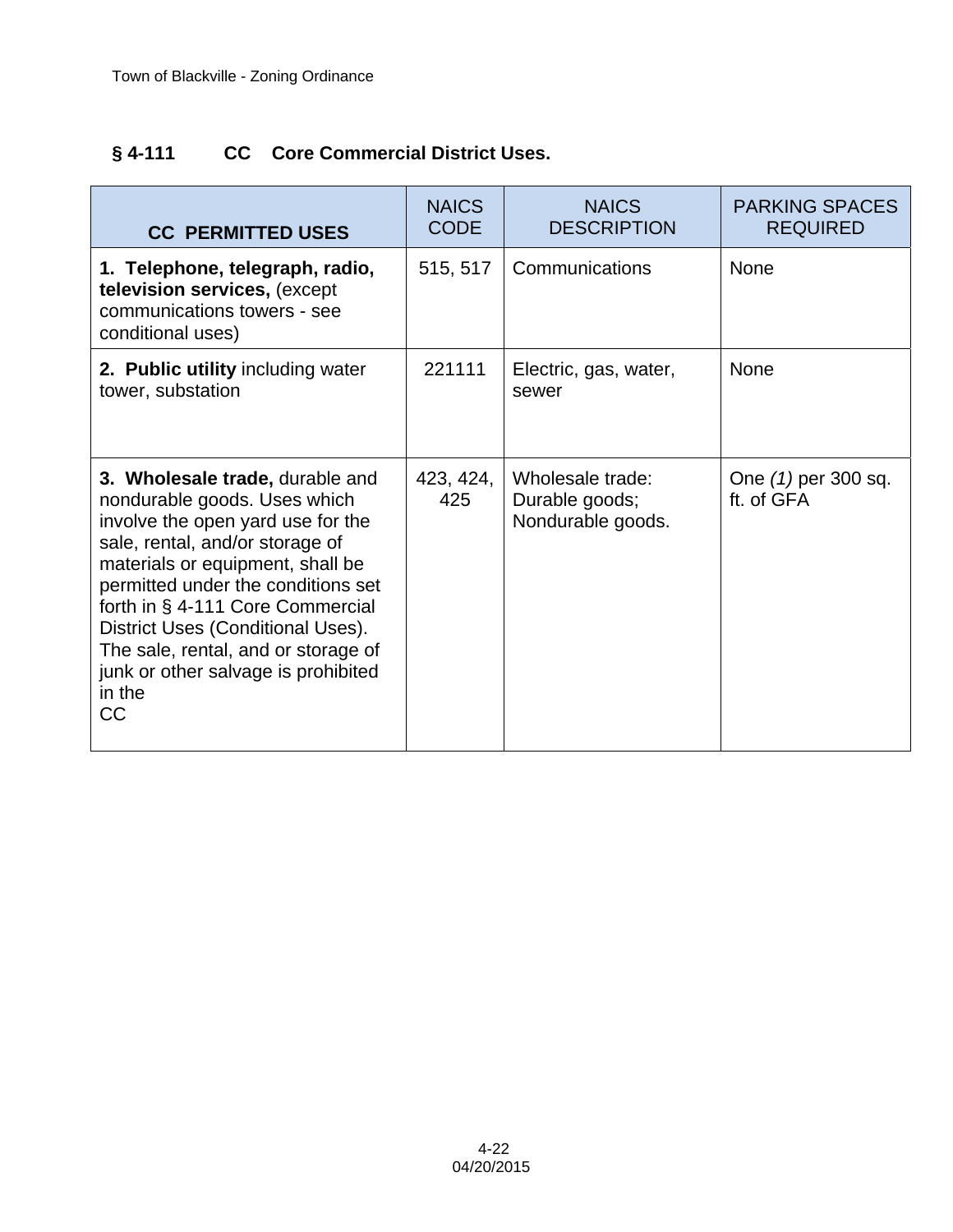| 4. Retail trade, involving sale of<br>merchandise indoors and on<br>premises. Uses which involve the<br>open yard use for the sale, rental,<br>and/or storage of materials or<br>equipment, shall be permitted under<br>the conditions set forth in<br>§ 4-111 Core Commercial District<br>Uses (Conditional Uses). The sale,<br>rental, and or storage of junk or<br>other salvage is prohibited in the<br>CC | 4411,<br>4412,<br>442,443,<br>445,446,<br>448,451,<br>452,453,<br>722 | Automotive dealers,<br>Auto supply stores,<br>boat dealers,<br>motorcycle dealers,<br>mobile home dealers,<br>Farm equipment<br>dealers;<br>Home furniture, &<br>equip;<br>Electronics and<br><b>Appliance Stores</b><br>Food stores & markets;<br>Health & Personal care<br>stores;<br>Clothing & Clothing<br><b>Accessories Stores;</b><br>Sporting Goods, Hobby,<br>Book, and Music<br>Stores;<br>General Merchandise,<br>department & variety<br>stores;<br>Miscellaneous retail,<br>including drug stores,<br>liquor stores.<br>Eating & drinking<br>places, including drive-<br>in | <b>None</b><br><b>Eating &amp; drinking</b><br>places: One (1) per<br>100 sq. ft. of GFA<br>All other: One (1)<br>per 300 sq. ft. of<br><b>GFA</b> |
|----------------------------------------------------------------------------------------------------------------------------------------------------------------------------------------------------------------------------------------------------------------------------------------------------------------------------------------------------------------------------------------------------------------|-----------------------------------------------------------------------|------------------------------------------------------------------------------------------------------------------------------------------------------------------------------------------------------------------------------------------------------------------------------------------------------------------------------------------------------------------------------------------------------------------------------------------------------------------------------------------------------------------------------------------------------------------------------------------|----------------------------------------------------------------------------------------------------------------------------------------------------|
| 5. Finance, insurance, and real<br>estate                                                                                                                                                                                                                                                                                                                                                                      | 521, 522,<br>523,<br>524, 525,<br>531                                 | Depository institutions;<br>Credit institutions;<br>Security dealers, etc.;<br>Insurance carriers;<br>Insurance agents;<br>Real estate agents,<br>etc.;<br>Investment offices.                                                                                                                                                                                                                                                                                                                                                                                                           | One (1) per 300 sq.<br>ft. of GFA                                                                                                                  |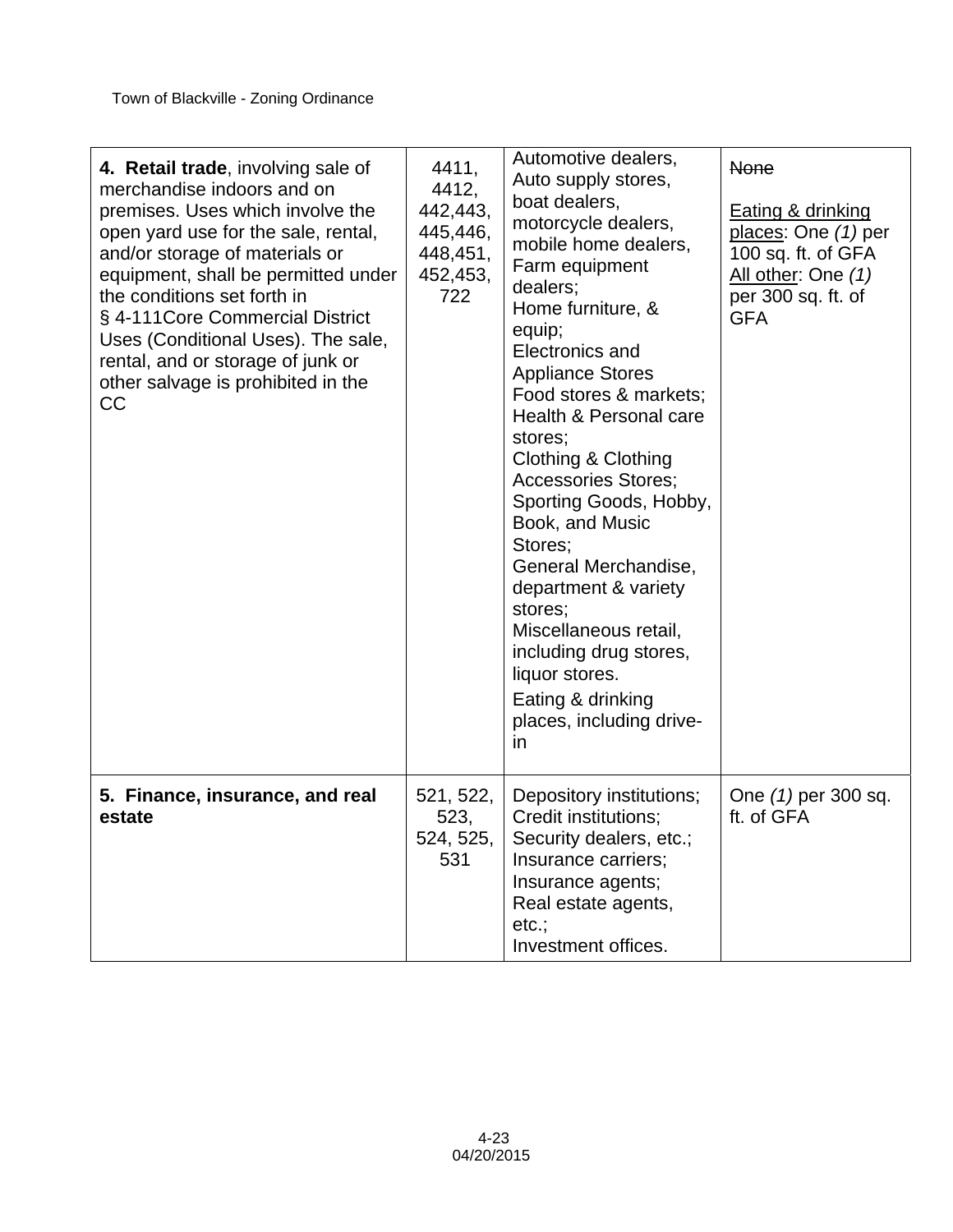| 6. Church, synagogue, temple,<br>or place of worship, including<br>religious education building,<br>parsonage or parish house, off-<br>street parking for members and<br>visitors without pay, and recreation<br>facilities | 813110                                                                                                                                                                                                                                                                      | Religious organizations,<br>churches, etc.                                                                                                                                                                                                                                                                                                                                                                                                                                             | One (1) for each<br>four $(4)$ seats in<br>sanctuary                                                                                                                                                                                                                                                                                                                                                                                        |
|-----------------------------------------------------------------------------------------------------------------------------------------------------------------------------------------------------------------------------|-----------------------------------------------------------------------------------------------------------------------------------------------------------------------------------------------------------------------------------------------------------------------------|----------------------------------------------------------------------------------------------------------------------------------------------------------------------------------------------------------------------------------------------------------------------------------------------------------------------------------------------------------------------------------------------------------------------------------------------------------------------------------------|---------------------------------------------------------------------------------------------------------------------------------------------------------------------------------------------------------------------------------------------------------------------------------------------------------------------------------------------------------------------------------------------------------------------------------------------|
| 7. Government building or<br>facility                                                                                                                                                                                       | 491110,<br>921,<br>922,<br>922140,<br>923,924,<br>925, 926                                                                                                                                                                                                                  | U.S. Postal Service;<br>General government,<br>justice, public order,<br>safety, finance,<br>correctional institutions,<br>etc.;<br>Human resources;<br>Housing programs;<br>Economic programs.                                                                                                                                                                                                                                                                                        | One $(1)$ for each<br>200 sq. ft. of GFA                                                                                                                                                                                                                                                                                                                                                                                                    |
| 8. Services to individuals,<br>business and government<br>establishments, amusement,<br>recreation, health and<br>professional services                                                                                     | 721110,<br>721310,<br>811, 812,<br>512, 518,<br>561, 711,<br>532111,<br>532112,<br>238220,<br>442299,<br>443, 444,<br>448,<br>451110,<br>532230,<br>532292,<br>561, 611,<br>713,<br>812990<br>339116,<br>621,<br>541110,<br>519120,<br>623, 624,<br>813,<br>712,<br>561599, | Hotels, motels, rooming<br>& boarding houses;<br>Personal services;<br><b>Business services;</b><br>Motion picture theaters,<br>Video tape rental;<br>Amusement &<br>recreation,<br>including bowling, golf,<br>& coin-operated<br>machines;<br>Health services,<br>hospitals;<br>Legal services;<br>Schools & libraries;<br>Social services;<br>Museums & gardens;<br>Membership<br>organization;<br>Engineering,<br>accounting, research &<br>management; Services<br>not classified | <b>None</b><br>Hotel, motel:<br>One $(1)$ for each<br>room.<br>Service, repair:<br>One (1) per 250 sq.<br>ft. of GFA.<br>Club, library, funeral<br>home, theater: One<br>$(1)$ for each 4 seats.<br>Hospital: One (1) for<br>each bed.<br><b>Elementary School:</b><br>Two $(2)$ spaces for<br>each classroom.<br>High School: One<br>$(1)$ for each four $(4)$<br>seats in auditorium.<br>All Other: One (1)<br>per 250 sq. ft. of<br>GFA. |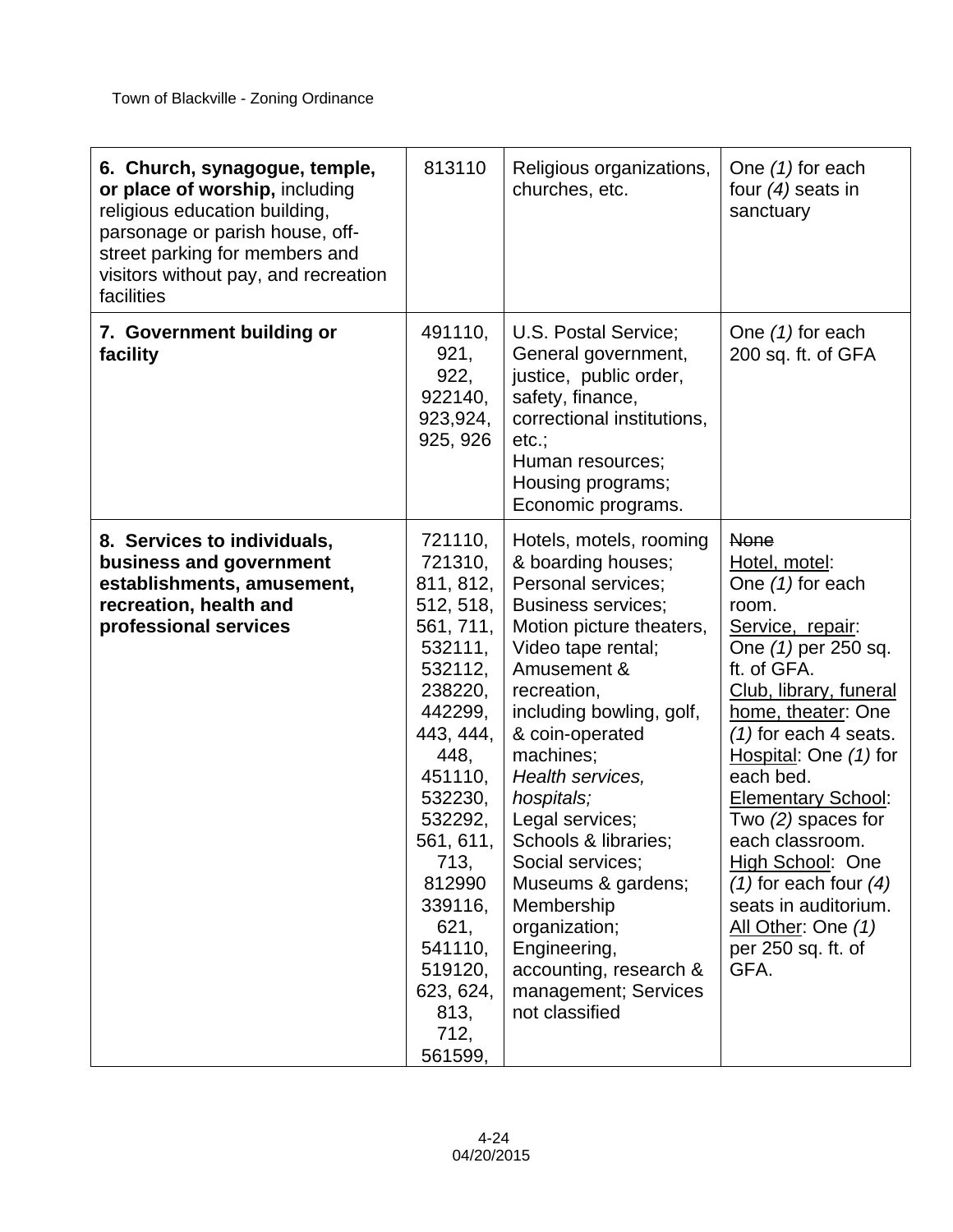| 9. Membership organizations,<br>including business &<br>professional associations; unions<br>& political organizations | 541<br>813410,<br>813110,<br>813910,<br>813920,<br>813940,<br>813930 | Civic and social<br>organizations;<br>Religious organizations;<br><b>Business associations;</b><br>Professional<br>organizations;<br>Political organizations;<br>Labor unions and<br>similar labor<br>organizations | One $(1)$ for each<br>four $(4)$ seats in<br>assembly room. |
|------------------------------------------------------------------------------------------------------------------------|----------------------------------------------------------------------|---------------------------------------------------------------------------------------------------------------------------------------------------------------------------------------------------------------------|-------------------------------------------------------------|
| 10. Funeral Home                                                                                                       | 812210                                                               | Funeral home, mortuary                                                                                                                                                                                              | One $(1)$ for each<br>four $(4)$ seats                      |
|                                                                                                                        |                                                                      |                                                                                                                                                                                                                     |                                                             |

**11. Accessory use on same lot with principal use, as follows:** 

a. Off-street parking or storage area for vehicles owned by members, customers or employees of business;

b. Completely enclosed building for storage of supplies or merchandise for use in the principal business.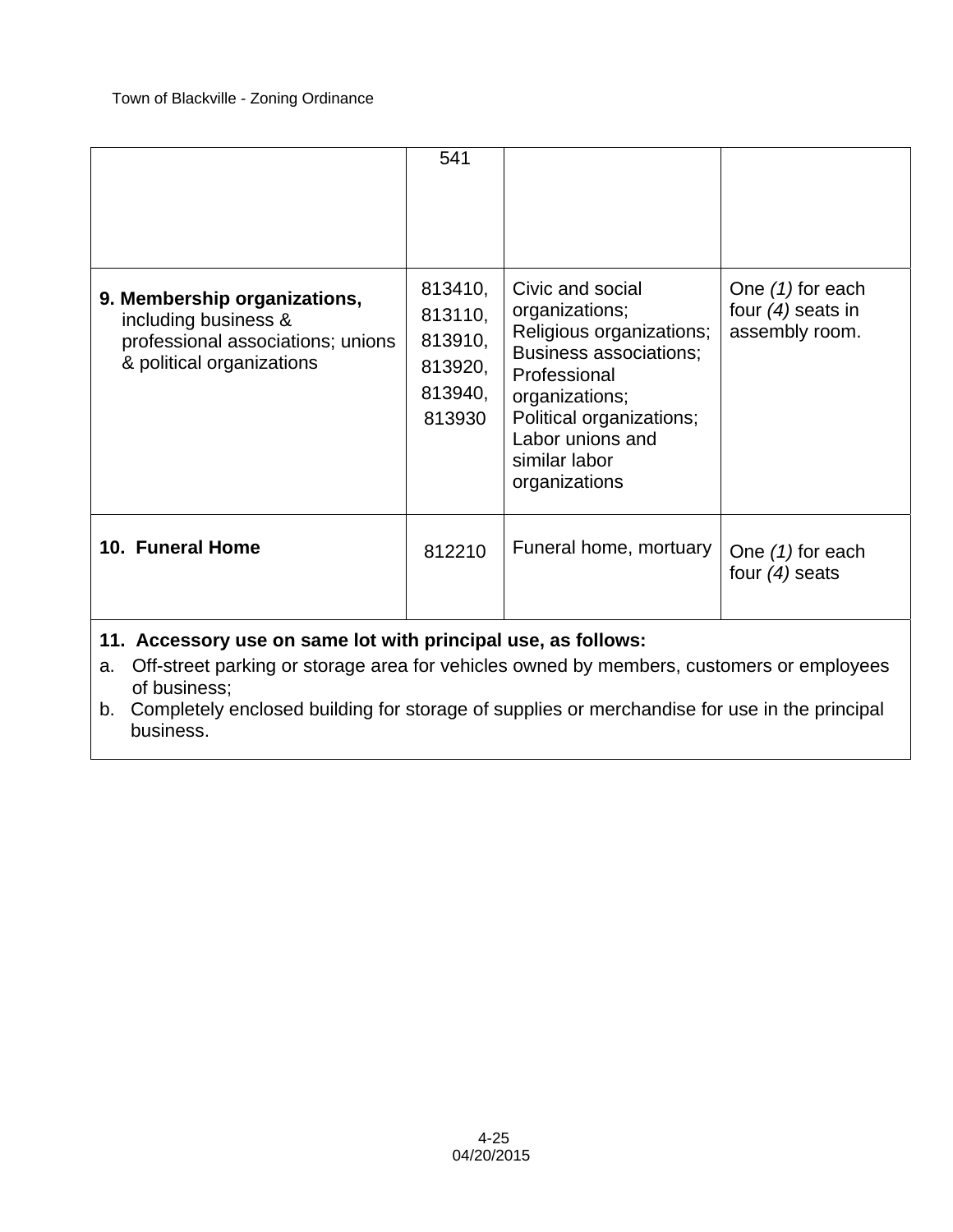| <b>CONDITIONAL USES</b><br>cc<br>(Approved by Zoning Administrator<br>if all conditions are met)                                                                                                                                                                                                                                                                                                                                                                                                       | <b>NAICS</b><br><b>CODE</b> | <b>NAICS</b><br><b>DESCRIPTION</b>                                                                                    | <b>PARKING SPACES</b><br><b>REQUIRED</b>                                                                                |
|--------------------------------------------------------------------------------------------------------------------------------------------------------------------------------------------------------------------------------------------------------------------------------------------------------------------------------------------------------------------------------------------------------------------------------------------------------------------------------------------------------|-----------------------------|-----------------------------------------------------------------------------------------------------------------------|-------------------------------------------------------------------------------------------------------------------------|
| 1. Communications tower, see<br>Chapter 5, Supplemental<br><b>Regulations</b>                                                                                                                                                                                                                                                                                                                                                                                                                          | N/A                         | Communications                                                                                                        | <b>None</b>                                                                                                             |
| 2. Temporary Christmas tree<br>sales, on vacant lot for a period not<br>to exceed thirty-five (35) days                                                                                                                                                                                                                                                                                                                                                                                                | N/A                         |                                                                                                                       | <b>None</b>                                                                                                             |
| 3. Contractor's office &<br>equipment shed,<br>Provided all following conditions<br>are met:<br>a. used in connection with<br>construction on premises;<br>b. must not cause traffic<br>congestion or nuisance;<br>c. for term up to one $(1)$ year; may<br>be renewed once.                                                                                                                                                                                                                           | N/A                         |                                                                                                                       | One (1) for each 300<br>sq. ft. of GFA.                                                                                 |
| 4. Automobile service station;<br><b>stations</b><br>(Including<br><b>Gasoline</b><br>convenience stores with gasoline<br>stations),<br>Provided all following conditions<br>are met:<br>a. All gas pumps are located at<br>least twenty-five (25) feet from<br>the street right-of-way line;<br>b. Parking and/or service areas<br>are separated from adjoining<br>residential properties or zoning<br>districts by a suitable planting<br>screen, fence, or wall at least<br>six (6) feet in height. | 811191<br>447               | Automotive oil change<br>and lubrication shops,<br>Gasoline stations,<br>gasoline stations with<br>convenience stores | Service station:<br>One (1) per 250 sq.<br>ft. of GFA.<br><b>Gas Station: One</b><br>One (1) per 200 sq.<br>ft. of GFA. |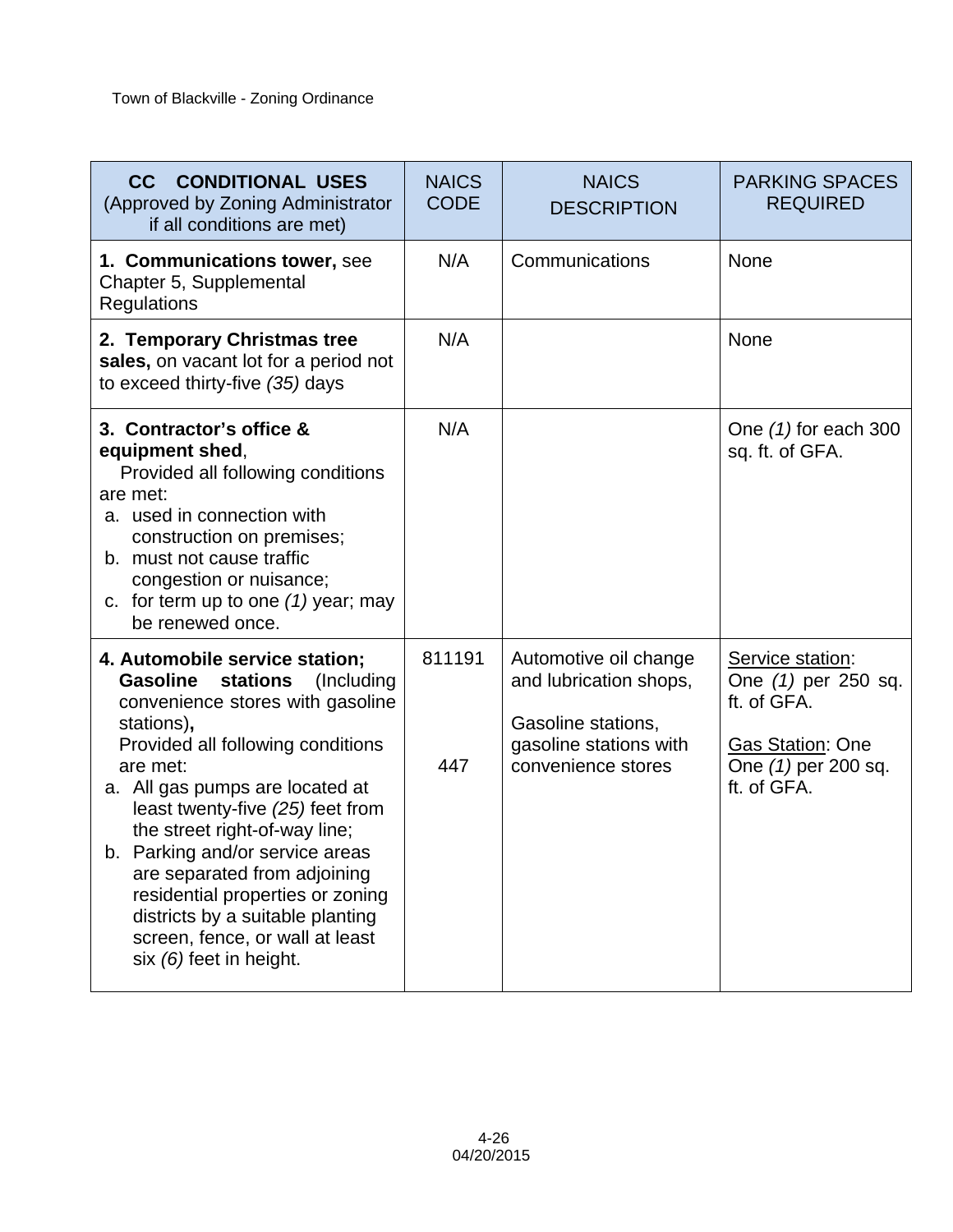| 5. Motor Vehicle Repair Services,<br>Provided all following conditions<br>are met:<br>a. All operations shall be<br>conducted within a fully<br>enclosed building<br>b. No open storage of wrecked<br>vehicles, dismantled parts, or<br>parts visible beyond the<br>premises.                                                                                                                  | 811111<br>81112 | General automotive<br>repair,<br>Automotive body, paint,<br>interior, and glass<br>repair,<br>All other automotive<br>repair and maintenance | Service, repair:<br>One (1) per 250 sq.<br>ft. of GFA. |
|------------------------------------------------------------------------------------------------------------------------------------------------------------------------------------------------------------------------------------------------------------------------------------------------------------------------------------------------------------------------------------------------|-----------------|----------------------------------------------------------------------------------------------------------------------------------------------|--------------------------------------------------------|
| 6. Car Wash, either automatic or<br>self-service<br>Provided the following conditions<br>are met:<br>a. No safety hazard or<br>impediment to traffic movement<br>is created by the operation of<br>such an establishment.<br>b. The area is required to be<br>adequately screened from<br>adjoining residential property.<br>c. Hours of operation are limited<br>to prevent late night noise. | 811192          | Car wash                                                                                                                                     | One (1) per 200 sq.<br>ft. of GFA.                     |
| 7. Animal hospital and/or<br>boarding facility,                                                                                                                                                                                                                                                                                                                                                | 54194           | Veterinary services,                                                                                                                         | One (1) per 300 sq.<br>ft. of GFA.                     |
| Provided all following conditions<br>are met:<br>a. All boarding arrangements are<br>maintained within a building.<br>b. No noise connected with the<br>operation of the facility is<br>perceptible beyond the<br>premises.                                                                                                                                                                    | 81291           | Pet care services                                                                                                                            |                                                        |
| 8. Open yard use for the sale,<br>rental, and/or storage of<br>materials or equipment,<br>Provided all following conditions<br>are met:<br>a. No open yard use for the sale,<br>rental, and or storage of junk or                                                                                                                                                                              | N/A             | N/A                                                                                                                                          | One (1) per 200 sq.<br>ft. of GFA.                     |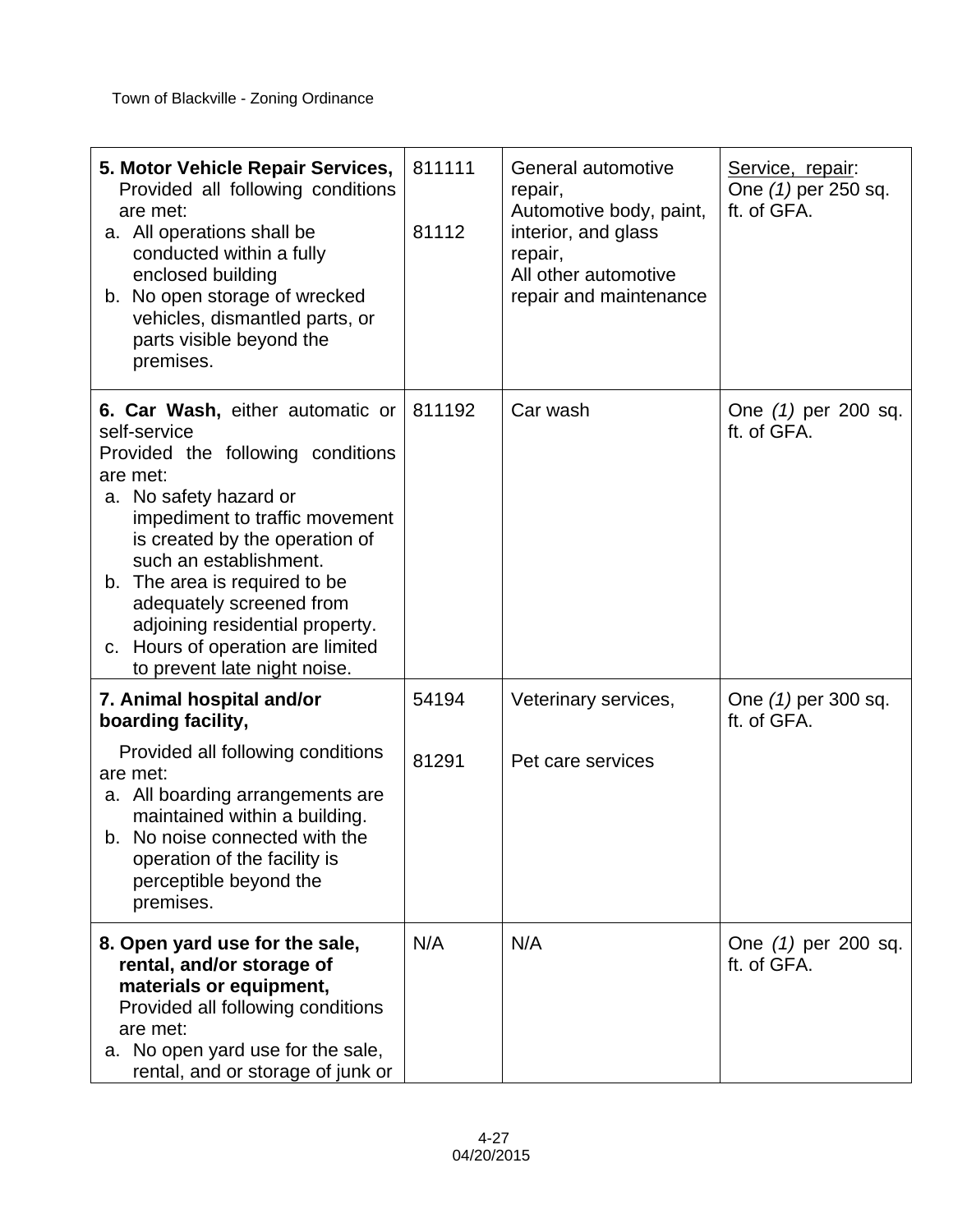| other salvage.<br>b. Uses must be separated from<br>adjoining residential properties<br>or zoning districts by a suitable<br>planting screen, fence, or wall<br>at least six $(6)$ feet in height<br>above finish grade. |     |     |                                    |
|--------------------------------------------------------------------------------------------------------------------------------------------------------------------------------------------------------------------------|-----|-----|------------------------------------|
| 9. Combination of residential<br>structure with any Permitted<br>Use in the CC Zoning District,<br>Provided the following conditions<br>are met<br>a. Dwelling units must have direct<br>access to the street.           | N/A | N/A | Two $(2)$ spaces for<br>each unit. |

| <b>CC SPECIAL EXCEPTIONS</b><br>(Approved by Board of Zoning<br>Appeals after hearing)                                                                                                                                                                                                                                                                                | <b>NAICS</b><br><b>CODE</b>             | <b>NAICS</b><br><b>DESCRIPTION</b>                                            | <b>PARKING SPACES</b><br><b>REQUIRED</b>                                   |
|-----------------------------------------------------------------------------------------------------------------------------------------------------------------------------------------------------------------------------------------------------------------------------------------------------------------------------------------------------------------------|-----------------------------------------|-------------------------------------------------------------------------------|----------------------------------------------------------------------------|
| 1. Transportation terminals for<br>bus and railroad service, provided<br>the Board of Zoning Appeals<br>determines:<br>a. adequate maneuvering and<br>parking spaces are set;<br>b. adequate provisions are made<br>for access and traffic safety;<br>c. the area is adequately screened<br>from residential areas;<br>d. the use is compatible with the<br>district. | 482111,<br>482112,<br>488210,<br>488490 | Railroad;<br><b>Terminal for motor</b><br>vehicle passenger<br>transportation | Set by the Board;<br>minimum: One $(1)$ for<br>each 200 sq. ft. of<br>GFA. |
| 2. Tourist Home (as defined in §1-<br>201)                                                                                                                                                                                                                                                                                                                            | 721199                                  | <b>Tourist homes</b>                                                          | One (1) for each<br>guest room.                                            |
| 3. Multi-Family Apartments                                                                                                                                                                                                                                                                                                                                            | 531110                                  | Building for rental or<br>leasing                                             | Two (2) for each unit.                                                     |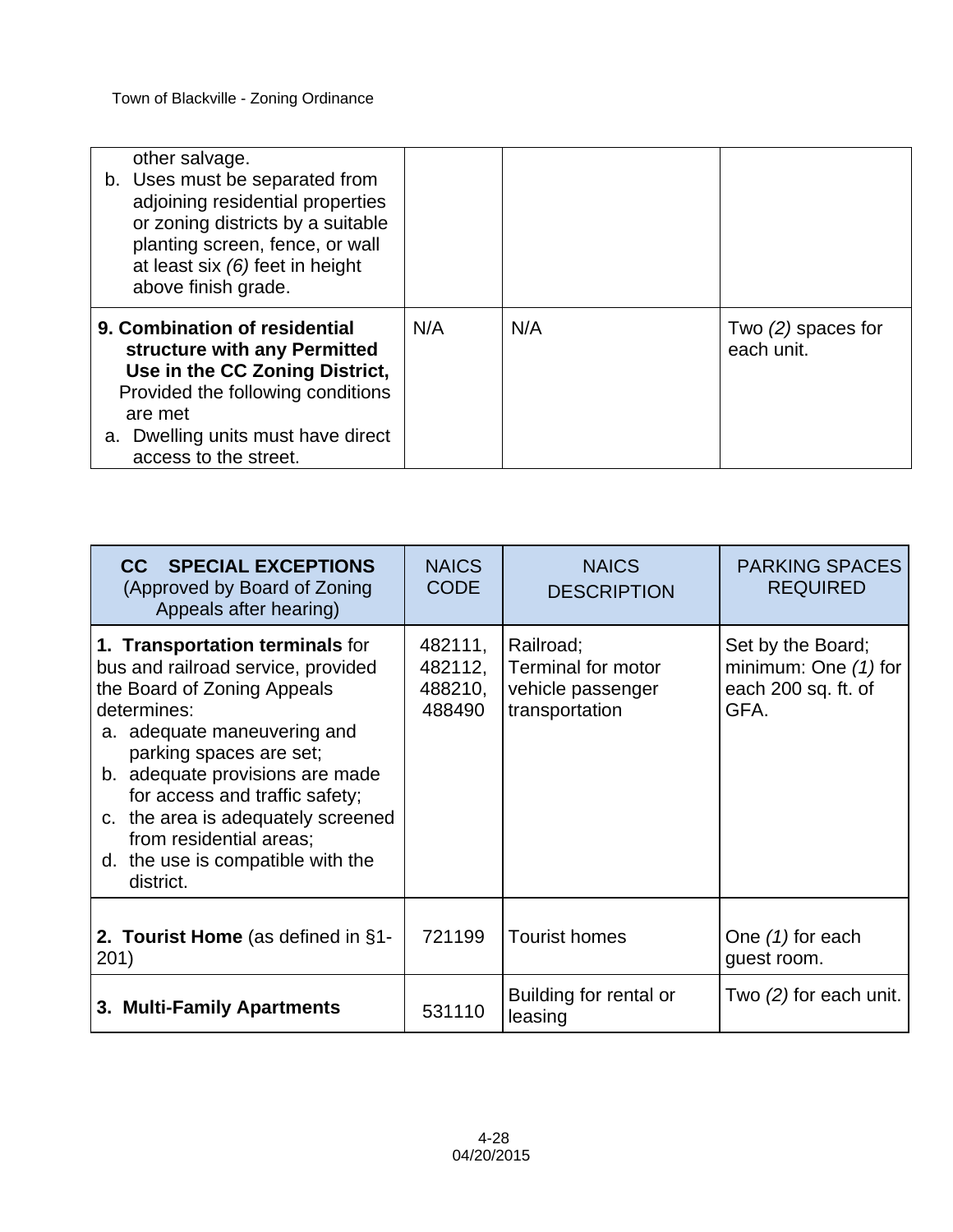## **§ 4-112 CC Core Commercial District Regulations.**

The following regulations apply to all uses in **CC districts**:

| <b>Minimum lot area:</b>                 | None*                                                                                                                                                                                                                                                                                                                         |
|------------------------------------------|-------------------------------------------------------------------------------------------------------------------------------------------------------------------------------------------------------------------------------------------------------------------------------------------------------------------------------|
| Minimum lot width at building<br>line:   | None                                                                                                                                                                                                                                                                                                                          |
| Minimum front yard setback:              | Fifty (50) feet from a street right of way                                                                                                                                                                                                                                                                                    |
| Minimum side yard setback:               | Residential<br>Principal structure - Ten (10) feet from interior side lot line.<br>Accessory structure - Three (3) feet from interior side lot<br>line.<br>Non-residential<br>Eight (8) feet from interior side lot line.                                                                                                     |
| Minimum rear yard setback:               | Residential<br>Principal structure - Ten (10) feet from interior side lot line.<br>Accessory structure - Three (3) feet from interior side lot<br>line.<br>Non-residential<br>Eight (8) feet from interior side lot line.                                                                                                     |
| <b>Maximum structure height:</b>         | Forty (40) feet.<br>For exceptions to height regulations, See Chapter 5.                                                                                                                                                                                                                                                      |
| <b>Visibility requirements:</b>          | Corner lot: no obstruction between heights of three (3) and<br>ten (10) feet above finished street level within fifteen (15)<br>feet of intersection of street right-of-way lines.<br>Private drive: no obstruction over thirty (30) inches high<br>within ten (10) feet of intersection of street line and line of<br>drive. |
| Off street parking area<br>requirements: | See parking, Chapter 5.                                                                                                                                                                                                                                                                                                       |
| <b>Screening:</b>                        | See landscaping, Chapter 5.<br>Open sales yards: Yards used for sale, rental or storage of<br>materials or equipment must be screened from adjoining<br>residential property or other zoning districts by a planting<br>screen, fence or wall at least six (6) feet high.                                                     |
| Signs:                                   | See signs, Chapter 5.                                                                                                                                                                                                                                                                                                         |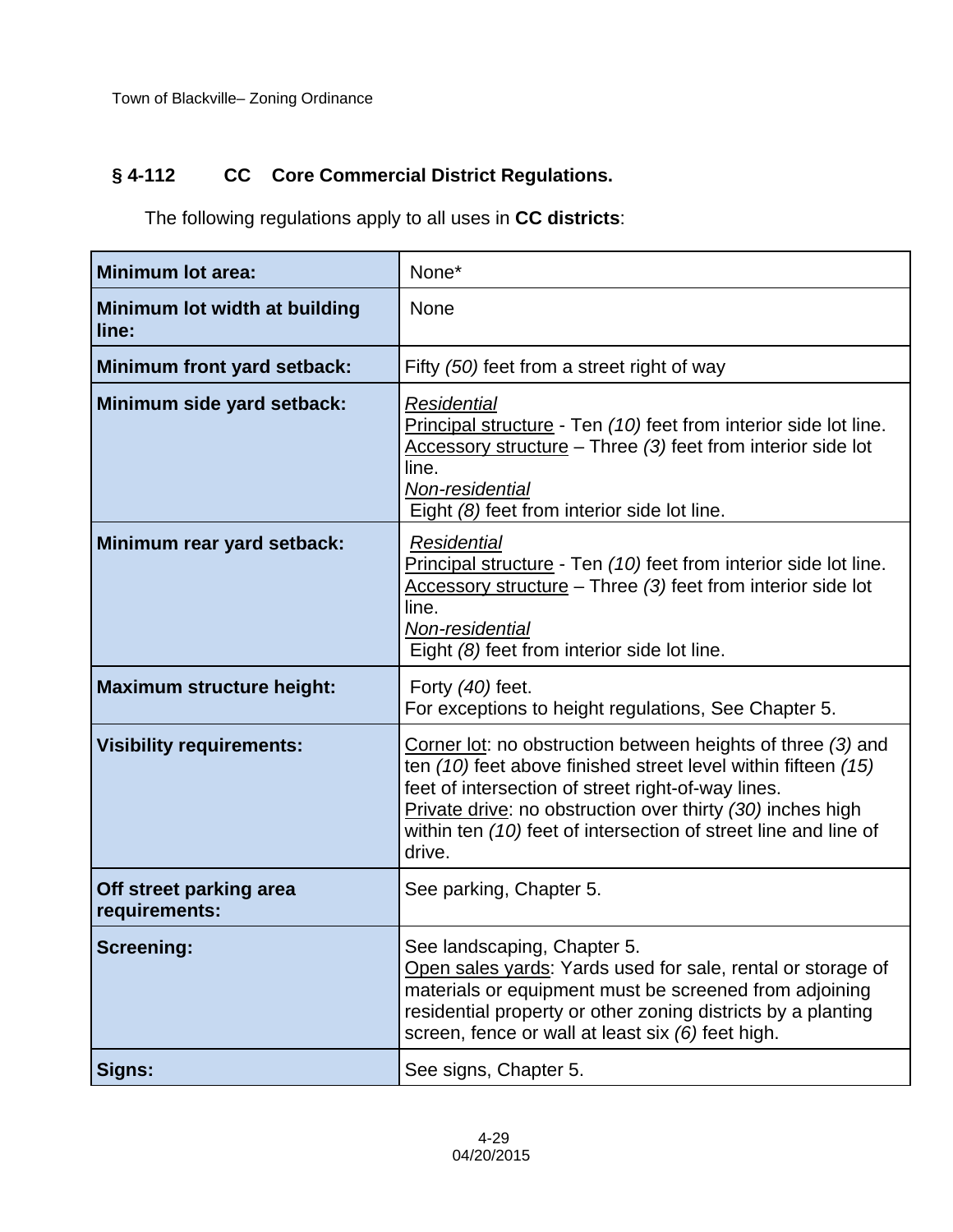| <b>Subdivision regulations:</b>  | Applicable regulations must be met. |  |
|----------------------------------|-------------------------------------|--|
| <b>Supplemental regulations:</b> | See Chapter 5.                      |  |

\* If a lot is served by well and/or septic tanks, SCDHEC regulations shall determine the minimum area of lot(s). However, if SCDHEC regulations allow the area of a lot or lots to be smaller than what is required by this table, then the minimums established by this table shall apply.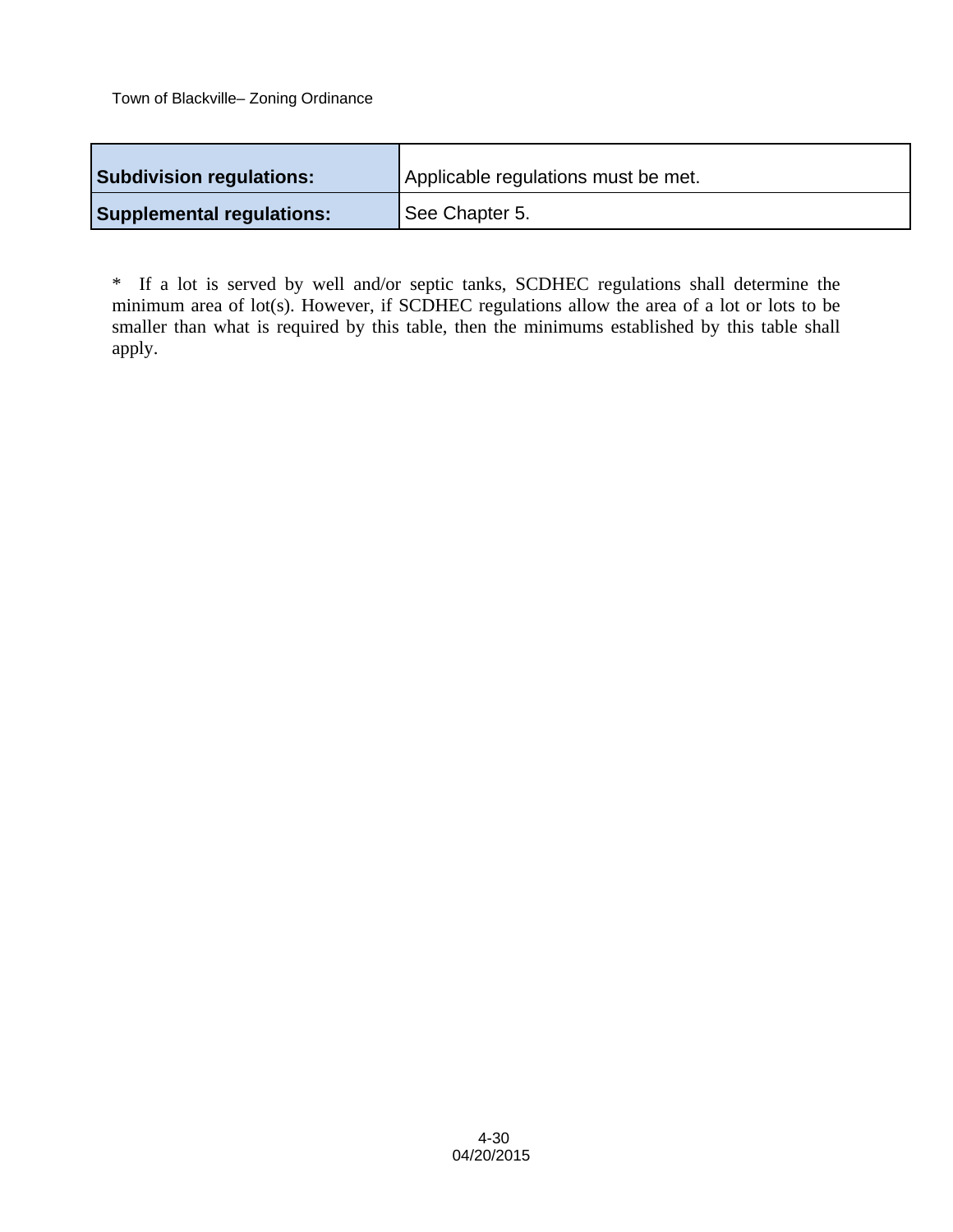## **§ 4-113 HC Highway Commercial District Uses.**

| <b>HC PERMITTED USES</b>                                                                                                                                                | <b>NAICS</b><br><b>CODE</b> | <b>NAICS</b><br><b>DESCRIPTION</b>                                    | <b>PARKING SPACES</b><br><b>REQUIRED</b>                                                         |
|-------------------------------------------------------------------------------------------------------------------------------------------------------------------------|-----------------------------|-----------------------------------------------------------------------|--------------------------------------------------------------------------------------------------|
| 1. Automobile service station;<br><b>Gasoline stations (Including convenience</b><br>stores with gasoline stations)                                                     | 811191                      | Automotive oil<br>change and<br>lubrication shops,                    | <b>Service Station:</b><br>One (1) per 250 sq.<br>ft. of GFA                                     |
|                                                                                                                                                                         | 447                         | Gasoline stations,<br>gasoline stations<br>with convenience<br>stores | <b>Gas Stations:</b><br>One (1) per 200 sq.<br>ft. of GFA                                        |
| 2. Automatic Car Wash, provided:<br>a. No safety hazard or impediment to                                                                                                | 811192                      | Automatic car<br>wash                                                 | One (1) per 200 sq.<br>ft. of GFA                                                                |
| traffic movement is created by the<br>operation of such an establishment.                                                                                               |                             |                                                                       | At least three $(3)$<br>stacking spaces<br>measured in front of<br>wash by entrance<br>required. |
| 3. Animal hospital and/or boarding<br>facility, provided all following conditions<br>are met:                                                                           | 54194                       | Veterinary<br>services                                                | One (1) per 300 sq.<br>ft. of GFA                                                                |
| a. All boarding arrangements are<br>maintained within a building.<br>b. No noise connected with the operation<br>of the facility is perceptible beyond the<br>premises. | 81291                       | Pet care services                                                     |                                                                                                  |
| 4. All other permitted uses in CC                                                                                                                                       |                             | <b>See CC Permitted Uses</b>                                          |                                                                                                  |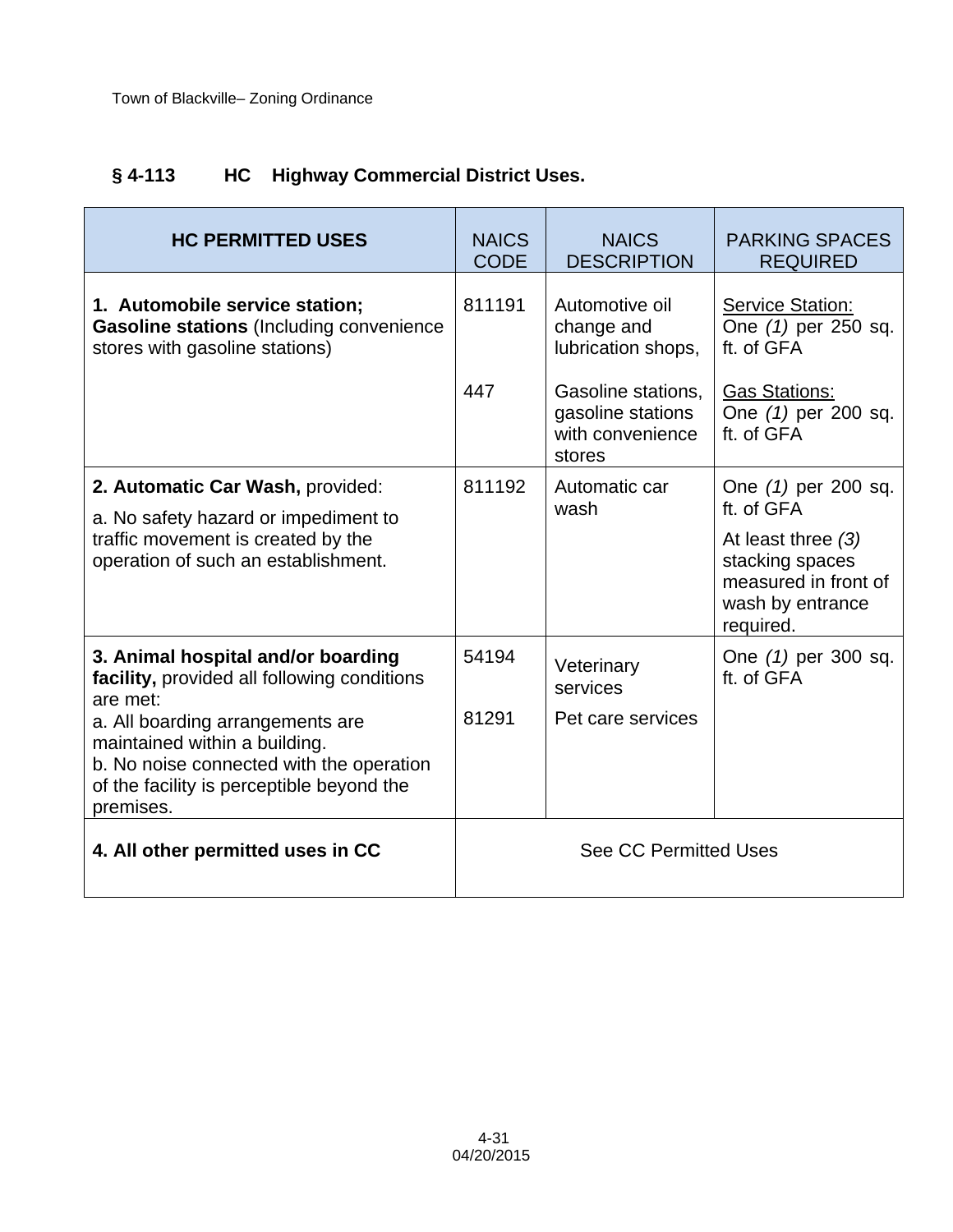| <b>HC CONDITIONAL USES</b><br>(Approved by Zoning Administrator if all<br>conditions are met)                                                                                                                                                                          | <b>NAICS</b><br><b>CODE</b> | <b>NAICS</b><br><b>DESCRIPTION</b>               | <b>PARKING SPACES</b><br><b>REQUIRED</b>    |
|------------------------------------------------------------------------------------------------------------------------------------------------------------------------------------------------------------------------------------------------------------------------|-----------------------------|--------------------------------------------------|---------------------------------------------|
| 1. Communications tower, see Chapter<br>5, Supplemental Regulations                                                                                                                                                                                                    | N/A                         | Communications                                   | None                                        |
| 2. Temporary Christmas tree sales, on<br>vacant lot for a period not to exceed thirty-<br>five $(35)$ days                                                                                                                                                             | N/A                         |                                                  | None                                        |
| 3. Contractor's office & equipment shed,<br>provided all following conditions are met:<br>a. used in connection with construction on<br>premises;<br>b. must not cause traffic congestion or<br>nuisance;<br>c. for term up to one $(1)$ year; may be<br>renewed once. | N/A                         |                                                  | One (1) for each 300<br>square feet of GFA. |
| 4. Public utility, including water tower, and<br>substation                                                                                                                                                                                                            | 926130<br>2371102<br>37130  | Regulation and<br>administration of<br>utilities | One (1) per 200 sq.<br>ft. of GFA           |
| 5. Single-family dwelling (other than a<br>manufactured home),                                                                                                                                                                                                         | 814110                      | Private<br>households                            | Two $(2)$ for each<br>dwelling unit         |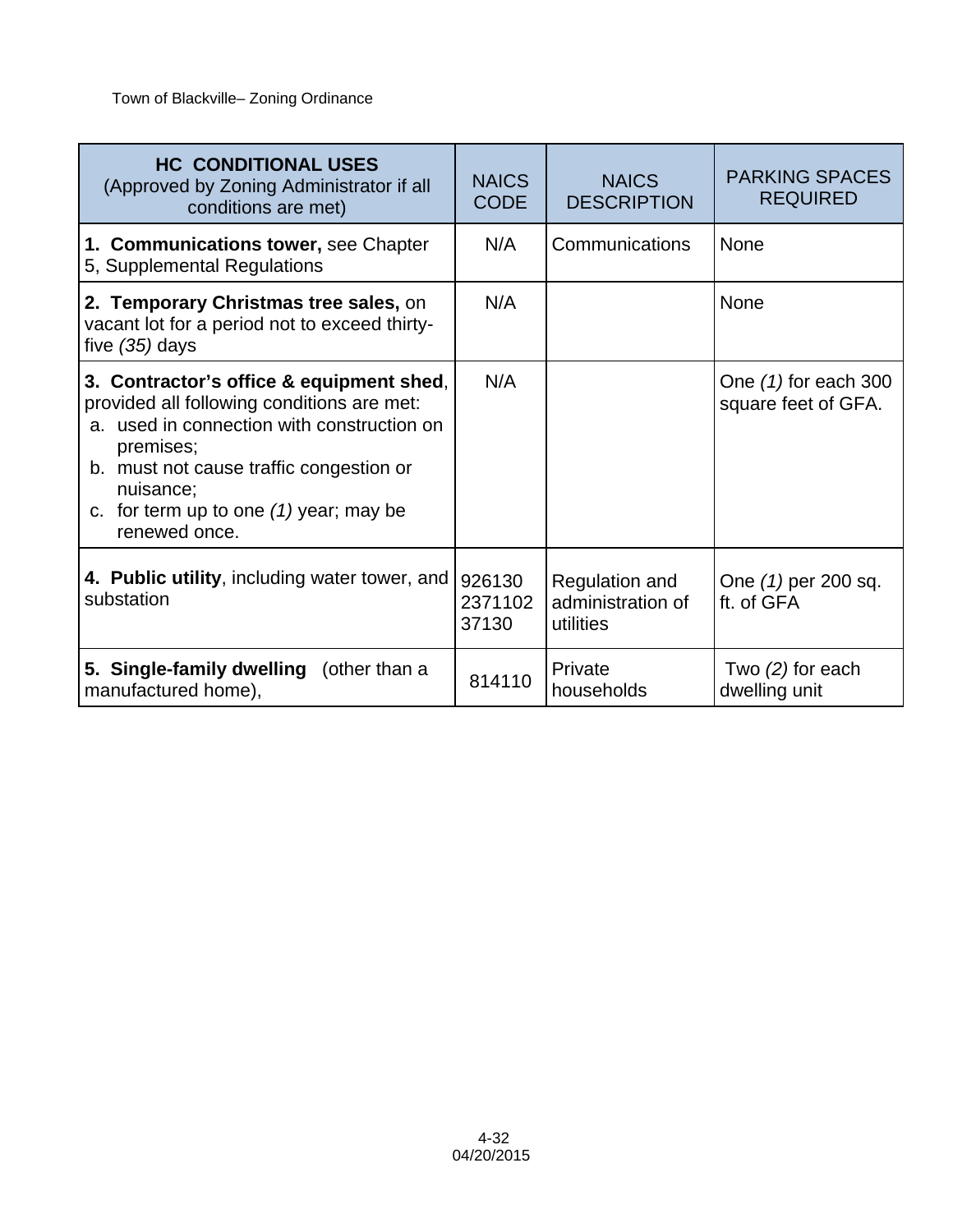| <b>SPECIAL EXCEPTIONS</b><br>HC.<br>(Approved by Board of Zoning Appeals after<br>hearing)                                                                                                                                                                                                                                                                  | <b>NAICS</b><br><b>CODE</b>          | <b>NAICS</b><br><b>DESCRIPTION</b>                                            | <b>PARKING SPACES</b><br><b>REQUIRED</b>                                         |
|-------------------------------------------------------------------------------------------------------------------------------------------------------------------------------------------------------------------------------------------------------------------------------------------------------------------------------------------------------------|--------------------------------------|-------------------------------------------------------------------------------|----------------------------------------------------------------------------------|
| 1. Transportation terminals for bus and<br>railroad service,<br>provided the Board of Appeals determines:<br>a. adequate maneuvering and parking<br>spaces are set;<br>b. adequate provisions are made for<br>access and traffic safety;<br>c. the area is adequately screened from<br>residential<br>areas;<br>d. the use is compatible with the district. | 48211,<br>48211,<br>48821,<br>488490 | Railroad;<br><b>Terminal for motor</b><br>vehicle passenger<br>transportation | Set by the Board;<br>minimum: one $(1)$ for<br>each 200 sq. ft. of<br><b>GFA</b> |
| 2. Tourist Home (as defined in §1-201)                                                                                                                                                                                                                                                                                                                      | 721199                               | <b>Tourist homes</b>                                                          | One $(1)$ for each<br>guest room                                                 |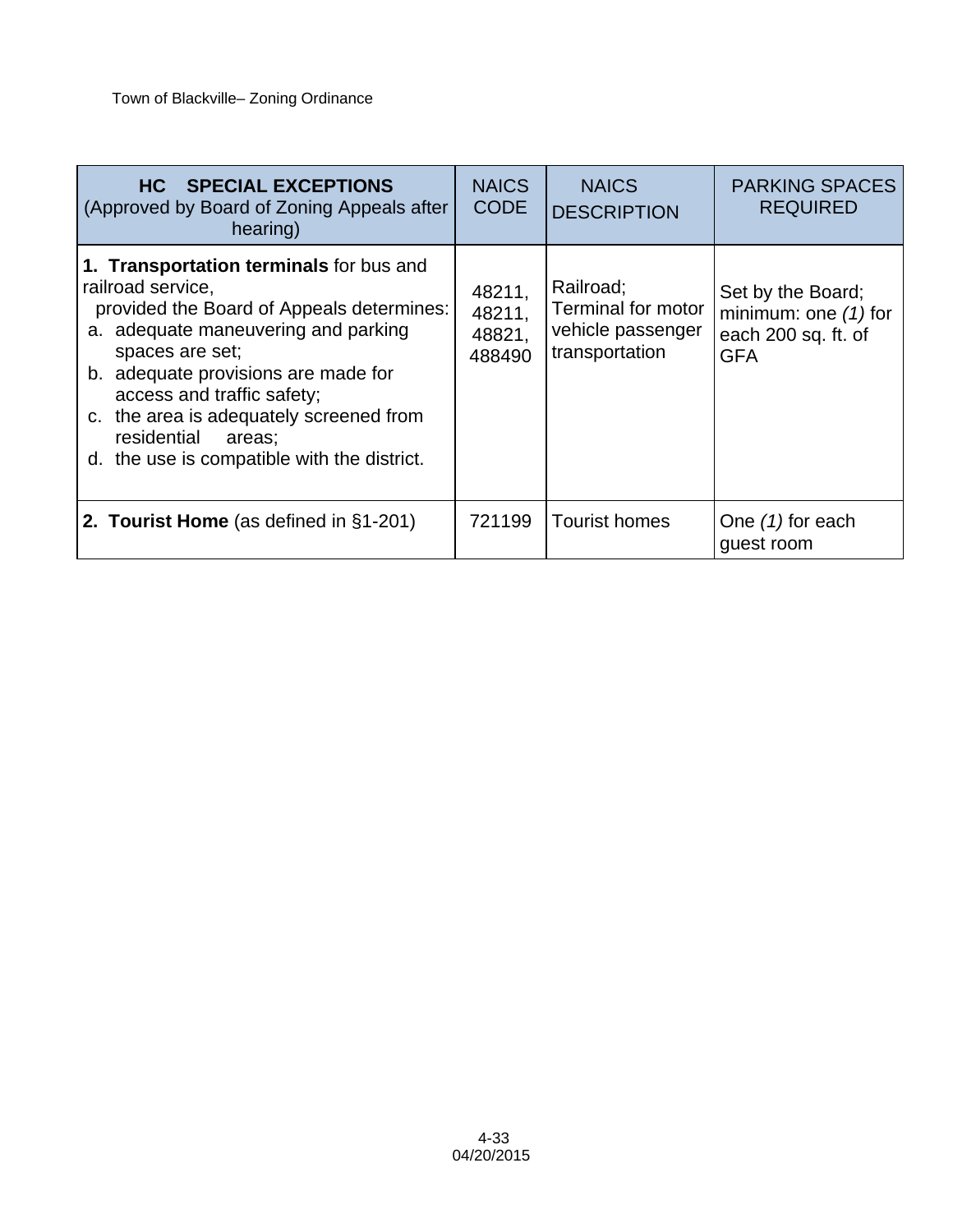## **§ 4-114 HC Highway Commercial District Regulations.**

The following regulations apply to all uses in the **HC district**:

| <b>Minimum lot area:</b>              | <b>None</b>                                                                                                                                                                                                                                                                                         |
|---------------------------------------|-----------------------------------------------------------------------------------------------------------------------------------------------------------------------------------------------------------------------------------------------------------------------------------------------------|
| Minimum lot width at building line:   | None                                                                                                                                                                                                                                                                                                |
| Minimum front yard setback:           | Fifty (50) feet from a street right-of-way                                                                                                                                                                                                                                                          |
| Minimum side yard setback:            | None, except when:<br>1. use abuts a residential zone a setback equal to that<br>required for the residential zone shall be provided;<br>2. when a setback not required is provided, it shall not<br>be less than three $(3)$ feet                                                                  |
| Minimum rear yard setback:            | Twenty-five (25) feet                                                                                                                                                                                                                                                                               |
| <b>Maximum structure height:</b>      | Forty (40) feet.<br>See Chapter 5                                                                                                                                                                                                                                                                   |
| Off street parking area requirements: | See parking, supplemental regulations, Chapter 5.                                                                                                                                                                                                                                                   |
| <b>Screening:</b>                     | See landscaping, supplemental regulations, Chapter 5.<br>Open sales yards: Yards used for sale, rental or storage<br>of materials or equipment must be screened from<br>adjoining residential property or other zoning districts by<br>a planting screen, fence or wall at least six (6) feet high. |
| Signs:                                | See signs, supplemental regulations, Chapter 5.                                                                                                                                                                                                                                                     |
| <b>Subdivision regulations:</b>       | Applicable regulations must be met.                                                                                                                                                                                                                                                                 |
| <b>Supplemental regulations:</b>      | See Chapter 5.                                                                                                                                                                                                                                                                                      |
| <b>Maximum curb cuts:</b>             | Lot width of one hundred (100) feet or less: Thirty-six<br>(36) feet of total curb cuts.<br>Lot width of more than one hundred (100) feet: Thirty-<br>six (36) feet of total curb cuts with a minimum of one<br>hundred (100) feet between the centerlines of curb cuts<br>on same lot.             |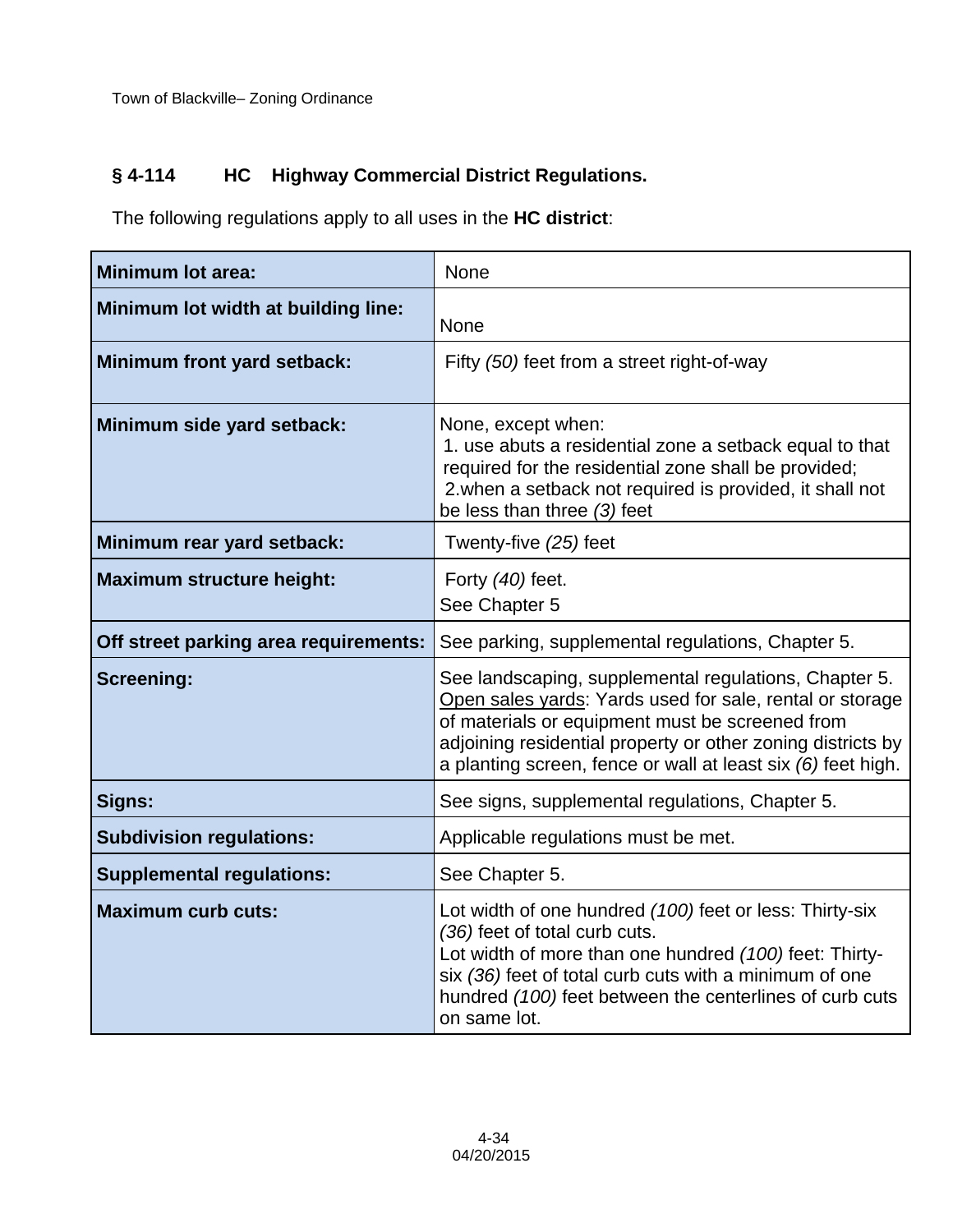\* If a lot is served by well and/or septic tanks, SCDHEC regulations shall determine the minimum area of lot(s). However, if SCDHEC regulations allow the area of a lot or lots to be smaller than what is required by this table, then the minimums established by this table shall apply.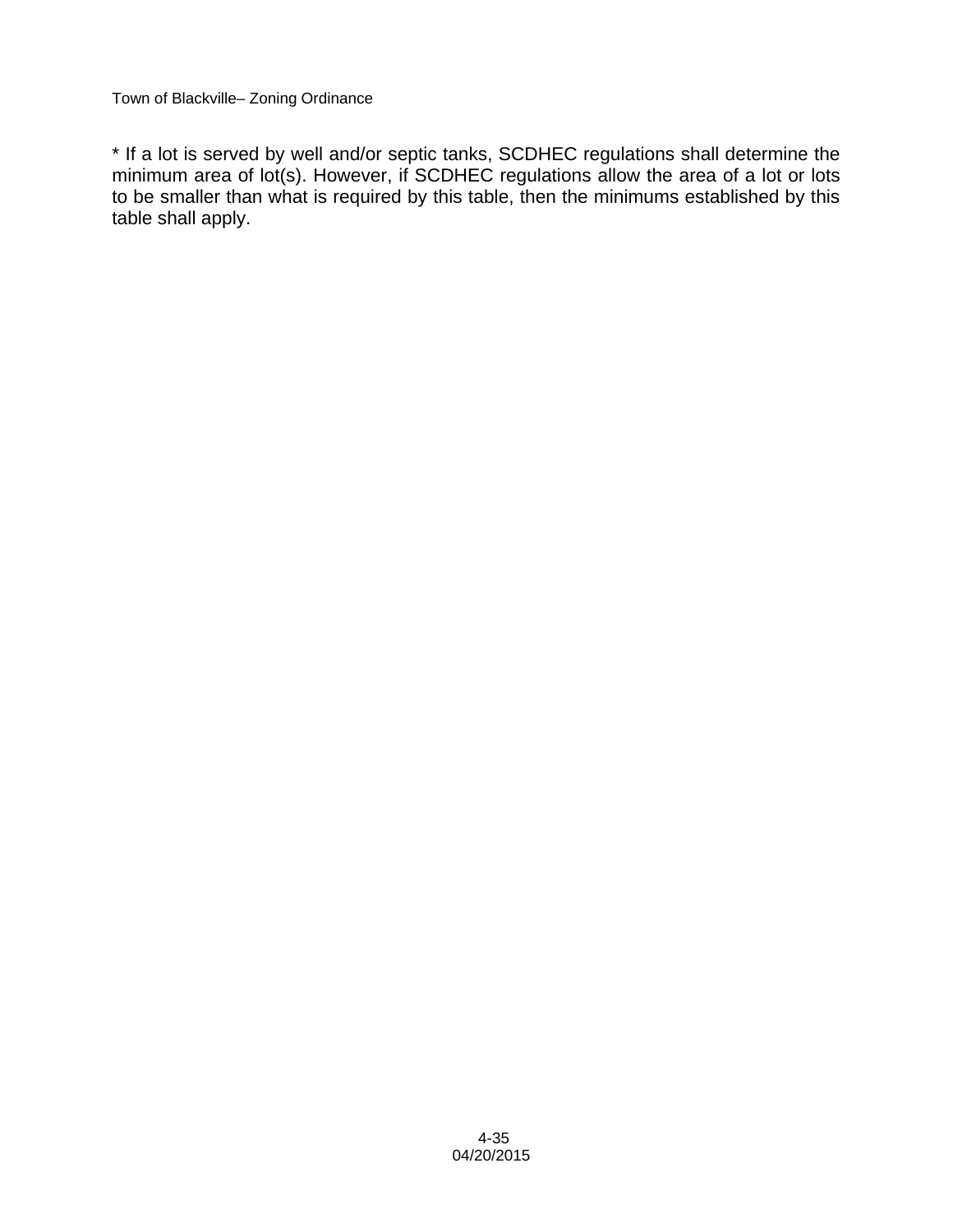| <b>NC PERMITTED USES</b>                                                                                                                                                                                                                                                                                     | <b>NAICS</b><br><b>CODE</b>                                                                        | <b>NAICS</b><br><b>DESCRIPTION</b>                                                                                                                                                                                                                                                                                                                                                     | <b>PARKING SPACES</b><br><b>REQUIRED</b> |
|--------------------------------------------------------------------------------------------------------------------------------------------------------------------------------------------------------------------------------------------------------------------------------------------------------------|----------------------------------------------------------------------------------------------------|----------------------------------------------------------------------------------------------------------------------------------------------------------------------------------------------------------------------------------------------------------------------------------------------------------------------------------------------------------------------------------------|------------------------------------------|
| 1. All permitted uses in RMF<br>district.                                                                                                                                                                                                                                                                    |                                                                                                    | See RMF permitted uses.                                                                                                                                                                                                                                                                                                                                                                |                                          |
| 2. Retail trade, involving sale of<br>merchandise indoors and on<br>premises.                                                                                                                                                                                                                                | 442,443,<br>445,446,<br>448,451,<br>452,453                                                        | Home furniture, & equip;<br><b>Electronics and Appliance</b><br><b>Stores</b><br>Food stores & markets;<br>Health & Personal care<br>stores;<br>Clothing & Clothing<br><b>Accessories Stores;</b><br>Sporting Goods, Hobby,<br>Book, and Music Stores;<br>General Merchandise,<br>department & variety<br>stores:<br>Miscellaneous retail,<br>including drug stores,<br>liquor stores. | One $(1)$ for each 200<br>sq. ft. of GFA |
| 3. Professional Services including<br>but not limited to:<br>1) branch bank, savings & loan,<br>small loan company;<br>2) barber or beauty shop;<br>3) dressmaker, seamstress, tailor;<br>4) insurance agency;<br>5) professional office: doctor,<br>lawyer, engineer, accountant,<br>6) real estate office. | 521,<br>522,<br>523,<br>524,<br>525,<br>531;<br>812112,<br>315220,<br>621111,<br>541110,<br>531210 | Depository institutions;<br>Credit institutions;<br>Security dealers, etc.;<br>Insurance carriers;<br>Insurance agents;<br>Real estate agents, etc.;<br>Investment offices;<br>Barber and beauty shops;<br>Dressmaking, tailors;<br>Doctor, health,<br>professional services                                                                                                           | One (1) per 300 sq.<br>ft. of GFA        |

### **§ 4-115 NC Neighborhood Commercial District Uses.**

**4. Accessory use on same lot with principal use, as follows:**

- a. Off-street parking or storage area for vehicles owned by members, customers or employees of business;
- b. Completely enclosed building for storage of supplies or merchandise for use in the principal business.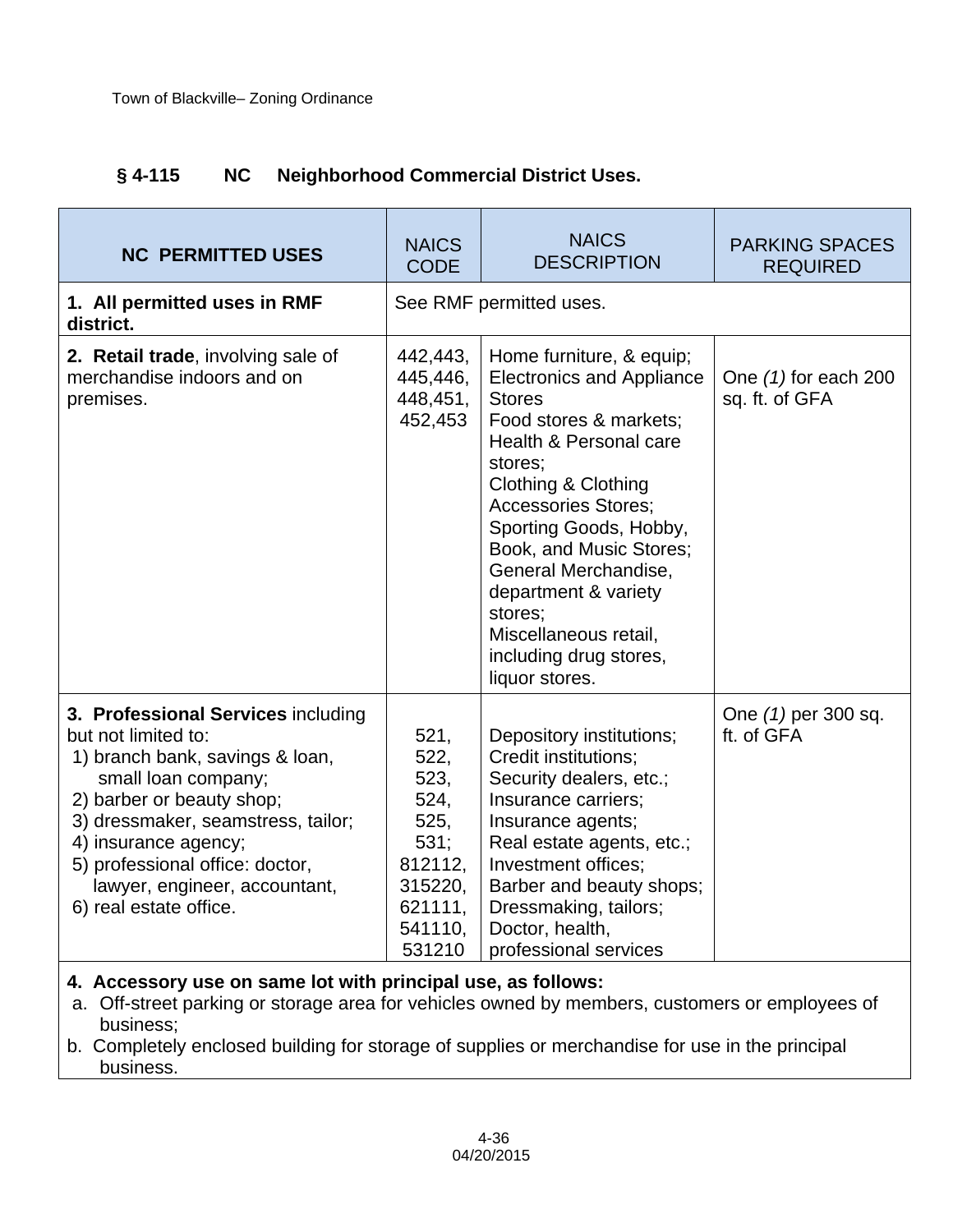| <b>NC DISTRICT CONDITIONAL USES</b><br>(Approved by Zoning Administrator if<br>all conditions are met)                                                                                                                                                                                                                                                                                                               | <b>NAICS</b><br><b>CODE</b> | <b>NAICS</b><br><b>DESCRIPTION</b>         | <b>PARKING SPACES</b><br><b>REQUIRED</b>         |
|----------------------------------------------------------------------------------------------------------------------------------------------------------------------------------------------------------------------------------------------------------------------------------------------------------------------------------------------------------------------------------------------------------------------|-----------------------------|--------------------------------------------|--------------------------------------------------|
| 1. Public utility substation, water<br>tower, (See Chapter 5 for<br>communication tower), provided all<br>following conditions are met:<br>a. structures enclosed by six $(6)$ foot<br>fence;<br>b. no office, commercial operation, or<br>storage of vehicles or equipment is<br>permitted;<br>c. a landscaped strip at least five $(5)$<br>feet wide is planted and<br>maintained along all exterior lot<br>lines. | 221                         | Electric, gas, water,<br>sanitary services | <b>None</b>                                      |
| 2. Temporary Christmas tree sales,<br>on vacant lot for a period not to exceed<br>thirty-five (35) days                                                                                                                                                                                                                                                                                                              | N/A                         |                                            | None                                             |
| 3. Contractor's office & equipment<br>shed, provided all following conditions<br>are met:<br>a. used in connection with<br>construction on premises;<br>b. must not cause traffic congestion<br>or nuisance;<br>c. for term up to one $(1)$ year; may be<br>renewed once.                                                                                                                                            | N/A                         |                                            | One $(1)$ for each<br>300 square feet of<br>GFA. |
| 4. School of dance, art, music,<br>drama, martial arts, etc., provided all<br>following conditions are met:<br>a. not more than 25 students will be<br>enrolled;<br>b. instruction is limited to art, music,<br>dancing, drama, martial arts, or<br>similar cultural activity.                                                                                                                                       | 611610                      | <b>Fine Arts Schools</b>                   | Two $(2)$ for each<br>classroom                  |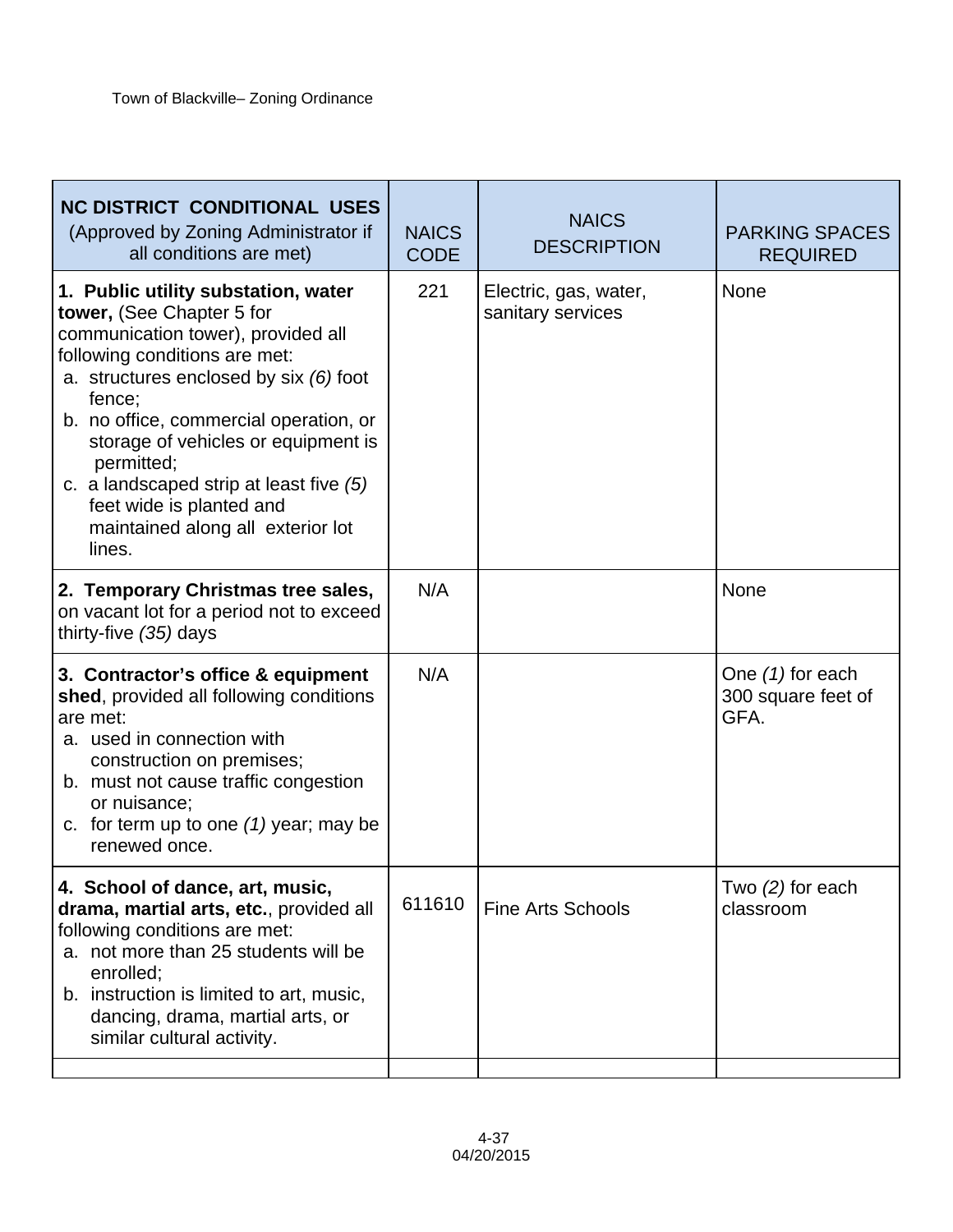| 5. Dry cleaning or laundry pickup<br>agency, excludes coin-operated | 812320 | Garment pressing, &<br>agents for laundries &<br>  drycleaners | One $(1)$ for each<br>$ 250$ sq. ft.of GFA |
|---------------------------------------------------------------------|--------|----------------------------------------------------------------|--------------------------------------------|

| <b>SPECIAL EXCEPTIONS</b><br>NC.<br>(Approved by Board of Zoning Appeals<br>after hearing)                                                                                                                                                                                                                                                                                                                                                                                                                                                                                                                         | <b>NAICS</b><br><b>CODE</b> | <b>NAICS</b><br><b>DESCRIPTION</b> | <b>PARKING SPACES</b><br><b>REQUIRED</b>                                                                                      |
|--------------------------------------------------------------------------------------------------------------------------------------------------------------------------------------------------------------------------------------------------------------------------------------------------------------------------------------------------------------------------------------------------------------------------------------------------------------------------------------------------------------------------------------------------------------------------------------------------------------------|-----------------------------|------------------------------------|-------------------------------------------------------------------------------------------------------------------------------|
| 1. Fuel dealers                                                                                                                                                                                                                                                                                                                                                                                                                                                                                                                                                                                                    | 454310                      | Direct selling of fuel             | One (1) per 500 sq.<br>ft. of GFA.                                                                                            |
| 2. Delicatessen, restaurant, soda<br>fountain or other eating/drinking<br>establishment, provided the Board of<br>Appeals determines:<br>a. the use is compatible with the<br>district;<br>b. no outside loud speaker is allowed;<br>c. exterior and vehicle lights will be<br>directed away from residential<br>property;<br>d. parking & service areas will be<br>separated from residential areas<br>by planting screen, fence or wall at<br>least six (6) feet high;<br>e. adequate provisions are made for<br>access and traffic safety;<br>f. hours of operation are limited to<br>prevent late night noise. | 722                         | <b>Food Services</b>               | One (1) for each four<br>(4) seats, plus one<br>$(1)$ for each two $(2)$<br>employees on shift<br>with maximum<br>employment. |
| 3. Funeral Home                                                                                                                                                                                                                                                                                                                                                                                                                                                                                                                                                                                                    | 812210                      | Funeral home, mortuary             | One (1) for each four<br>$(4)$ seats                                                                                          |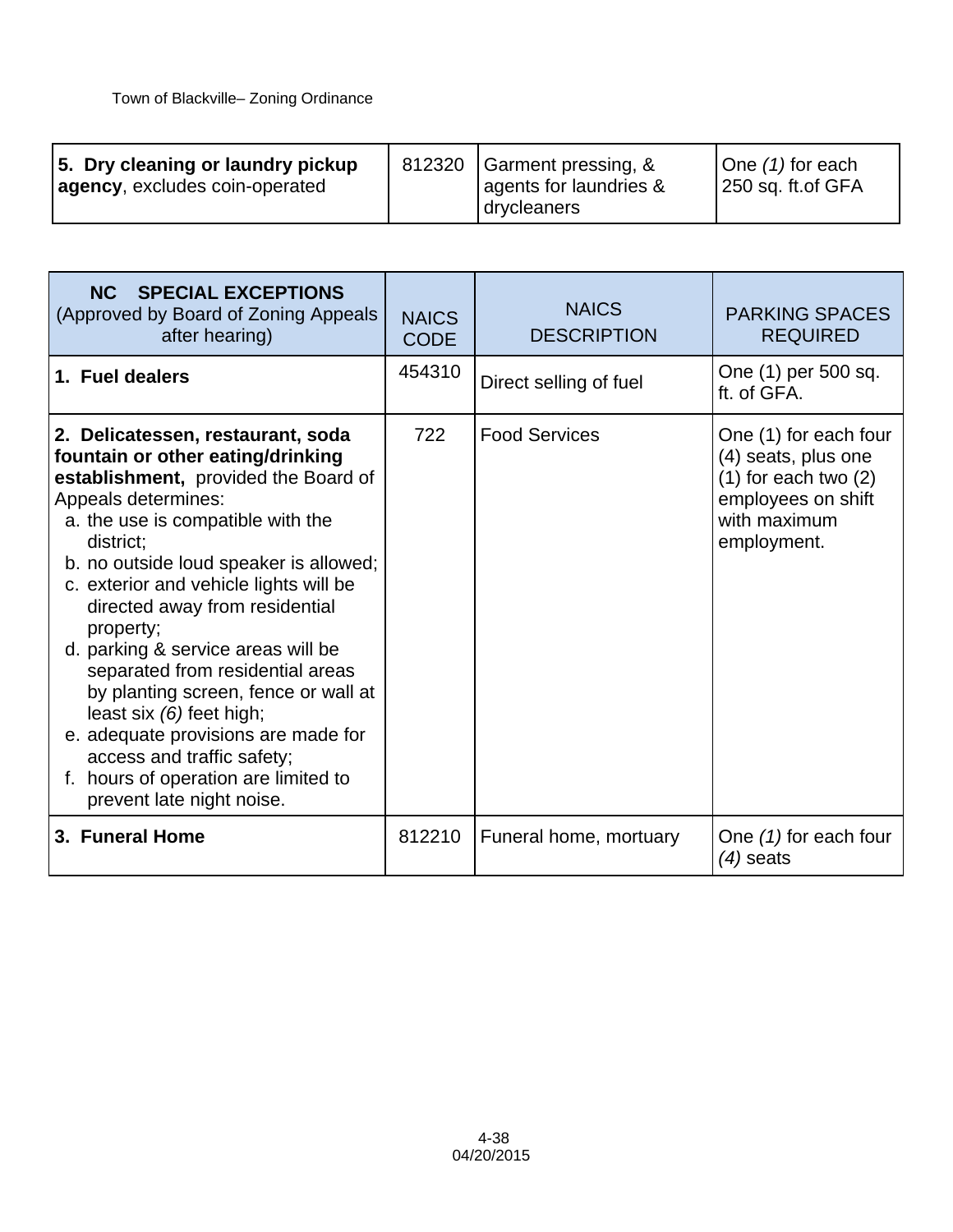## **§ 4-116 NC Neighborhood Commercial District Regulations.**

The following regulations apply to all uses in **NC districts**:

| <b>Minimum lot area:</b>                 | <b>Residential</b><br>5,000 square feet - Single family<br>5,000 square feet - Multi-family first unit, plus 2,500 square<br>feet for each additional unit<br>Commercial<br>None (6,000) square feet*                                                                                             |  |  |  |
|------------------------------------------|---------------------------------------------------------------------------------------------------------------------------------------------------------------------------------------------------------------------------------------------------------------------------------------------------|--|--|--|
| Minimum lot width at building line:      | Fifty (50) feet                                                                                                                                                                                                                                                                                   |  |  |  |
| Minimum front yard setback:              | Thirty-five (35) feet from a street right of way                                                                                                                                                                                                                                                  |  |  |  |
| Minimum side yard setback:               | Residential<br>Principal structure - Five (5) feet from interior side lot line.<br>Accessory structure - Three (3) feet from interior side lot line.<br>Non-residential<br>Five (5) feet from interior side lot line.                                                                             |  |  |  |
| Minimum rear yard setback:               | Residential<br>Principal structure - Ten (10) feet from interior side lot line.<br>Accessory structure - Three (3) feet from interior side lot line.<br>Non-residential<br>Ten (10) feet from interior side lot line.                                                                             |  |  |  |
| <b>Maximum structure height:</b>         | Thirty-five (35) feet when permitted by fire regulations (not<br>applicable to church spires, belfries, cupolas, domes, utility<br>and communication towers, chimneys, flag poles, antennae).                                                                                                     |  |  |  |
| <b>Visibility requirements:</b>          | Corner lot: no obstruction between heights of (3) and (10) feet<br>above finished street level within (15) feet of intersection of<br>street right-of-way lines.<br>Private drive: no obstruction over $(30)$ inches high within $(10)$<br>feet of intersection of street line and line of drive. |  |  |  |
| Off street parking area<br>requirements: | See parking, Chapter 5.                                                                                                                                                                                                                                                                           |  |  |  |
| <b>Screening:</b>                        | See landscaping, Chapter 5.<br>Open sales yards: Yards used for sale, rental or storage of<br>materials or equipment must be screened from adjoining<br>residential property or other zoning districts by a planting                                                                              |  |  |  |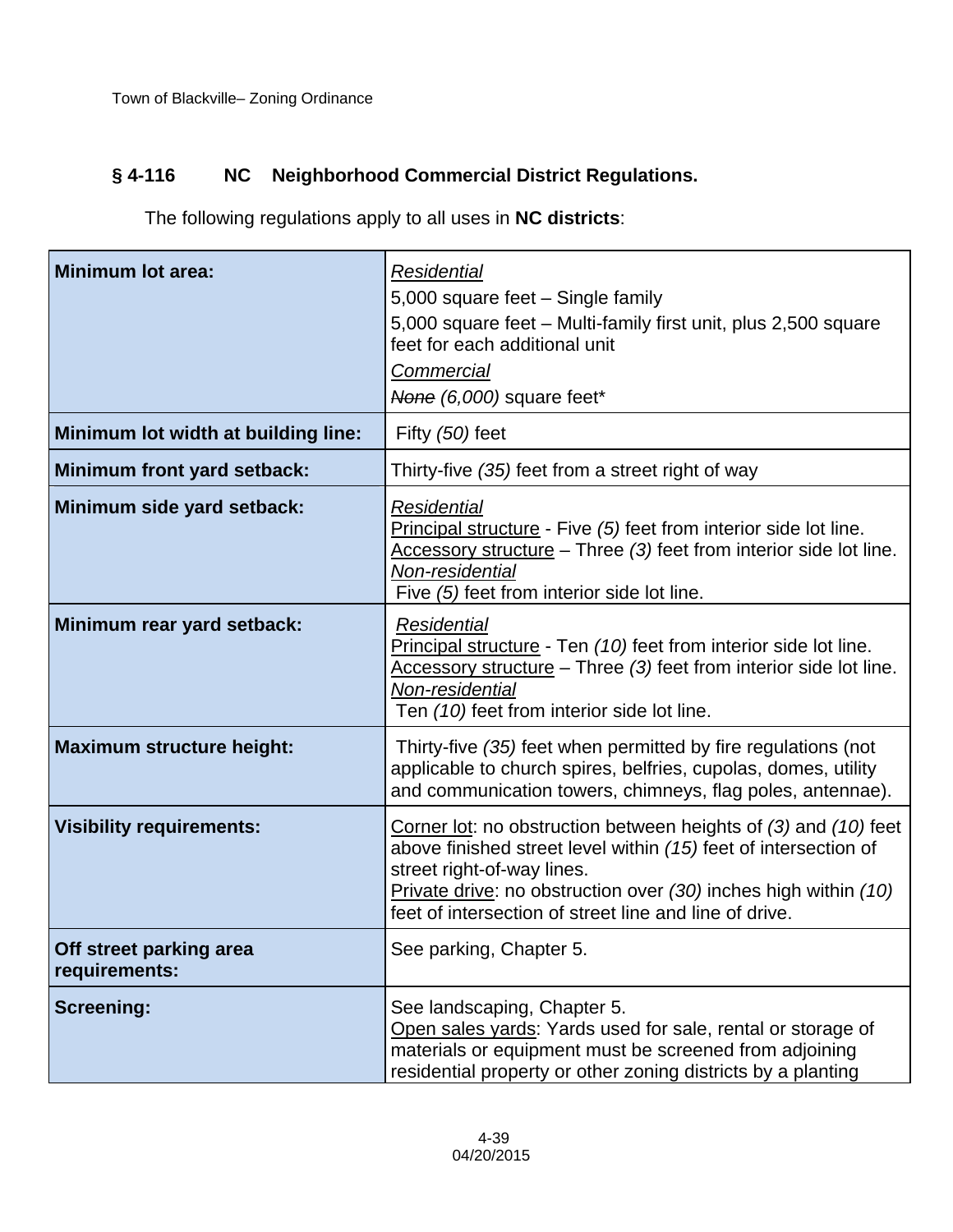|                                  | screen, fence or wall at least six (6)<br>feet high.                                                                                                                                                                                  |  |  |  |
|----------------------------------|---------------------------------------------------------------------------------------------------------------------------------------------------------------------------------------------------------------------------------------|--|--|--|
| Signs:                           | See signs, Chapter 5.                                                                                                                                                                                                                 |  |  |  |
| <b>Subdivision regulations:</b>  | Applicable regulations must be met.                                                                                                                                                                                                   |  |  |  |
| <b>Supplemental regulations:</b> | See Chapter 5.                                                                                                                                                                                                                        |  |  |  |
| <b>Maximum curb cuts:</b>        | Lot width of (100) feet or less: thirty-five (35) feet of total curb<br>cuts.<br>Lot width of more than (100) feet: (35) feet of total curb cuts<br>with a minimum of (100) feet between the centerlines of curb<br>cuts on same lot. |  |  |  |

\* If a lot is served by well and/or septic tanks, SCDHEC regulations shall determine the minimum area of lot(s). However, if SCDHEC regulations allow the area of a lot or lots to be smaller than what is required by this table, then the minimums established by this table shall apply.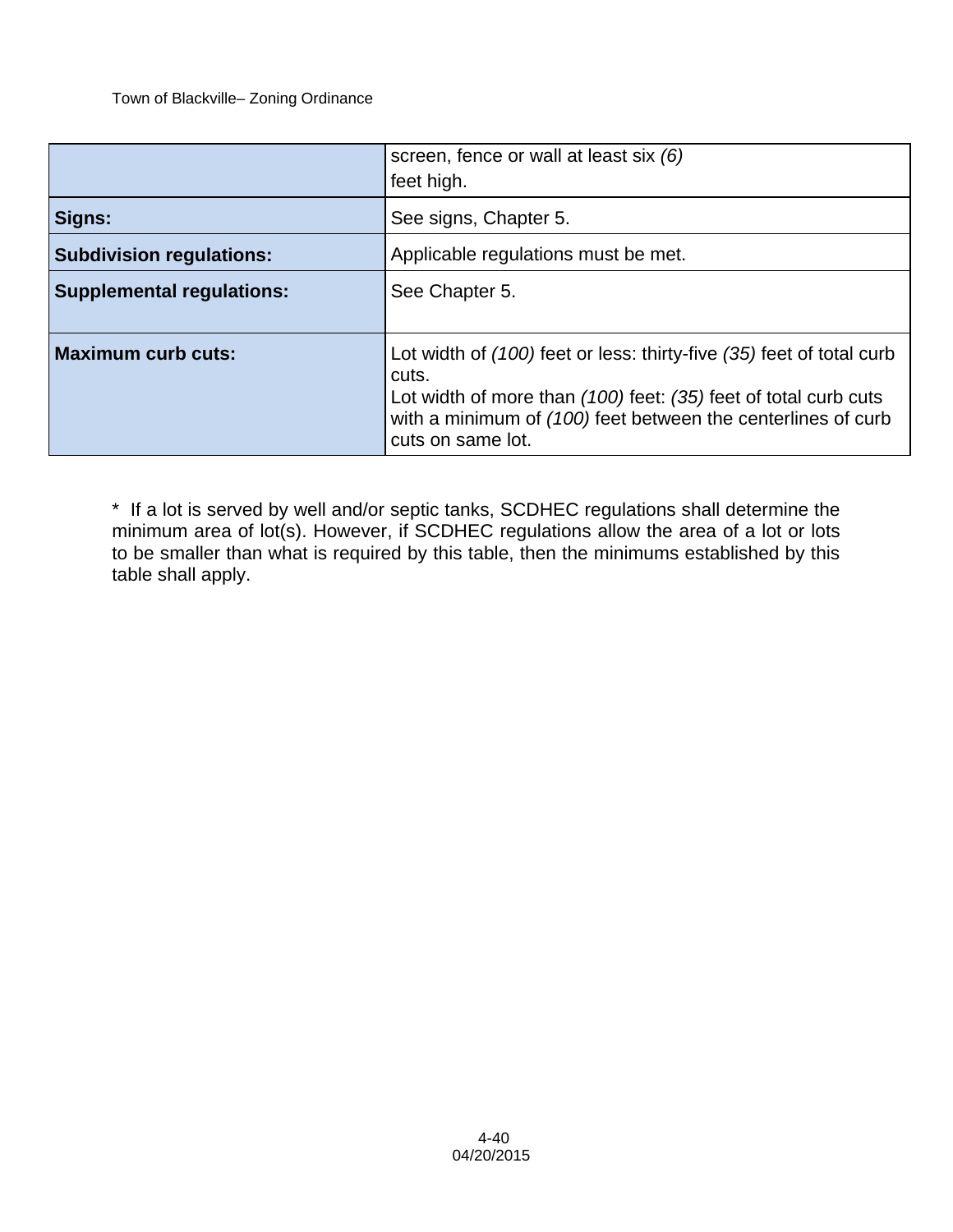| <b>IND</b><br><b>PERMITTED USES</b>                                                                                                         | <b>NAICS</b><br><b>CODE</b>                                                                                                                           | <b>NAICS</b><br><b>DESCRIPTION</b>                                                                                                                                                                                                                                                                                                                                                                                                                                       | <b>PARKING SPACES</b><br><b>REQUIRED</b> |
|---------------------------------------------------------------------------------------------------------------------------------------------|-------------------------------------------------------------------------------------------------------------------------------------------------------|--------------------------------------------------------------------------------------------------------------------------------------------------------------------------------------------------------------------------------------------------------------------------------------------------------------------------------------------------------------------------------------------------------------------------------------------------------------------------|------------------------------------------|
| 1. All uses permitted in CC and HC<br><b>District</b>                                                                                       |                                                                                                                                                       | See CC and CC District Permitted Uses                                                                                                                                                                                                                                                                                                                                                                                                                                    |                                          |
| 2. Horticultural nursery                                                                                                                    | 111421,<br>111422                                                                                                                                     | Nursery and Tree<br>Production<br><b>Floriculture Production</b>                                                                                                                                                                                                                                                                                                                                                                                                         | One (1) per 200 sq. ft. of<br>GFA.       |
| 3. Manufacturing, processing and<br>packing, limited to the NAICS classes<br>listed:<br>(See special exceptions for other<br>manufacturing) | 115111,<br>311,<br>312, 313,<br>314, 315,<br>337110,<br>511110,<br>516110,<br>323,<br>325,<br>316,<br>327,<br>332215,<br>238290,<br>238210,<br>334515 | Textile mill products;<br>Cotton gin; Canned &<br>frozen foods; Bakery<br>products; Candy &<br>confections; Soft drinks;<br>Potato chips & snacks;<br>Ice; Food preparations;<br>Apparel; Wood kitchen<br>cabinets; Newspaper<br>publishing; Commercial<br>printing; Perfumes &<br>cosmetics; Leather<br>products; Pottery,<br>related products;<br>Various fabricated<br>metal products;<br>Machinery and<br>equipment; Electrical<br>equipment; Measuring<br>equipment | One (1) per 500 sq. ft. of<br>GFA.       |
| 4. Transportation terminal and<br>storage, including mini-warehouses                                                                        | 482111,<br>482112,<br>488210,<br>488490,<br>485, 484,<br>493,<br>531130                                                                               | Railroad transportation;<br>Passenger<br>transportation;<br>Trucking &<br>warehousing.                                                                                                                                                                                                                                                                                                                                                                                   | One (1) per 200 sq. ft. of<br>GFA.       |
| 5. Telephone, telegraph, radio,<br>television services, (except<br>communications towers - see<br>conditional uses)                         | 515, 517                                                                                                                                              | Communications                                                                                                                                                                                                                                                                                                                                                                                                                                                           | One (1) per 300 sq. ft. of<br>GFA.       |

## **§ 4-117 IND Industrial Development District Uses.**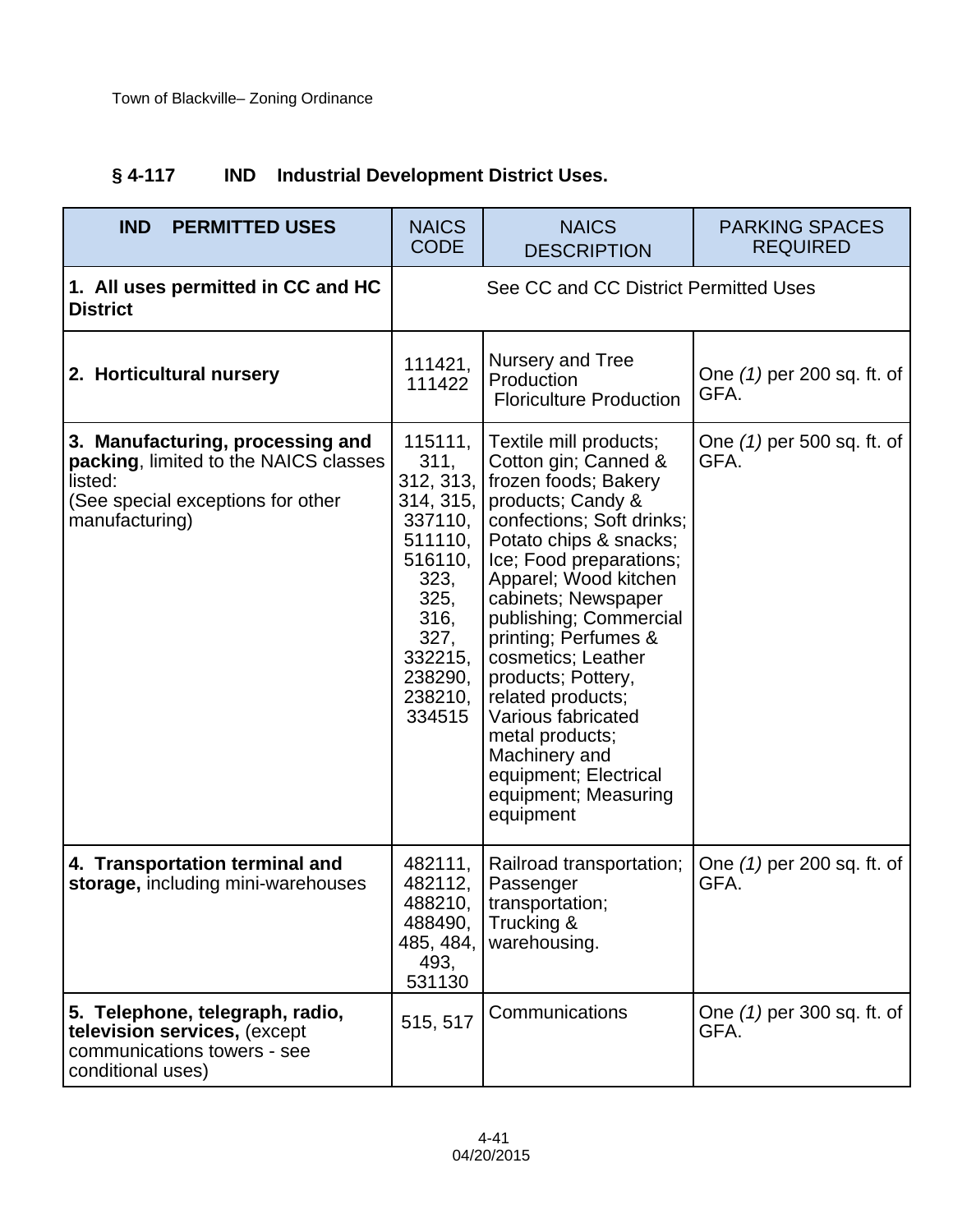| 6. Public utility including water<br>tower, substation, landfill<br>(except hazardous waste disposal) | 221                                                                                                                 | Electric, gas, water,<br>sewer,<br>refuse [except<br>hazardous waste]                                                                                                                                                                                                                                                      | One (1) per 300 sq. ft. of<br>GFA.                                                                                                                                                                                                                                                                             |
|-------------------------------------------------------------------------------------------------------|---------------------------------------------------------------------------------------------------------------------|----------------------------------------------------------------------------------------------------------------------------------------------------------------------------------------------------------------------------------------------------------------------------------------------------------------------------|----------------------------------------------------------------------------------------------------------------------------------------------------------------------------------------------------------------------------------------------------------------------------------------------------------------|
| 7. Wholesale trade, durable and<br>nondurable goods (except scrap metal<br>and petroleum products)    | 423, 425,<br>424                                                                                                    | Wholesale trade<br>(except scrap metal<br>and petroleum<br>products)                                                                                                                                                                                                                                                       | One (1) per 300 sq. ft. of<br>GSA.                                                                                                                                                                                                                                                                             |
| 8. Finance, insurance, and real<br>estate                                                             | 522, 523,<br>524, 525,<br>531                                                                                       | Depository institutions;<br>Credit institutions;<br>Security dealers, etc.;<br>Insurance carriers;<br>Insurance agents;<br>Real estate agents,<br>etc.:<br>Investment offices.                                                                                                                                             | One (1) per 200 sq. ft. of<br>GFA.                                                                                                                                                                                                                                                                             |
| 9. Services to individuals,<br>business and government<br>establishments                              | 541940,<br>811,<br>238, 443,<br>487,<br>339116,<br>621, 622,<br>541110,<br>519120,<br>611, 623,<br>624, 541,<br>541 | Pet veterinary services;<br>Auto repair, services,<br>wash, rental & parking;<br>Miscellaneous repair;<br>Amusement &<br>recreation;<br>Health services,<br>hospitals;<br>Legal services;<br>Schools & libraries;<br>Social services;<br>Engineering,<br>accounting, research &<br>management;<br>Services not classified. | Service & repair:<br>One (1) per 250 sq. ft. of<br>GFA.<br>Hospital: Two (2) for<br>each patient bed<br><b>Elementary School: Four</b><br>$\overline{(4)}$ spaces for each<br>classroom.<br>High School: One (1) for<br>each four (4) seats in<br>auditorium.<br>All Other: One (1) per<br>250 sq. ft. of GFA. |
| 10. Government building or facility,<br>including postal facility                                     | 491110,<br>921, 923,<br>924, 925,<br>926                                                                            | U.S. Postal Service;<br>General government,<br>justice, public order,<br>safety, finance, etc.                                                                                                                                                                                                                             | One $(1)$ for each 200 sq.<br>ft. of GFA.                                                                                                                                                                                                                                                                      |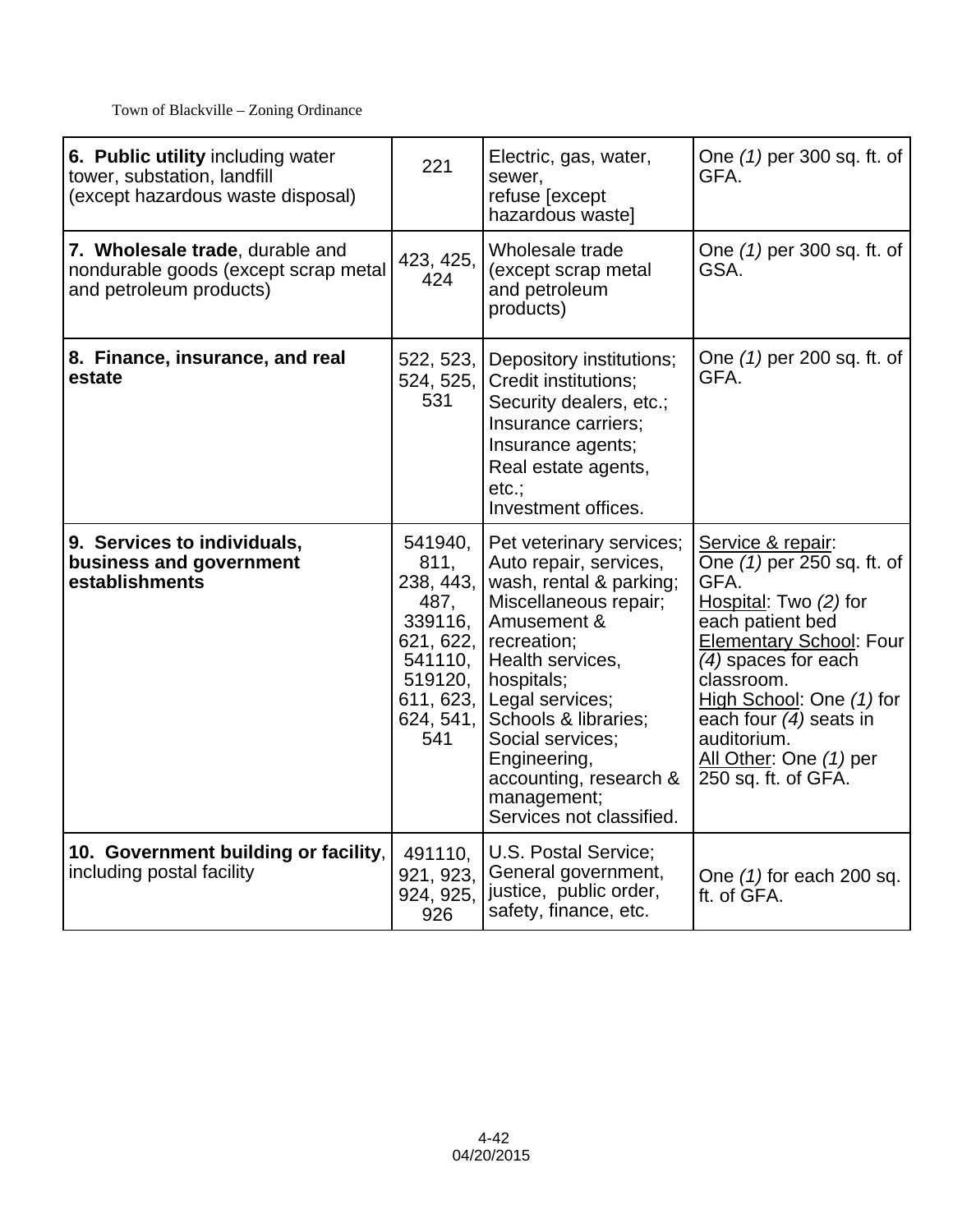| <b>IND</b><br><b>CONDITIONAL USES</b><br>(Approved by Zoning Administrator if<br>all conditions are met)                                                                                                                                                                     | <b>NAICS</b><br><b>CODE</b> | <b>NAICS</b><br><b>DESCRIPTION</b> | <b>PARKING SPACES</b><br><b>REQUIRED</b> |
|------------------------------------------------------------------------------------------------------------------------------------------------------------------------------------------------------------------------------------------------------------------------------|-----------------------------|------------------------------------|------------------------------------------|
| 1. One-family dwelling for<br>watchman or caretaker, provided<br>all following conditions are met:<br>a. dwelling is located on premises of<br>permitted use;<br>b. head of household is employed<br>in a permitted use as watchman<br>or caretaker.                         | N/A                         |                                    | One (1) space                            |
| 2. Communications tower, see<br>Chapter 5, Supplemental<br>Regulations.                                                                                                                                                                                                      | N/A                         |                                    | One (1) space                            |
| 3. Temporary Christmas tree<br>sales, on vacant lot for a period not<br>to exceed thirty-five (35) days.                                                                                                                                                                     | N/A                         |                                    | <b>None</b>                              |
| 4. Contractor's office & equipment<br>shed,<br>provided all following conditions<br>are met:<br>a. used in connection with<br>construction on premises;<br>b. must not cause traffic congestion<br>or nuisance;<br>c. for term up to one $(1)$ year; may<br>be renewed once. | N/A                         |                                    | One (1) for each 300<br>sq. ft. of GFA.  |
| 5. Religious meeting, in tent or<br>temporary structure for a period not<br>to exceed thirty (30) days.                                                                                                                                                                      | N/A                         |                                    | <b>None</b>                              |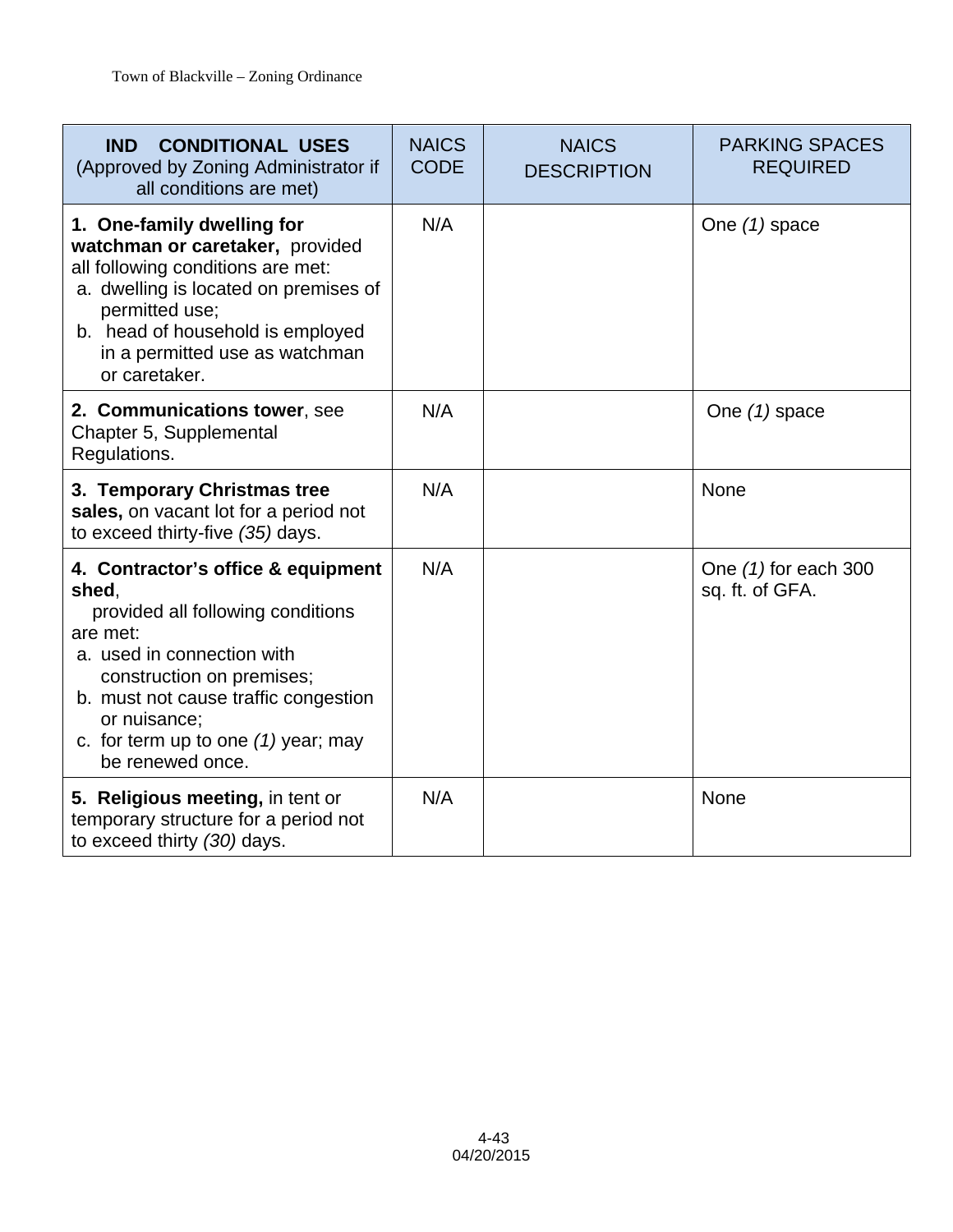| <b>IND</b><br><b>SPECIAL EXCEPTIONS</b><br>(Approved by Board of Zoning<br>Appeals after hearing)                                                                                                                                                                                                                                                                                                                                                                                                                                                                                                                                                                                                                                                                                                                                                                                                                                                        | <b>NAICS</b><br><b>CODE</b>   | <b>NAICS</b><br><b>DESCRIPTION</b> | <b>PARKING SPACES</b><br><b>REQUIRED</b> |
|----------------------------------------------------------------------------------------------------------------------------------------------------------------------------------------------------------------------------------------------------------------------------------------------------------------------------------------------------------------------------------------------------------------------------------------------------------------------------------------------------------------------------------------------------------------------------------------------------------------------------------------------------------------------------------------------------------------------------------------------------------------------------------------------------------------------------------------------------------------------------------------------------------------------------------------------------------|-------------------------------|------------------------------------|------------------------------------------|
| 1. Junk and scrap metals, provided<br>the Board of Appeals determines:<br>a. the use is compatible with the<br>district;<br>b. the site is at least two $(2)$ acres<br>in size, is located no less than<br>$(1,000)$ feet from any residential<br>use; and that any building or<br>structure thereon is set back no<br>less than fifty (50) feet from any<br>side, rear, or front property line.<br>c. adequate parking for employees<br>& customers is provided;<br>d. adequate provisions are made<br>for access and traffic safety;<br>e. no outside storage of junk or<br>salvage is permitted;<br>f. the entire site is secured with<br>fencing six (6) feet in height;<br>g. no nuisance will be created<br>beyond the premises by noise,<br>vibration, smoke, gas, fumes,<br>odor, dust, etc.;<br>h. conditions are imposed to<br>protect adjacent property from<br>adverse impact; and<br>applicable environmental<br>L.<br>regulations are met. | 423930,<br>425110,<br>425120, | Scrap, waste materials             | Set by Board                             |
| 2. Oil and gas bulk sales                                                                                                                                                                                                                                                                                                                                                                                                                                                                                                                                                                                                                                                                                                                                                                                                                                                                                                                                | 424, 425.<br>454,             | Petroleum products                 | Set by Board                             |
| 3. Manufacturing, industry,<br>processing, assembly and storage,<br>provided the Board of Zoning Appeals<br>determines:<br>a. the use is compatible with the<br>district;<br>b. adequate parking for employees &<br>customers is provided;                                                                                                                                                                                                                                                                                                                                                                                                                                                                                                                                                                                                                                                                                                               | N/A                           |                                    | Set by Board                             |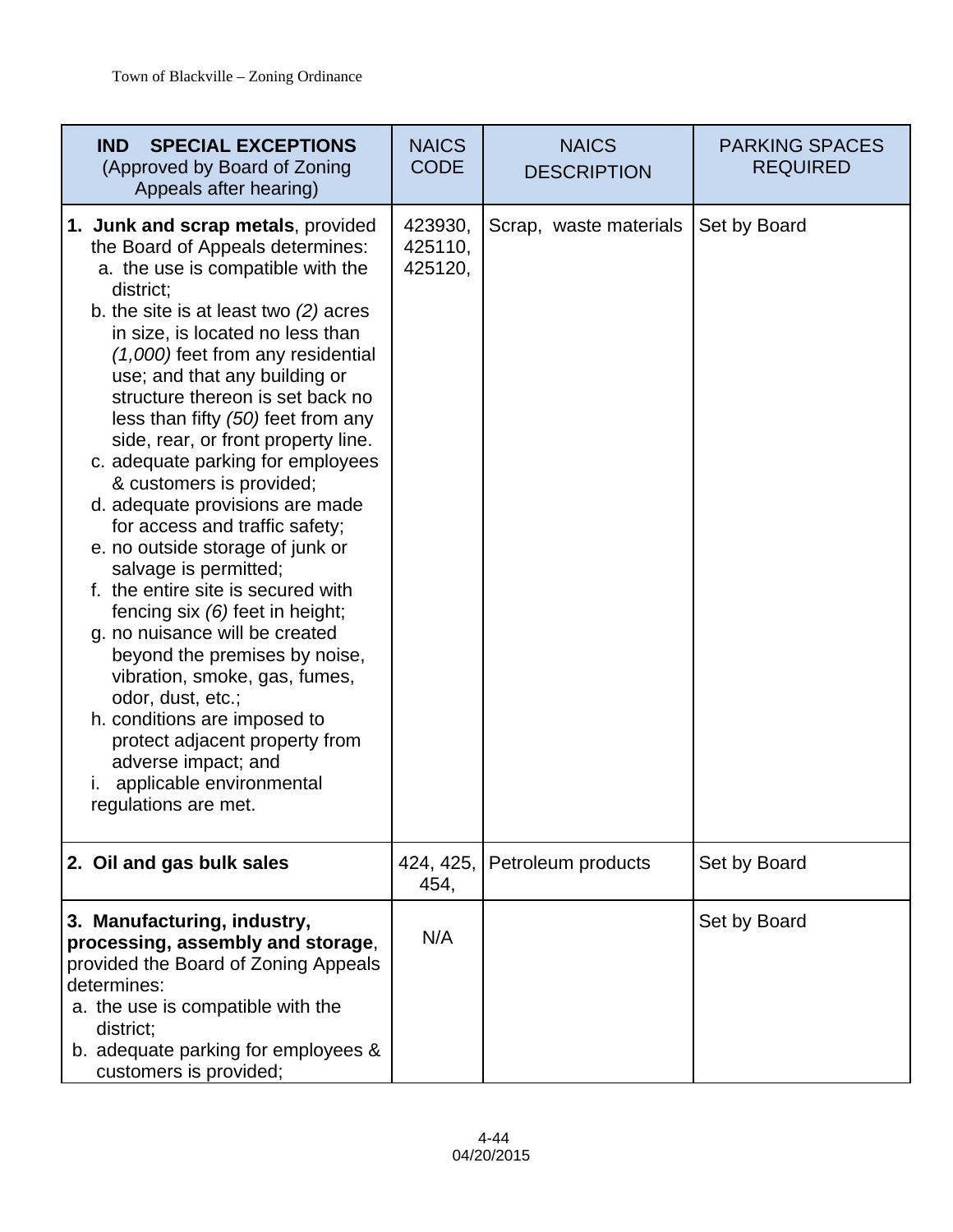| c. adequate provisions are made for  |  |  |
|--------------------------------------|--|--|
| access and traffic safety;           |  |  |
| d. no outside storage of junk or     |  |  |
| salvage is permitted;                |  |  |
| e. no nuisance will be created       |  |  |
| beyond the premises by noise,        |  |  |
| vibration, smoke, gas, fumes,        |  |  |
| odor, dust, etc.;                    |  |  |
| f. conditions are imposed to protect |  |  |
| adjacent property from adverse       |  |  |
| impact; and                          |  |  |
| g. applicable environmental          |  |  |
| regulations are met.                 |  |  |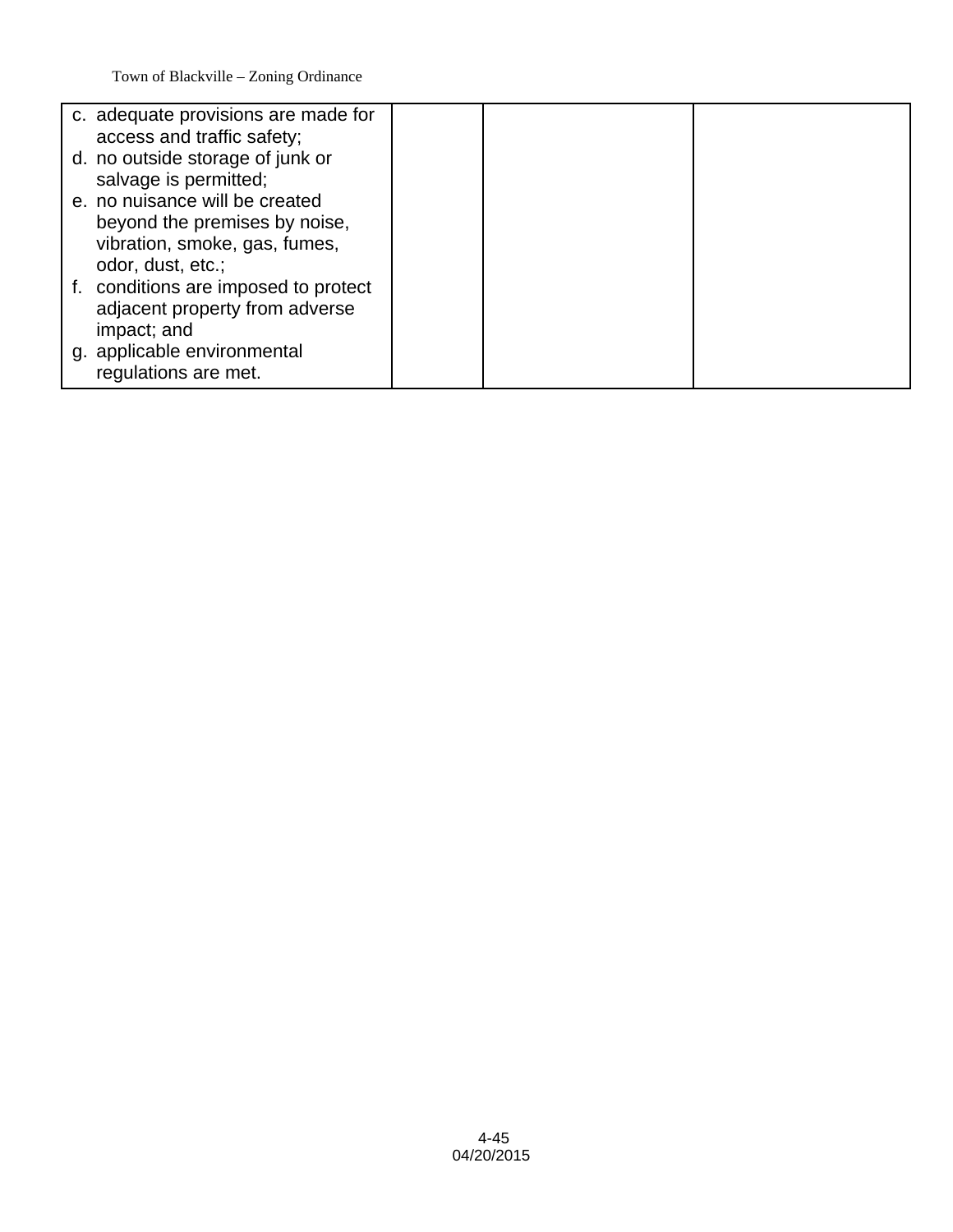## **§ 4-118 IND Industrial Development District Regulations.**

The following regulations apply to all uses in **IND districts**:

| <b>Minimum lot area:</b>                                  | Five (5) acres                                                                                                                                                                                                                                                                           |
|-----------------------------------------------------------|------------------------------------------------------------------------------------------------------------------------------------------------------------------------------------------------------------------------------------------------------------------------------------------|
| Minimum lot width at<br>building line:                    | $(250)$ feet.                                                                                                                                                                                                                                                                            |
| <b>Minimum front yard</b><br>setback:                     | Fifty (50) feet from street right of way line.                                                                                                                                                                                                                                           |
| Minimum side yard:                                        | (100) feet.                                                                                                                                                                                                                                                                              |
| Minimum rear yard:                                        | $(100)$ feet.                                                                                                                                                                                                                                                                            |
| <b>Maximum structure height:</b>                          | Sixty (60) feet as permitted by fire regulations (not applicable to<br>church spires, belfries, cupolas, domes, utility and<br>communication towers, chimneys, flag poles, antennae).                                                                                                    |
| <b>Visibility requirements:</b>                           | Corner lot: no obstruction between heights of three (3) and ten<br>(10) feet above finished street level within fifteen (15) feet of<br>intersection of street right-of-way lines.<br>Private drive: no obstruction over height of thirty (30) inches<br>within ten (10) feet of street. |
| Off street parking area and<br>loading area requirements: | See parking, supplemental regulations, Chapter 5.<br>Truck terminal: paved acceleration and deceleration lanes at<br>least ten (10) feet wide and (100) feet long are required at<br>entrance and exit of terminal site which must have access to<br>and from a major street.            |
| <b>Screening:</b>                                         | See landscaping, supplemental regulations, Chapter 5.<br>Planting screen, fence or wall at least six (6) feet high is<br>required along all lot lines abutting any residential district and<br>not separated by a street.                                                                |
| Signs:                                                    | See signs, supplemental regulations, Chapter 5.                                                                                                                                                                                                                                          |
| <b>Storage:</b>                                           | No open storage of junk or salvage materials is permitted with<br>any use in the district, except in connection with a permitted<br>special exception granted by the Board of Zoning Appeals.                                                                                            |
| <b>Subdivision regulations:</b>                           | Applicable regulations must be met.                                                                                                                                                                                                                                                      |
| <b>Supplemental regulations:</b>                          | See Chapter 5.                                                                                                                                                                                                                                                                           |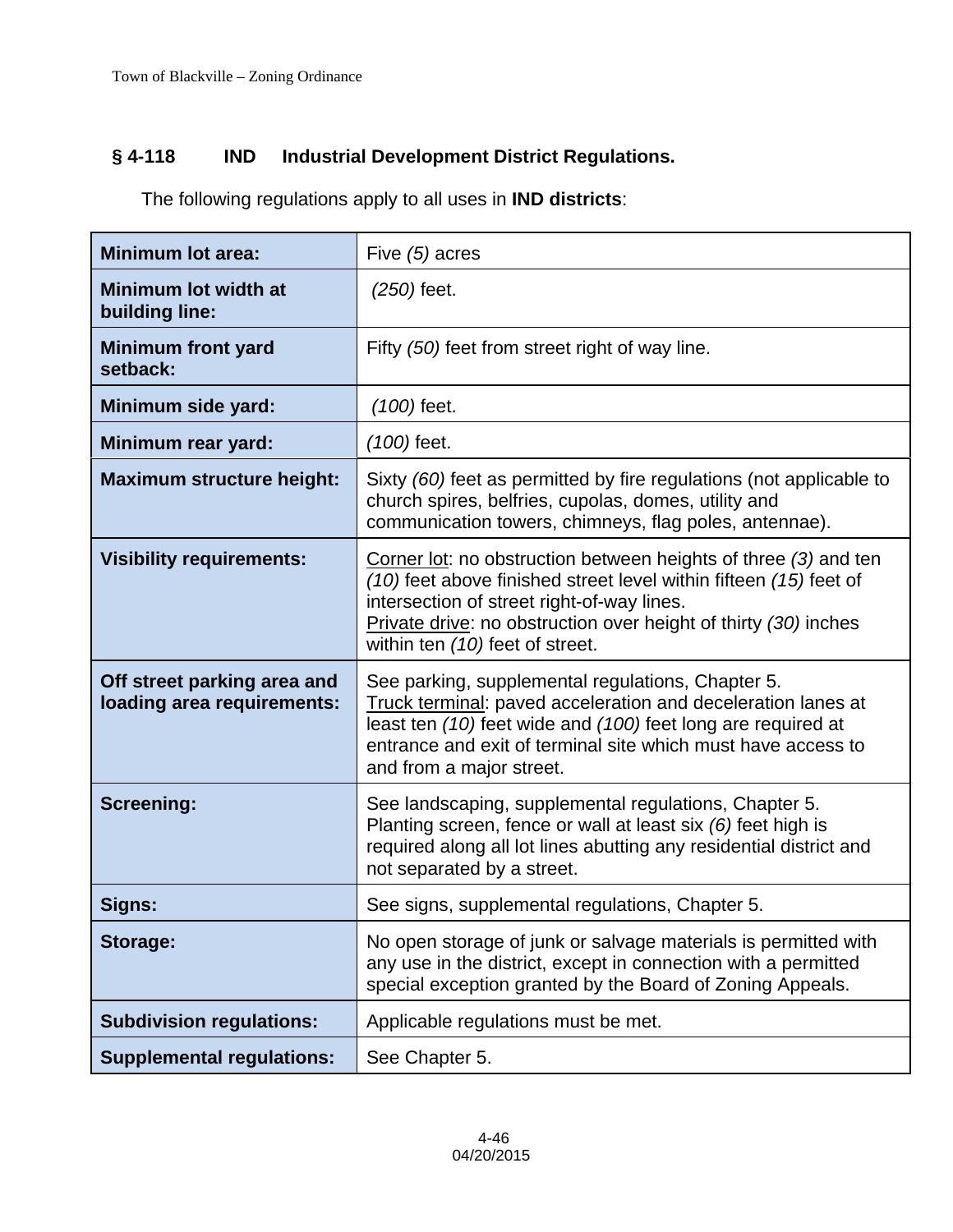# **§ 4-119 AGR Agricultural District Uses.**

| <b>AGR PERMITTED USES</b>                                                                                                                                                                                                   | <b>NAICS</b><br><b>CODE</b>             | <b>NAICS</b><br><b>DESCRIPTION</b>                                                                        | <b>PARKING SPACES</b><br><b>REQUIRED</b> |
|-----------------------------------------------------------------------------------------------------------------------------------------------------------------------------------------------------------------------------|-----------------------------------------|-----------------------------------------------------------------------------------------------------------|------------------------------------------|
| 1. Agricultural farming,<br>dairying, ranching, and<br>forestry; horticultural<br>farming, including any<br>accessory uses for purposes<br>incidental to the principal use                                                  | 111, 112                                | Farming, ranching                                                                                         | None                                     |
| 2. Recreational and amusement<br><b>uses:</b> ecotourism, golf course,<br>active and passive outdoor<br>recreation                                                                                                          | 712190,<br>712120,<br>712130,<br>713910 | Nature parks,<br>historical sites,<br>zoos and botanical<br>gardens, golf<br>courses and<br>country clubs | None                                     |
| 3. Institutional uses: assembly<br>and worship, college and<br>professional schools,<br>neighborhood and community<br>schools, residential<br>institutional, government<br>offices, public services, and<br>local utilities | 813110,<br>491110,<br>921,926,<br>611   | Religious<br>organizations,<br>governmental<br>offices, schools                                           | None                                     |
| 4. Residential uses: single<br>family detached, manufactured<br>home                                                                                                                                                        | 814110                                  |                                                                                                           | Two (2) per unit                         |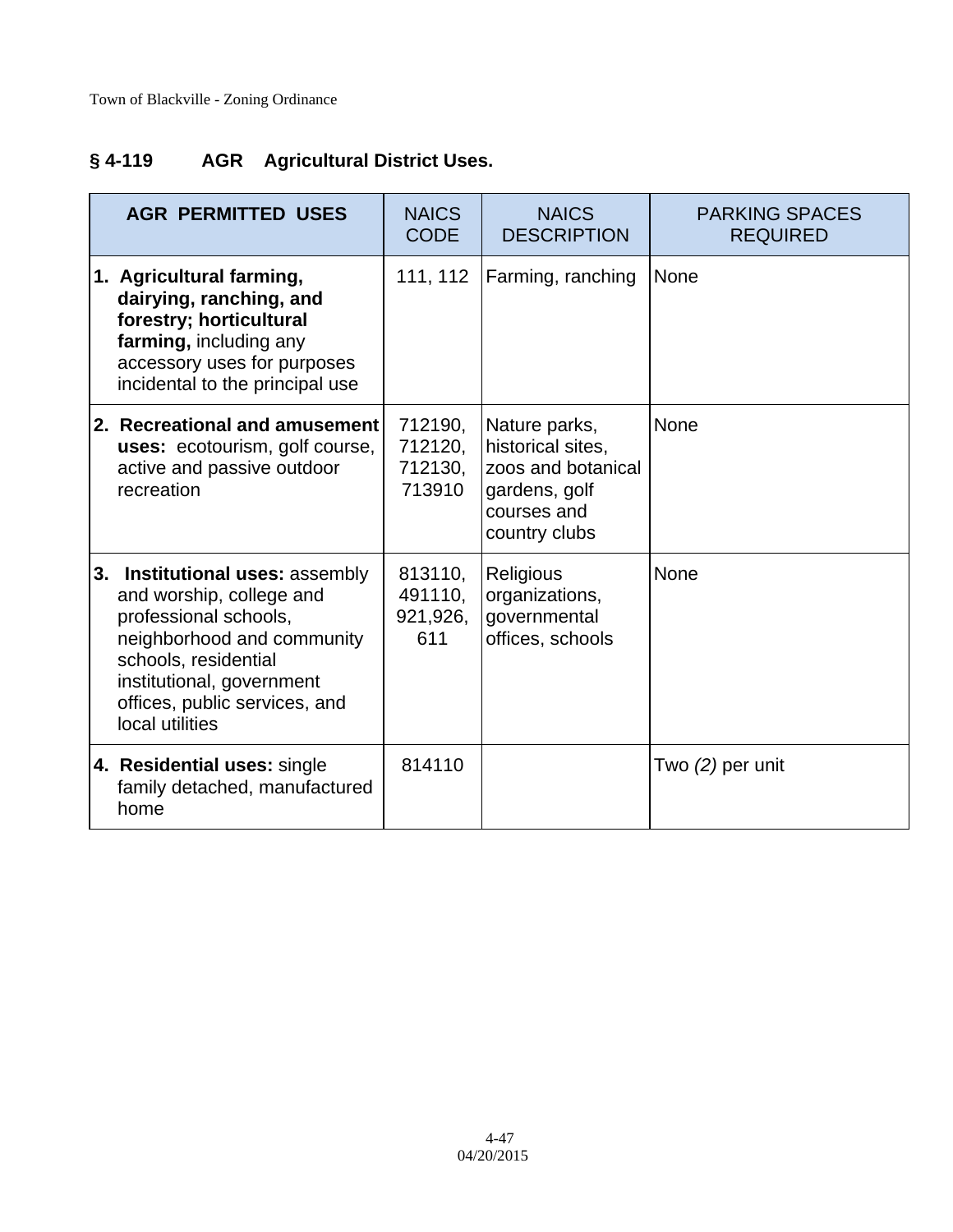| 5. Public utility substations,<br>provided that there is no unduly<br>noxious or offensive emission<br>of odor, smoke, particulate<br>matter, noise, or vibration; that<br>any potentially dangerous<br>facilities shall have adequate<br>security fencing, and that any<br>exterior machinery or<br>equipment such as<br>transformers, pumps, pipes, or<br>tanks shall be visually<br>screened to heights of six (6)<br>feet or more as prescribed. | 221               | None |
|------------------------------------------------------------------------------------------------------------------------------------------------------------------------------------------------------------------------------------------------------------------------------------------------------------------------------------------------------------------------------------------------------------------------------------------------------|-------------------|------|
| 6. Wildlife refuges, including<br>any single-family dwelling<br>units of caretakers necessary<br>to maintain and protect the<br>refuge.                                                                                                                                                                                                                                                                                                              | 712190,<br>814110 | None |
| 7. Any use which the Planning<br><b>Commission considers</b><br>compatible with the<br>neighborhood use and the<br>Comprehensive Plan of the<br>Town of Blackville.                                                                                                                                                                                                                                                                                  | N/A               | None |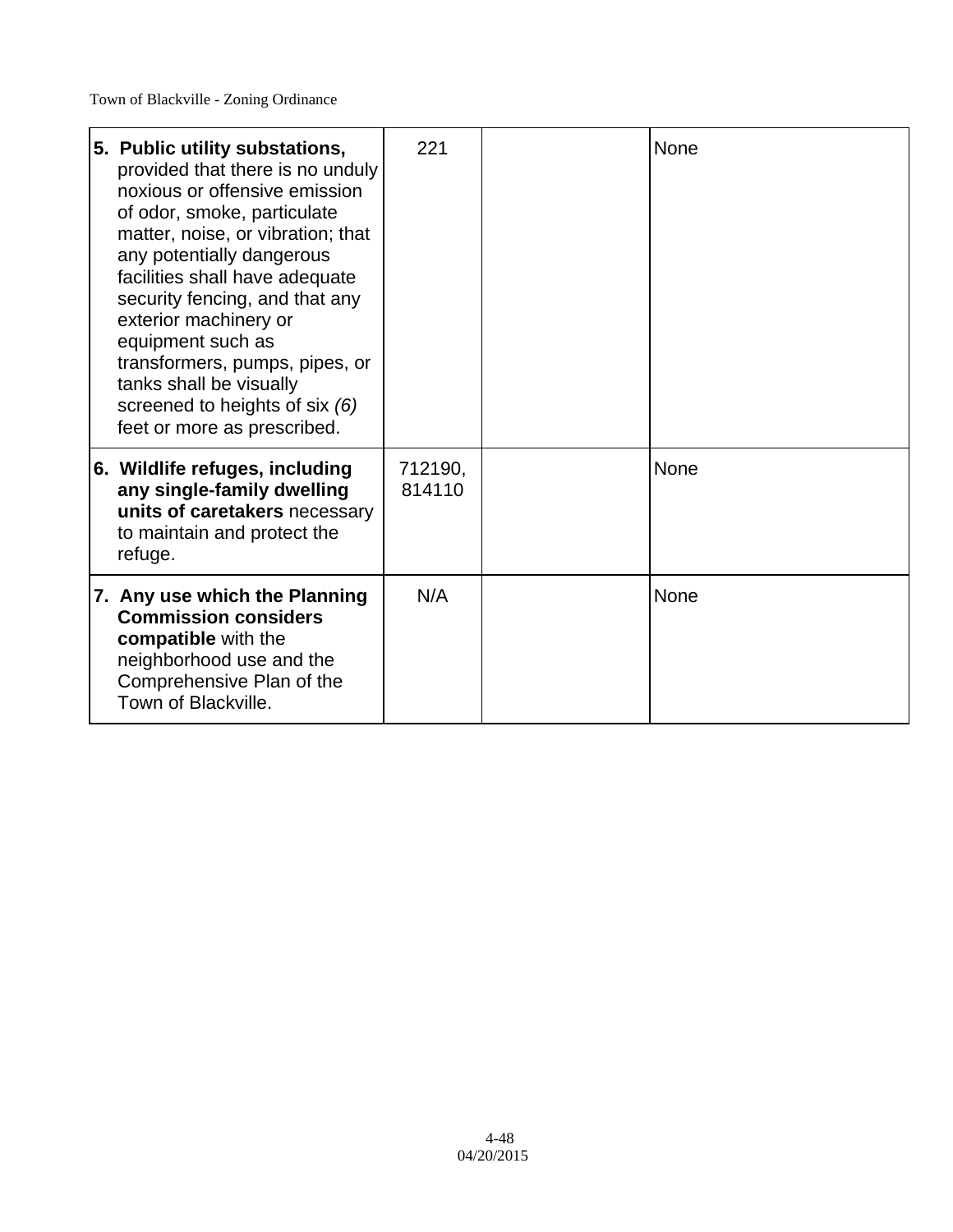| <b>AGR CONDITIONAL USES</b><br>(Approved by Zoning Administrator<br>if all conditions are met)                                                                                                                                                                                                                                   | <b>NAICS</b><br><b>CODE</b> | <b>NAICS</b><br><b>DESCRIPTION</b> | <b>PARKING SPACES</b><br><b>REQUIRED</b> |
|----------------------------------------------------------------------------------------------------------------------------------------------------------------------------------------------------------------------------------------------------------------------------------------------------------------------------------|-----------------------------|------------------------------------|------------------------------------------|
| 1. Communications tower, see<br>Chapter 5, Supplemental<br>Regulations.                                                                                                                                                                                                                                                          | N/A                         |                                    | <b>None</b>                              |
| 2. Temporary Christmas tree<br>sales, on vacant lot for a period<br>not to exceed thirty-five (35) days.                                                                                                                                                                                                                         | N/A                         |                                    | None                                     |
| 3. Home occupation, permitted<br>as an accessory use only.                                                                                                                                                                                                                                                                       | N/A                         |                                    | <b>None</b>                              |
| 4. Cemetery, provided all<br>following conditions are met:<br>a. minimum two $(2)$ acre lot;<br>b. no crematorium or dwelling<br>except caretaker;<br>front yard setback ten (10) feet<br>C.<br>from street right-of-way line;<br>d. non-illuminated sign not over<br>30 (30) square feet in area or ten<br>(10) feet in height. | 812220                      | Cemetery                           | None                                     |

| <b>SPECIAL EXCEPTIONS</b><br>AGR<br>(Approved by Board of Zoning)<br>Appeals after hearing)                         | <b>NAICS</b><br><b>CODE</b> | <b>NAICS</b><br><b>DESCRIPTION</b> | <b>PARKING SPACES</b><br><b>REQUIRED</b> |
|---------------------------------------------------------------------------------------------------------------------|-----------------------------|------------------------------------|------------------------------------------|
| 1. Manufactured Home Park,<br>provided it follows the regulations<br>from §4-108 RMH District<br><b>Regulations</b> | N/A                         |                                    |                                          |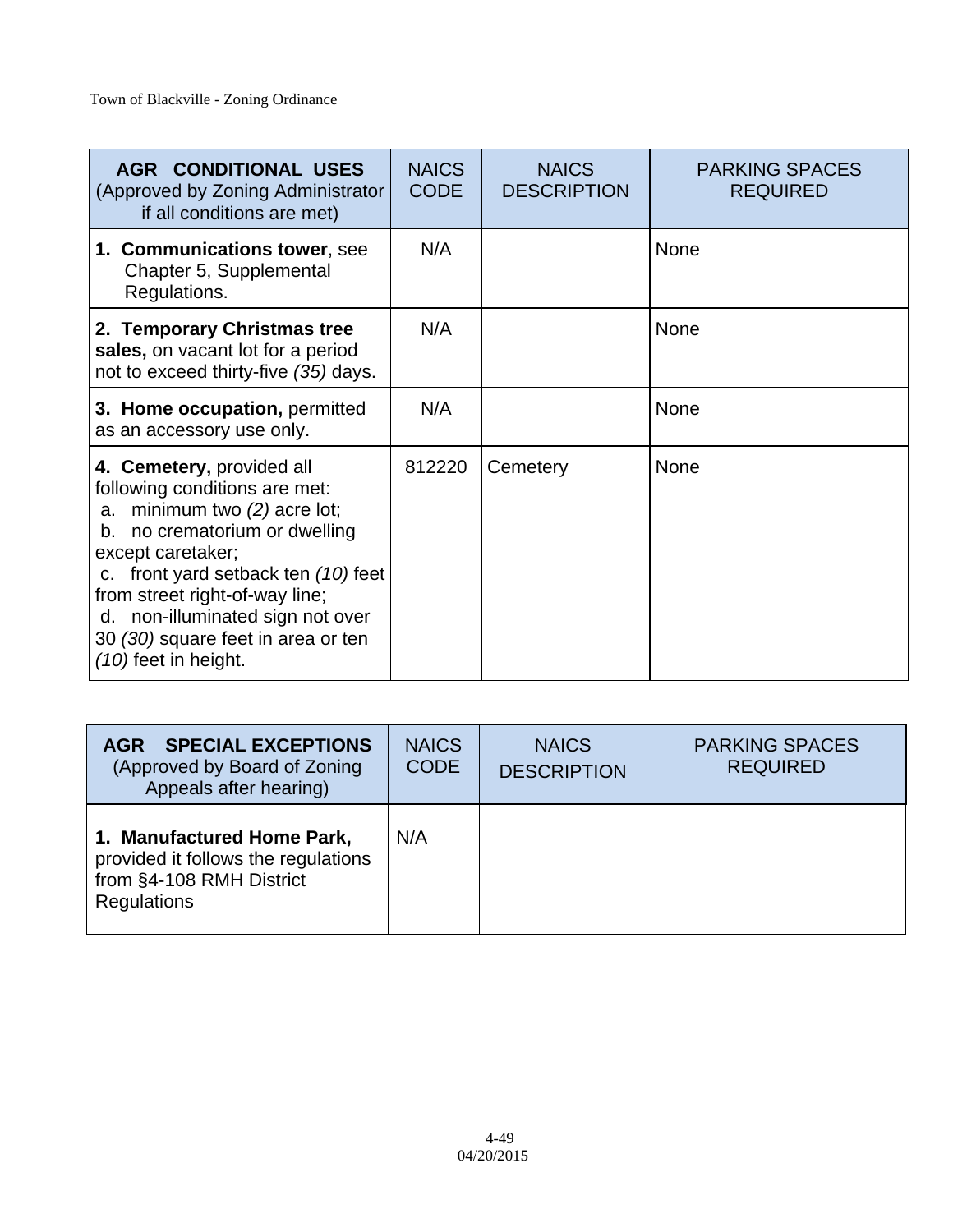## **§ 4-120 AGR Agricultural District Regulations.**

The following regulations apply to all uses in **AGR districts**:

| <b>Minimum lot area:</b>                                  | Two $(2)$ Acres.                                                                                                                                                                                                                                                                                                                   |
|-----------------------------------------------------------|------------------------------------------------------------------------------------------------------------------------------------------------------------------------------------------------------------------------------------------------------------------------------------------------------------------------------------|
| Minimum lot width at building<br>line:                    | Twenty (20) feet for a standard lot; Forty (40) feet for a<br>corner lot.                                                                                                                                                                                                                                                          |
| Minimum front yard setback:                               | Thirty-five (35) feet from street right of way line.                                                                                                                                                                                                                                                                               |
| Minimum side yard setback:                                | Residential<br>Thirty (30) feet.<br>Non-residential<br>Fifty (50) feet.<br>$\frac{\text{Accessory structure}}{\text{Average}} - \text{Three (3)}$ feet from interior side lot<br>line.                                                                                                                                             |
| Minimum rear yard setback:                                | Residential<br>Thirty (30) feet.<br>Non-residential<br>Fifty (50) feet.<br>Accessory structure $-$ Three (3) feet from interior side lot<br>line.                                                                                                                                                                                  |
| <b>Maximum structure height:</b>                          | Thirty-five (35) feet when permitted by fire regulations (not<br>applicable to church spires, belfries, cupolas, domes, utility<br>and communication towers, chimneys, flag poles,<br>antennae). Silos and other agricultural accessory uses are<br>exempt from the maximum structure height requirement.                          |
| <b>Visibility requirements:</b>                           | Corner lot: no obstruction between heights of three (3) and<br>ten (10) feet above finished street level within fifteen (15)<br>feet of intersection of street right-of-way lines.<br>Private drive: no obstruction over height of thirty (30) inches<br>within ten (10) feet of intersection of street line and line of<br>drive. |
| Off street parking area and<br>loading area requirements: | See parking, supplemental regulations, Chapter 5.                                                                                                                                                                                                                                                                                  |
| <b>Screening:</b>                                         | See landscaping, supplemental regulations, Chapter 5.                                                                                                                                                                                                                                                                              |
| Signs:                                                    | See signs, supplemental regulations, Chapter 5.                                                                                                                                                                                                                                                                                    |
|                                                           |                                                                                                                                                                                                                                                                                                                                    |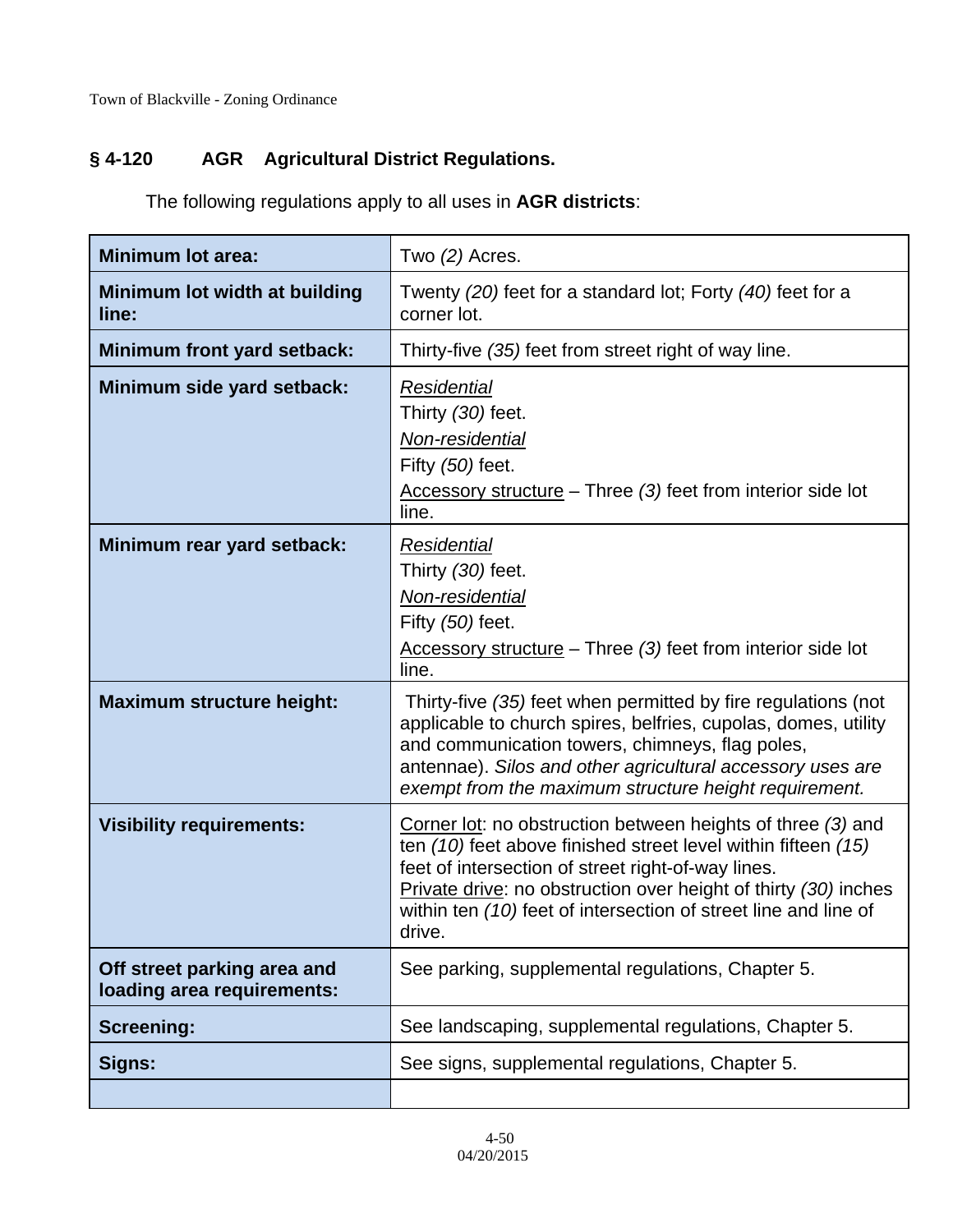| Storage:                         | No open storage of junk or salvage materials is permitted<br>with any use in the district, except in connection with a<br>permitted special exception granted by the Board of Zoning<br>Appeals. |
|----------------------------------|--------------------------------------------------------------------------------------------------------------------------------------------------------------------------------------------------|
| <b>Subdivision regulations:</b>  | Applicable regulations must be met.                                                                                                                                                              |
| <b>Supplemental regulations:</b> | See Chapter 5.                                                                                                                                                                                   |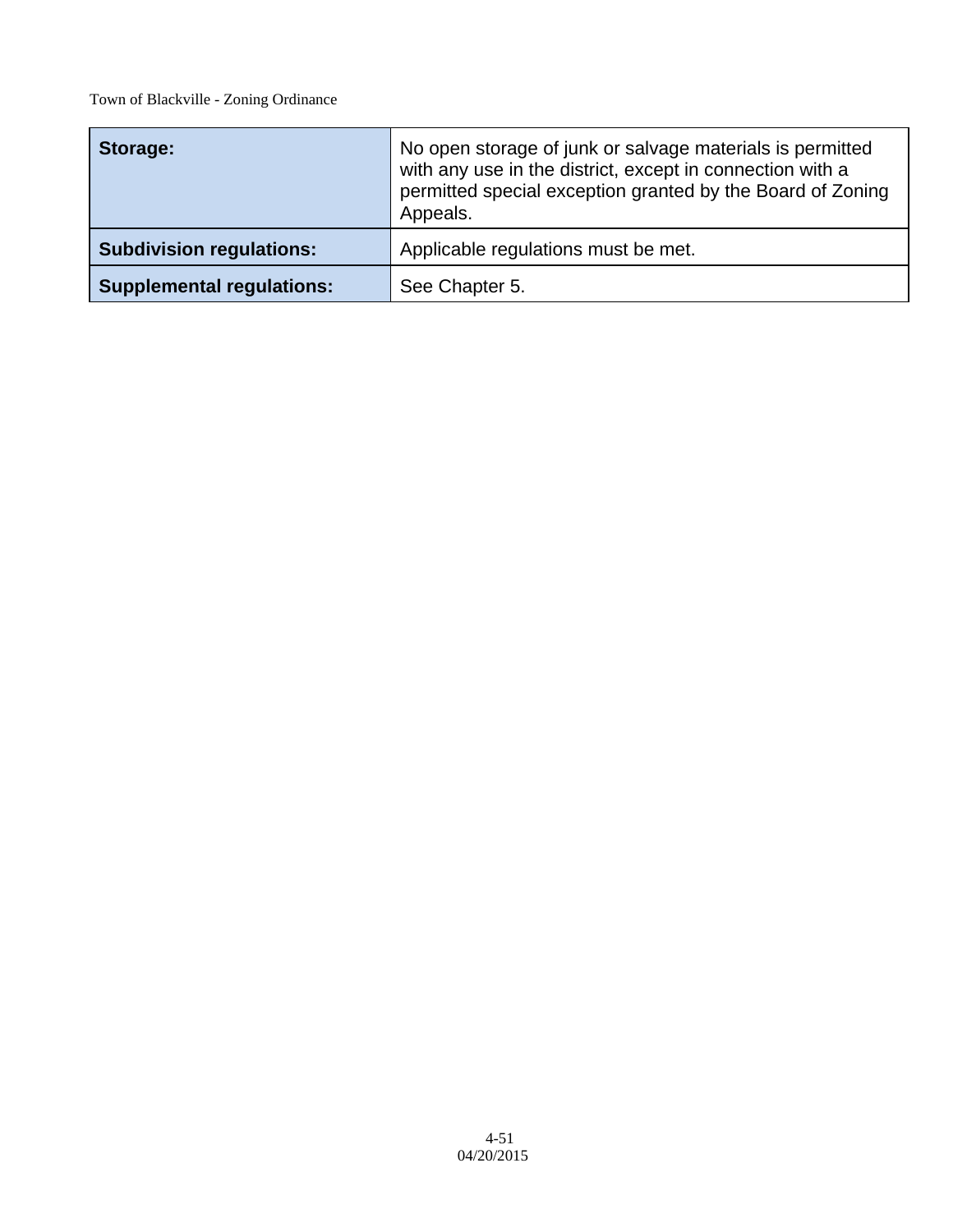# **§ 4-121 OSP Open Space Preservation District Uses.**

Due to the precious and irreplaceable nature of these natural areas, all permitted uses are conditional in that they shall be approved by the Zoning Administrator if all conditions are complied with. The following uses may be permitted in any open space preservation zone subject to such safeguards and conditions as the Planning Commission shall see fit to prescribe in accordance with the particular characteristics of the area in question:

| <b>OSP CONDITIONAL USES</b><br>(Approved by Zoning Administrator if all<br>conditions are met)                                                                                                                                                                                                                                                                                                                                              | <b>NAICS</b><br><b>CODE</b>                        | <b>NAICS</b><br><b>DESCRIPTION</b>                                             | <b>PARKING SPACES</b><br><b>REQUIRED</b> |
|---------------------------------------------------------------------------------------------------------------------------------------------------------------------------------------------------------------------------------------------------------------------------------------------------------------------------------------------------------------------------------------------------------------------------------------------|----------------------------------------------------|--------------------------------------------------------------------------------|------------------------------------------|
| 1. Publicly owned and/or operated<br>parks, open-space, or recreational<br>facilities and necessary accessory<br>uses and equipment, but not to<br>include uses requiring major<br>structures or generating large<br>volumes of traffic such as stadiums or<br>auditoriums.                                                                                                                                                                 | 712120.<br>712130                                  | 712190, Historical sites,<br>zoos and<br>botanical<br>gardens, nature<br>parks | N/A                                      |
| 2. Certain privately owned<br>recreational uses of an appropriate<br>nature, such as riding academies,<br>boating facilities, golf driving ranges,<br>nature camps.                                                                                                                                                                                                                                                                         | 713910,<br>611620,<br>713930,<br>713990,<br>611620 |                                                                                | N/A                                      |
| 3. Public utility substations, provided<br>that there is no unduly noxious or<br>offensive emission of odor, smoke,<br>particulate matter, noise, or vibration;<br>that any potentially dangerous<br>facilities shall have adequate security<br>fencing, and that any exterior<br>machinery or equipment such as<br>transformers, pumps, pipes, or tanks<br>shall be visually screened to heights<br>of six (6) feet or more as prescribed. | 221                                                |                                                                                | N/A                                      |
| 4. Agricultural farming, dairying,<br>ranching, and forestry; horticultural<br>farming.                                                                                                                                                                                                                                                                                                                                                     | 111,<br>112                                        |                                                                                | N/A                                      |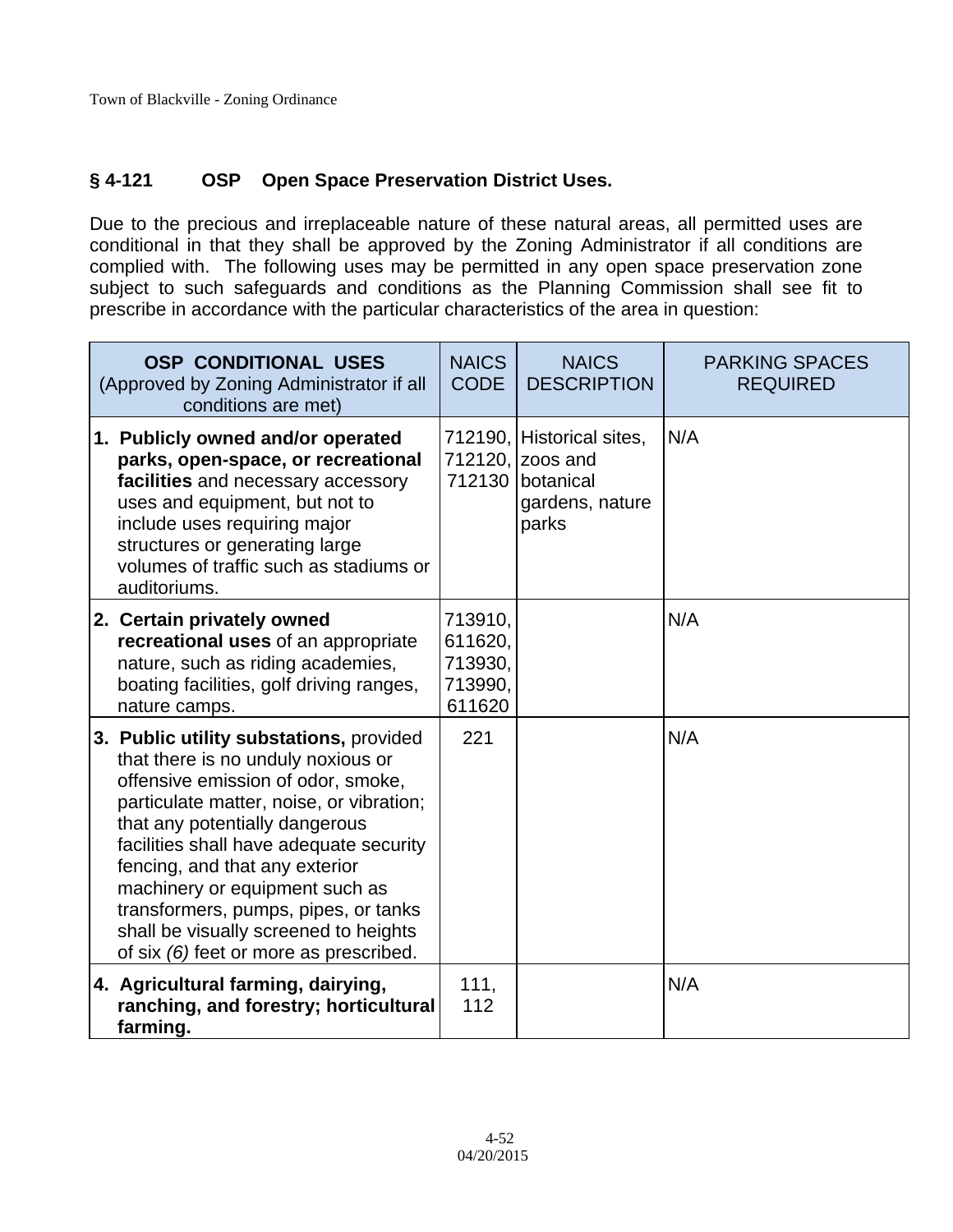Town of Blackville - Zoning Ordinance

| 5. Wildlife refuges, including any<br>single-family dwelling units of<br>caretakers necessary to maintain and<br>protect the refuge. | 712190,<br>814110 | N/A |
|--------------------------------------------------------------------------------------------------------------------------------------|-------------------|-----|
| 6. Any use which the Planning<br><b>Commission considers compatible</b><br>with the Comprehensive Plan of the<br>Town of Blackville. | N/A               | N/A |

# **OSP PROHIBITED USES**

- **1. Any use which by reason of size or type of structure, nature of use, intensity of activity or traffic, or offensive operating characteristics** shall be determined by the Planning Commission to be incompatible with the character and intent of the district.
- **2. Any signs except those essential** to identification of uses for the benefit of the public. Size and character shall be determined by the Planning Commission.

# **§ 4-122 OSP Open Space Preservation District Regulations.**

The following regulations shall apply to all uses in OSP districts, other provisions in this ordinance to the contrary notwithstanding: lot size, yard requirements, construction characteristics, visual treatment and the like shall be prescribed by the Planning Commission according to the characteristics of the area and use in question. Particular attention shall be paid to excavation, drainage, paving, and clearing of land so as to minimize the disruption to the topography, ecological balance, and other natural characteristics of the site. Care shall be exercised and safeguards prescribed to prevent damage to the natural environment during construction.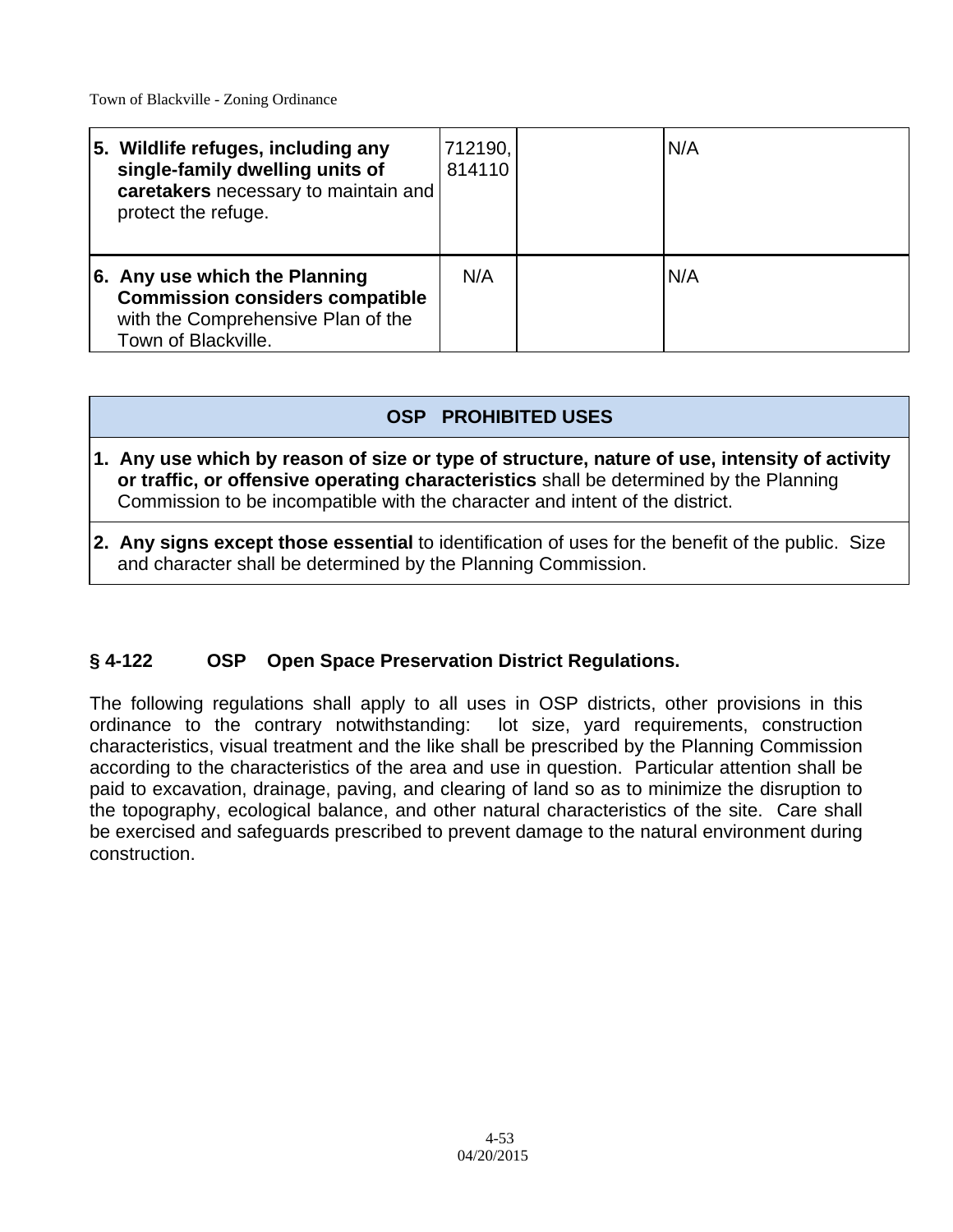# **§ 4-123 FHD Flood Hazard Overlay District.**

The Flood Hazard Overlay District has been established to promote the public health, safety and general welfare and to minimize public and private losses due to flood conditions in specific areas by provisions designed to:

- 1. Restrict or prohibit uses which are dangerous to health, safety and property due to water or erosion hazards, or which result in damaging increases in erosion or in flood heights or velocities;
- 2. Require that uses vulnerable to floods, including facilities which serve such uses be protected against flood damage at the time of initial construction;
- 3. Control the alteration of natural floodplains, stream channels, and natural protection barriers which are involved in the accommodation of floodwaters;
- 4. Control filling, grading, dredging and other development which may increase erosion or flood damage; and
- 5. Prevent or regulate the construction of flood barriers which will unnaturally divert flood waters or which may increase flood hazards to other lands.

The Flood Hazard District is an "overlay" district. As such, permitted uses are determined by the "underlying" or primary zoned district. These regulations temper and modify the development standards of the primary district to the extent necessary to achieve the objectives of § 4-123, 1-5 above.

The boundaries of the FHD have been determined by scientific and engineering studies prepared by the Federal Insurance Administration and FEMA. The results thereof plotted on flood maps for Barnwell County and the Town of Blackville. Boundaries for construction or use restrictions set forth within this chapter shall be determined by scaling distances on the flood maps. Where interpretation is needed in order to allow a surveyor to locate the exact boundaries of the district, as shown on the flood maps, the building official shall initially make the necessary interpretation, based on flood profile information pursuant to the provisions of applicable County Ordinances. However, where there is uncertainty involving his decision, the developer may appeal to the board of appeals. The areas within the FHD are further divided into: (1) Floodway Districts (FWD) and (2) Flood Fringe Districts (FFD). The boundaries of these districts are established on the official flood boundary maps for the Town of Blackville, South Carolina.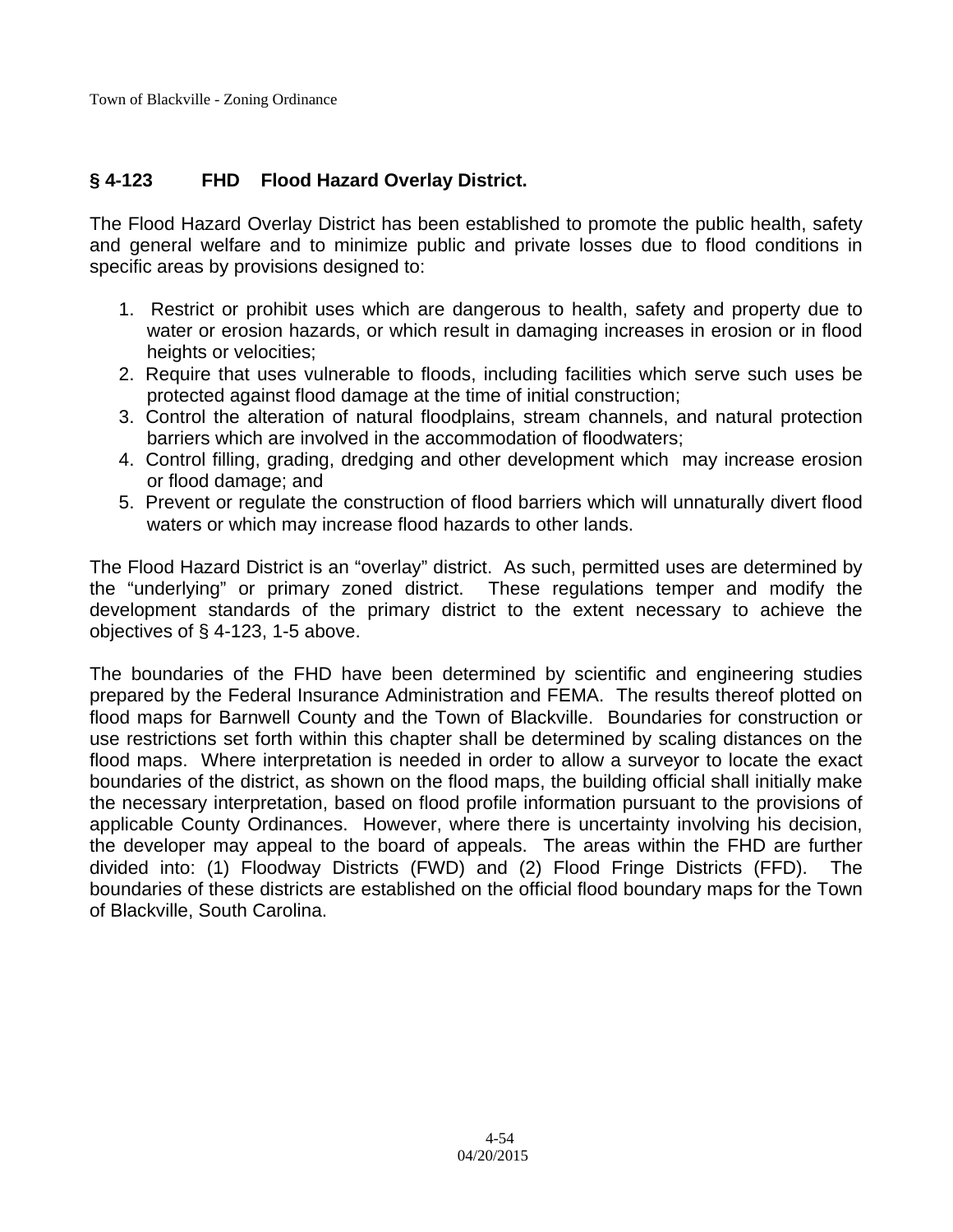Town of Blackville - Zoning Ordinance

## **§ 4-124 PD Planned Development District Purpose.**

The purpose of the Planned Development District is to allow for development for specialized purposes where tracts suitable in location, area, and character are to be planned and developed on a unified basis. Through the use of this district, the overall objectives of the Town of Blackville Comprehensive Plan can be achieved, and flexibility in allowed development will result in improved design, character and quality of new development and preservation of the natural and scenic features of open spaces.

 The PD district shall be so related to the general development pattern and the objectives of the other districts described in this Ordinance as to provide for comfort and convenience of occupant, facilitate protection of the character of surrounding neighborhoods, and reduce traffic congestion by a reasonably close relationship between origins and destinations of persons living, working or visiting in such development. Housing, commercial and service facilities and principal places of employment shall be so related by physical proximity, or by major street networks, or by mass transit, as to promote these objectives.

Within PD districts, regulations adapted to such unified planning and development are intended to accomplish the purposes of zoning and other applicable regulations to an equivalent or higher degree that where such regulations are designed to regulate development on individual lots, and to promote and protect the public health, safety and general welfare.

## **§ 4-125 PD Planned Development District Uses.**

Only the following uses or combinations of uses shall be permitted in the PD district:

- 1. Residential, single-family, two-family and multi-family
- 2. Manufactured homes, subdivisions, parks, recreational fields, ball courts
- 3. Commercial, limited to the following:
	- a. Business and professional offices, such as offices of lawyers, accountants, engineers, architects, advertising agencies, real estate, credit and finance, business consultants and banks.
	- b. Establishments providing certain convenience items and services to the public, such as barbershops and beauty salons, flower shops, dry cleaning and Laundromats, beverage stores, delicatessens, news and magazine stands, bakeries, gift shops, etc.
	- c. Social, cultural and health facilities, such as schools, libraries, museums, religious facilities, public recreational facilities, social and health care facilities, and medical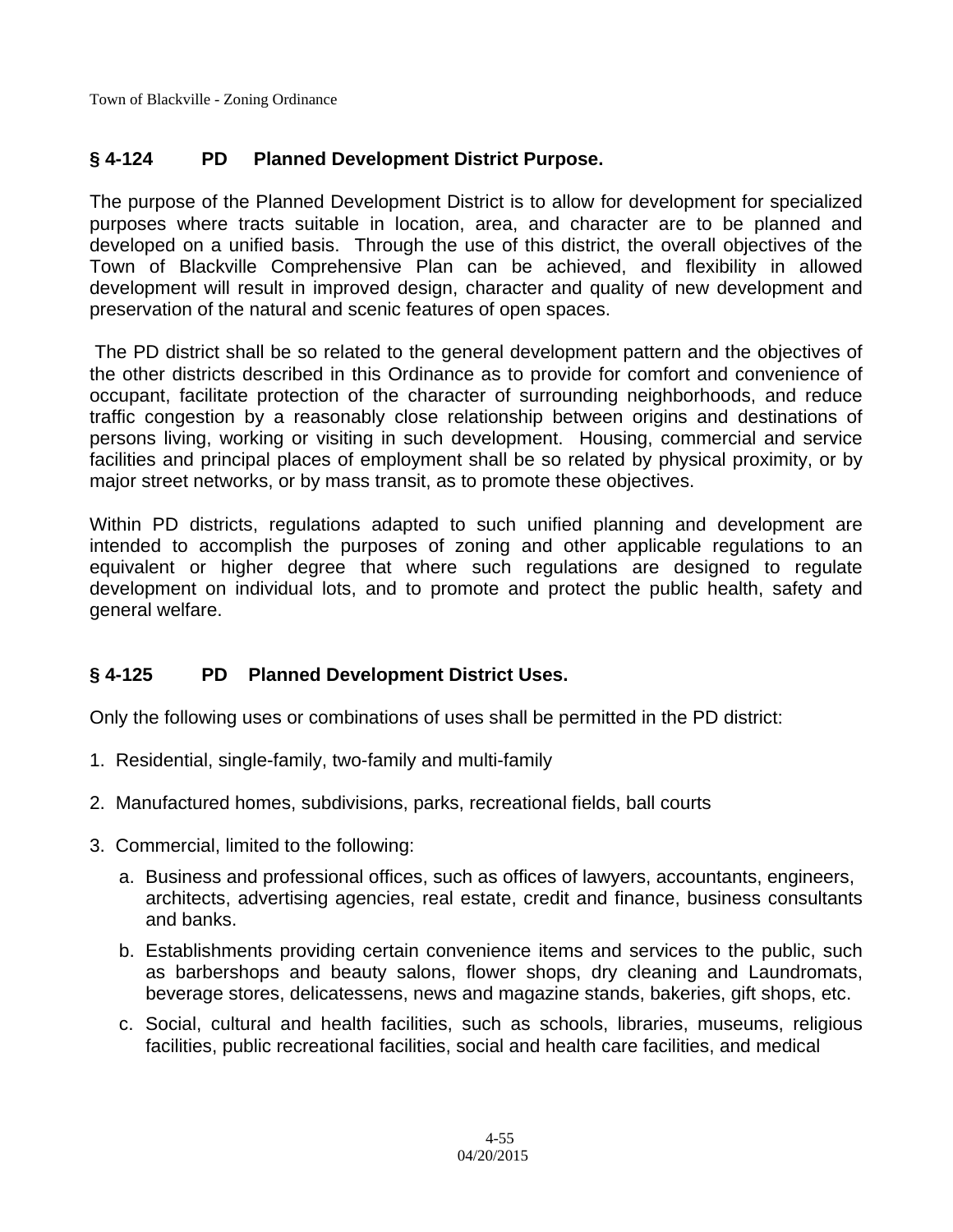Town of Blackville - Zoning Ordinance

establishments.

- d. Establishments providing for visitor accommodations, such as hotels, motels and tourist homes.
- e. Establishments selling primarily one-stop shopping items and general merchandise.
- f. Commercial recreational facilities, such as theaters, billiards, bowling alleys and skating rinks.
- g. Eating establishments, but not including drive-ins.
- h. Light industrial limited to the following:
	- 1. Fabric shops, completely enclosed.
	- 2. Warehouses and wholesale operations, but not open storage.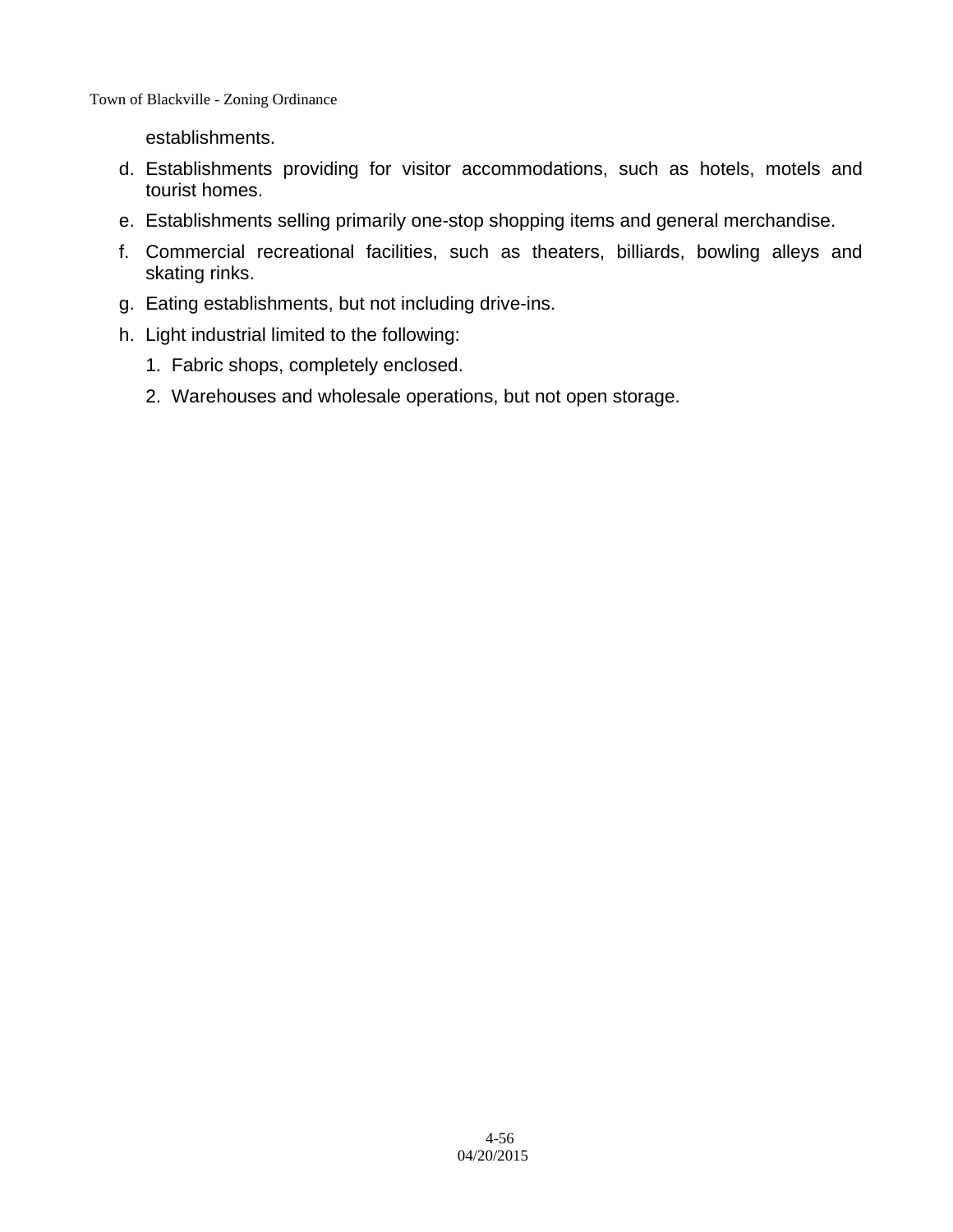# **§ 4-126 PD Planned Development District Regulations.**

The following regulations shall apply to all uses in PD districts, other provisions in this ordinance to the contrary notwithstanding:

| Minimum district area:                                 | Two $(2)$ acres                                                                                                                                                                                 |
|--------------------------------------------------------|-------------------------------------------------------------------------------------------------------------------------------------------------------------------------------------------------|
| Minimum lot area for structure and<br>maximum density: | Set in approved plan.                                                                                                                                                                           |
| Minimum lot width, yards, setbacks:                    | Set in approved plan.                                                                                                                                                                           |
| Maximum structure height:                              | Sixty-five (65) feet when permitted by fire regulations<br>(not applicable to church spires, belfries, cupolas,<br>domes, utility and communication towers, chimneys,<br>flag poles, antennae); |
| Off street parking and loading<br>requirements:        | Set in approved plan.                                                                                                                                                                           |
| Screening:                                             | Set in approved plan, but not less than landscaping<br>required by supplemental regulations, Chapter 5.                                                                                         |
| Signs:                                                 | Set in approved plan, but not greater than signs<br>allowed by supplemental regulations, Chapter 5.                                                                                             |
| Subdivision regulations:                               | Applicable regulations must be met.                                                                                                                                                             |
| Supplemental regulations:                              | See Chapter 5.                                                                                                                                                                                  |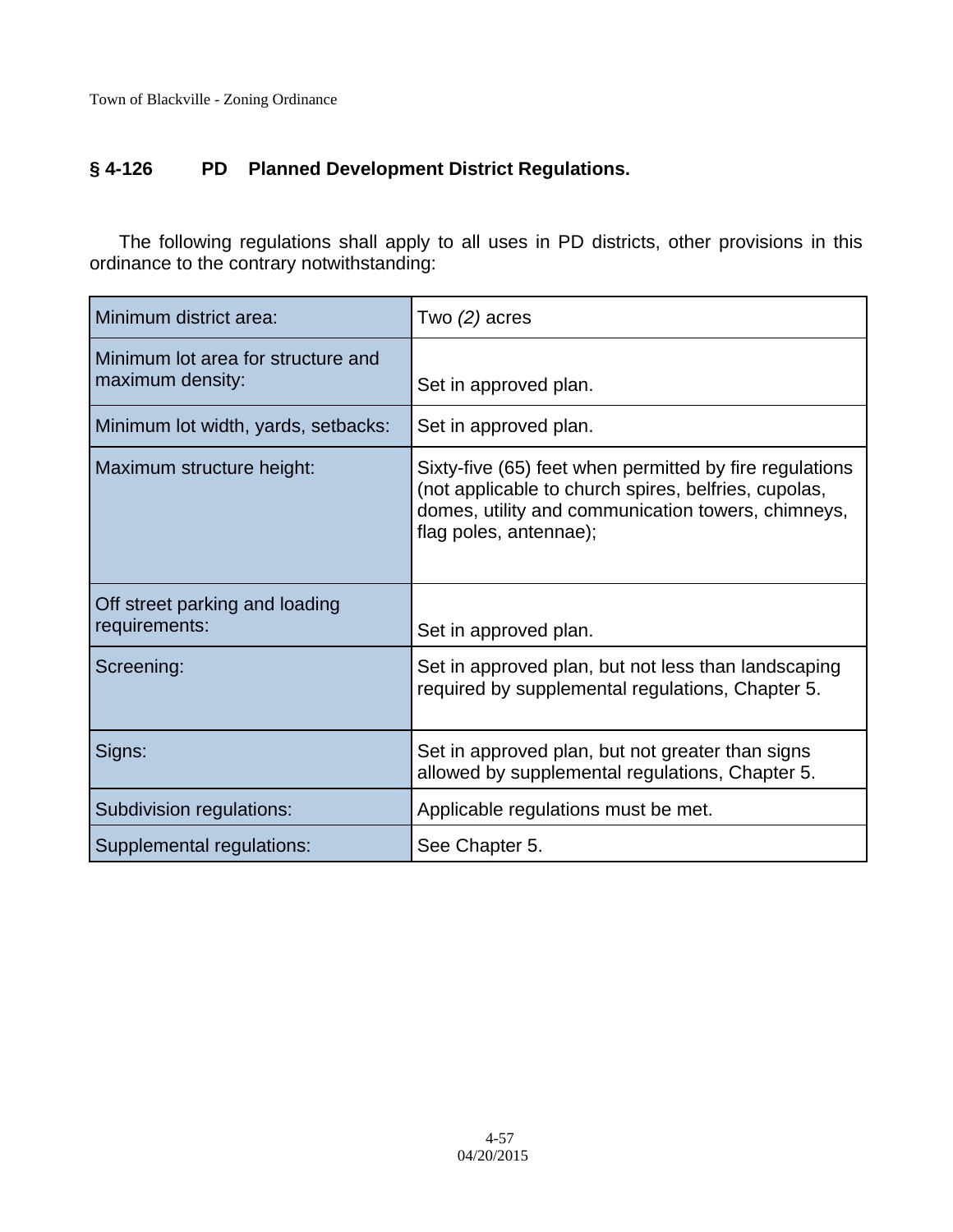# **§ 4-127 PD Planned Development District Application Review Procedures.**

The following procedures shall apply to establishment of a PD district, other provisions in this ordinance to the contrary notwithstanding:

| a. Zoning amendment<br>required:              | PD districts are established by amendment to the Zoning<br>Ordinance in the manner prescribed for rezoning.                                                                                                                                                                                                                                                                                                                                                                                                                                                                                                                                                                                                                                                                                                                                                                                                                         |
|-----------------------------------------------|-------------------------------------------------------------------------------------------------------------------------------------------------------------------------------------------------------------------------------------------------------------------------------------------------------------------------------------------------------------------------------------------------------------------------------------------------------------------------------------------------------------------------------------------------------------------------------------------------------------------------------------------------------------------------------------------------------------------------------------------------------------------------------------------------------------------------------------------------------------------------------------------------------------------------------------|
| b. District<br>regulations:                   | The applicable regulations in $\S$ 4-126, Chapter 5, and those in the<br>approved plan and descriptive statement shall constitute the PD<br>district regulations.                                                                                                                                                                                                                                                                                                                                                                                                                                                                                                                                                                                                                                                                                                                                                                   |
| c. Pre-application<br>conference<br>optional: | Applicant for PD zoning is encouraged to contact the Planning<br>Commission prior to submission of application for information and<br>review of regulations and procedures applicable to the proposed<br>plan and descriptive statement.                                                                                                                                                                                                                                                                                                                                                                                                                                                                                                                                                                                                                                                                                            |
| d. Amendment<br>application required:         | Initiation of a PD amendment shall be by submission of an<br>application form provided by the Zoning Administrator with<br>required attachments.                                                                                                                                                                                                                                                                                                                                                                                                                                                                                                                                                                                                                                                                                                                                                                                    |
| e. Development<br>plans<br>required:          | A site development plan is required with application for PD<br>amendment. The site development plan shall indicate proposed<br>uses of all land areas and other information the Zoning<br>Administrator deems reasonably necessary for review.                                                                                                                                                                                                                                                                                                                                                                                                                                                                                                                                                                                                                                                                                      |
| f. Descriptive<br>statement<br>required:      | A descriptive statement is required with the application for PD<br>amendment. The descriptive statement shall indicate the<br>characteristics and standards to be used for development of the<br>site, and shall include at least the following items:<br>legal description of site boundaries, and total area of the site;<br>1.<br>2.<br>area and location of each type of use;<br>3.<br>number and density of dwelling units by type;<br>description of open space locations, uses and proposed<br>4.<br>dedication for public use;<br>ownership and maintenance of streets, and proposed<br>5.<br>dedication to public;<br>methods for dealing with parking and the impact of projected<br>6.<br>traffic on the uses on the site and adjacent districts and<br>streets;<br>7. steps proposed to comply with sediment control and storm<br>drainage regulations;<br>steps proposed to comply with landscaping regulations;<br>8. |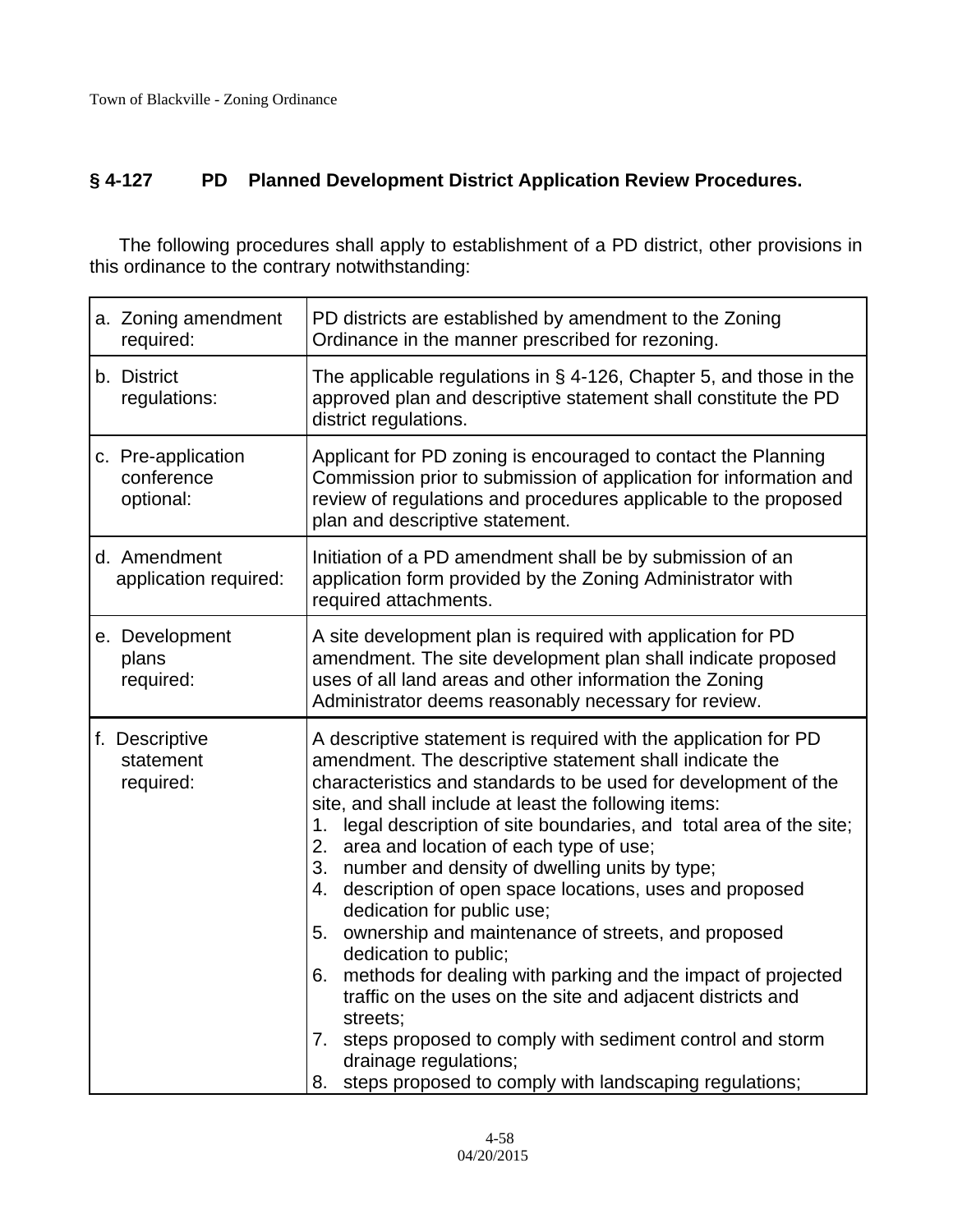|                                      | details of association or organization involved in ownership<br>9.<br>and maintenance, including procedures and methods of<br>operation;<br>10. outline for development phasing with anticipated time frames;<br>11. design standards, procedures and methods demonstrating<br>that development will result in an integrated use district,<br>functional and compatible with the area;<br>12. proposed restrictive covenants to be recorded to assure future<br>compliance with the standards in the plan; and<br>13. such other information as may be appropriate for Planning<br>Commission review.                                                                                                                                                                                                                                                                                                    |
|--------------------------------------|----------------------------------------------------------------------------------------------------------------------------------------------------------------------------------------------------------------------------------------------------------------------------------------------------------------------------------------------------------------------------------------------------------------------------------------------------------------------------------------------------------------------------------------------------------------------------------------------------------------------------------------------------------------------------------------------------------------------------------------------------------------------------------------------------------------------------------------------------------------------------------------------------------|
| g. Planning<br>Commission<br>review: | Upon determination that the application meets above<br>requirements, the Zoning Administrator shall forward the<br>application to the Planning Commission for review and<br>recommendation to Town Council as required for zoning<br>amendments.                                                                                                                                                                                                                                                                                                                                                                                                                                                                                                                                                                                                                                                         |
| h. Town Council<br>action:           | Upon receipt of the Planning Commission recommendation, Town<br>Council shall conduct a public hearing as required for zoning<br>amendments, and may approve, approve with modifications<br>accepted by applicant, or disapprove the proposed amendment.                                                                                                                                                                                                                                                                                                                                                                                                                                                                                                                                                                                                                                                 |
| i. Zoning and<br>building permits:   | Zoning and building permits shall not be issued until the zoning is<br>approved by Town Council, and approved plats, the approved<br>descriptive statement and all required restrictive covenants are<br>filed for record with the Town Clerk and the Clerk of Court for<br>Orangeburg County, and all required bonds are posted with the<br>Town Clerk.                                                                                                                                                                                                                                                                                                                                                                                                                                                                                                                                                 |
| j. District map:                     | The site development plan approved by Town Council shall be the<br>zoning district map for the PD and shall be the basis for issuance<br>of zoning and building permits.                                                                                                                                                                                                                                                                                                                                                                                                                                                                                                                                                                                                                                                                                                                                 |
| k. Changes to plan:                  | 1. Minor changes. Changes proposed in writing by the applicant<br>which do not alter district boundaries and which involve revision of<br>minor characteristics of the PD such as relocation of driveways,<br>revision of floor plans, facades, landscaping, relocation of required<br>parking, drainage structures, and features which do not materially<br>affect the approved plan concept or violate any applicable<br>regulations may be approved by the Zoning Administrator.<br>Approval or rejection of the change is subject to review and final<br>determination by the Planning Commission if the applicant or any<br>party whose property is adversely affected files a written objection<br>with the Planning Commission within ten (10) days after action by<br>the Zoning Administrator. An applicant may submit a rejected<br>change as an amendment to the plan under the normal zoning |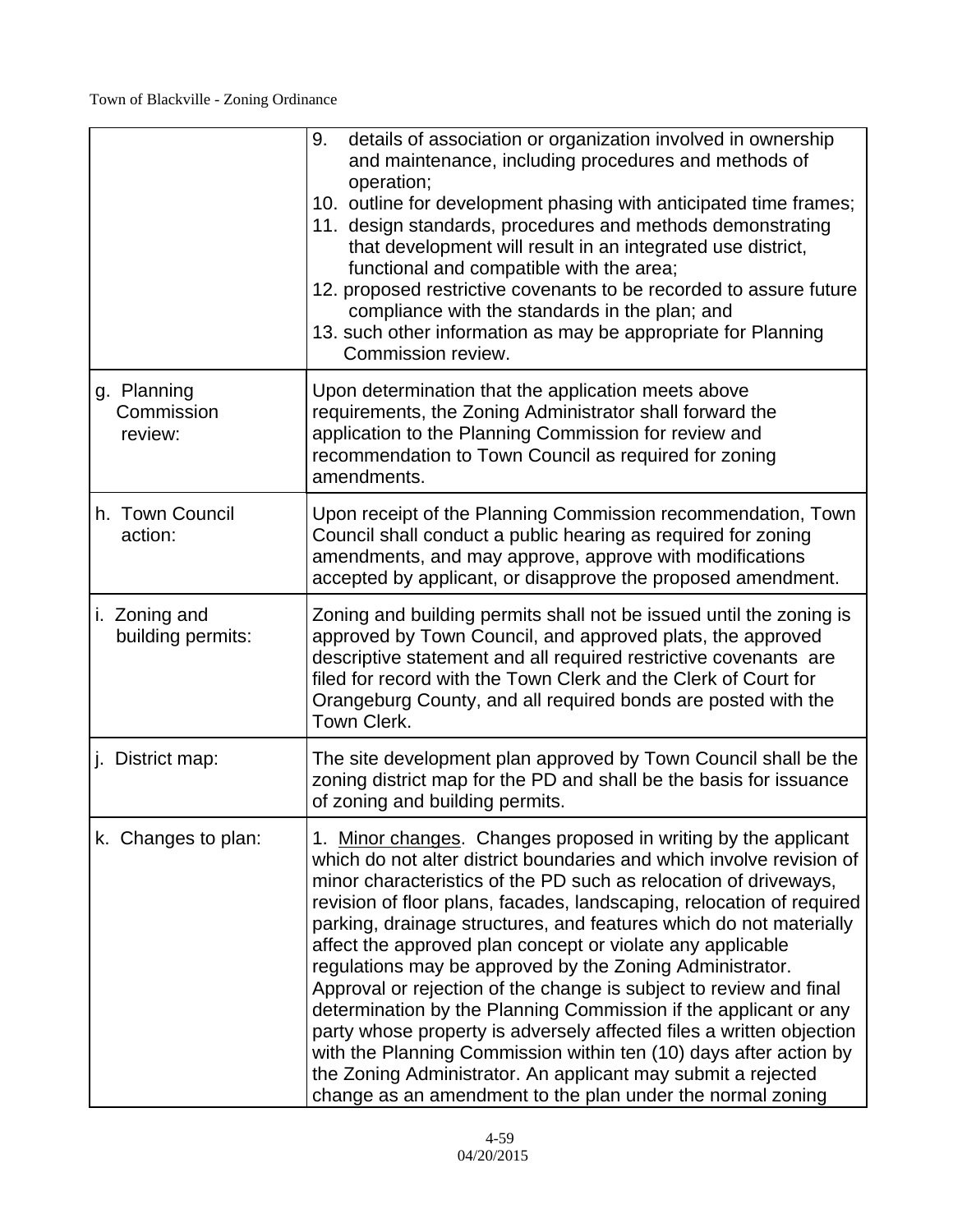|                                                                     | amendment procedures.<br>2. Major changes. Changes proposed in writing by the applicant<br>which alter district boundaries or which materially affect the<br>characteristics of the PD shall be submitted under normal zoning<br>amendment procedures applicable to establishment of the PD.<br>3. Permits. No zoning or building permits involving a minor or<br>major change of the PD descriptive statement or map shall be<br>issued until the written change is filed with the Town Clerk and<br>recorded in the office of the Clerk of Court for Barnwell County.     |
|---------------------------------------------------------------------|-----------------------------------------------------------------------------------------------------------------------------------------------------------------------------------------------------------------------------------------------------------------------------------------------------------------------------------------------------------------------------------------------------------------------------------------------------------------------------------------------------------------------------------------------------------------------------|
| I. Failure to begin;<br>failure to progress;<br>failure to complete | If the responsible party fails to begin, fails to progress, or fails to<br>complete development as agreed in the descriptive statement,<br>Town Council may charge the developer with violation of the<br>zoning ordinance, may rezone the property, or may take any<br>combination of these actions. In any event, if the planned<br>development is not initiated within two years of its establishment,<br>the Planning Commission shall initiate the rezoning of the property<br>to an appropriate district classification in conformity with the<br>comprehensive plan. |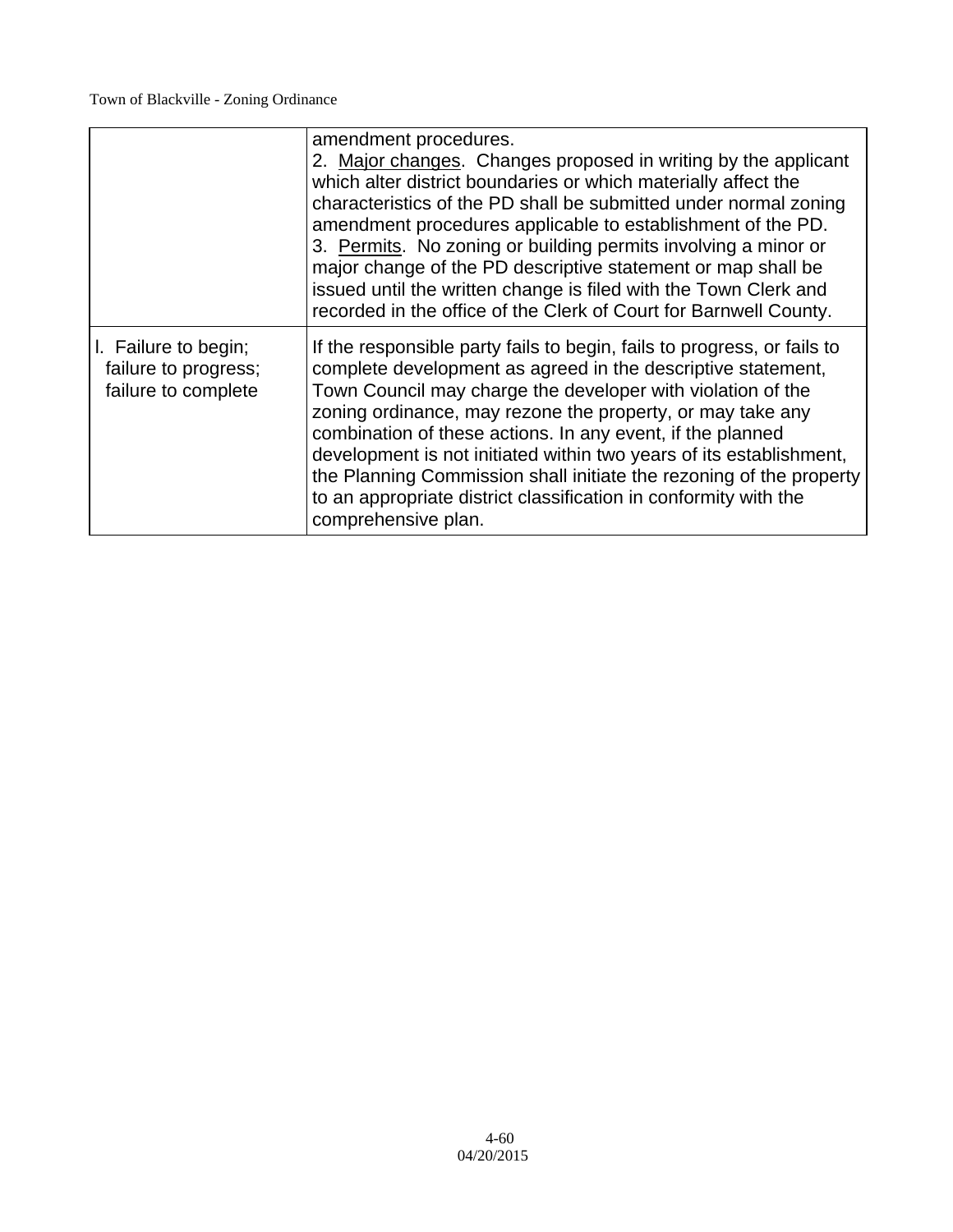# **§ 4-128 H Historic Overlay District Guidelines.**

The following guidelines are provided for the purpose of encouraging protection and preservation of sites and structures which are historic or are of architectural significance. The guidelines are not mandatory, but owners of properties in the Historic Overlay District, and the owners of designated historic structures in all districts are urged to use them when making changes to historic sites or structures.

| a. Purpose                                        | It is the purpose of these guidelines to encourage, insofar as possible, that<br>historic buildings or structures shall be preserved in harmony with the<br>architectural and historical character of the Town. Furthermore, it is the<br>intent of these guidelines to encourage the exterior renovation of non-<br>historic buildings or the construction of new buildings within the historic<br>district which will complement and support the aesthetic and visual features<br>of the historic district and the Town.                                                                                                                                                               |
|---------------------------------------------------|------------------------------------------------------------------------------------------------------------------------------------------------------------------------------------------------------------------------------------------------------------------------------------------------------------------------------------------------------------------------------------------------------------------------------------------------------------------------------------------------------------------------------------------------------------------------------------------------------------------------------------------------------------------------------------------|
| b. Demolition                                     | No building or structure within the Historic Overlay District or any structure<br>designated as historic in any district shall be demolished or otherwise<br>removed until the owner has received approval from the Zoning<br>Administrator. The Zoning Administrator shall encourage the owner of the<br>property to repair the property rather than demolish it. In the event that it<br>comes to the attention of the Zoning Administrator that any historic property<br>is being allowed to deteriorate due to neglect, the Zoning Administrator<br>shall encourage the owner of the property to make sufficient repairs to<br>arrest the deterioration and protect property values. |
| c. New<br>construction,<br>alteration,<br>repair, | Property owners who plan to engage in new construction, alteration, repair<br>or restoration of a structure covered by these guidelines are encouraged to<br>voluntarily comply with the Secretary of the Interior's Standards for<br>Rehabilitation as guidelines. These guidelines are as follows:                                                                                                                                                                                                                                                                                                                                                                                     |
| restoration                                       | (1)<br>Every reasonable effort shall be made to provide a compatible use for<br>a property which requires minimal alteration of the building, structure,<br>or site and its environment, or to use a property for its original<br>intended purpose.                                                                                                                                                                                                                                                                                                                                                                                                                                      |
|                                                   | (2)<br>The distinguishing original qualities or character of a building<br>structure, or site and its environment shall not be destroyed. The<br>removal or alteration of any historic material or distinctive architectural<br>features should be avoided when possible.                                                                                                                                                                                                                                                                                                                                                                                                                |
|                                                   |                                                                                                                                                                                                                                                                                                                                                                                                                                                                                                                                                                                                                                                                                          |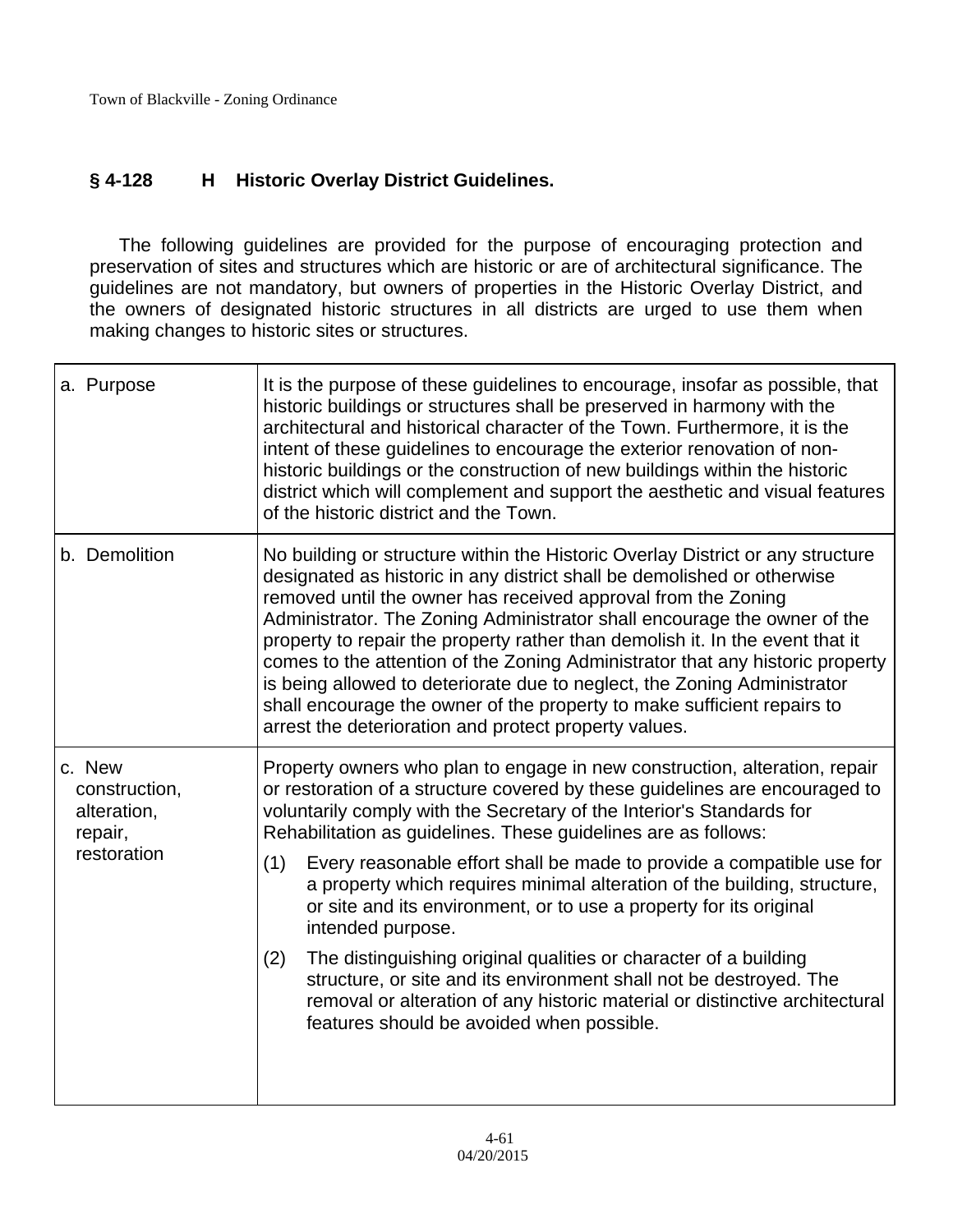| (Cont.)<br>c. New<br>construction,<br>alteration,<br>repair,<br>restoration | (3) | All buildings, structures, and sites shall be recognized as products of<br>their own time. Alterations that have no historical basis and which<br>seek to create an earlier appearance shall be discouraged.                                                                                                                                                                                                                                                                                                                                                                     |
|-----------------------------------------------------------------------------|-----|----------------------------------------------------------------------------------------------------------------------------------------------------------------------------------------------------------------------------------------------------------------------------------------------------------------------------------------------------------------------------------------------------------------------------------------------------------------------------------------------------------------------------------------------------------------------------------|
|                                                                             | (4) | Changes which have taken place in the course of time are evidence of<br>the history and development of a building, structure or site and its<br>environment. These changes may have acquired significance in their<br>own right, and this significance shall be recognized and respected.                                                                                                                                                                                                                                                                                        |
|                                                                             | (5) | Distinctive stylistic features or examples of skilled craftsmanship which<br>characterize a building, structure or site shall be treated with<br>sensitivity.                                                                                                                                                                                                                                                                                                                                                                                                                    |
|                                                                             | (6) | Deteriorated architectural features shall be repaired rather than<br>replaced whenever possible. In the event replacement is necessary,<br>the new material should match the material being replaced in<br>composition, design, color, texture, and other visible qualities. Repair<br>or replacement of missing architectural features should be based on<br>accurate duplications of features, substantiated by history, physical or<br>pictorial evidence rather than on conjectural designs or the availability<br>of different architectural elements from other buildings. |
|                                                                             | (7) | The surface cleaning of structures shall be undertaken with the<br>gentlest means possible. Sandblasting and other cleaning methods<br>that will damage the historic building materials shall not be<br>undertaken.                                                                                                                                                                                                                                                                                                                                                              |
|                                                                             | (8) | Every reasonable effort should be made to protect and preserve<br>archaeological resources affected by, or adjacent to the property.                                                                                                                                                                                                                                                                                                                                                                                                                                             |
|                                                                             | (9) | Contemporary design for alterations and additions to existing<br>properties shall not be discouraged when such alterations and<br>additions do not destroy significant historical, architectural or cultural<br>materials, and such design is compatible with the size, scale, color,<br>material, and character of the property, neighborhood, or environment.                                                                                                                                                                                                                  |
|                                                                             |     | (10) Wherever possible, new additions or alterations to structures shall be<br>done in such a manner that if such additions or alterations were to be<br>removed in the future, the essential form and integrity of the structure<br>would be unimpaired.                                                                                                                                                                                                                                                                                                                        |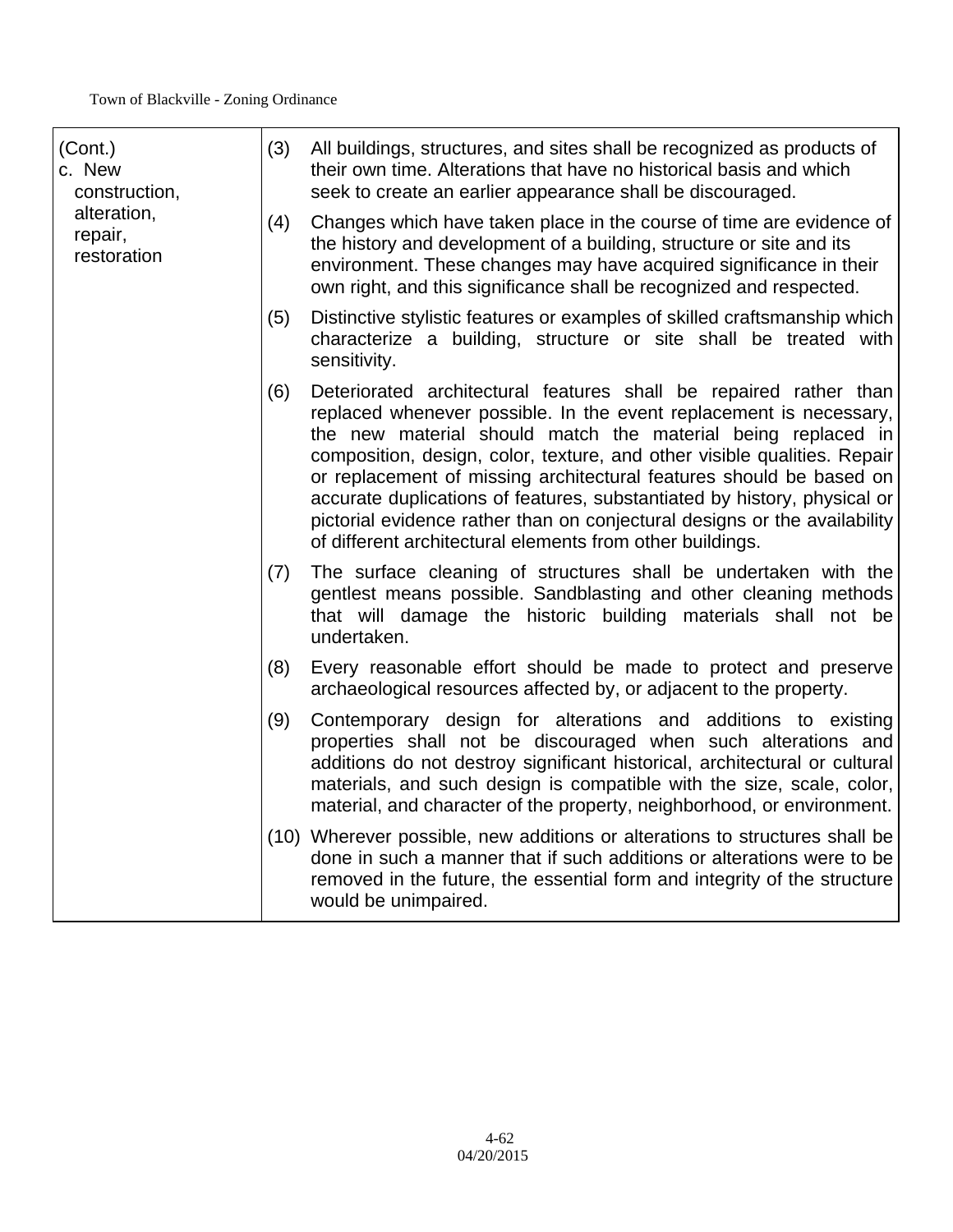| (Cont.)<br>d. Maintenance<br>and repair | Nothing in these guidelines shall be construed to prevent ordinary<br>maintenance or repair of any exterior architectural feature of structures<br>designated in the historic district which does not involve a change in<br>design, material, color, or outer appearance thereof, nor to prevent the<br>construction, reconstruction, alteration, demolition of any such feature<br>which the building inspector or similar official shall certify is required by the<br>public safety because of an unsafe or dangerous condition. |
|-----------------------------------------|--------------------------------------------------------------------------------------------------------------------------------------------------------------------------------------------------------------------------------------------------------------------------------------------------------------------------------------------------------------------------------------------------------------------------------------------------------------------------------------------------------------------------------------|
| e. Zoning<br>Administrator              | The Zoning Administrator will notify property owners in the Historic District<br>who plan to undertake new construction, demolition, alteration, repair, or<br>restoration of the Town's guidelines for the historic district and encourage<br>them to comply with these guidelines.                                                                                                                                                                                                                                                 |
| f. References                           | Secretary of the Interior's Standards for Historic Preservation Projects.<br>South Carolina Dept. of Archives model historic preservation ordinance.<br>S.C. Code §§ 6-29-870 -- 940 authorization for architectural review.                                                                                                                                                                                                                                                                                                         |

# **§ 4-129 Designation of Historic Structures.**

Historic structures may be designated individually in any district by zoning map amendment attaching the H overlay designation to the parcel of land on which the structure is located. Historic structures so designated shall be subject to the guidelines in § 4-128.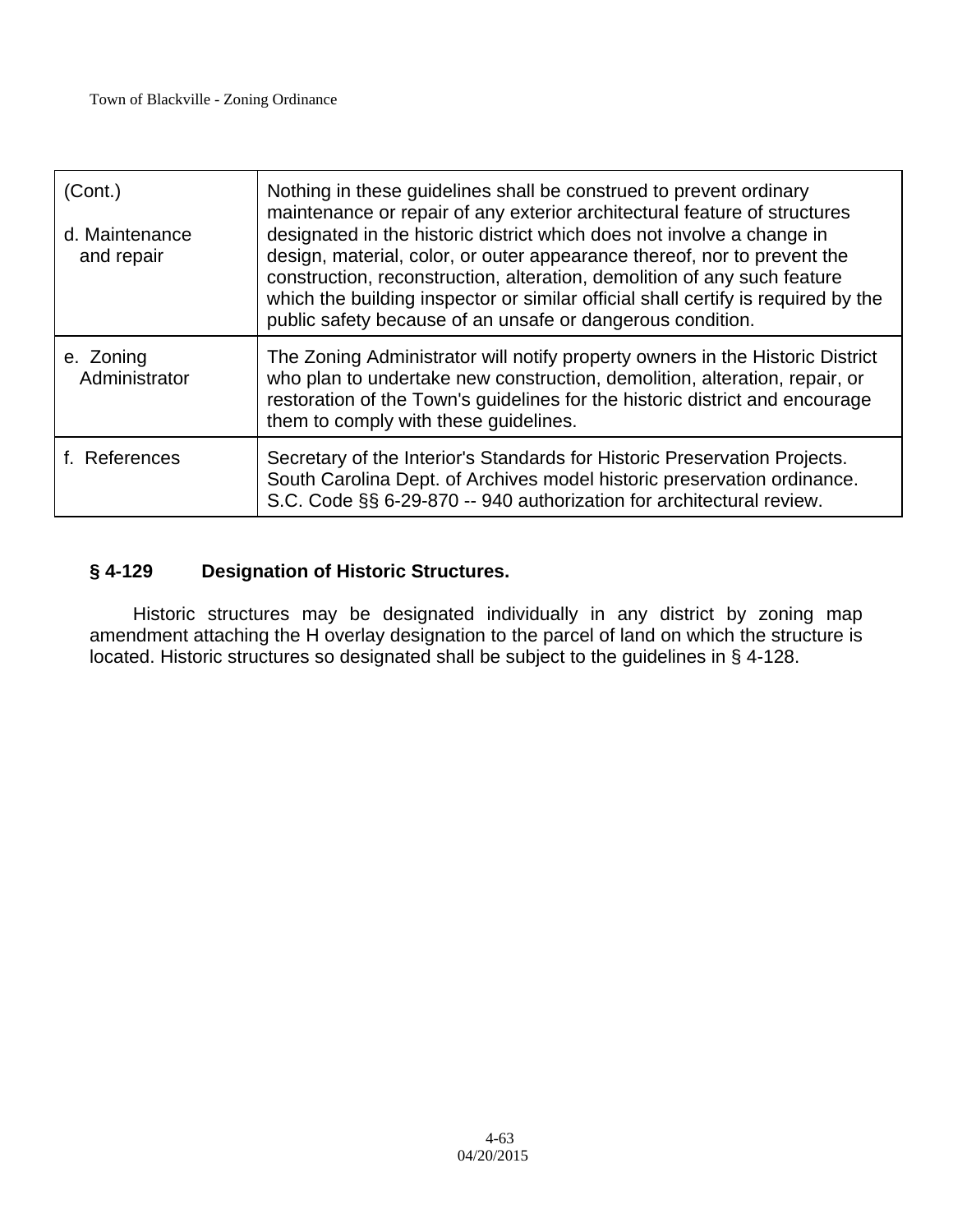## **CHAPTER 5 SUPPLEMENTAL REGULATIONS**

## **Article I Purpose**

## **§ 5-100 Regulated Uses, Buildings and Projects.**

The purpose of this chapter is to improve the impact of the siting of certain land uses, buildings and projects whose characteristics could adversely affect the surrounding area and properties, as well as environmental, health and safety conditions. Standards and supplemental regulations with criteria above and beyond those set forth elsewhere by this Ordinance are imposed herein.

The additional requirements of this chapter shall apply to all uses, buildings and projects listed below.

- 1. Communications Tower and Antenna
- 2. Townhouse Projects
- 3. Patio and Zero Lot Line Housing Projects
- 4. Bed and Breakfast Inns
- 5. Manufactured Housing
- 6. Manufactured Home Parks
- 7. Accessory Apartments
- 8. Home Occupations
- 9. Scrap and Waste Material (Junkyards)
- 10. Refuse Systems
- 11. Apartments
- 12. Flood Plain
- 13. Landscaping
- 14. Parking
- 15. Signs
- 16. Sexually Oriented Businesses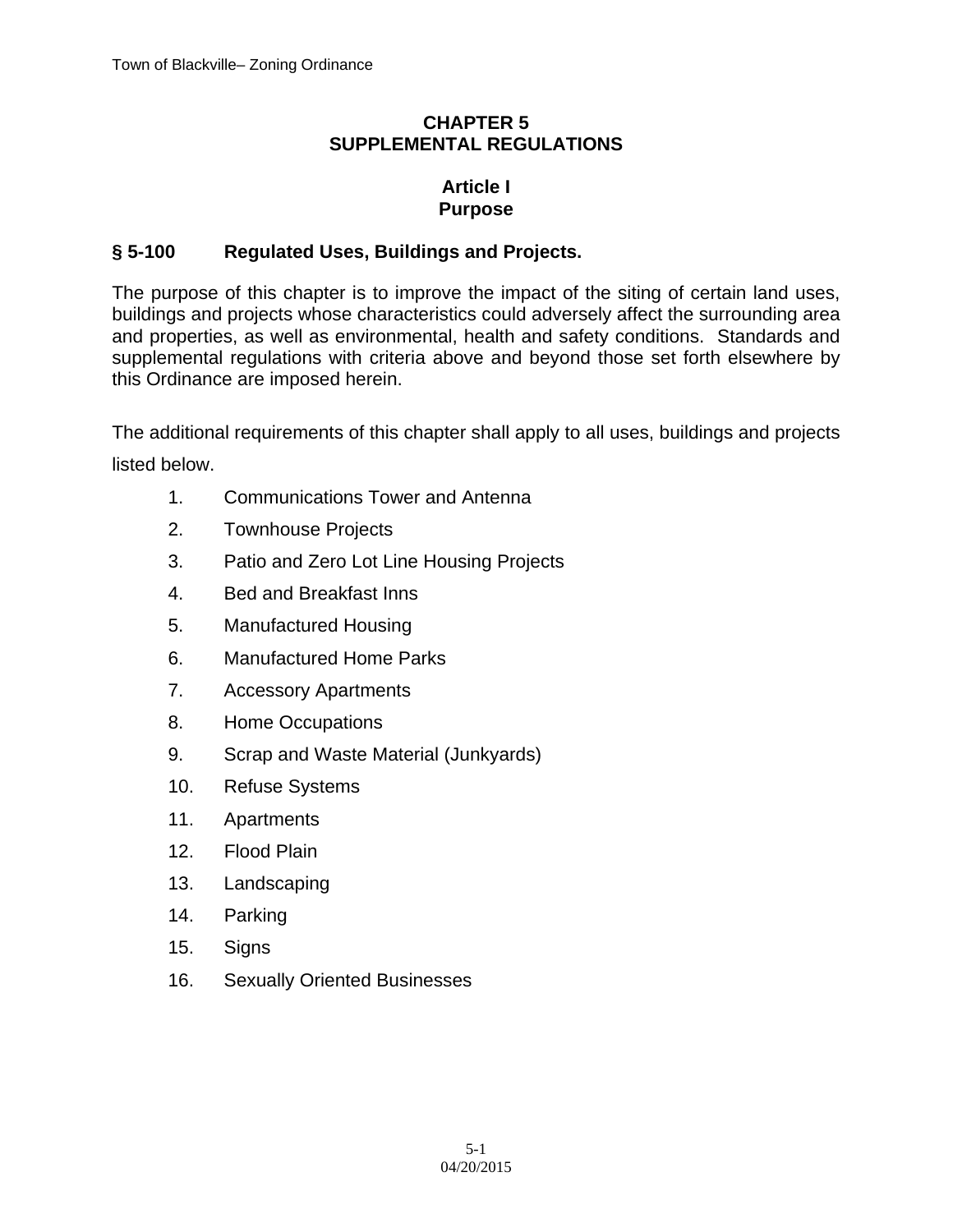## **§ 5-101 Communications Tower and Antenna Definitions**

- a. "Communications tower" as used in this ordinance shall mean a tower, pole, or similar structure which supports a telecommunications antenna operated for commercial purposes above ground in a fixed location, free-standing, guyed, or on a building.
- b. "Telecommunications," as defined in the federal Telecommunications Act of 1996, means the transmission, between or among points specified by the user, of information of the user's choosing, without change in the form or content of the information as sent and received.
- c. "Antenna" means a device, dish or array used to transmit or receive telecommunications signals.
- d. "Height" of communication tower is distance from base of tower to top of structure.

## **§ 5-102 Communications Tower and Antenna Permitted as Conditional Use.**

A communications tower and/or antenna may be permitted by the Zoning Administrator without further review upon determination that all of the applicable conditions in this ordinance are met.

| <b>DISTRICTS</b>                      | <b>PERMITTED HEIGHT - FREE-STANDING OR GUYED TOWER</b>                                                                                                      |
|---------------------------------------|-------------------------------------------------------------------------------------------------------------------------------------------------------------|
| Residential: RS-1, RS-<br>2, RMH, RMF | Free-standing tower with height not exceeding 100 feet is a permitted<br>conditional use; height exceeding 100 feet requires special exception.             |
| Commercial: CC, HC,<br>and NC         | Free-standing or guyed tower with height not exceeding 180 feet is a<br>permitted conditional use; height exceeding 180 feet requires special<br>exception. |
| Industrial: IND<br>Agricultural: AGR  | Free-standing or guyed tower with height not exceeding 360 feet is a<br>permitted conditional use; height exceeding 360 feet requires special<br>exception. |
| <b>Planned Development:</b><br>PD     | Tower with height specified in approved plan is permitted under<br>conditions set forth in plan.                                                            |

## **a. Districts in which conditional uses are permitted; height limitations.**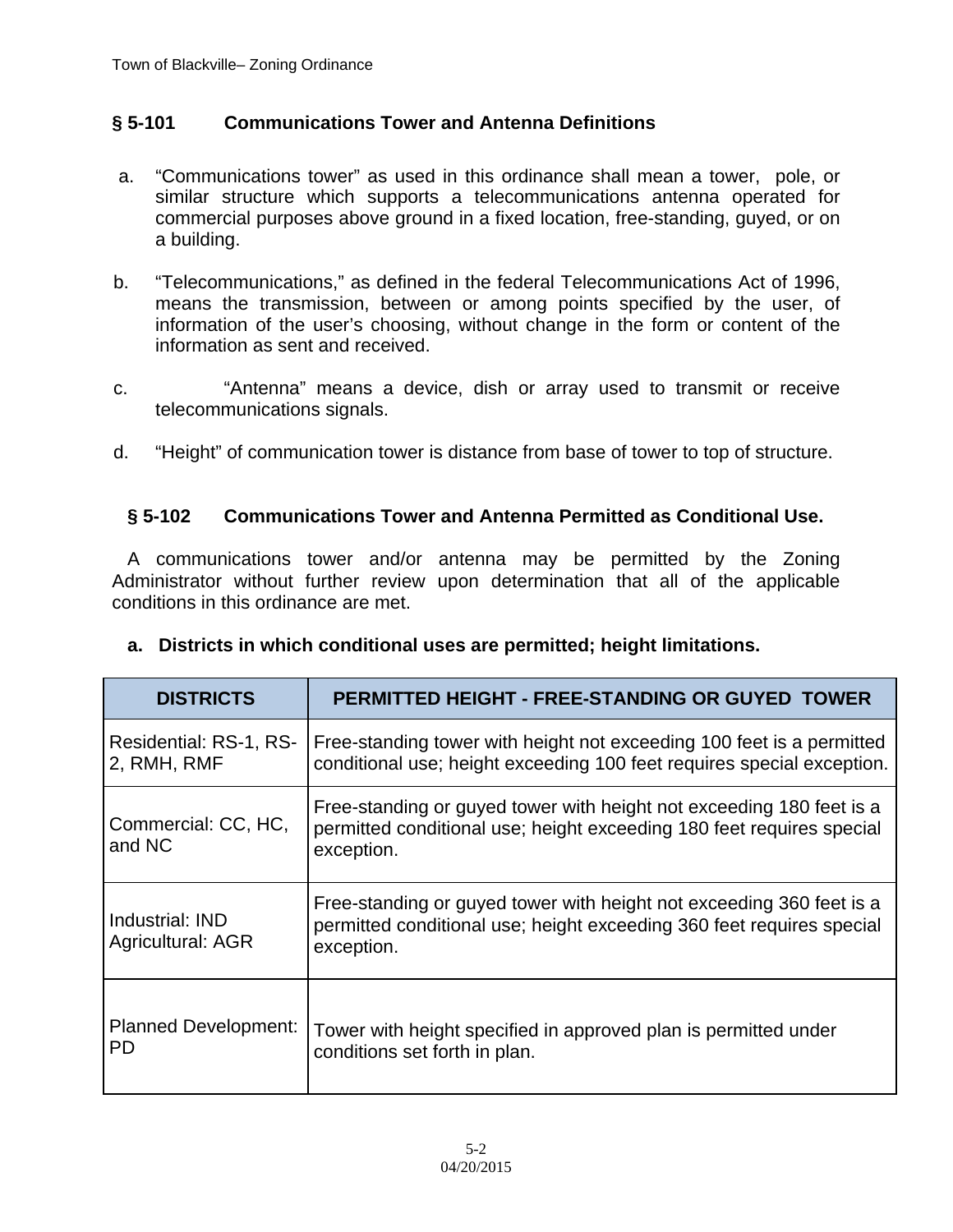|                                             | <b>PERMITTED HEIGHT ABOVE STRUCTURE</b>                                                                                                                                                                                  |
|---------------------------------------------|--------------------------------------------------------------------------------------------------------------------------------------------------------------------------------------------------------------------------|
| All districts                               | Tower and/or antenna mounted on building, water tank or structure<br>other than a free-standing or guyed communications tower must not<br>extend more than thirty (30) feet above the highest part of the<br>structure.  |
|                                             | SPECIAL EXCEPTIONS AND VARIANCES                                                                                                                                                                                         |
| OSP                                         | A tower may be permitted only by special exception applying basic<br>district standards as a minimum.                                                                                                                    |
| All districts<br>except PD                  | Free-standing or guyed tower and/or antenna exceeding height<br>limitations may be permitted by the Zoning Board of Appeals as a<br>special exception. See requirements for special exceptions in<br>$§ 5-103.$          |
| H Overlay districts<br><b>OSP</b> districts | A tower may be permitted only by special exception applying basic<br>district standards as a minimum.                                                                                                                    |
| All districts                               | Variances from conditions imposed by this section may not be<br>granted by the Zoning Board of Appeals. Variances from other<br>general district regulations may be granted under standards in SC<br>Code $\S$ 6-29-800. |

## **b. Application requirements.**

The applicant, for a conditional use zoning permit for construction of a communications tower or placement of a commercial telecommunications antenna on an existing structure other than a tower previously permitted, must file with the Zoning Administrator an application accompanied by a fee of \$200.00 and the following documents, if applicable:

| specifications; | 1. One copy of typical specifications for proposed structures and<br>antennae, including description of design characteristics and<br>material.                                                                                                                                                                                                                                                              |
|-----------------|--------------------------------------------------------------------------------------------------------------------------------------------------------------------------------------------------------------------------------------------------------------------------------------------------------------------------------------------------------------------------------------------------------------|
| site plan;      | 2. A site plan drawn to scale showing property boundaries, tower<br>location, tower height, guy wires and anchors, existing structures,<br>photographs or elevation drawings depicting typical design of<br>proposed structures, parking, fences, landscape plan, and<br>existing land uses on adjacent property; [site plan not required if<br>antenna is to be mounted on an approved existing structure]; |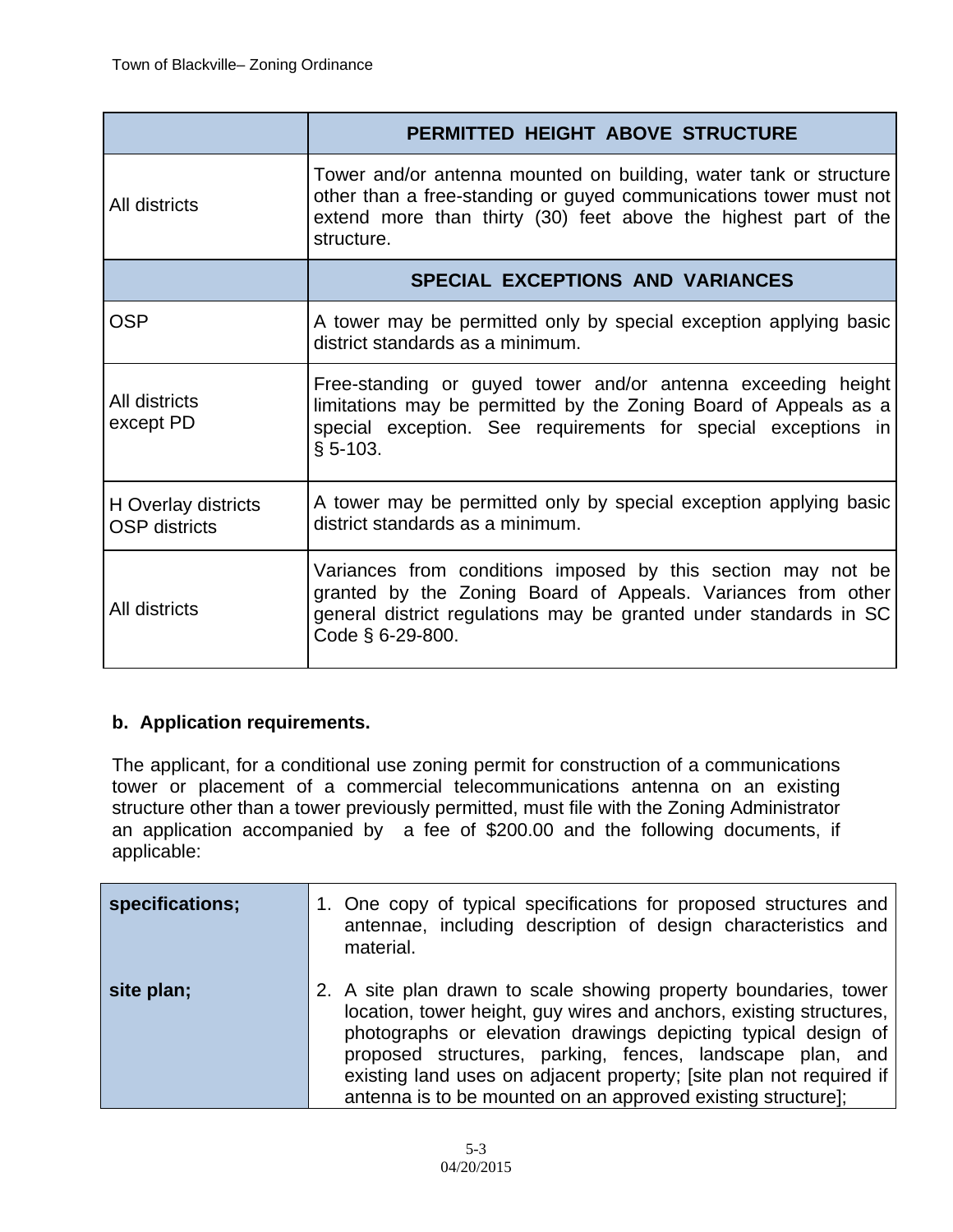| tower location map;                                                   | 3. A current map, or update for an existing map on file, showing<br>locations of applicant's antennae, facilities, existing towers, and<br>proposed towers which are reflected in public records, serving<br>any property within the Town;                                |
|-----------------------------------------------------------------------|---------------------------------------------------------------------------------------------------------------------------------------------------------------------------------------------------------------------------------------------------------------------------|
| antenna capacity;<br>wind load;                                       | 4. A report from a structural engineer registered in South Carolina<br>showing the tower antenna capacity by type and number, and a<br>certification that the tower is designed to withstand winds in<br>accordance with ANSI/EIA/TIA 569- C (latest revision) standards. |
| antenna owners;                                                       | 5. Identification of the owners of all antennae and equipment to be<br>located on the site:                                                                                                                                                                               |
| owner authorization;                                                  | 6. Written authorization from the site owner for the application;                                                                                                                                                                                                         |
| <b>Federal</b><br><b>Communications</b><br><b>Commission license;</b> | 7. Evidence that a valid FCC license for the proposed activity has<br>been issued;                                                                                                                                                                                        |
| visual impact<br>analysis;                                            | 8. A line of sight analysis showing the potential visual and aesthetic<br>impacts on adjacent residential districts;                                                                                                                                                      |
| removal agreement;                                                    | 9. A written agreement to remove the tower and/or antenna within<br>120 days after cessation of use;                                                                                                                                                                      |
| conditions met;                                                       | 10. Evidence that applicable conditions in subsection c. are met; and                                                                                                                                                                                                     |
| <b>Additional</b><br>information.                                     | 11. Additional information required by the Zoning Administrator for<br>determination that all applicable zoning regulations are met.                                                                                                                                      |

# **c. Conditions:**

Applicant must show that all applicable conditions are met.

| 1. The proposed communications tower, antenna or accessory<br>location, visual<br>structure will be placed in a reasonably available location which<br>impact;<br>will minimize the visual impact on the surrounding area and allow<br>the facility to function in accordance with minimum standards<br>imposed by applicable communications regulations and<br>applicant's technical design requirements. |
|------------------------------------------------------------------------------------------------------------------------------------------------------------------------------------------------------------------------------------------------------------------------------------------------------------------------------------------------------------------------------------------------------------|
|------------------------------------------------------------------------------------------------------------------------------------------------------------------------------------------------------------------------------------------------------------------------------------------------------------------------------------------------------------------------------------------------------------|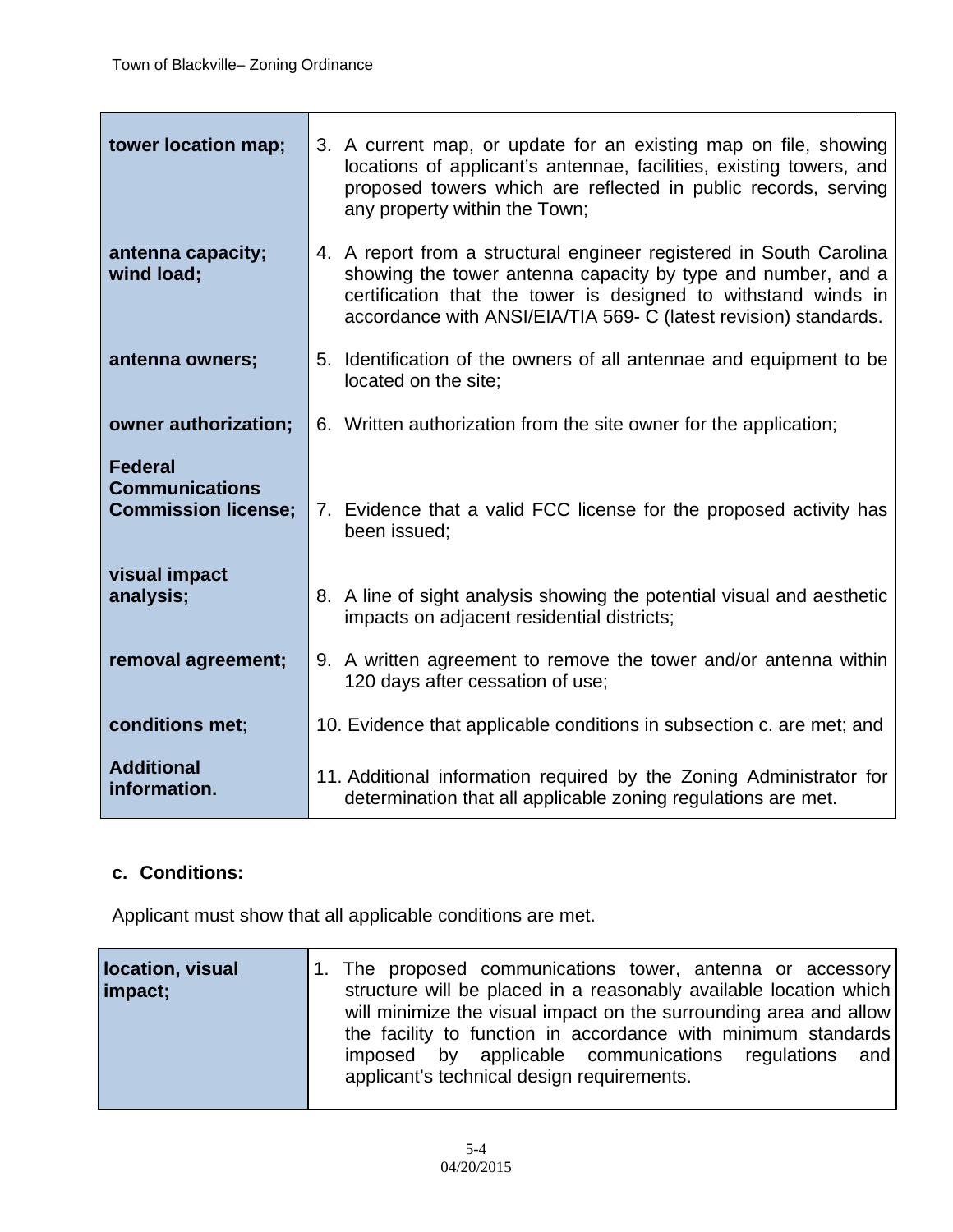| inability to locate on<br>existing structure;                 | 2. Applicant must show that a proposed antenna and equipment<br>cannot be accommodated and function as required by applicable<br>regulations and applicant's technical design requirements without<br>unreasonable modifications on any existing structure or tower<br>under the control of applicant.                                                                              |
|---------------------------------------------------------------|-------------------------------------------------------------------------------------------------------------------------------------------------------------------------------------------------------------------------------------------------------------------------------------------------------------------------------------------------------------------------------------|
| necessity for location<br>in residential district;            | 3. Applicant for a permit in a residential district must show that the<br>area cannot be adequately served by a facility placed in a non-<br>residential district for valid technical reasons.                                                                                                                                                                                      |
| public property or<br>other private property<br>not suitable; | Prior to consideration of a permit for location on private property<br>4.<br>which must be acquired, applicant must show that available<br>publicly owned sites, and available privately owned sites occupied<br>by a compatible use, are unsuitable for operation of the facility<br>under applicable communications regulations and applicant's<br>technical design requirements. |
| design for<br>multiple use;                                   | 5. Applicant must show that a new tower is designed to<br>accommodate additional antennae equal in number to applicant's<br>present and future requirements.                                                                                                                                                                                                                        |
| safety codes met;                                             | 6. Applicant must show that all applicable health, nuisance, noise,<br>fire, building and safety code requirements are met.                                                                                                                                                                                                                                                         |
| paint;<br>illumination;                                       | 7. A communications tower must not be painted or illuminated<br>unless otherwise provided by state or federal regulations.                                                                                                                                                                                                                                                          |
| distance from existing<br>tower;                              | 8.<br>A permit for a proposed tower site within 1,000 feet of an existing<br>tower shall not be issued unless the applicant certifies that the<br>existing tower does not meet applicant's structural specifications<br>and applicant's technical design requirements, or that a<br>collocation agreement could not be obtained.                                                    |
| indemnity;<br>claim resolution;                               | 9. Applicant must show by certificate from a registered engineer that<br>the proposed facility will contain only equipment meeting FCC<br>rules, and must file with the Zoning Administrator a written<br>indemnification of the municipality and proof of liability insurance                                                                                                      |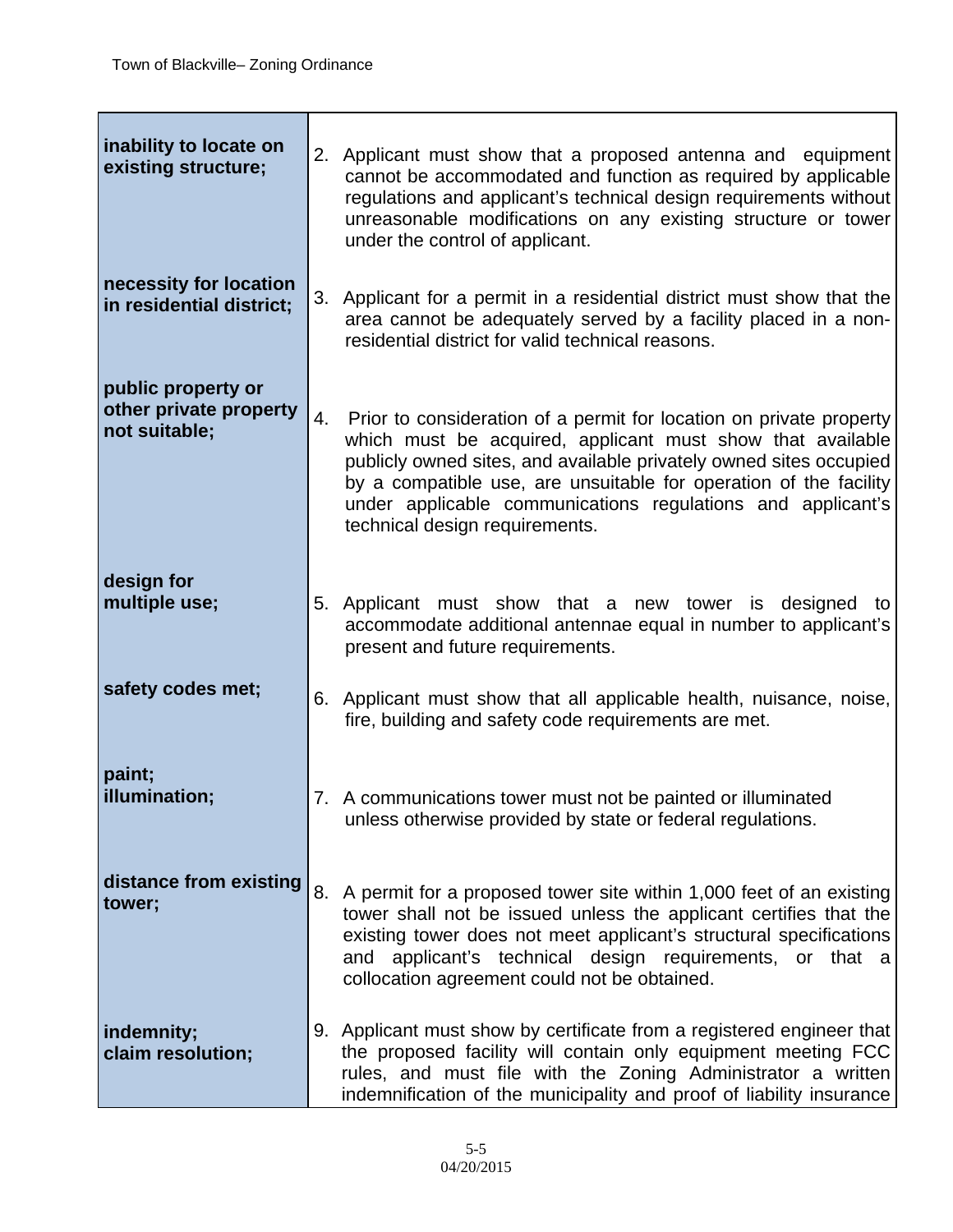|                                       | or financial ability to respond to claims up to \$1,000,000.00 in the<br>aggregate which may arise from operation of the facility during its<br>life, at no cost to the municipality, in form approved by the<br>municipal attorney.                                                                                  |
|---------------------------------------|-----------------------------------------------------------------------------------------------------------------------------------------------------------------------------------------------------------------------------------------------------------------------------------------------------------------------|
| application of zoning<br>regulations; | 10. Land development regulations, visibility, fencing, screening,<br>landscaping, parking, access, lot size, exterior illumination, sign,<br>storage, and all other general zoning district regulations except<br>setback and height, shall apply to the use. Setback and height<br>conditions in this section apply. |
| minimum setbacks;                     | 11. A tower must be a minimum distance equal to one-half the height<br>of the tower from property designated historic or architecturally<br>significant, and must be set back from all lot lines distances equal<br>to the district setback requirement or 25% of the tower height,<br>whichever is greater.          |
| <b>MASC</b> technical<br>assistance;  | 12. Prior to issuing a permit, the Zoning Administrator may<br>use<br>technical services of the Municipal Association of South Carolina<br>to determine that the standards in subsections c.2, c.3, c.4, c.5,<br>c.7, and c.8 of $\S$ 5-102 of this ordinance are met.                                                |

# **d. Appeal to Board**

Applicant may appeal to the Zoning Board of Appeals as follows:

| time limit for action<br>by zoning<br>administrator on<br>complete application; | 1. Failure of the Zoning Administrator to act on an application which<br>is determined to be complete under this section within 45 days,<br>unless extended by agreement, may be considered by applicant<br>to be a denial of a permit which is subject to appeal to the Zoning<br>Board of Appeals.         |
|---------------------------------------------------------------------------------|--------------------------------------------------------------------------------------------------------------------------------------------------------------------------------------------------------------------------------------------------------------------------------------------------------------|
| variance;                                                                       | 2. Applicant may appeal to the Board for a variance from general<br>zoning district regulations and setback requirements in this<br>section, but not from any other conditions in this section. Towers<br>exceeding height limitations may be permitted only by special<br>exception pursuant to $\S$ 5-103. |
| special exception                                                               | 3. Applicant may apply directly to the Board for a permit for any<br>tower as a special exception pursuant to $\S$ 5-103.                                                                                                                                                                                    |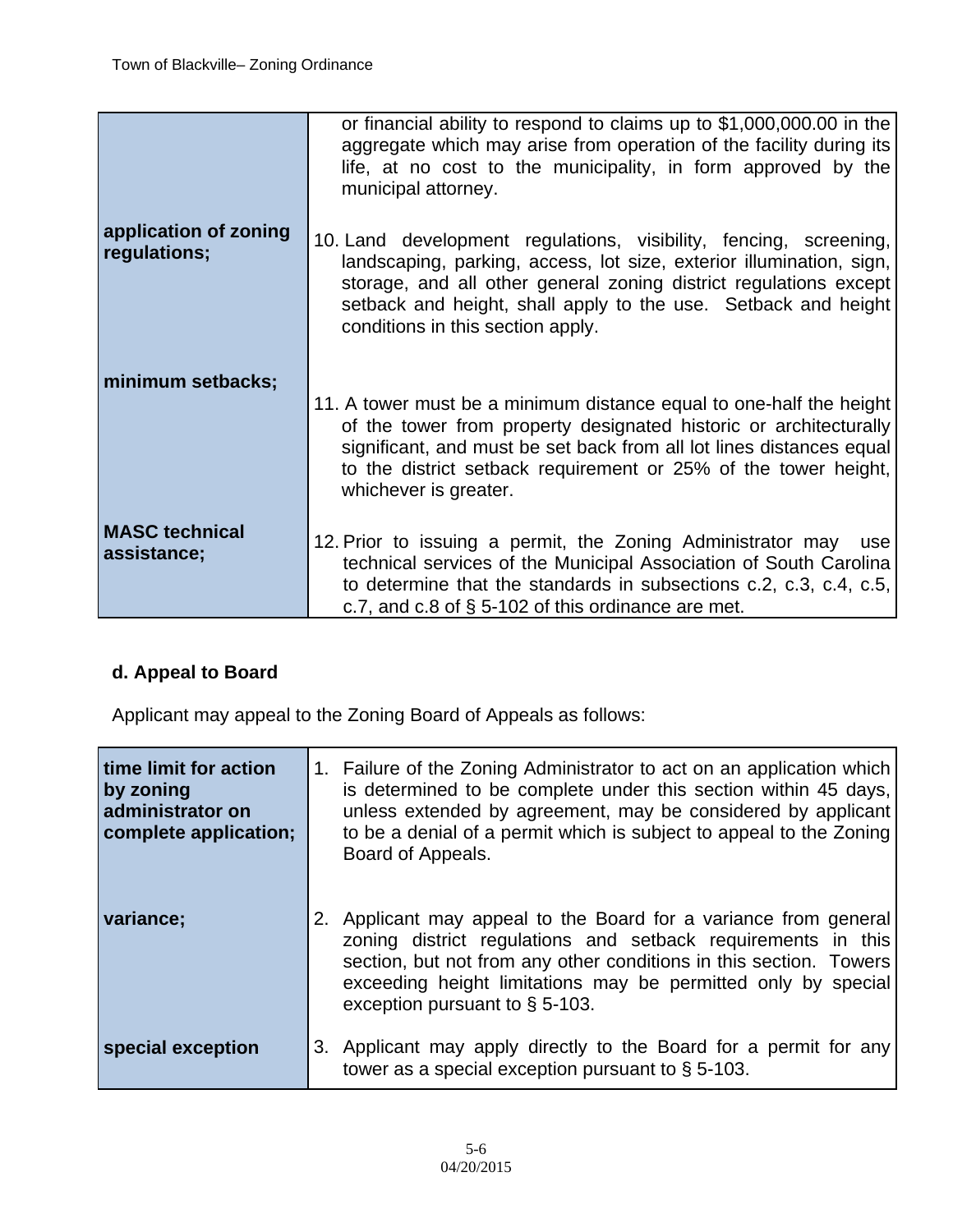# **§ 5-103 Special Exceptions.**

 A tower, pole, or antenna may be permitted by special exception granted by the Zoning Board of Appeals after public hearing and findings of fact based on the following criteria:

| <b>Special exception</b><br>criteria:                                                                                | The Zoning Board of Appeals must find and conclude:                                                                                                                                                                                                                                                                                                           |  |  |  |  |  |
|----------------------------------------------------------------------------------------------------------------------|---------------------------------------------------------------------------------------------------------------------------------------------------------------------------------------------------------------------------------------------------------------------------------------------------------------------------------------------------------------|--|--|--|--|--|
| application;<br>conditions                                                                                           | 1. All application requirements and conditions imposed by $\S$ 5-101 of<br>this ordinance for conditional uses are met except height<br>limitations and setbacks.                                                                                                                                                                                             |  |  |  |  |  |
| height limitations;                                                                                                  | 2. If additional tower height is requested, total tower height will not<br>exceed 150% of the maximum height permitted in the district as a<br>conditional use.                                                                                                                                                                                               |  |  |  |  |  |
| necessity for<br>additional height;                                                                                  | 3. Applicant has demonstrated that additional height above that<br>permitted by conditional use regulations is necessary for service<br>to occupants of an area within the municipality.                                                                                                                                                                      |  |  |  |  |  |
| setback<br>requirements;<br>additional conditions;                                                                   | 4. Setback requirements and such additional conditions<br>are<br>established by the Board as it deems necessary to remove danger<br>to health and safety, and to protect adjacent property.                                                                                                                                                                   |  |  |  |  |  |
| <b>MASC technical</b><br>assistance required<br>on special exception<br>or appeal from action<br>on conditional use; | 5. Prior to approving a permit by special exception or on appeal from<br>action of the Zoning Administrator on an application for a<br>conditional use, the Board shall make use of technical services of<br>the Municipal Association of South Carolina to determine that the<br>standards in subsections c.1-11 of $\S$ 5-102 of this ordinance are<br>met. |  |  |  |  |  |
| denial on substantial<br>evidence;                                                                                   | 6. The Telecommunications Act of 1996 requires that a denial of a<br>permit be supported by substantial evidence.                                                                                                                                                                                                                                             |  |  |  |  |  |
| variance prohibited                                                                                                  | 7. The Board may not grant a variance from the standards imposed<br>for a communications tower or antenna in connection with<br>granting a special exception, except as permitted by § 5-102d.                                                                                                                                                                |  |  |  |  |  |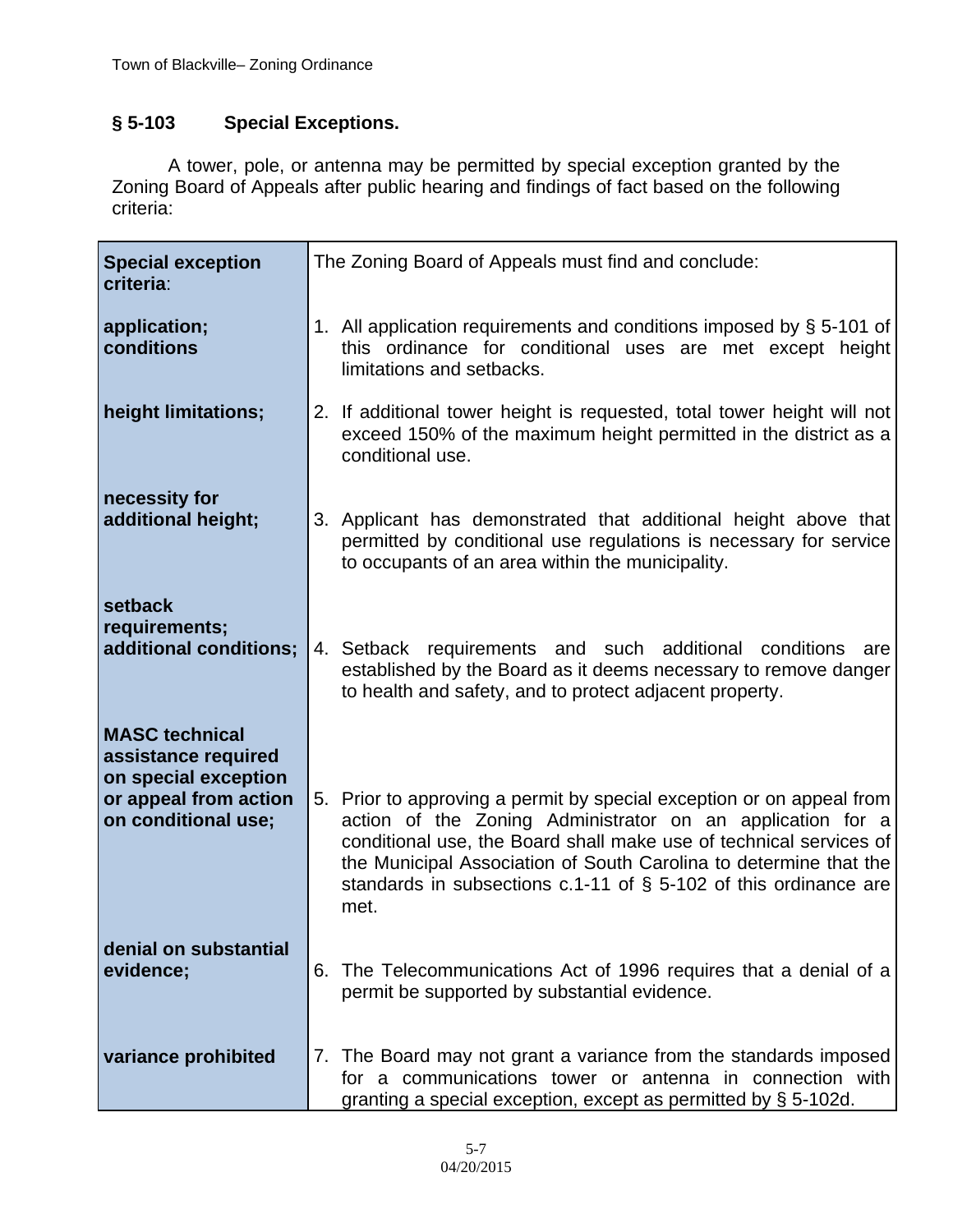#### **Article II Flood Plain Regulations**

# **§ 5-200 Federal Emergency Management Agency Standards Applicable.**

 Compliance with applicable Federal Emergency Management Agency (FEMA) standards pursuant to the Town Code shall be a prerequisite to issuance of a zoning permit.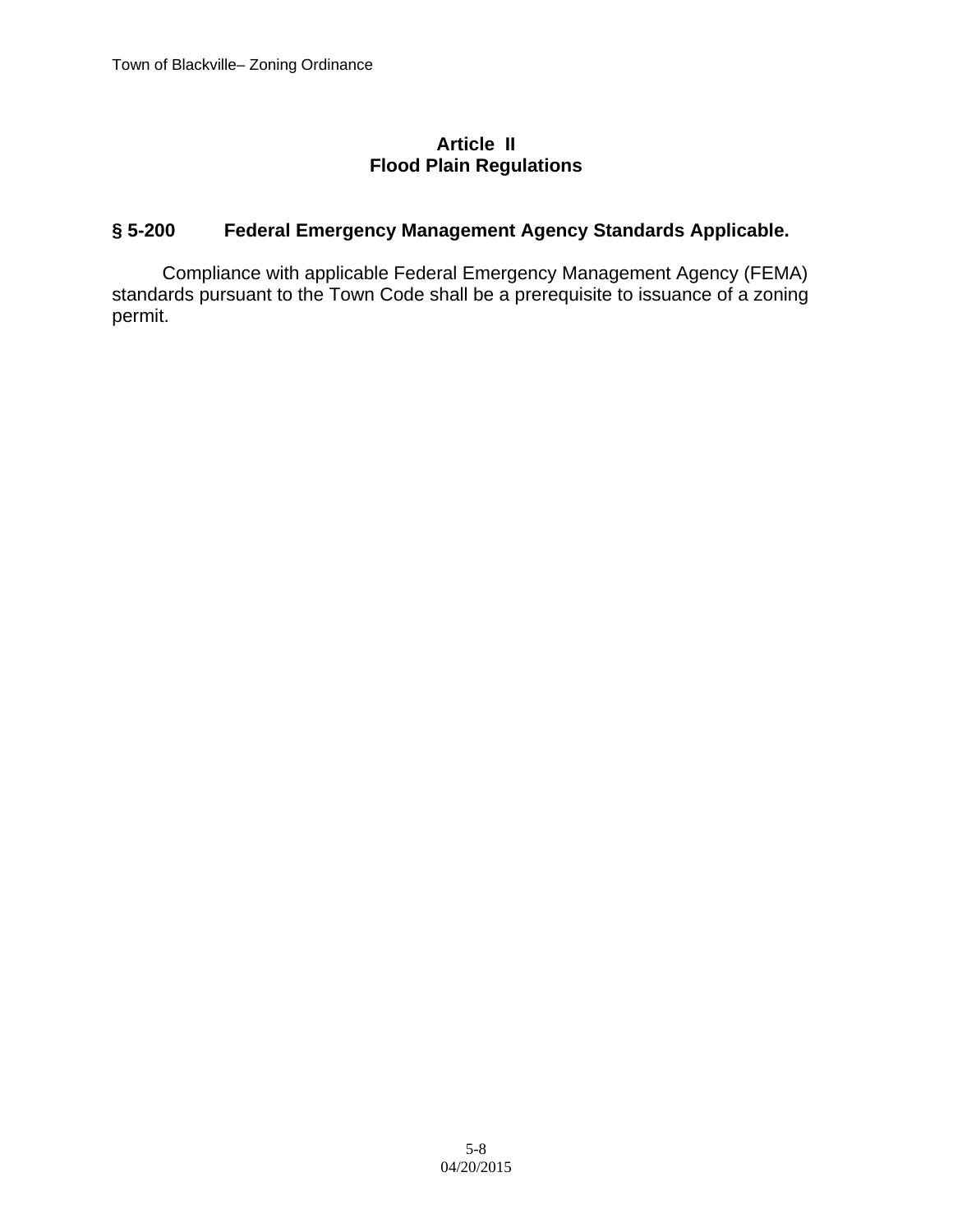## **Article III Landscaping**

# **§ 5-300 Purposes for Required Landscaping.**

 Landscaped open areas are required by this ordinance to provide buffer areas or screening between adjacent land uses to reduce the impact of incompatible activities; to improve, protect, preserve and promote the aesthetic character, natural beauty, and value of land; and to promote and protect public interests in recreation, safety, health, reduction of pollution, and tree protection. The standards in this division shall apply to all zoning districts.

## **§ 5-301 Buffer Areas.**

 Landscaped buffer areas along the perimeter of lots, but not in a street right-ofway, which areas may be used for passive recreation only, shall be maintained by property owners as follows:

| <b>TYPE</b>  | <b>LAND USE</b>                                                                                                                                                          | <b>WHERE</b><br><b>REQUIRED</b>                                                    | <b>BUFFER SIZE AND</b><br><b>PLANTS REQUIRED</b>                                                                                                                                                                                                                                   |  |  |  |
|--------------|--------------------------------------------------------------------------------------------------------------------------------------------------------------------------|------------------------------------------------------------------------------------|------------------------------------------------------------------------------------------------------------------------------------------------------------------------------------------------------------------------------------------------------------------------------------|--|--|--|
| $\mathbf{A}$ | Multi-family complex,<br>manufactured home park, non-<br>residential use not adjacent to<br>residential district, and all<br>surface parking lots                        | Along street<br>rights-of-way,<br>except drive-<br>ways &<br>visibility<br>angles. | Minimum buffer width: Five (5)<br>feet.<br>Plants required per 100 feet of<br>street frontage: Twelve (12)<br>ornamental shrubs, Two (2)<br>ever-green understory trees, and<br>grass or other ground cover.<br>Shrubs may be clustered.                                           |  |  |  |
| B            | Multi-family complex,<br>manufactured home park,<br>commercial or institutional use<br>adjacent to single-family<br>residential use not separated by<br>street or alley. | residential<br>property lines.                                                     | Minimum buffer width: Ten (10)<br>feet.<br>Along adjacent   Plants required per 100 linear<br>feet: Two (2) deciduous canopy<br>trees 40 to 60 feet on center,<br>and eight (8) evergreen plants<br>ten (10) feet on center.                                                       |  |  |  |
| $\mathbf C$  | Industrial, warehouse, outdoor<br>sales or storage use adjacent to<br>residential district not separated<br>by street at least 18 feet wide.                             | residential<br>district lines.                                                     | Minimum buffer width: fifteen<br>(15) feet.<br>Plants required per 100 linear<br>Along adjacent <u>feet</u> : Two (2) deciduous canopy<br>trees 40 to 60 feet on center,<br>and 17 evergreen plants or<br>understory trees in double<br>staggered rows ten (10) feet on<br>center. |  |  |  |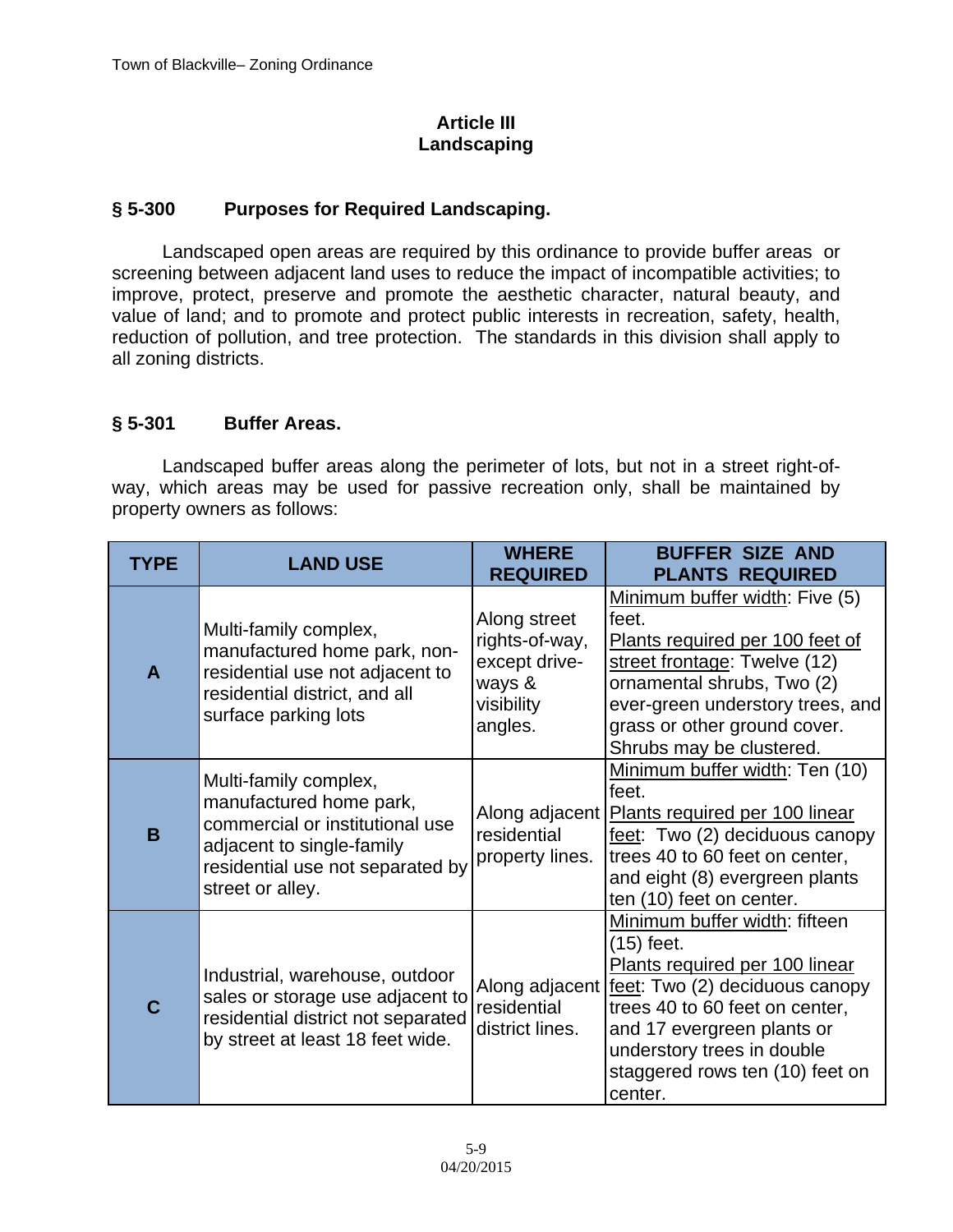| <b>Plant</b><br><b>Standards:</b> | Minimum installation height: Evergreen understory trees and shrubs - Six<br>$(6)$ feet; deciduous canopy trees $-$ Eight $(8)$ feet. |  |  |  |  |  |  |
|-----------------------------------|--------------------------------------------------------------------------------------------------------------------------------------|--|--|--|--|--|--|
|                                   | Minimum mature size: Evergreens - Ten (10) feet; deciduous trees - 25                                                                |  |  |  |  |  |  |
|                                   | feet.                                                                                                                                |  |  |  |  |  |  |
| <b>Substitutions:</b>             | <b>Existing plants:</b> Existing plants meeting minimum standards may be                                                             |  |  |  |  |  |  |
|                                   | retained to meet buffer requirements.                                                                                                |  |  |  |  |  |  |
|                                   | Evergreens: Evergreen plants may be substituted for deciduous plants.                                                                |  |  |  |  |  |  |
|                                   | Fence or wall: Where existing lot use, size, shape, configuration,                                                                   |  |  |  |  |  |  |
|                                   | topography or unusual circumstances prevent reasonable compliance with                                                               |  |  |  |  |  |  |
|                                   | buffer landscaping requirements, the Zoning Administrator may approve                                                                |  |  |  |  |  |  |
|                                   | substitution of an opaque fence or wall at least six (6) feet in height, but                                                         |  |  |  |  |  |  |
|                                   | not exceeding ten (10) feet in height, for a Type B or Type C buffer.                                                                |  |  |  |  |  |  |
|                                   | Fences and walls shall be neat in appearance and have a finished surface                                                             |  |  |  |  |  |  |
|                                   | facing adjacent property.                                                                                                            |  |  |  |  |  |  |

# **§ 5-302 Open Space Landscaping Requirements.**

 The following open space landscaping requirements shall apply to land uses in all zoning districts.

| <b>LAND USE</b>                                                                           | <b>OPEN SPACE REQUIRED</b>                                                                                              | <b>LANDSCAPING</b>                                                |  |  |  |
|-------------------------------------------------------------------------------------------|-------------------------------------------------------------------------------------------------------------------------|-------------------------------------------------------------------|--|--|--|
| Single-family and two-<br>family residential,<br>except clustered                         | District yard requirements.                                                                                             | None required.                                                    |  |  |  |
| <b>Clustered residential</b>                                                              | 15% of land area.                                                                                                       | Grass, shrubs and trees<br>selected by owner.                     |  |  |  |
| Manufactured home<br>park                                                                 | 2,500 square feet for each acre or<br>major fraction of an acre in the park.                                            | Greenbelt along all interior lot<br>lines.                        |  |  |  |
| Multi-family residential,<br>commercial and<br>industrial, except<br>surface parking lots | District yard requirements.<br>Required buffer areas, woodlands<br>and wetlands may be used to satisfy<br>requirements. | Grass, shrubs and trees<br>selected by owner.                     |  |  |  |
| Surface parking lots                                                                      | 100 square feet of planted area for<br>each 20 parking spaces.<br>Required buffer areas may be used                     | One evergreen or deciduous<br>tree for each 20 parking<br>spaces. |  |  |  |
|                                                                                           | to satisfy requirements.                                                                                                | Grass and shrubs selected by<br>owner.                            |  |  |  |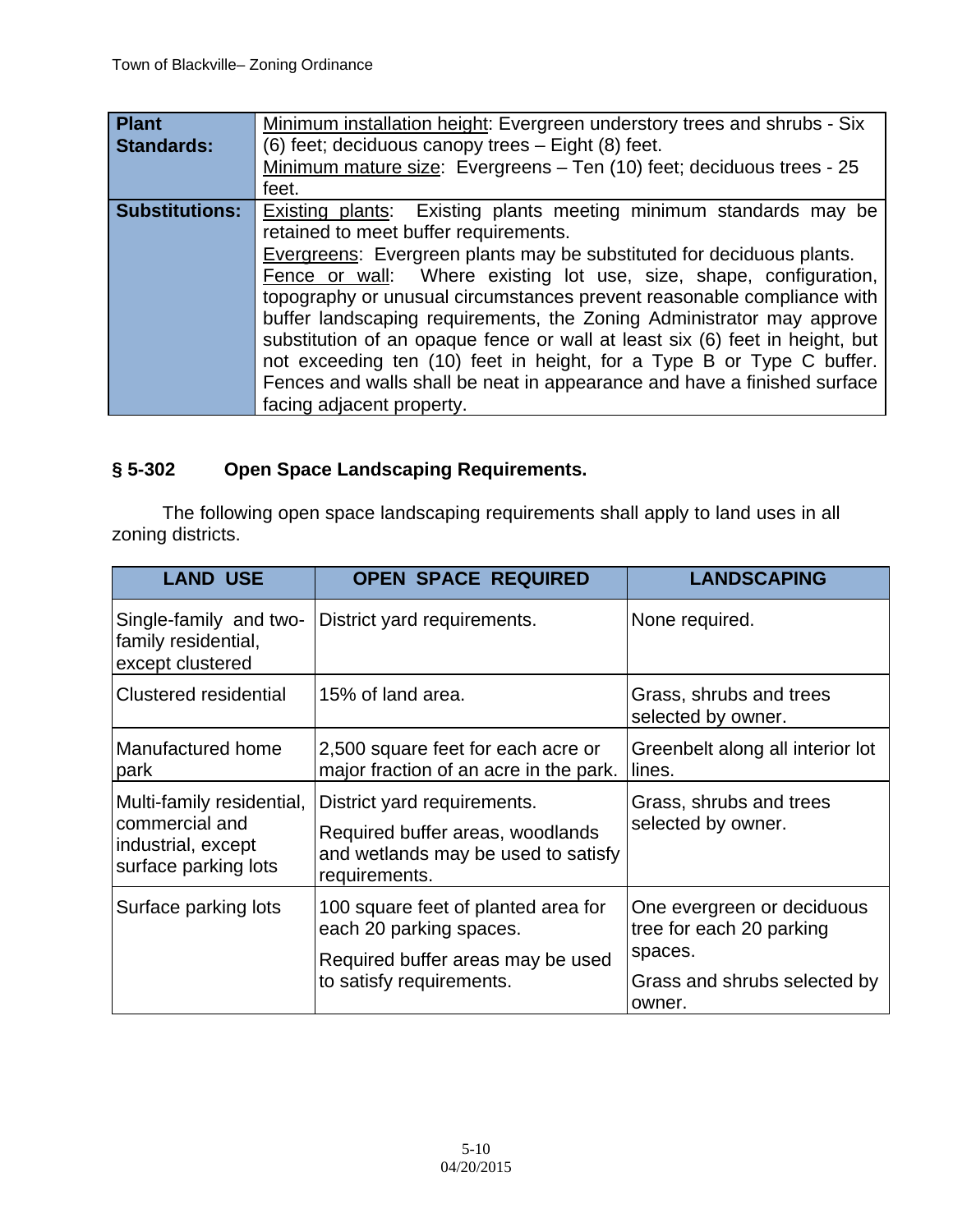## **Article IV Parking**

# **§ 5-401 Off-street Parking.**

 a. Off-street parking spaces required by district regulations shall be located on the same lot as the principal use, or on a lot within 400 feet of the main entrance to the principal use which under the same ownership as the principal use or has been legally restricted for parking in connection with the principal use, and shall have required buffer and landscaped areas.

 b. Required off-street parking for a commercial or industrial use may extend up to 120 feet into a residential zoning district provided: (1) the parking area adjoins the property on which the principal commercial or industrial use is located; (2) the parking area access is to the same street as the principal use; and (3) the parking area has a Type B buffer area along residential lot lines and required landscaping.

 c. Combined parking areas serving two or more principal uses shall contain spaces equal in number to the total of spaces required for all principal uses served.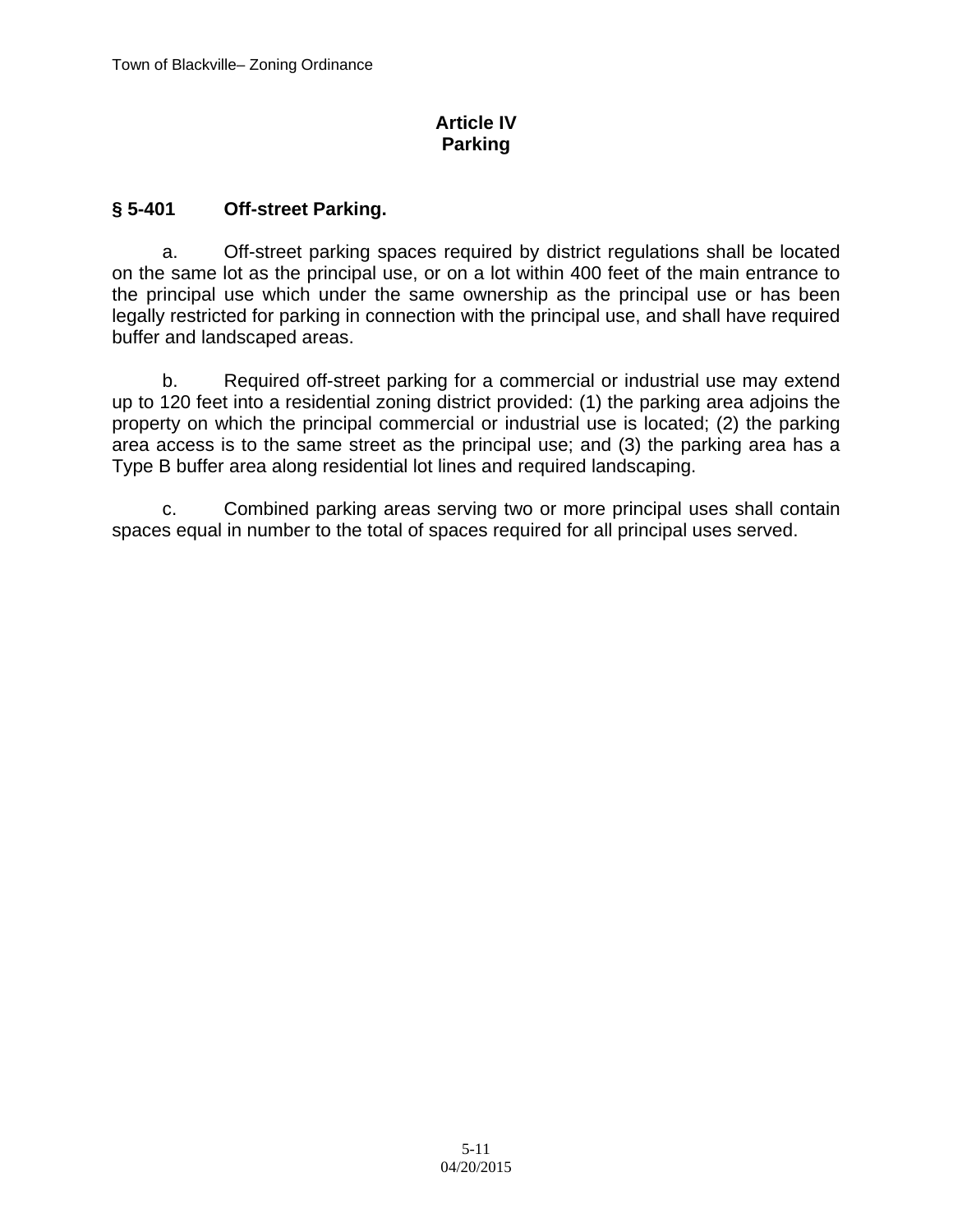# **§ 5-402 Parking Space Requirements.**

Off-street parking spaces shall meet the following design standards.

| <b>Parking space</b><br>dimensions:                  | Angle parking: Nine (9) feet by 19 feet; provided, 10% may be 8.5 feet<br>by 18 feet;                                                                                                                                                                                                                        |
|------------------------------------------------------|--------------------------------------------------------------------------------------------------------------------------------------------------------------------------------------------------------------------------------------------------------------------------------------------------------------|
|                                                      | Parallel parking: Nine (9) feet by 24 feet;                                                                                                                                                                                                                                                                  |
|                                                      | Handicapped: 12 feet by 20 feet, or eight (8) feet by 20 feet, with eight<br>(8) foot isle.                                                                                                                                                                                                                  |
| <b>Minimum isle</b>                                  | 90 degree parking - 25 feet; 60 degree parking - 18 feet;                                                                                                                                                                                                                                                    |
| widths:                                              | 45 degree parking - 13 feet; parallel parking - 10 feet.                                                                                                                                                                                                                                                     |
|                                                      | Minor street rights-of-way may be considered as isles for adjacent off-<br>street parking.                                                                                                                                                                                                                   |
| Paving and<br>marking<br>requirements:               | A parking area, including driveways, containing 10 or more parking<br>spaces shall be surfaced with an all weather impervious material, and<br>spaces shall be marked with painted lines.                                                                                                                    |
| Lighting<br>requirements:                            | A parking area open for night use shall have a minimum of one 9,000<br>lumen overhead light for each 25 parking spaces, or major portion<br>thereof.                                                                                                                                                         |
| <b>Parking spaces</b><br>for handicapped<br>persons: | One (1) parking space for handicapped persons shall be provided for<br>each 25 parking spaces, or fraction thereof, except for dwellings of<br>less than three (3) units, meeting federal and State requirements, with<br>access to ramps, walkways, and entrances without moving behind<br>parked vehicles. |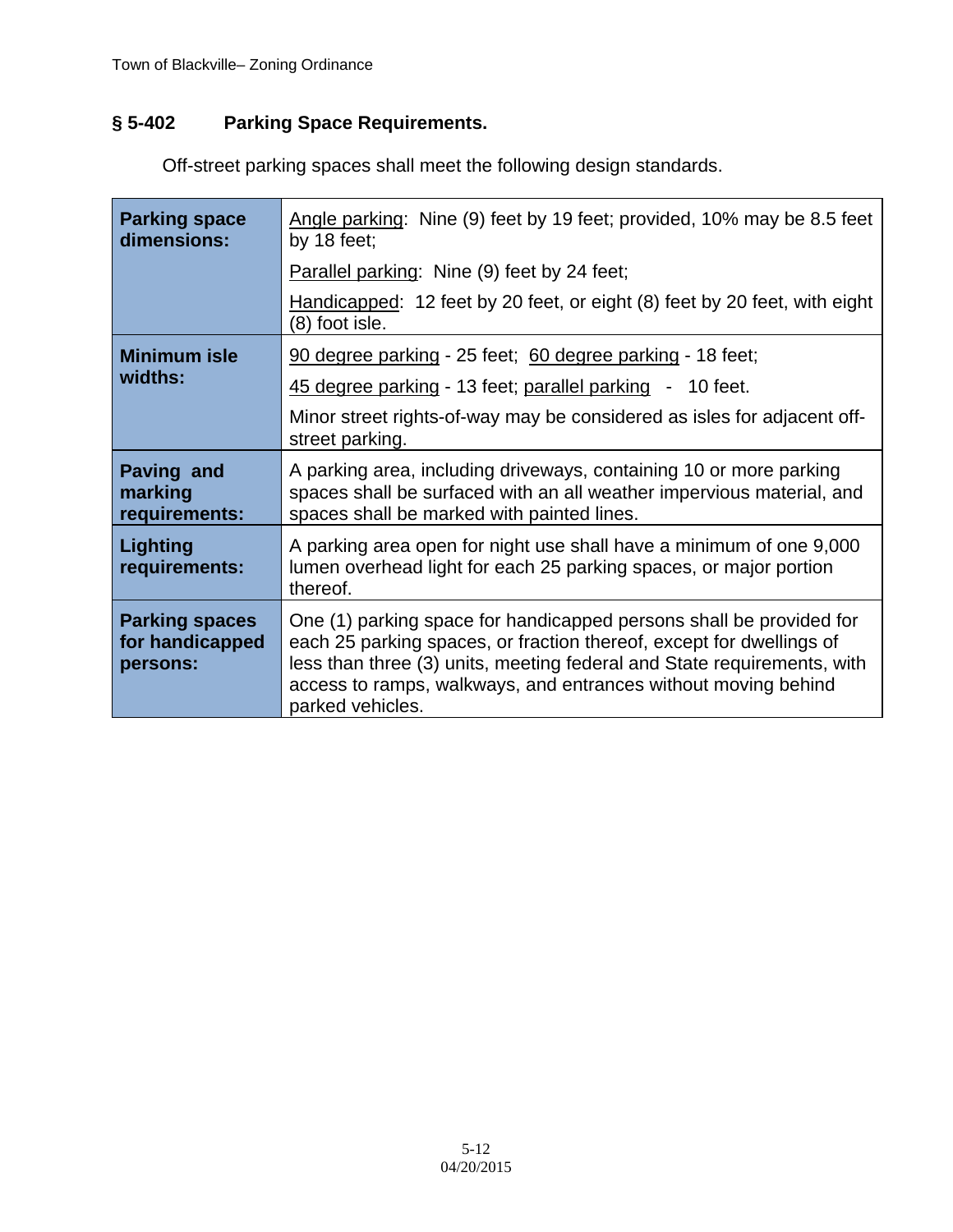## **§ 5-403 Off-street Loading and Unloading Spaces.**

 Each lot used for commercial or industrial purposes, or multifamily residences with more than 10 units, shall provide off-street space for loading and unloading as follows.

| Access:                 | Each space shall have access from an alley or public street.                |                                     |   |  |  |
|-------------------------|-----------------------------------------------------------------------------|-------------------------------------|---|--|--|
| <b>Dimensions:</b>      | Each space shall be a minimum of 12 feet by 40 feet, clear of obstructions. |                                     |   |  |  |
| <b>Spaces required:</b> | Use<br>No. of Spaces<br>Gross Floor Area [square feet]                      |                                     |   |  |  |
|                         | <b>Retail business</b>                                                      | for each $5,000$                    |   |  |  |
|                         | Wholesale, industrial,                                                      | $-25,000$<br>$\Omega$               |   |  |  |
|                         | governmental, institutional,                                                | 25,000 - 40,000                     |   |  |  |
|                         | educational, medical,                                                       | 40,000 - 100,000                    | 3 |  |  |
|                         | assembly                                                                    | 100,000 - 160,000                   | 4 |  |  |
|                         |                                                                             | 160,000 - 240,000                   | 5 |  |  |
|                         |                                                                             | each additional 100,000 of fraction |   |  |  |
|                         | Multifamily residence with 10 or more units                                 |                                     |   |  |  |

# **§ 5-404 Parking of Unlicensed Vehicles**.

 In a residential district, any vehicle or trailer subject to State licensing which does not display a current license plate shall be parked or stored within an enclosed building, or parked behind the building set-back line and covered with a waterproof tarp, or located under a shed roof.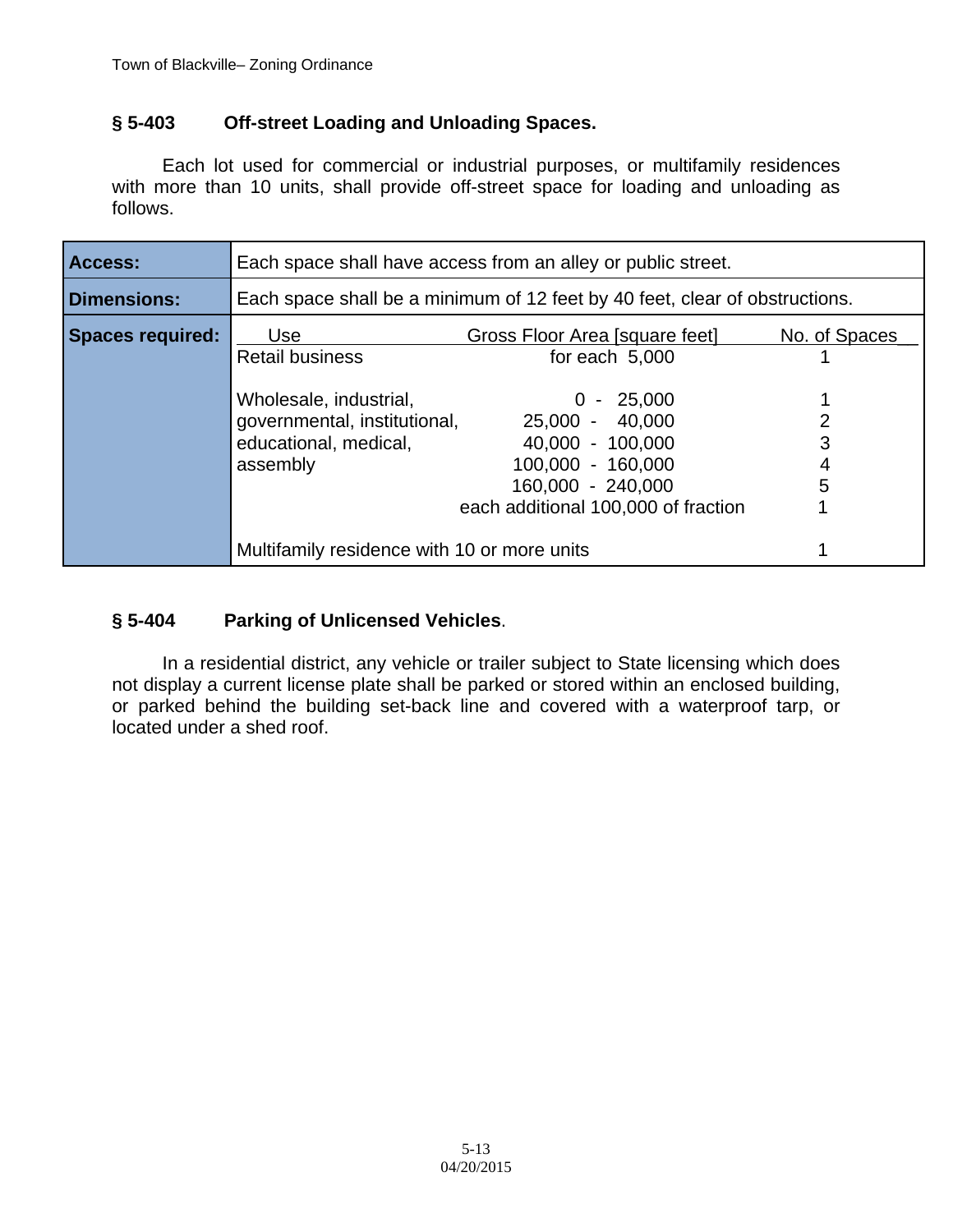#### **Article V Signs**

#### **§ 5-500 Purpose and Scope**

The purpose of this section is to provide fair and comprehensive regulations that will eliminate confusing, distracting, and unsafe signs, assure the efficient transfer of information, and foster a good visual environment for the Town of Blackville, enhancing it as a place in which to live, to visit, and to conduct business. It is declared that the regulation of signs within the Town of Blackville is necessary and in the public interest:

- a. To provide a pleasing overall environmental setting and good community appearance, which is deemed vital to the economic development and attractiveness of the town;
- b. To create a more productive, enterprising, professional business atmosphere
- c. To allow signs appropriate to the planned character and development of each zoning district;
- d. To ensure that permitted signs do not become a hazard or nuisance;
- e. To promote traffic safety;
- f. To prevent business and advertising signs from conflicting with public safety signs;
- g. To prevent the overcrowding of land;
- h. To protect and enhance the value of properties; and
- i. To promote the overall general public health, safety, morals, convenience, order, prosperity, and welfare of the Town of Blackville.

## **§ 5-501 General Provisions**

The regulations set forth in this article shall apply and govern in all districts. No sign shall be erected, altered or maintained unless it is in compliance with the regulations of this article.

- a. A permit shall be required for the erection, alteration or reconstruction of any sign unless otherwise noted and shall be issued by zoning officer.
- b. All signs must be constructed of durable materials, maintained in good condition and shall not be permitted to become dilapidated or a hazard to the health, safety or general welfare of the community.
- c. The zoning officer or designated agent shall require the property owner or tenant to remove, replace or repair the sign as is deemed appropriate by the zoning officer.
- d. Any signs, display or device allowed under this article may contain, in lieu of any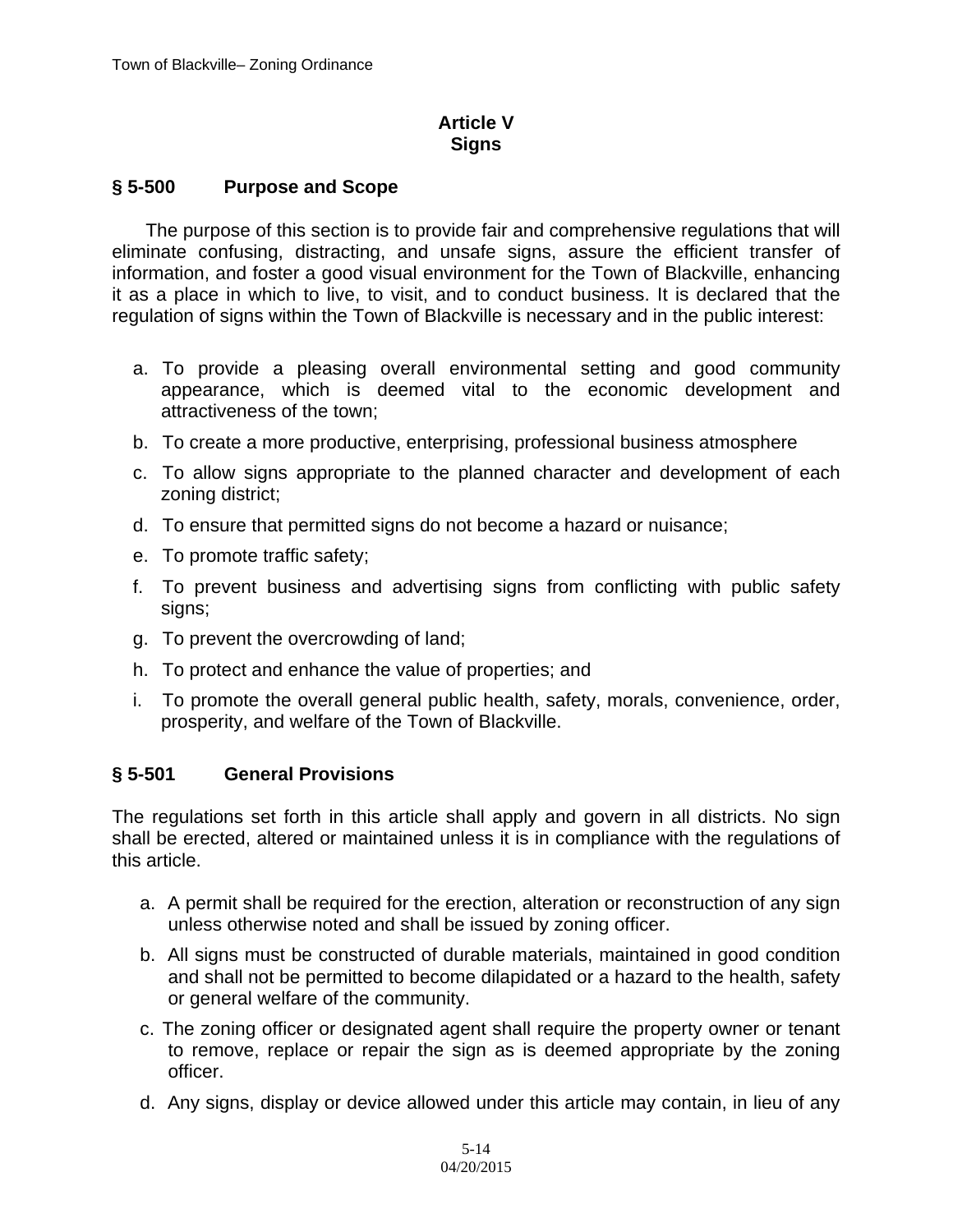other copy, an otherwise lawful noncommercial message that does direct attention to a business operated for profit, or to a commodity or service for sale, and that complies with size, lighting and spacing requirements of this article/

e. All signs shall comply with exiting state and federal laws.

## **§ 5-502 Definitions.**

The following words, terms and phrases, when used in this article, shall have the meaning ascribed to them in this section, except were the context clearly indicates a different meaning.

*Abandoned sign:* A sign which was erected on property in conjunction with a particular use which has been discontinued for a period of sixty (60) days or more, or a sign with the content pertaining to a time, event or purpose which no longer applies.

*Animated sign:* Any sign that uses movement or change of lighting to depict action or create a special effect or scene.

**Banner:** Any sign of light-weight fabric or similar material that is permanently mounted to a pole or a building by a permanent frame or one or more edge. National flags, state or municipal flags, or the official flag of any institution or business shall not be considered banners.

*Canopy sign:* Any sign that is a part of or attached to an awning, canopy, or other fabric, plastic or structural protective cover over a door, entrance, window or outdoor service area. A marquee is not a canopy.

*Commercial message***:** Any sign wording, logo, other representation that, directly or indirectly, names, advertises, or calls attention to a business, product, service or other commercial activity.

*Flag:* Any fabric, banner or bunting containing distinctive colors, patterns or symbols, used as a symbol of government, political subdivision or other entity. Each lot is permitted to have one pole either attached or freestanding containing such flag.

**Freestanding sign:** Any sign supported by structures or supports that are placed on, or anchored in, the ground and that are independent from any building or other structure. Portable signs, pole signs and monument signs which fit these criteria are classified as a freestanding sign.

*Incidental sign***:** A sign, generally informational, that has a purpose secondary to the use of the zone lot on which it is located, such as "no parking", "entrance", "loading only", "telephone" and other similar directives. No sign with a commercial message legible from a position off the zone lot on which the sign is located shall be considered incidental.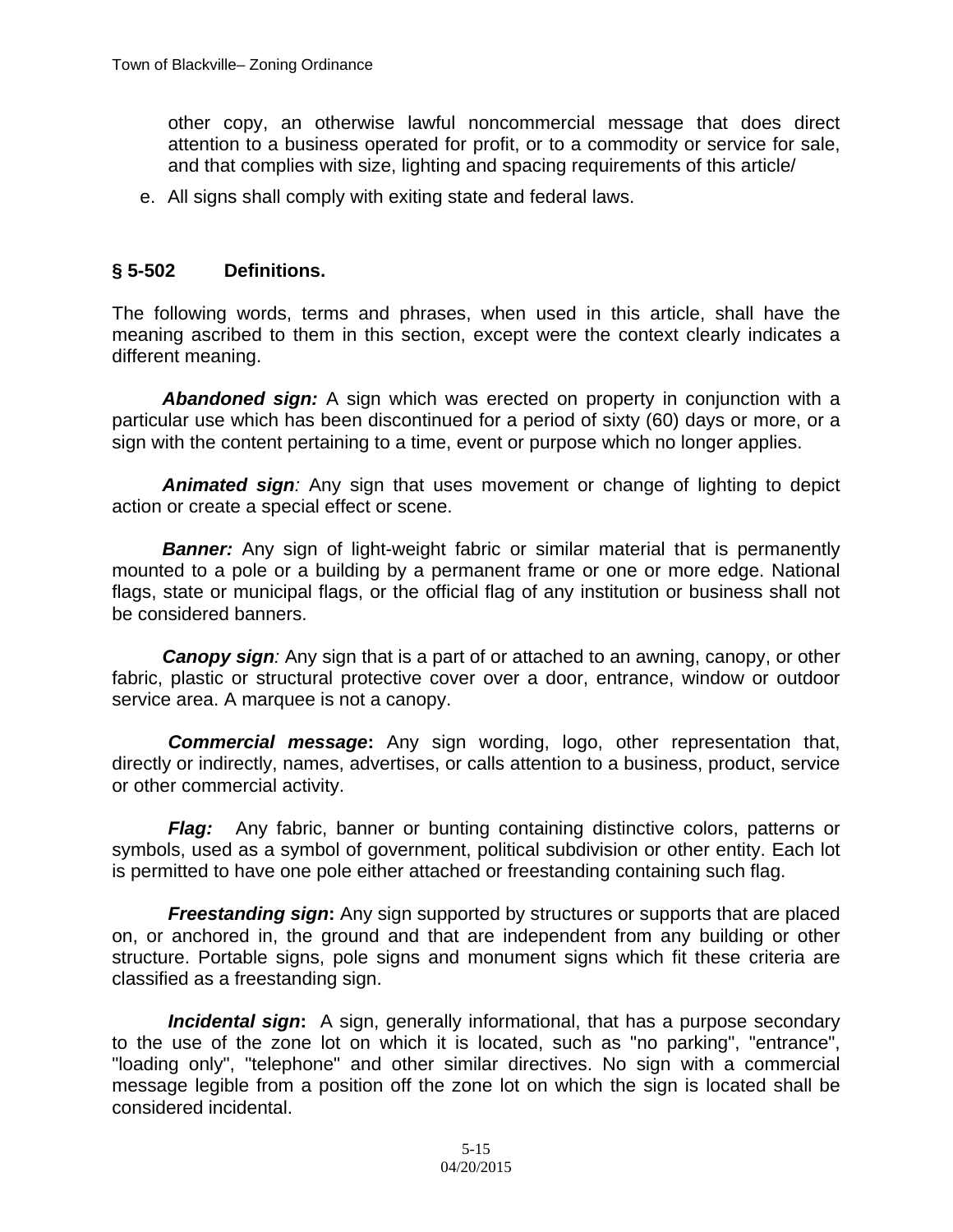*Monument sign:* A low-profile, freestanding that may be externally illuminated, erected with its base on the ground, designed to incorporate design and building materials which compliment the architectural theme of the buildings on the site.

*Nonconforming sign***:** Any sign lawfully existing at the adoption or amendment of this ordinance may continue in use and be maintained in a proper manner but may not be changed or enlarged unless it is in conformity of all the requirements of this ordinance.

*Pennant:* Any light-weight plastic, fabric or other material, whether or not containing a message of any kind suspended from a rope, wire or string, usually in series, designed to move in the wind.

*Person:* Any association, company, corporation, firm, organization or partnership, singular or plural, of any kind.

**Portable sign:** Any sign which usually rests on the ground on wheels or metal legs, and may be temporarily anchored by cables attached to stakes driven into the ground.

*Prohibited signs:* shall be defined by example as follows:

(1) No sign displaying intermittent lights resembling the flashing lights customarily used in traffic signals or on police, fire or rescue vehicles is permitted, nor shall any sign use the words "stop", "danger" or any other word, phrase, symbol or character in a manner that might mislead or confuse an automobile or other vehicular driver.

(2) Except as provided in this article, no signs, whether temporary or permanent, except traffic signs, signals and information signs erected by a public agency, are permitted within any street or highway right-of-way.

(3) Signs painted on or attached to trees, fences and telephone or other utility poles or signs painted on rocks or other natural features or painted on the roofs of buildings are prohibited.

(4) Signs which display intermittent or flashing lights or moving parts.

 (5) Portable or mobile signs utilizing any type of illumination or electrical connections, except within the commercial and industrial districts.

 (7) Signs that create a safety hazard by obstructing clear view of pedestrian and vehicular traffic.

(8) Signs that display a message or graphic representation that is lewd, indecent or otherwise offensive to public morals.

- (9) Abandoned signs.
- (10) Searchlights and beacons.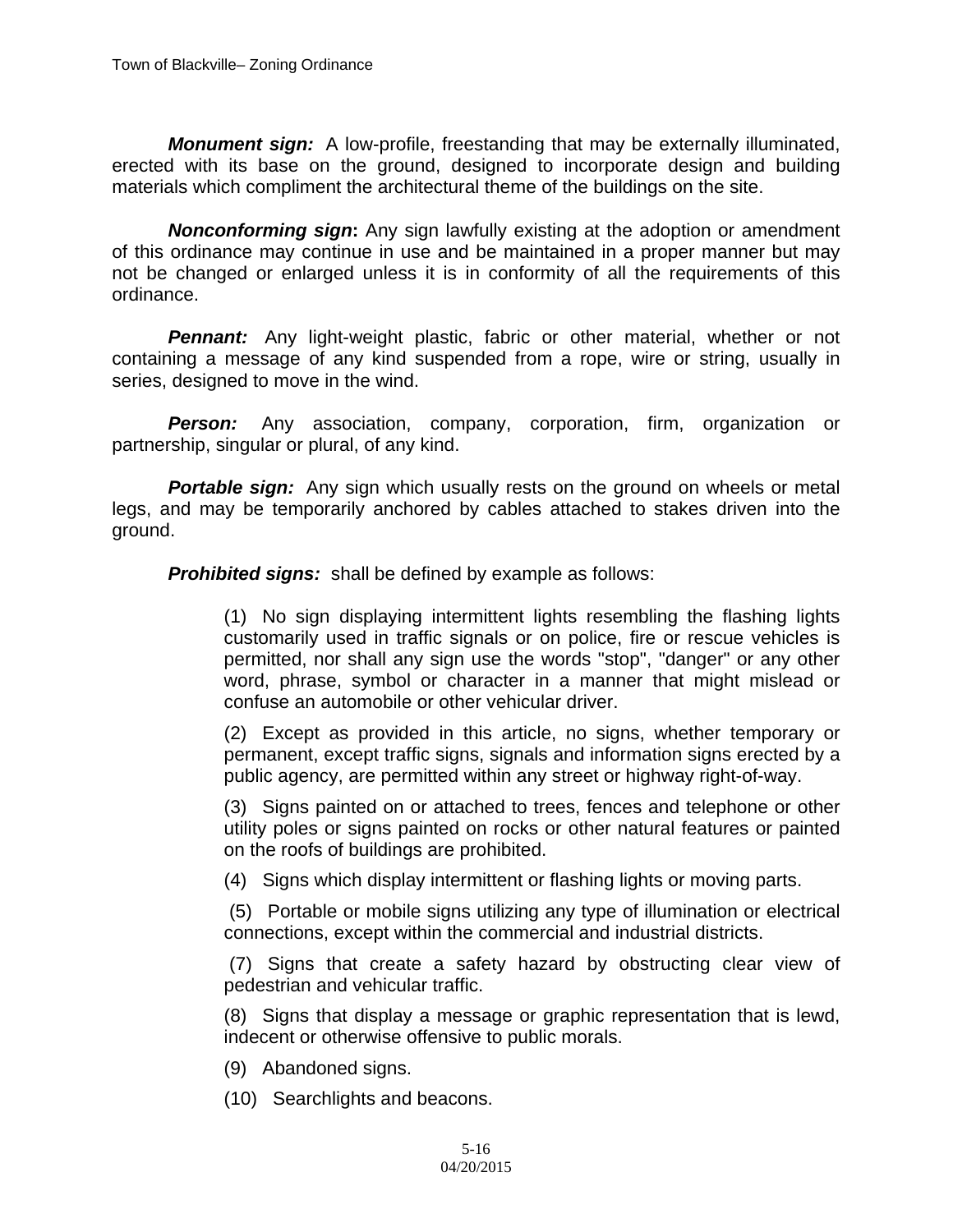(11) Signs placed on vehicles or trailers which are parked or located for the primary purpose of displaying such sign. (This does not apply to allowed portable signs, lettering on buses, taxis or vehicles operating during the normal course of business.)

(12) Inflatable signs and tethered balloons.

*Projecting sign:* Any sign affixed to a building or wall in such a manner that its leading edge extends more than six inches beyond the surface of such building or wall.

*Roof sign***:** Any sign erected and constructed wholly on and over the roof of a building, supported by the roof structure and extending vertically above the highest portion of the roof.

*Roof sign, integral***:** Any sign erected or constructed as an integral or essentially integral part of a normal roof structure of any design, such that no part of the sign extends vertically above the highest portion of the roof and such that no part of the sign is separated from the rest of the roof by a space of more than six inches.

*Sandwich board and pedestal sign***:** A freestanding movable sign, not secured or attached to the ground or any building or structure, composed of a sign panel and supporting structure or one or more panels which form both the structure and sign face, and which is intended to be placed in a sidewalk or pedestrian way. (Also known as "A" and "T" stands.)

*Sign***:** Any material, structure or device used or located out-of-doors or on the exterior of any building including the exterior of windows for the purpose of displaying, illustrating or directing attention to an advertisement, announcement, notice or name or emblem for the identification of a person, place, object or product.

*Sign area***:** The area of a sign shall be that area which is contained within a single continuous perimeter enclosing the extreme limits of such sign, and in no case passing through or between elements of such sign. It shall include any material or color forming an integral part of the display or used to differentiate such signs from its background, but shall not include supports. Where two sides of a double-faced sign are not more than 24 inches apart at the widest point, the sign area shall be computed by measuring one face only.

**Temporary sign:** Any sign that is used only temporarily and is not permanently mounted.

*Wall sign:* Any sign attached parallel to, but within 12 inches of, a wall, painted on the wall surface of, or erected and confined within the limits of an outside wall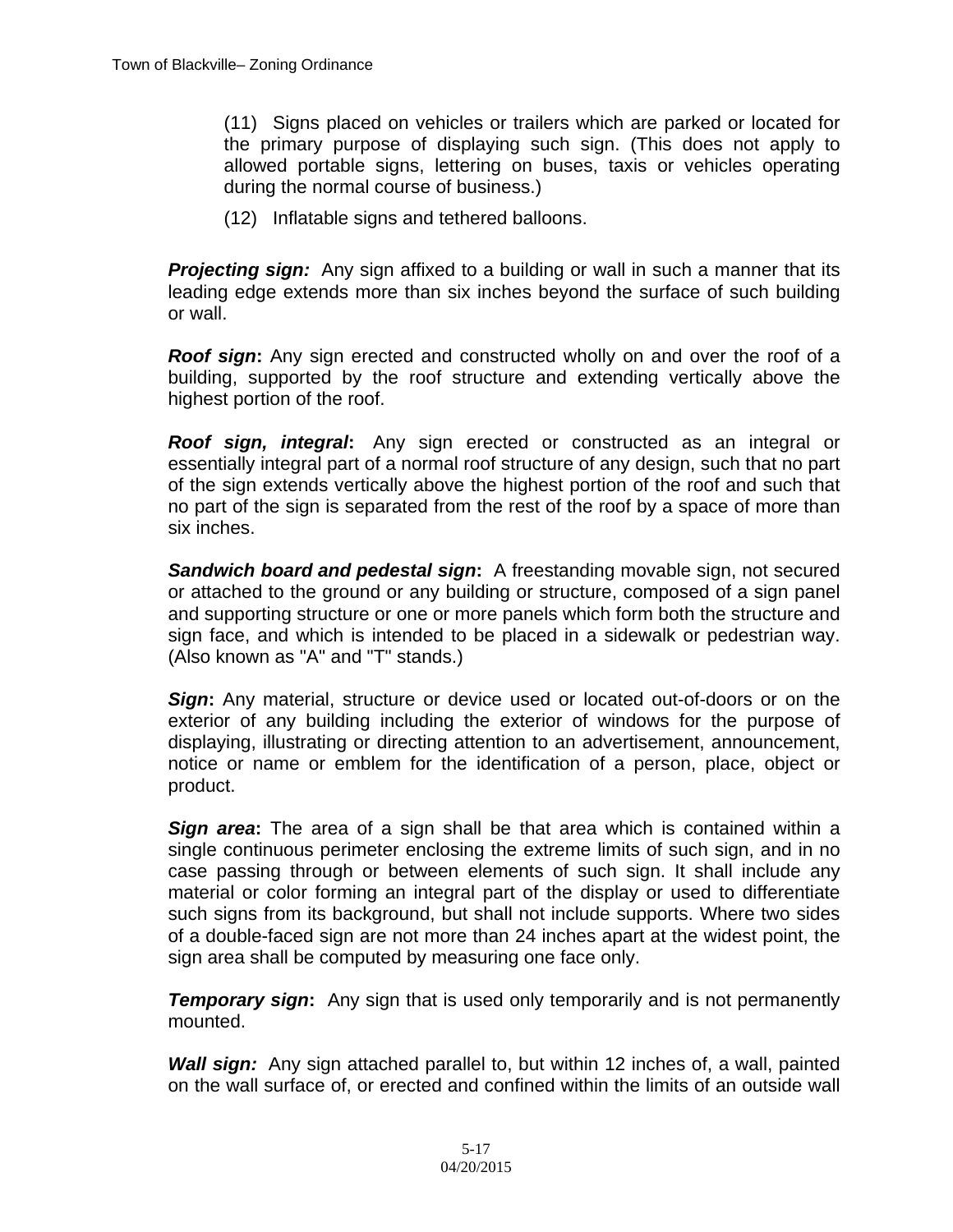of any building or structure, which is supported by such wall or building, and which displays only one sign surface.

*Window sign***:** any sign, picture, symbol or combination thereof, designed to communicate information about an activity, business, commodity, event, sale or service, that is placed inside a window or upon the window glass panes and is visible from the exterior of the window.

#### **§ 5-503 Signs Allowed By Right**

- 1. Any sign required by law or constructed by a governmental agency for traffic or directional purposes.
- 2. **Official Notices** any notices by a court, public agency or office.
- 3. **Political Signs** Political signs, erected in connection with elections or political campaigns are permissible in all zoning districts provided such signs are no larger than sixteen (16) square feet in area and are removed no later than two (2) weeks following the election.
- 4. **Real Estate Signs** One non-illuminated "for sale", "for rent", "for lease" or similar sign not exceeding six (6) square feet in area in a residential district, or twenty (20) square feet in a non-residential districts. Real estate signs must be located at least ten (10) feet from a street right-of-way or on the front wall of a building.
- 5. **Identification Signs** One (1) non-illuminated professional, business, or residence name plate not exceeding two (2) square feet in area mounted flat against the wall of a building is permitted in all zoning districts.
- 6. **Holiday Decorations** Signs or other material temporarily displayed on traditionally accepted civic, patriotic or religious holidays.
- 7. **Directional Signs** Signs designating parking area entrances and exits limited to one sign for each entrance and/or exit and not exceeding four (4) square feet in surface area for each exposed face, parking lot directional signs shall not project higher than three (3) feet in height, as measured from the established grade of the parking area.
- 8. **Temporary Subdivision Signs** Temporary signs, not exceeding twenty (20) square feet in area announcing a land subdivision development, are permitted on the premises of the land subdivision not less than ten (10) feet from a street rightof-way or subdivision boundary line and spaced not less than three hundred (300) feet apart. Temporary subdivision signs shall be removed when seventyfive percent (75%) of the subdivision lots are conveyed.
- 9. **Construction Signs** One non-illuminated sign, not exceeding fifty (50) square feet in area displaying the names of the building, contractors, architects, engineers, owners, and financial, selling and development agencies, is permitted on the premises for work involving construction, alteration, or removal. The sign shall be removed from the site within thirty (30) days after completion of the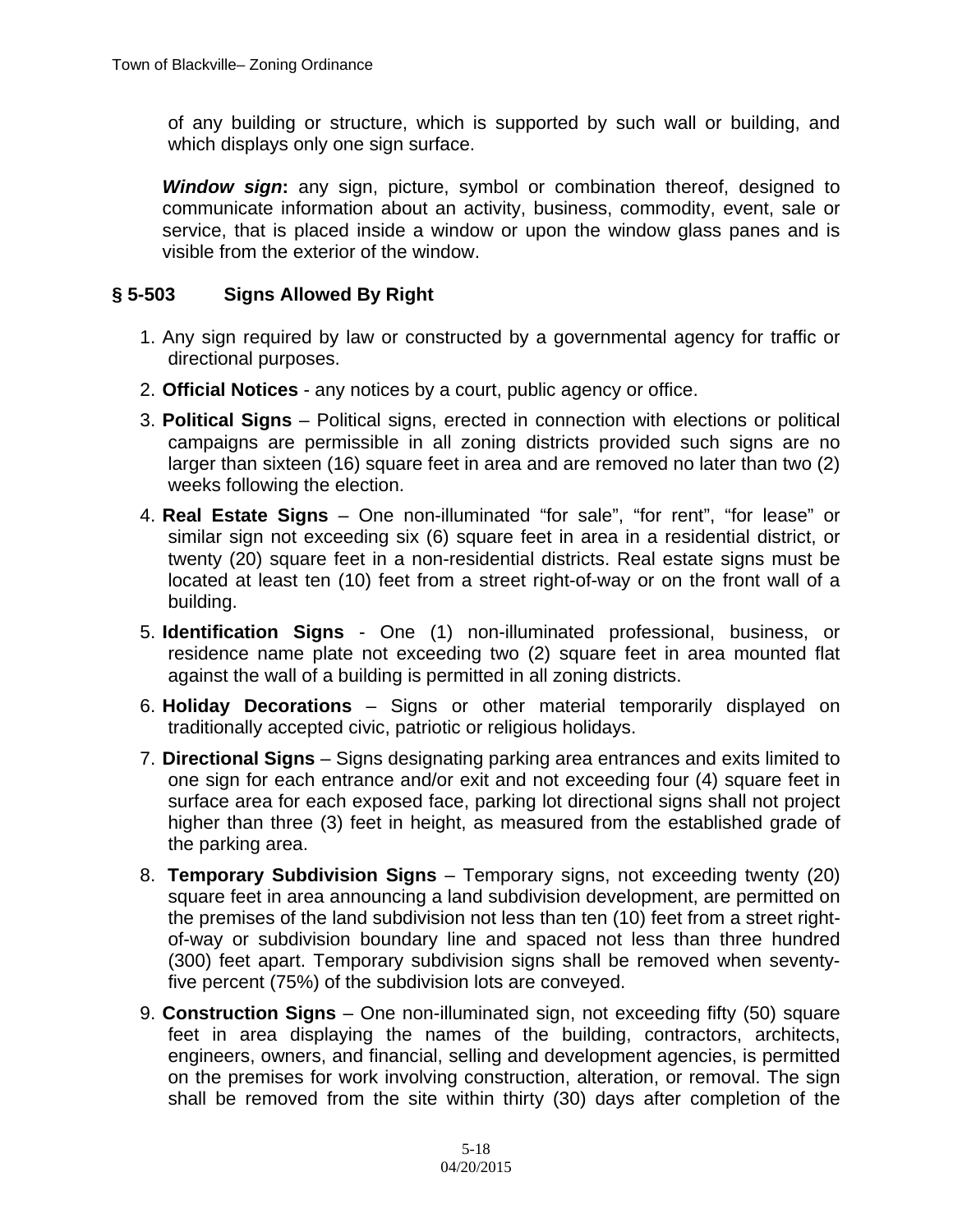project.

- 10. **Special Event Signs** Signs indicating that a special event such as a fair, carnival, circus, festival, special event, or similar happening is take place on the lot on which the sign is located. Such signs may be erected not sooner than thirty (30) days before the event and must be removed not later than three (3) days after the event.
- 11. **Noncommercial or Civic Event Signs**  Temporary signs or banners erected for not more than fourteen (14) days announcing a noncommercial and civic or philanthropic event in any district. Such signs shall be limited to one (1) per lot with the written permission of the property owner.
- 12. **Temporary banners and other temporary professional made signs**  Temporary professionally made signs or banners erected for not more than thirty (30) days announcing a commercial event. Such signs and banners are allowed in the CC, HC and IND zoning districts only. Such signs or banners shall be limited to two (2) per lot and shall be setback a minimum of ten (10) feet from the public right-of-way. The maximum sign area of the sign or banner shall not exceed thirty (30) square feet. The sign and/or banner mat be attached to a building and/or poles on the lot.
- 13. **Sandwich Board (A-Frame) Signs**  One (1) such sign per business is allowed in the CC, HC and IND zoning districts provided the signs do not exceed twentyfour (24) inches in width and thirty-six (36) inches in height.

## **§ 5-504 Signs in the Public Right-of-Way**

No sign shall be allowed in the public right-of-way, including the railway right-ofway, except for the following:

- 1. Public signs erected by or on behalf of a government body to post legal notices, identify public property, convey public information, and direct or regulate pedestrian or vehicular traffic;
- 2. Informational signs of a public agency or utility regarding its facilities;
- 3. Emergency signs;
- 4. Directional signs;
- 5. Signs of a temporary nature not to exceed 24 hours duration for such events as yard sales, auctions, public gatherings, etc; and
- 6. Governmental signs

#### *Signs Forfeited*

 Any sign installed or placed on public property, except in conformance with the requirements of this section, shall be forfeited to the public and subject to confiscation. In addition to other remedies hereunder, the town shall have the right to recover from the owner or person placing such sign the full costs of removal and disposal.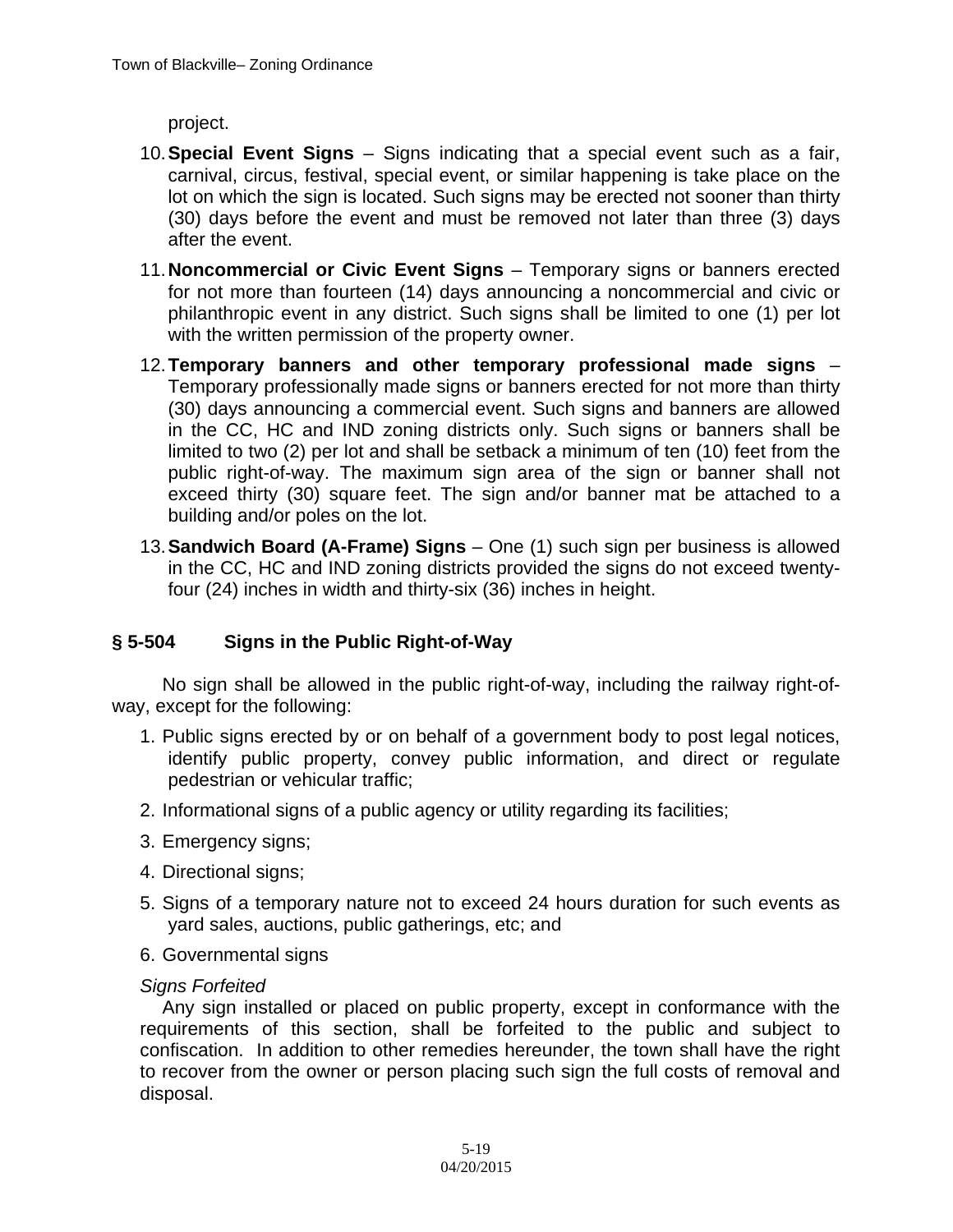# **§ 5-505 Permitted Signs**

 The following signs require a sign permit to be approved by the designated Zoning Administrator.

#### *P=Permit Required*

| <b>Zoning</b><br><b>District</b> | $RS-1$ | $RS-2$ | <b>RMF</b> | <b>RMH</b>                      | cc       | <b>HC</b>    | <b>NC</b> | <b>IND</b>   | <b>AGR</b> | <b>OSP</b> |
|----------------------------------|--------|--------|------------|---------------------------------|----------|--------------|-----------|--------------|------------|------------|
| <b>Permanent Signs</b>           |        |        |            |                                 |          |              |           |              |            |            |
|                                  |        |        |            | <b>Free Standing Sign Types</b> |          |              |           |              |            |            |
| Monument                         | P      | P      | P          | P                               | P        | P            | P         | P            | P          | P          |
| Signs                            | (a)(b) | (a)(b) | (a)(b)     | (a)(b)                          |          |              |           |              | (a)(b)     | (a)(b)     |
| <b>Ground Signs</b>              |        |        |            |                                 | P        | P            | P         | P            |            |            |
| Off Premise                      |        |        |            |                                 | P(c)     | P(c)         | P(c)      |              |            |            |
| <b>Signs</b>                     |        |        |            |                                 |          |              |           |              |            |            |
|                                  |        |        |            | <b>Building Sign Types</b>      |          |              |           |              |            |            |
| <b>Canopy Signs</b>              |        |        |            |                                 | P(d)     | P(d)         |           | P            |            |            |
| Projecting                       |        |        |            |                                 | P        | P            | P         | P            |            |            |
| Signs                            |        |        |            |                                 |          |              |           |              |            |            |
| Roof Sign                        |        |        |            |                                 | P        |              |           | P            |            |            |
| Roof Sign -                      |        |        |            |                                 | P        | $\mathsf{P}$ |           | $\mathsf{P}$ |            |            |
| Integral                         |        |        |            |                                 |          |              |           |              |            |            |
| <b>Wall Sign</b>                 | (e)    | (e)    | (e)        | (e)                             | P(f)     | P(f)         | P(f)      | $\mathsf{P}$ | (e)        | (e)        |
| Window Sign                      |        |        |            | $\mathsf{P}$                    | P<br>(g) | P<br>(g)     | P<br>(g)  | P            |            |            |

- a. One (1) subdivision, manufactured home park, and multi-family development monument sign per street entrance into such development is allowed in applicable zoning districts provided the sign meets all applicable requirements of the Blackville Zoning Ordinance and a sign permit is approved by the Zoning Administrator.
- b. One (1) monument sign for a church, institutional, public facility or permitted commercial use (not including home occupational uses) are allowed in the applicable zoning districts provided the sign meets all applicable requirements of the Blackville Zoning Ordinance and a sign permit is approved by the Zoning Administrator.
- c. Off Premise signs are permitted in CC zoning districts and along US 78 and SC 3 frontage only.
- d. Canopy signs are permitted in CC and HC zoning districts for buildings permitted for commercial uses provided the sign meets all applicable requirements of the Blackville Zoning Ordinance and a sign permit is approved by the Zoning Administrator.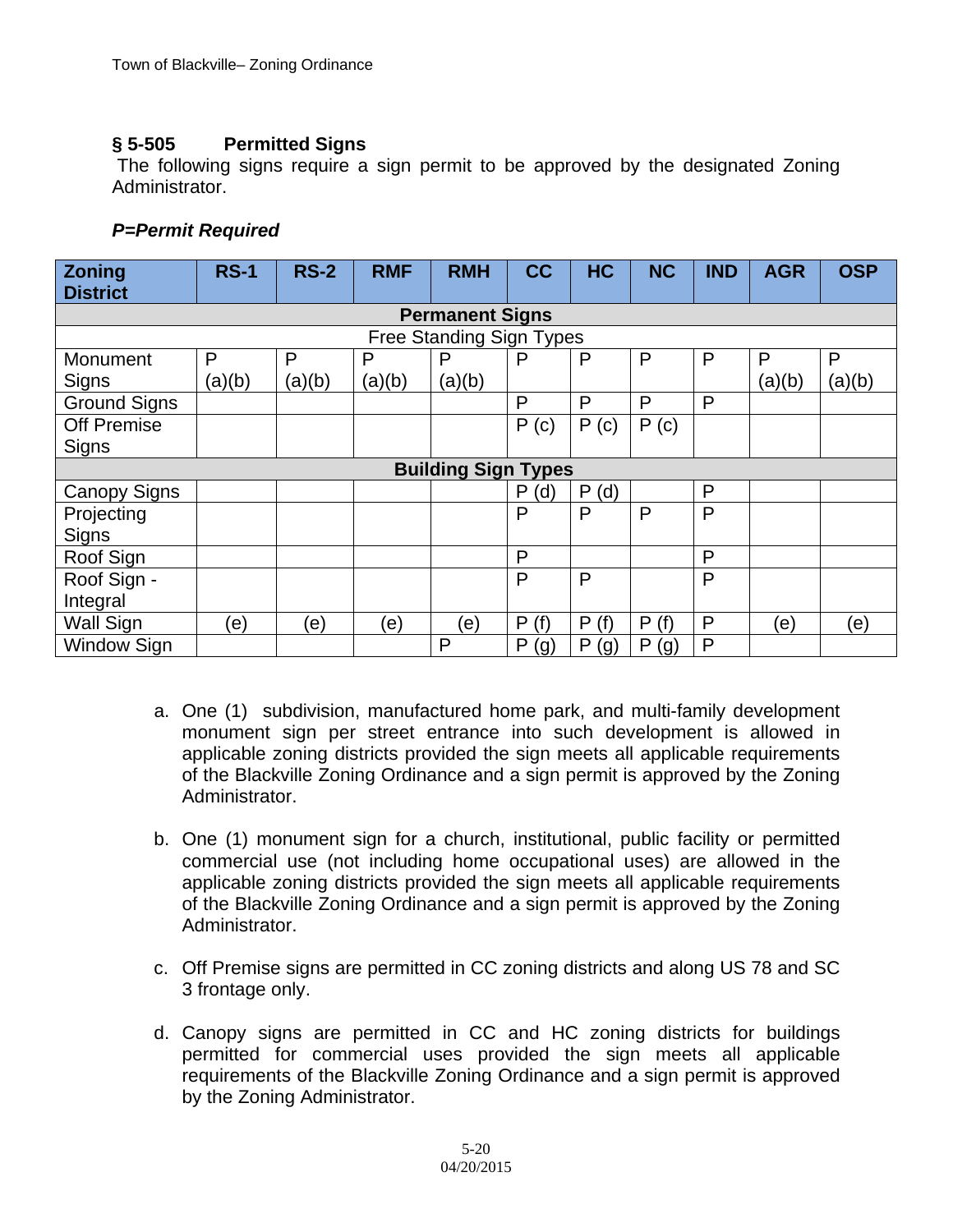- e. One (1) non-illuminated professional or business name plate not exceeding five (5) square feet in area mounted flat against the wall of a building in which a permitted home occupation or commercial use is conducted. A sign permit is not required for this type of sign.
- f. Wall signs are permitted in CC, HC and NC zoning districts for buildings permitted for commercial uses provided the sign meets all applicable requirements of the Blackville Zoning Ordinance and a sign permit is approved by the Zoning Administrator.
- g. Window signs are permitted in CC, HC and NC zoning districts for buildings permitted for commercial uses provided the sign meets all applicable requirements of the Blackville Zoning Ordinance and a sign permit is approved by the Zoning Administrator.

# **§ 5-506 Permitted Sign Characteristics**

| <b>Zoning</b><br><b>District</b>         | <b>RS-1</b> | <b>RS-2</b> | <b>RMF</b> | <b>RMH</b> | cc   | <b>HC</b> | <b>NC</b>    | <b>IND</b> | <b>AGR</b>   | <b>OSP</b>   |  |
|------------------------------------------|-------------|-------------|------------|------------|------|-----------|--------------|------------|--------------|--------------|--|
| <b>Sign Characteristics</b>              |             |             |            |            |      |           |              |            |              |              |  |
| Electronic<br>Animated                   |             |             |            | P(a)       | P(a) | P(a)      | P(a)         | P(a)       | P(a)         | P(a)         |  |
| Non-electronic<br>changeable<br>copy     | P           | P           | P          | P          | P    | P         | $\mathsf{P}$ | P          | $\mathsf{P}$ | $\mathsf{P}$ |  |
| Electronic<br>changeable<br>copy         |             |             |            | P(b)       | P(b) | P(b)      | P(b)         | P(b)       | P(b)         | P(b)         |  |
| Indirect<br>illumination                 | P           | P           | P          | P          | P    | P         | $\mathsf{P}$ | P          | P            | $\mathsf{P}$ |  |
| Internal<br><b>Illumination</b>          | P           | P           | P          | P          | P    | P         | $\mathsf{P}$ | P          | P            | $\mathsf{P}$ |  |
| Exposed<br>bulb<br>illumination          |             |             |            |            |      |           |              |            |              |              |  |
| Signs with<br>physically<br>moving parts |             |             |            |            |      |           |              |            |              |              |  |

## *P=Permit Required*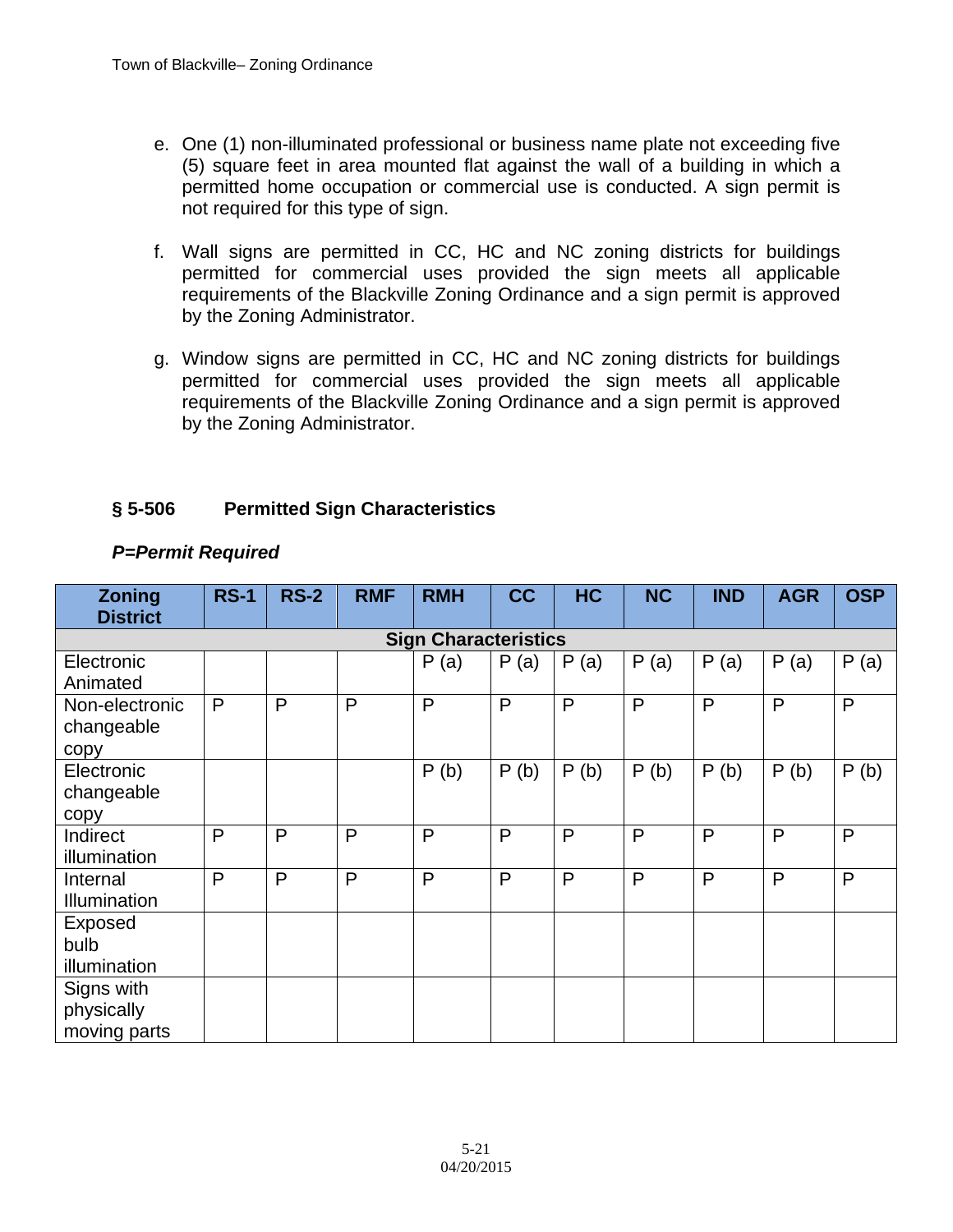- a. Signs with electronic animation characteristics are permitted on free standing signs only as allowed in applicable zoning districts provided sign graphics and/or text remain static for no less than ten (10) seconds.
- b. Signs with electronic changeable copy characteristics are permitted on free standing signs only in applicable zoning districts provided text remains static for no less than ten (10) seconds.

## **§ 5-507 Number, Dimension and Location of Permitted Signs**

| <b>Zoning</b><br><b>District</b>                                                                                                                                                                             | <b>RS-1</b> | <b>RS-2</b>        | <b>RMF</b>         | <b>RMH</b> | <b>CC</b>                                        | <b>HC</b>             | <b>NC</b>             | <b>IND</b>                  | <b>AGR</b>         | <b>OSP</b> |
|--------------------------------------------------------------------------------------------------------------------------------------------------------------------------------------------------------------|-------------|--------------------|--------------------|------------|--------------------------------------------------|-----------------------|-----------------------|-----------------------------|--------------------|------------|
| <b>Sign Type</b>                                                                                                                                                                                             |             |                    |                    |            |                                                  |                       |                       |                             |                    |            |
| Free Standing Signs (not including Sandwich Board signs)                                                                                                                                                     |             |                    |                    |            |                                                  |                       |                       |                             |                    |            |
| <b>Number</b><br>permitted<br>per lot                                                                                                                                                                        | (a)         | (a)                | (a)                | (a)        | 1 per<br>street<br>entranc<br>$\mathsf e$        | $(a)$ $(b)$           | (a)                   | 1 per<br>street<br>entrance | $(a)$ $(b)$        | (a)<br>(b) |
| Maximum<br>sign area<br>(Sq. Ft.)                                                                                                                                                                            | 24 ft.      | 24 ft.             | 24 ft.             | 24 ft.     | $\overline{75}$<br>$\overline{t}$<br>$(c)$ $(d)$ | 50 ft.<br>$(c)$ $(d)$ | 50ft.<br>(d)          | 75ft.<br>(c)(d)             | 24 ft.             | 24 ft.     |
| Minimum<br>setback<br>from<br>property<br>line                                                                                                                                                               | 5 ft.       | $\overline{5}$ ft. | $\overline{5}$ ft. | 5 ft.      | $\overline{5}$ ft.                               | 5 ft.                 | 5 ft.                 | $\overline{5}$ ft.          | $\overline{5}$ ft. | 5 ft.      |
| Maximum<br>Height                                                                                                                                                                                            | 8 ft.       | 8 ft.              | 8 ft.              | 8 ft.      | 35 ft.                                           | 35 ft.                | 35 ft.                | 35 ft.                      | 8 ft.              | 8 ft.      |
|                                                                                                                                                                                                              |             |                    |                    |            | <b>Off Premise Signs</b>                         |                       |                       |                             |                    |            |
| <b>Number</b><br>permitted<br>per lot                                                                                                                                                                        |             |                    |                    |            | $(d)$ (e)<br>$(f)$ $(g)$                         | (d)(e)<br>$(f)$ $(g)$ | (d)(e)<br>$(f)$ $(g)$ |                             |                    |            |
| Maximum<br>sign area<br>(Sq. Ft.)                                                                                                                                                                            |             |                    |                    |            | 300 ft.                                          | 250 ft.               | 250 ft.               |                             |                    |            |
| Minimum<br>setback<br>from<br>property<br>line                                                                                                                                                               |             |                    |                    |            | 10 ft.                                           | 10 ft.                | 10 ft.                |                             |                    |            |
| Maximum<br>Height                                                                                                                                                                                            |             |                    |                    |            | 35 ft.                                           | 25 ft.                | 25 ft.                |                             |                    |            |
| The maximum allowable sign area for signs with electronic animation and electronic changeable copy<br>characteristics is 25% of the maximum allowable sign for the zoning district of which the sign will be |             |                    |                    |            |                                                  |                       |                       |                             |                    |            |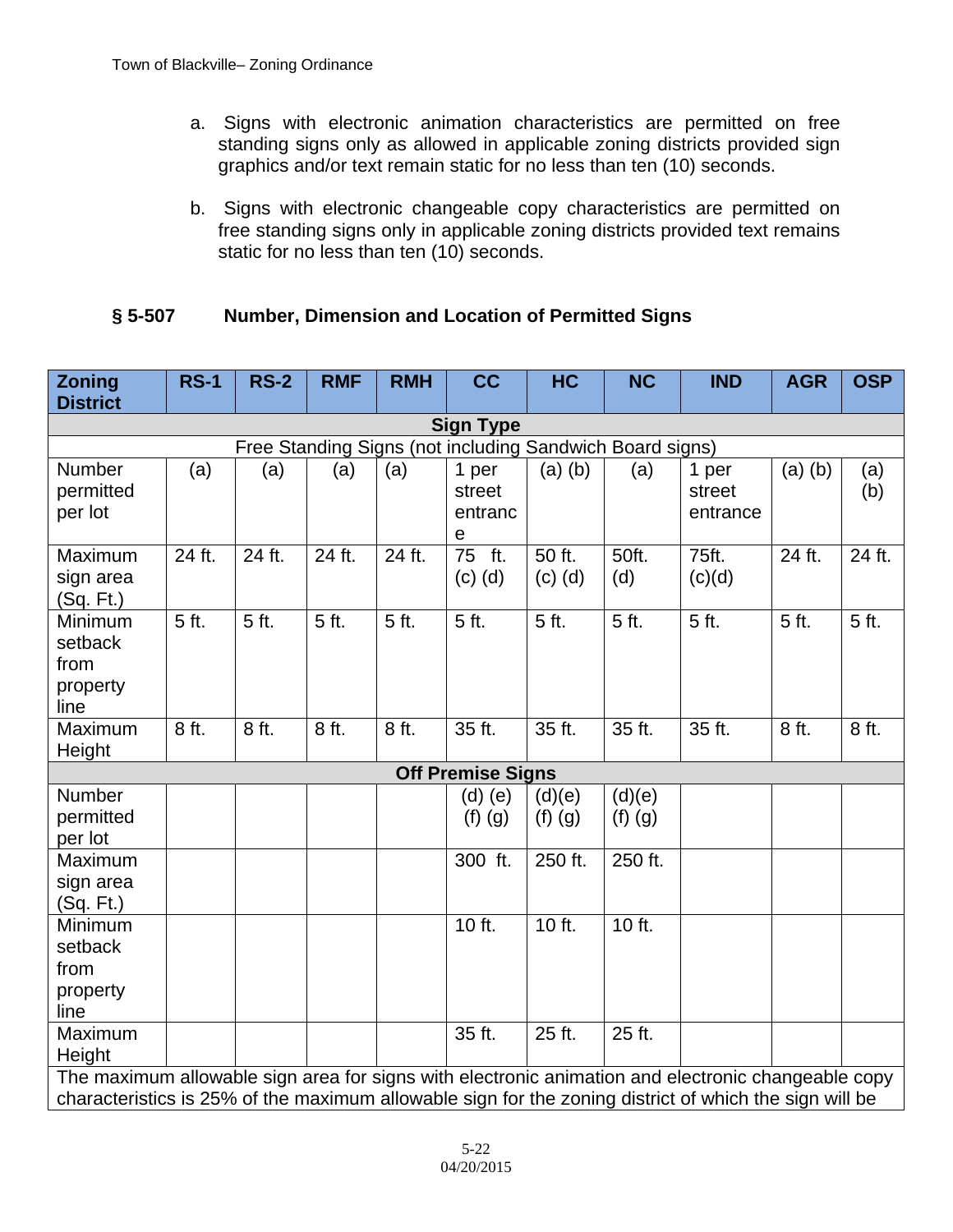| located.                                    |             |           |           |           |                                              |                                                 |                                                 |                                           |           |           |
|---------------------------------------------|-------------|-----------|-----------|-----------|----------------------------------------------|-------------------------------------------------|-------------------------------------------------|-------------------------------------------|-----------|-----------|
| <b>Building Signs</b>                       |             |           |           |           |                                              |                                                 |                                                 |                                           |           |           |
| Number<br>permitted<br>(per<br>business)    | $\mathbf 1$ | 1         | 1         | 1         | <b>NA</b>                                    | <b>NA</b>                                       | <b>NA</b>                                       | <b>NA</b>                                 | 1         | 1         |
| Maximum<br>sign area<br>(Sq. Ft.)           | 5 ft,       | 5 ft.     | 5 ft.     | 5 ft.     | <b>NA</b>                                    | <b>NA</b>                                       | <b>NA</b>                                       | <b>NA</b>                                 | 5         | 5         |
| Maximum<br>sign area<br>(% of wall<br>area) | <b>NA</b>   | <b>NA</b> | <b>NA</b> | <b>NA</b> | 15<br>$(g)$ (h)                              | 10(h)                                           | 10(h)                                           | 15<br>$(g)$ (h)                           | <b>NA</b> | <b>NA</b> |
| Maximum<br>Height<br>(Roof<br>Signs)        |             |           |           |           | 20 ft.<br>from<br>the<br>base of<br>the roof | 10 ft.<br>from<br>the<br>base<br>of the<br>roof | 10 ft.<br>from<br>the<br>base<br>of the<br>roof | 20 ft.<br>from the<br>base of<br>the roof |           |           |

One (1) subdivision, manufactured home park, and multi-family development monument sign per street entrance into such development is allowed in applicable zoning districts provided the sign meets all applicable requirements of the Blackville Zoning Ordinance and a sign permit is approved by the Zoning Administrator.

- a. One (1) monument sign for a church, institutional, public facility or permitted commercial use (not including home occupational uses) are allowed in the applicable zoning districts provided the sign meets all applicable requirements of the Blackville Zoning Ordinance and a sign permit is approved by the Zoning Administrator.
- b. The maximum sign area for multi-tenant signs in CC and HC zoning districts displaying the names of two (2) or more businesses may be increased by fifteen (15) square feet.
- c. The maximum sign area for multi-tenant signs in CC, HC and IND zoning districts displaying the names of two (2) or more businesses may be increased by twenty (20) square feet.
- d. Off Premise signs are only allowed along US 78 and SC 3 highway frontages.
- e. No Off Premise signs shall be located less than one thousand (1,000) feet from another such off-premise sign on the same side of the highway.
- f. No Off Premise signs shall be located less than two hundred (200) feet from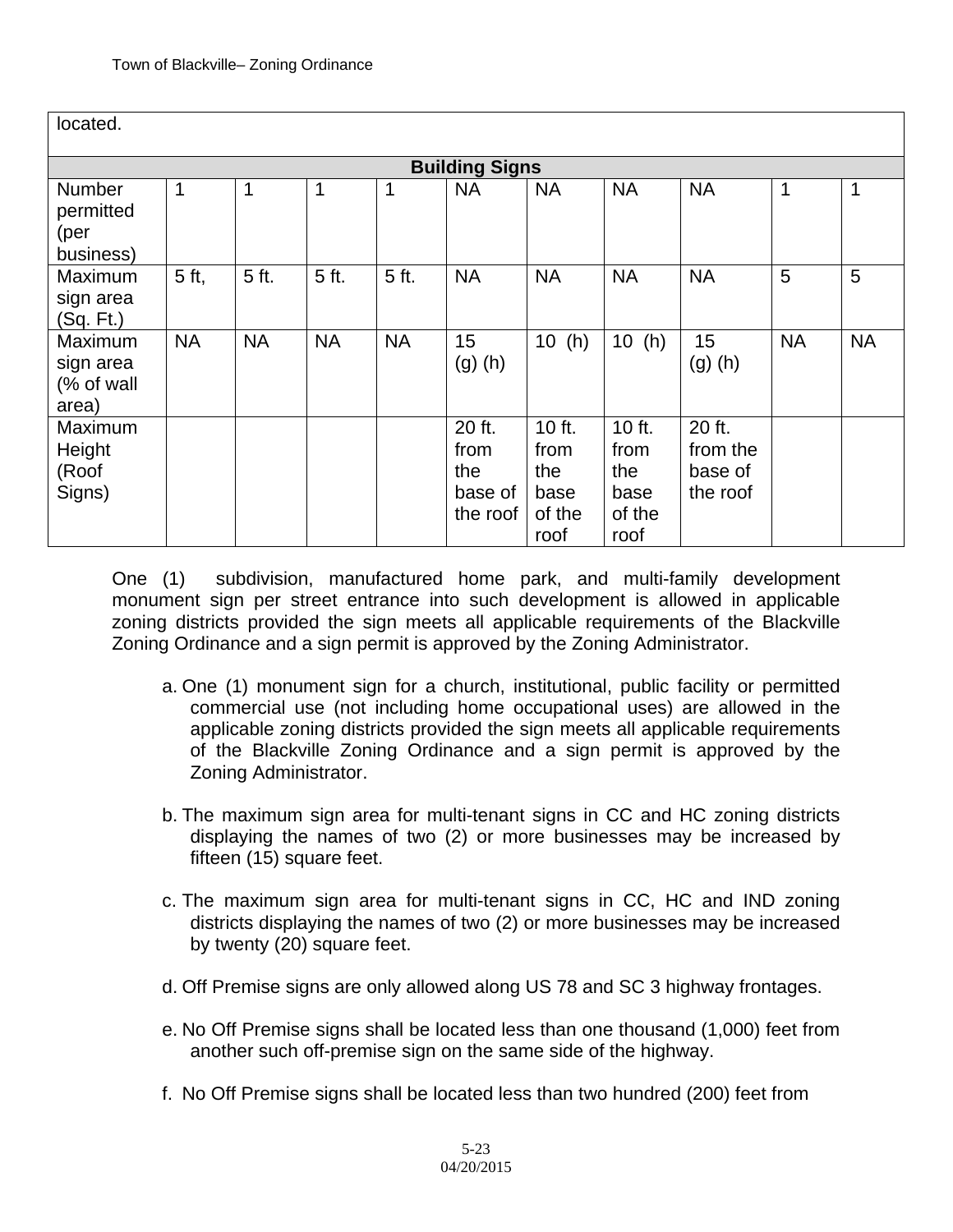any residential zoning districts.

- g. A maximum sign area of 15 % of the total wall area (not including the roof) of the building side facing the primary street frontage is permitted to be displayed on the wall or roof (as permitted by § 5-503 and §5-505) facing the primary street frontage.
- h. A maximum sign area of 10 % of the total wall area for per wall for each remaining side is permitted to be displayed one each of the remaining building walls or roofs (as permitted by § 5-503 and §5-505).
- i. A projecting sign may extend outward from the wall of a building not more than six and one-half  $(6 \frac{1}{2})$  feet, but shall not be closer than eighteen (18) inches to the vertical plane at the street curb line.

## **§ 5-508 Signs in PD Zoning Districts**

Signs located in PD districts will be approved in the overall site plan approval process for such a development.

#### **§ 5-509 Removal of Signs**

a. The lawful use of any permanently mounted sign existing at the time of the adoption of this ordinance may be continued as a non-conforming use.

b. Any sign which has been abandoned for a period of three (3) consecutive months shall be removed and any sign which is in violation of this ordinance at the time of its passage and which is subsequently destroyed or substantially damaged shall be removed or brought into conformity. When there is a change in the name of the business or of the principal product sold by a business after the adoption of this ordinance and there are non-conforming signs on the building or site, such signs shall be removed or brought into conformity. An order under this section shall be issued in writing by the Zoning Administrator to the owner of such sign, or of the building or premises on which such sign is located, to comply within a stated period of time not less than thirty (30) days. Upon failure to comply with such notice, the Zoning Administrator may authorize removal of the sign and any costs of removal may be collected by the Town in accordance with South Carolina law.

c. Temporary signs shall be removed within two (2) weeks following completion of the event or project for which they were displayed.

d. Any nonconforming sign which is not permanently mounted shall be removed or brought into conformity no later than the effective date of this ordinance.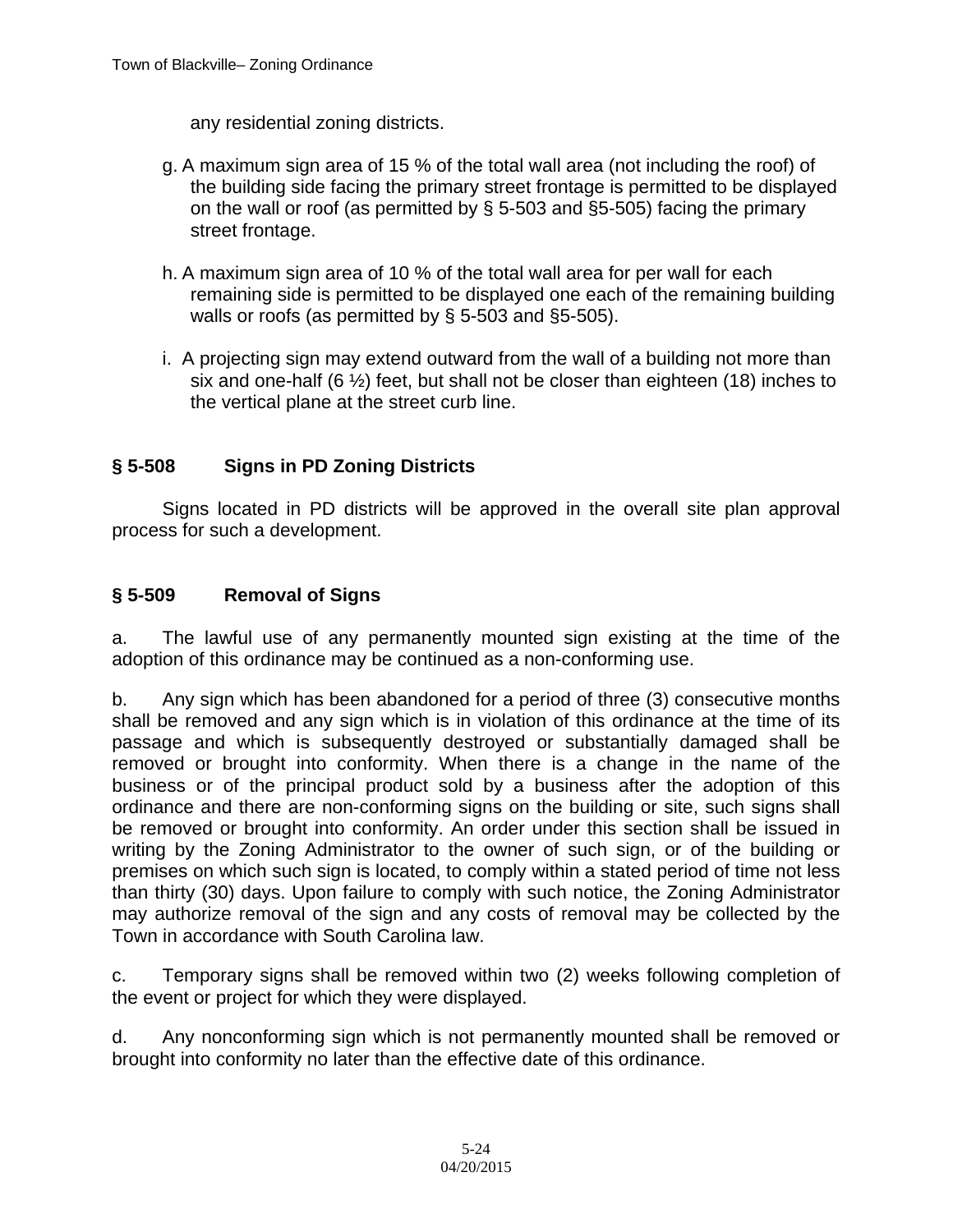## **§ 5-510 Sign Permit Procedures**

Permits for all allowed signs are required. Unless otherwise provided for in this ordinance, no sign or sign structure, regardless of its cost of construction, shall be erected, replaced, relocated, constructed, changed or altered until after a permit for the same has been issued by the Zoning Administrator.

All applications for sign permits shall be made with the Town of Blackville Zoning Administrator. The following information shall be submitted with an application for a sign permit:

- a. Identification of ownership of property on which sign is to be erected.
- b. Name and address of the owner of the sign.
- c. Site plan sketch showing the location of the sign with respect to the property and right-of way lines and any buildings, parking areas, and other improvements to the property.
- d. Exact size, shape, configuration, design, area, height, number, and type of sign to be erected.
- e. The value of the sign or sign structure.
- f. Any other information, specifications, photographs or the like deemed necessary by the Zoning Administrator in order to assure compliance with the Town Ordinance.

Permit applications shall be acted upon by the Zoning Administrator within thirty (30) days of receipt, excluding holidays and weekends. Before issuing a permit, the Zoning Administrator shall collect the fees as established by Town Council.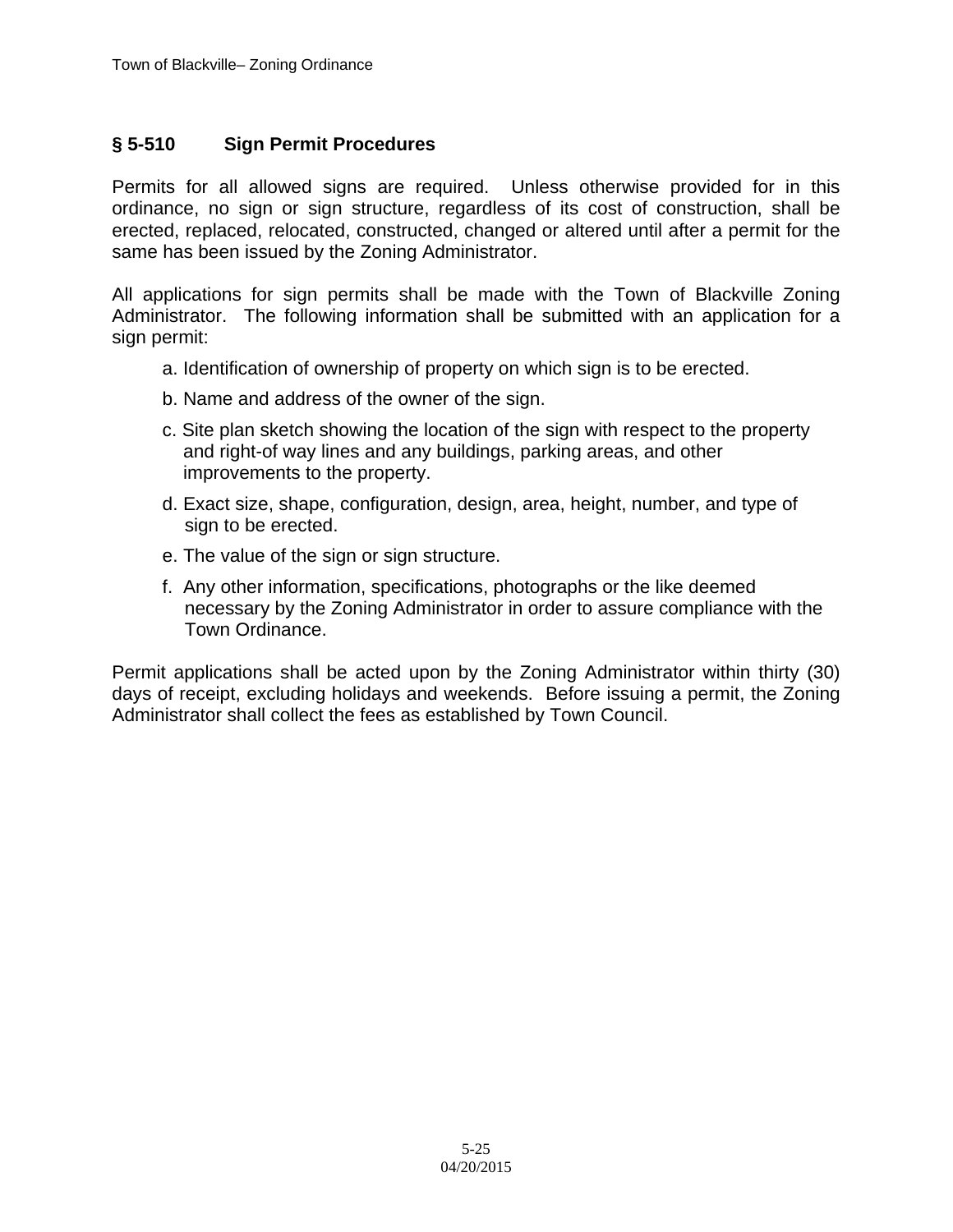## **Article VI Sexually Oriented Businesses**

## **§ 5-600 Purpose and intent.**

 It is the purpose of this Article to regulate sexually oriented businesses to promote the health, safety, morals, and general welfare of the citizens of the Town, and to establish reasonable and uniform regulations to prevent the continued deleterious location and concentration of sexually oriented businesses within the Town. The provisions of this Article have neither the purpose nor effect of imposing a limitation or restriction on the content of any communicative materials, including sexually oriented materials. Similarly, it is not the intent or effect of this Article to restrict or deny access by adults to sexually oriented materials protected by the First Amendment, or to deny access by the distributors and exhibitors of sexually oriented entertainment to their intended market. Neither is it the intent or effect of this Article to condone or legitimize the distribution of obscene material.

## **§ 5-601 Definitions.**

a. *Adult arcade* means any place to which the public is permitted or invited wherein coin-operated or slug-operated or electronically, electrically, or mechanically controlled still or motion picture machines, projectors, or other image-producing devices are maintained to show images to five (5) or fewer persons per machine at any one time, and where the images so displayed are distinguished or characterized by the depicting or describing of "certain sexual activities" or "specified anatomical areas."

b. *Adult bookstore* or *adult video store* means a commercial establishment which, as one of its principal business purposes, offers for sale or rental for any form of consideration any one or more of the following:

(1) Books, magazines, periodicals or other printed matter, or photographs, films, motion picture, video cassettes or video reproductions, slides, or other visual representations which depict or describe "specified sexual activities" or "specified anatomical areas"; or

(2) Instruments, devices, or paraphernalia which are designed for use in connection with "specified sexual activities." A commercial establishment may have other principal business purposes that do not involve the offering for sale or rental of material depicting or describing "specified sexual activities" or "specified anatomical areas" and still be categorized as an adult bookstore or adult video store. Such other business purposes will not serve to exempt such commercial establishment from being categorized as an adult bookstore or adult video store so long as one of its principal business purposes is the offering for sale or rental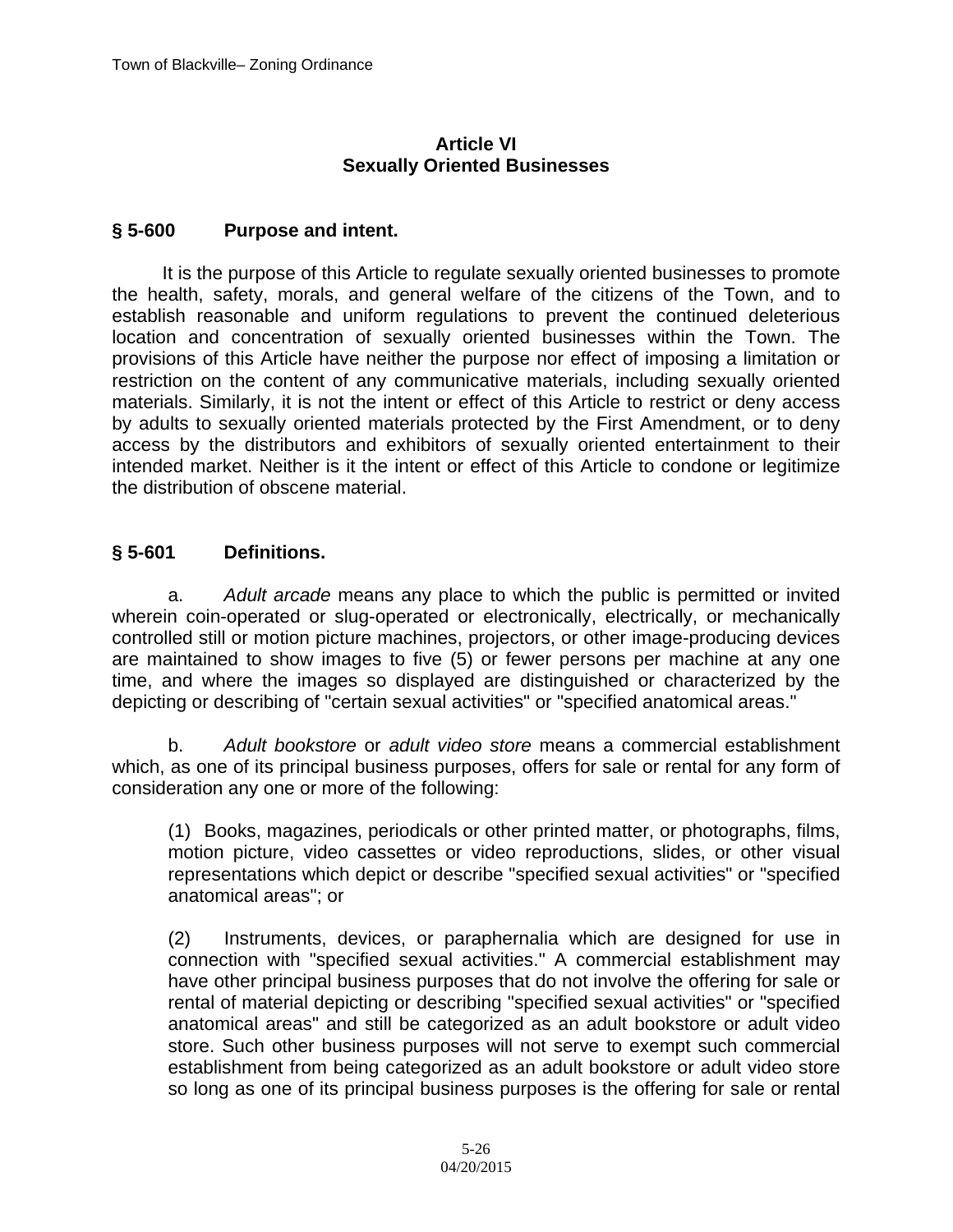for consideration the specified materials which depict or describe "specified sexual activities" or "specified anatomical areas."

c. *Adult cabaret* means a nightclub, bar, restaurant, or similar commercial establishment which regularly features:

(1) Persons who appear in a state of nudity; or

(2) Live performances which are characterized by the exposure of "specified anatomical areas" or by "specified sexual activities"; or

(3) Films, motion pictures, video cassettes, slides, or other photographic reproductions which are characterized by the depiction or description of "specified sexual activities" or "specified anatomical areas."

d. *Adult motel* means a hotel, motel or similar commercial establishment which:

(1) Offers accommodations to the public for any form of consideration; provides patrons with closed-circuit television transmissions, films, motion pictures, video cassettes, slides, or other photographic reproductions which are characterized by the depiction or description of "specified sexual activities" or "specified anatomical areas"; and has a sign visible from the public right of way which advertises the availability of this adult type of photographic reproductions;

(2) Offers a sleeping room for rent for a period of time that is less than 10 hours; or

 (3) Allows a tenant or occupant of a sleeping room to subrent the room for a period of

time that is less than 10 hours.

e. *Adult motion picture theater* means a commercial establishment where, for any form of consideration, films, motion pictures, video cassettes, slides, or similar photographic reproductions are regularly shown which are characterized by the depiction or description of "specified sexual activities" or "specified anatomical areas."

f. *Adult theater* means a theater, concert hall, auditorium, or similar commercial establishment which regularly features persons who appear in a state of nudity or live performances which are characterized by the exposure of "specified anatomical areas" or by "specified sexual activities."

g. *Escort* means a person who, for consideration, agrees or offers to act as a companion, guide, or date for another person, or who agrees or offers to privately model lingerie or to privately perform a striptease for another person.

h. *Escort agency* means a person or business association who furnishes, offers to furnish, or advertises to furnish escorts as one of its primary business purposes for a fee, tip, or other consideration.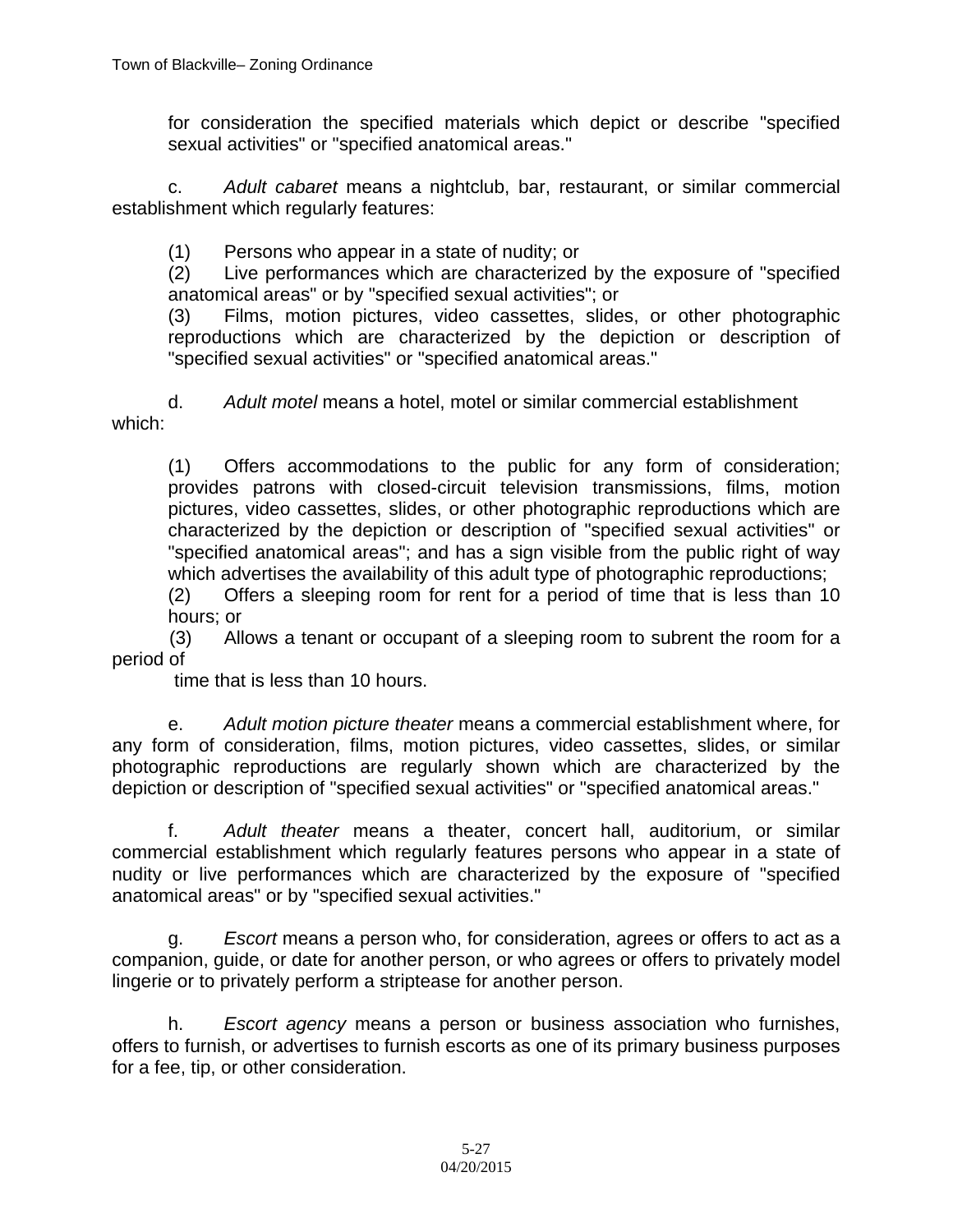i. *Establishment* means and includes any of the following:

(1) The opening or commencement of any sexually oriented business as a new business;

(2) The conversion of an existing business, whether or not a sexually oriented business, to any sexually oriented business;

(3) The additions of any sexually oriented business to any other existing sexually oriented business; or

(4) The relocation of any sexually oriented business.

j. *Permittee* and/or *licensee* means a person in whose name a permit and/or license to operate a sexually oriented business has been issued, as well as the individual listed as an applicant on the application for a permit and/or license.

k. *Nude model studio* means any place where a person who appears in a state of nudity or displays "specified anatomical areas" is provided to be observed, sketched, drawn, painted, sculptured, photographed, or similarly depicted by other persons who pay money or any form of consideration.

l. *Nudity* or a *state of nudity* means the appearance of a human bare buttock, anus, male genitals, female genitals, or female breast.

m. *Person* means an individual, proprietorship, partnership, corporation, association, or other legal entity.

n. *Semi-nude* means a state of dress in which clothing covers no more than the genitals, pubic region, and areolae of the female breast, as well as portions of the body covered by supporting straps or devices.

o. *Sexual encounter center* means a business or commercial enterprise that, as one of its primary business purposes, offers for any form of consideration:

(1) Physical contact in the form of wrestling or tumbling between persons of the opposite sex; or

(2) Activities between male and female persons and/or persons of the same sex when one or more of the persons is in a state of nudity or semi-nude.

p. *Sexually oriented business* means an adult arcade, adult bookstore or adult video store, adult cabaret, adult motel, adult motion picture theater, adult theater, escort agency, nude model studio, or sexual encounter center.

q. *Specified anatomical areas* means the male genitals in a state of sexual arousal and/or the vulva or more intimate parts of the female genitals.

r. *Specified sexual activities* means and includes any of the following: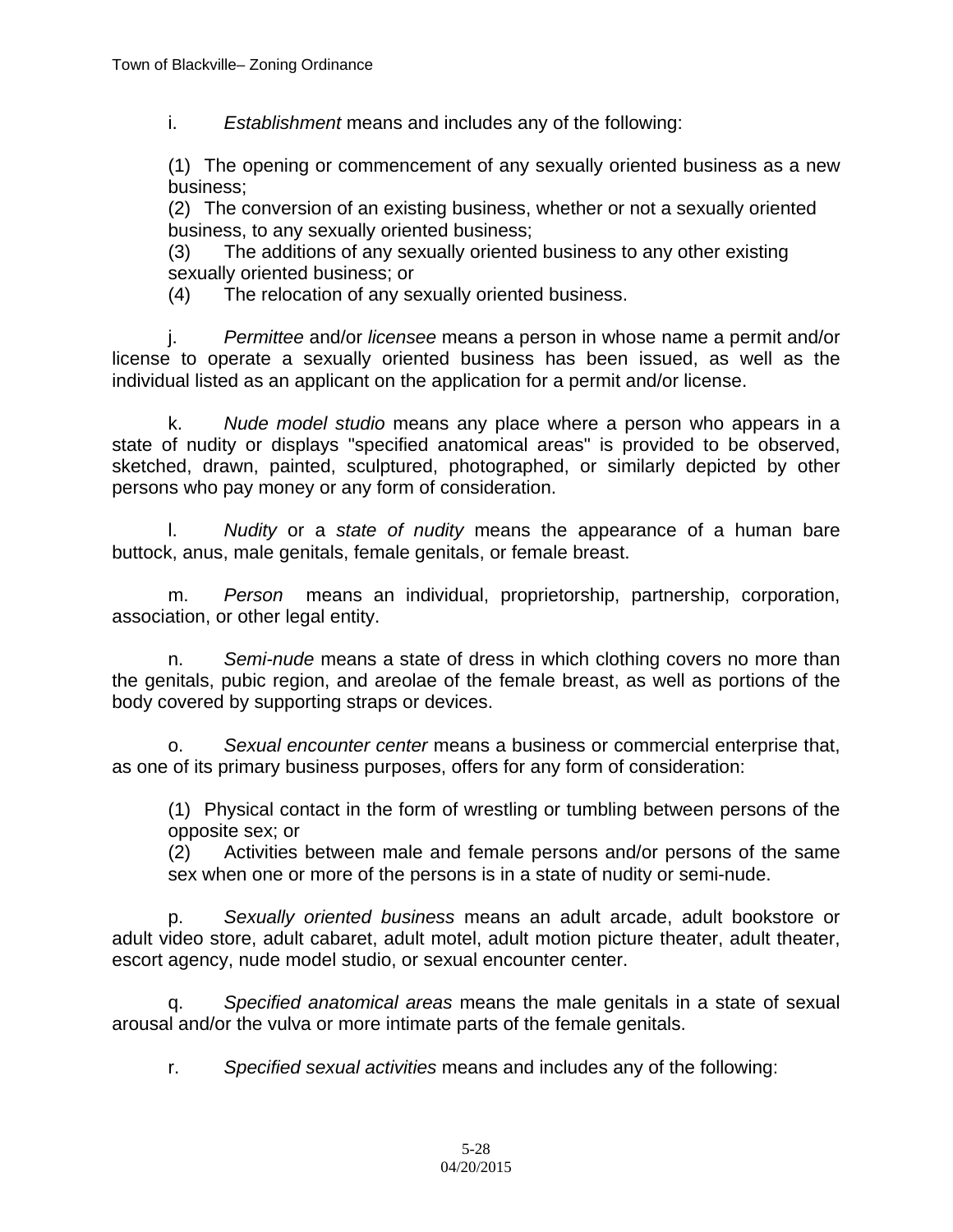(1) The fondling or other erotic touching of human genitals, pubic region, buttocks, anus, or female breasts;

(2) Sex acts, normal or perverted, actual or simulated, including intercourse, oral copulation, or sodomy;

(3) Masturbation, actual or simulated; or

(4) Excretory functions as part of or in connection with any of the activities set forth in (a) through c. above.

s. *Substantial enlargement* of a sexually oriented business means the increase in floor area occupied by the business by more than 25 percent, as the floor area existed on January 1, 2000.

t. *Transfer of ownership or control* of a sexually oriented business means and includes any of the following:

(1) The sale, lease, or sublease of the business;

(2) The transfer of securities which constitute a controlling interest in the business, whether by sale, exchange, or similar means; or

(3) The establishment of a trust, gift, or other similar legal device which transfers the ownership or control of the business, except for transfer by bequest or other operation of law upon the death of the person possessing the ownership or control.

# **§ 5-602 Classification.**

Sexually oriented businesses are classified as follows:

- (1) Adult arcades;
- (2) Adult bookstores or adult video stores;
- (3) Adult cabarets;
- (4) Adult motels;
- (5) Adult motion picture theaters;
- (6) Adult theaters;
- (7) Escort agencies;
- (8) Nude model studios; and
- (9) Sexual encounter centers.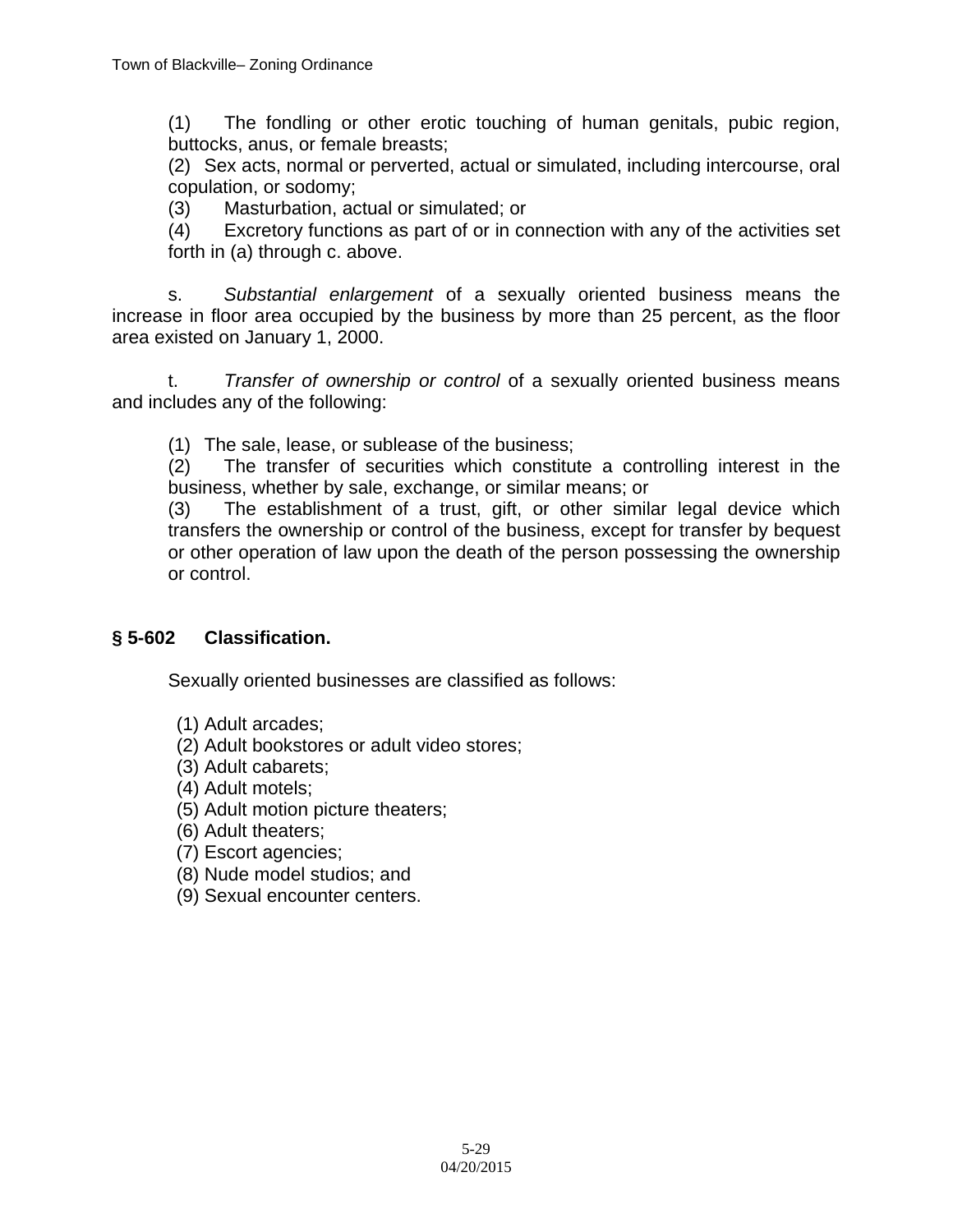## **§ 5-603 Permit required.**

a. A person commits a misdemeanor if he operates a sexually oriented business without a valid permit issued by the Town for the particular type of business.

b. An application for a permit must be made on a form provided by the Zoning Administrator. The application must be accompanied by a sketch or diagram showing the configuration of the premises, including a statement of total floor space occupied by the business. The sketch or diagram need not be professionally prepared but must be drawn to a designated scale or drawn with marked dimensions of the interior of the premises to an accuracy of plus or minus 6 inches.

c. The applicant must be qualified according to the provisions of this chapter and the premises must be inspected and found to be in compliance with the law by the health department, fire department, and building official.

d. If a person who wishes to operate a sexually oriented business is an individual, he must sign the application for a permit as applicant. If a person who wishes to operate a sexually oriented business is other than an individual, each individual who has a 10 percent or greater interest in the business must sign the application for a permit as applicant. If a corporation is listed as owner of a sexually oriented business or as the entity which wishes to operate such a business, each individual having a 10 percent or greater interest in the corporation must sign the application for a permit as applicant.

e. The fact that a person possesses other types of state, county, or Town permits and/or licenses does not exempt him from the requirement of obtaining a sexually oriented business permit.

## **§ 5-604 Issuance of permit and fee.**

a. The Town Zoning Administrator shall approve the issuance of a permit to an applicant within 30 days after receipt of an application unless he finds one or more of the following to be true:

- (1) An applicant is under 18 years of age.
- (2) An applicant or an applicant's spouse is overdue in his payment to the Town of taxes, fees, fines, or penalties assessed against him or imposed upon him in relation to a sexually oriented business.
- (3) An applicant has failed to provide information reasonably necessary for issuance of the permit or has falsely answered a question or request for information on the applicant form.
- (4) An applicant is residing with a person who has been denied a permit by the Town to operate a sexually oriented business within the preceding 12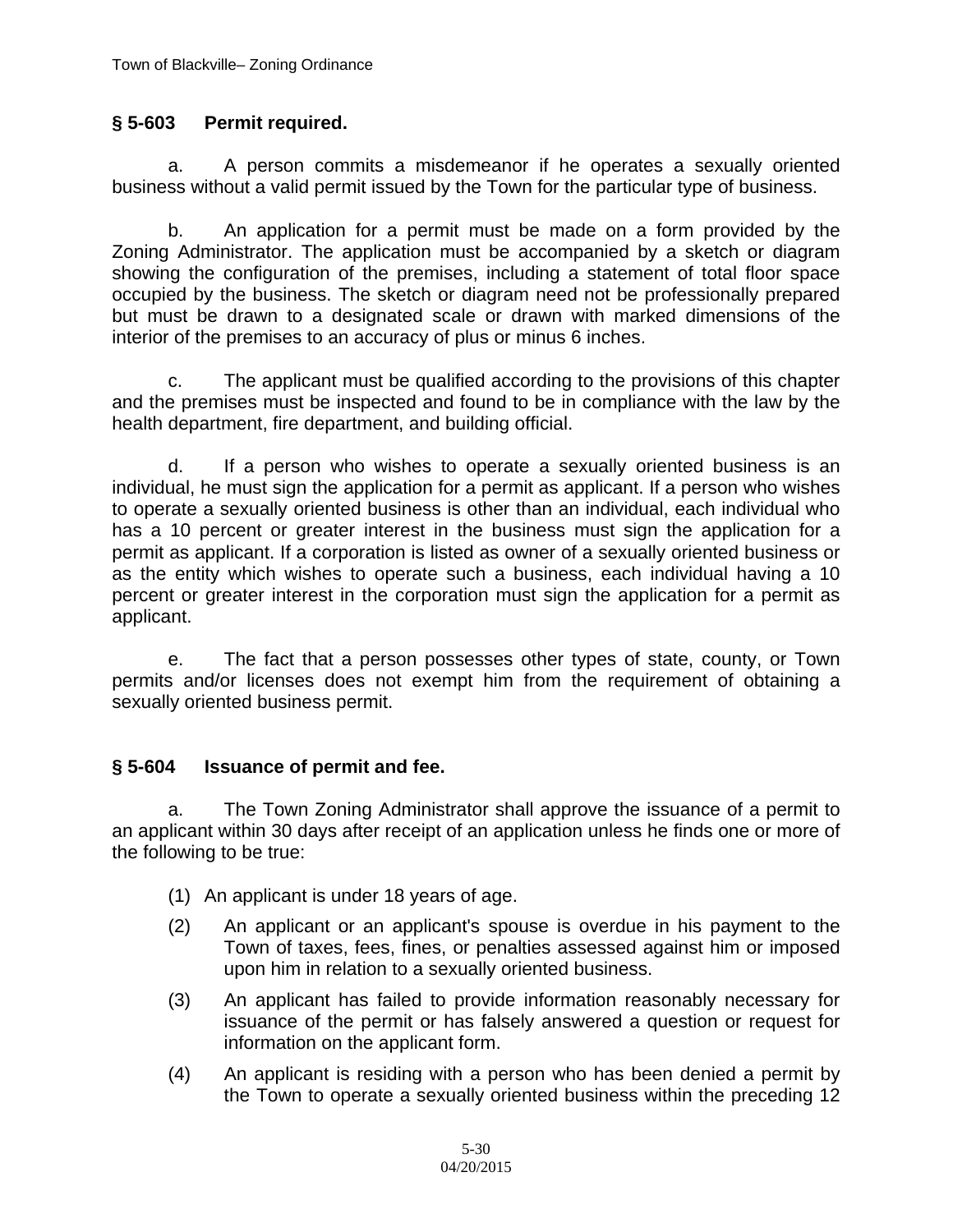months, or residing with a person whose license to operate a sexually oriented business has been revoked within the preceding 12 months.

- (5) The premises to be used for the sexually oriented business have not been approved by the health department, fire department, and the building official as being in compliance with applicable laws and ordinances.
- (6) The permit fee required by the ordinance codified in this section has not been paid.
- (7) An applicant of the proposed establishment is in violation of or is not in compliance with any of the provisions of the ordinance codified in this section.
- (8) The permit, if granted, shall state on its face the name of the person or persons to whom it is granted, the expiration date, and the address of the sexually oriented business. The permit shall be posted in a conspicuous place at or near the entrance to the sexually oriented business so that it may be easily read at any time.
- b. The annual fee for a sexually oriented business permit is \$1,000.00.

#### **§ 5-605 Inspection.**

 An application of permittee shall permit representatives of the police department, health department, fire department, zoning department, or other Town departments or agencies to inspect the premises of a sexually oriented business for the purpose of ensuring compliance with the law, at any time it is occupied or open for business, and it is unlawful to refuse to permit such inspection of the premises at any time it is occupied or open for business.

## **§ 5-606 Expiration of permit.**

a. Each permit shall expire at the end of the calendar year and may be renewed only by making application as provided herein. Application for renewal should be made at least 30 days before the expiration date, and when made less than 30 days before the expiration date, the expiration of the permit will not be affected except for good cause shown.

b. When the Zoning Administrator denies renewal of a permit, the applicant shall not be issued a permit for one year from the date of denial. If, subsequent to denial, the Zoning Administrator finds that the basis for denial of the renewal permit has been corrected or abated, the applicant may be granted a permit.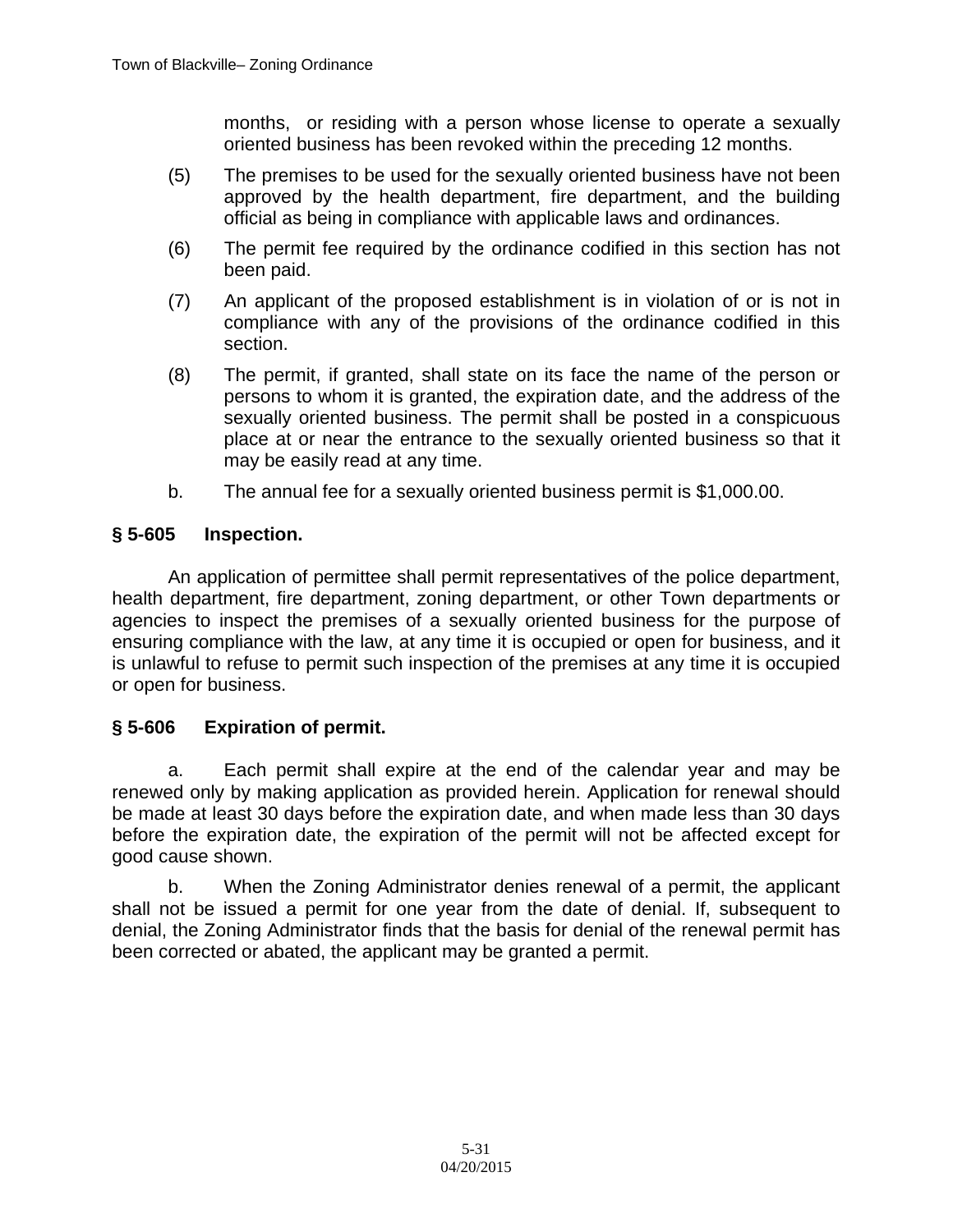## **§ 5-607 Suspension of permit.**

The Zoning Administrator may suspend a permit for a period not to exceed 30 days if he determines that a permittee or an employee of a permittee has:

(1) Violated or is not in compliance with any section of this ordinance;

(2) Engaged in excessive use of alcoholic beverages while on the sexually oriented business premises;

(3) Refused to allow an inspection of the sexually oriented business premises as authorized by this chapter,

(4) Knowingly permitted gambling by any person on the sexually oriented business premises.

# **§ 5-608 Revocation of permit.**

a. The Zoning Administrator shall revoke a permit if a cause for suspension in

§ 5-607 occurs and the permit has been suspended within the preceding 12 months for willful and knowing violation of the ordinance codified in this section.

b. The Zoning Administrator shall revoke a permit if he determines that:

(1) A permittee knowingly gave false or misleading material information in the application submitted to the zoning department during the application process;

(2) A permittee or an employee has knowingly allowed possession, use, or sale of controlled substances on the premises;

(3) A permittee or an employee has knowingly allowed prostitution on the premises;

(4) A permittee or an employee knowingly operated the sexually oriented business during a period of time when the permittee's permit was suspended;

(5) A permittee or an employee has knowingly allowed any act of sexual intercourse, sodomy, oral copulation, masturbation, or other sexual conduct to occur in or on the permitted premises;

(6) A permittee is delinquent in payments to the Town, county, or state for any taxes or fees past due related to the sexually oriented business.

c. When the Zoning Administrator revokes a permit, the revocation shall continue for one year, and the permittee shall not be issued a sexually oriented permit for one year from the date revocation became effective. If, subsequent to revocation the Zoning Administrator finds that the basis for the revocation has been corrected or abated, the applicant may be granted a permit if at least 90 days have elapsed since the date the revocation became effective.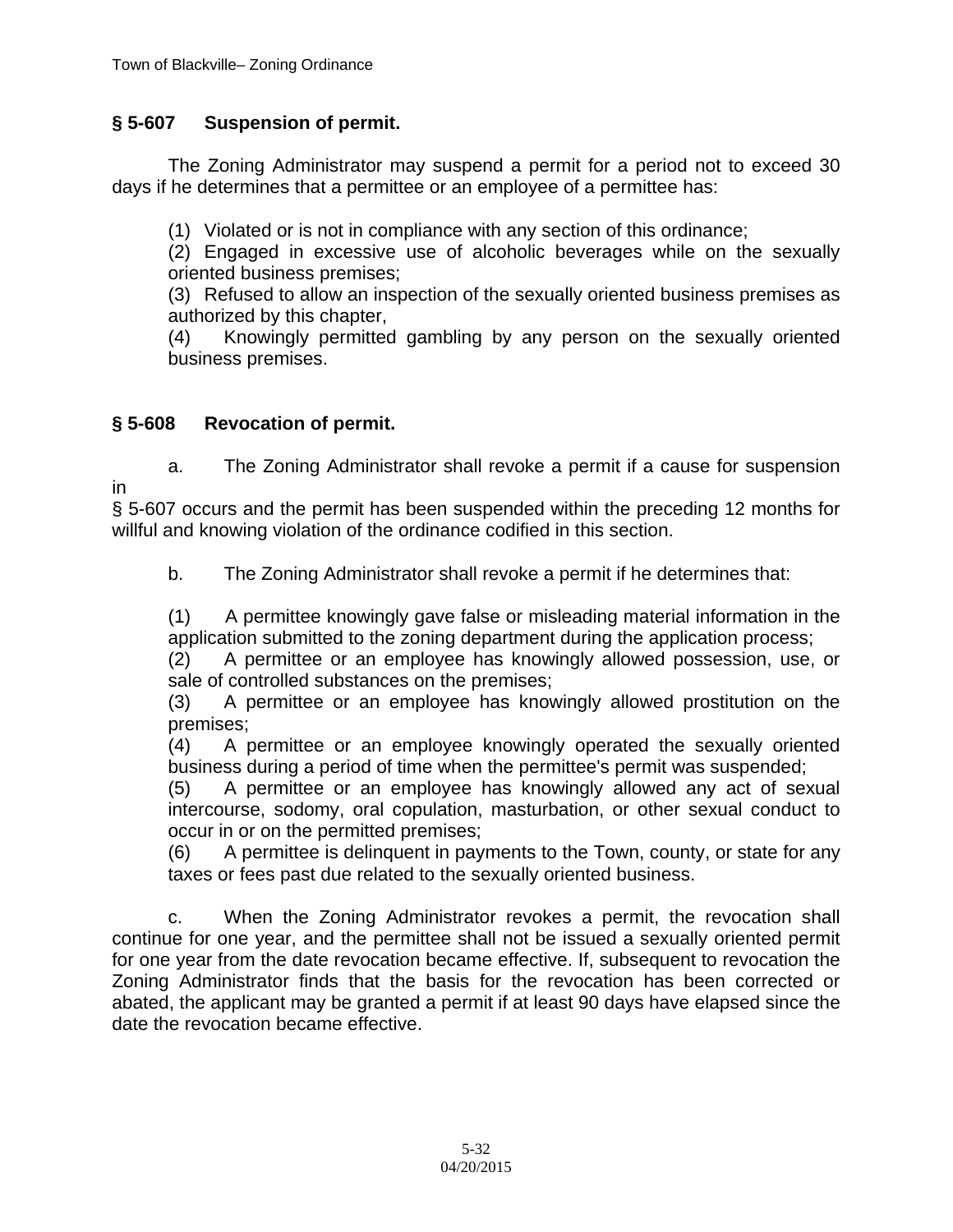## **§ 5-609 Transfer of permit.**

A permittee shall not transfer his permit to another, nor shall a permittee operate a sexually oriented business under the authority of a permit at any place other than the address designated in the application.

## **§ 5-610 Location of sexually oriented businesses; nonconforming uses.**

a. A sexually oriented business may be located only within an Industrial district - (IND).

b. A person commits a misdemeanor if he operates or causes to be operated a sexually oriented business outside of a designated IND district.

c. A person commits a misdemeanor if he operates or causes to be operated a sexually oriented business within 1,000 feet of:

- (1) A church;
- (2) A public or private elementary or secondary school;
- (3) A boundary of any residential district;
- (4) A public park adjacent to any residential district;
- (5) The property line of a lot devoted to residential use;
- (6) A day care facility.

d. A person commits a misdemeanor if he causes or permits the operation, establishment, substantial enlargement, or transfer of ownership or control of a sexually oriented business within 1,000 feet of another sexually oriented business.

e. A person commits a misdemeanor if he causes or permits the operation, establishment, or maintenance of more than one sexually oriented business in the same building, structure, or portion thereof, or the increase of floor areas of any sexually oriented business in any building, structure, or portion thereof containing another sexually oriented business.

f. For purposes of this Article, measurement shall be made in a straight line, without regard to intervening structures or objects, from the nearest portion of the building or structure used as a part of the premises where a sexually oriented business is conducted, to the nearest property line of the premises of a church or public or private elementary or secondary school, or to the nearest boundary of an affected public park, residential district, or residential lot.

g. For purposes of this Article, the distance between any two sexually oriented businesses shall be measured in a straight line, without regard to intervening structures or objects, from the closest exterior wall of the structure in which each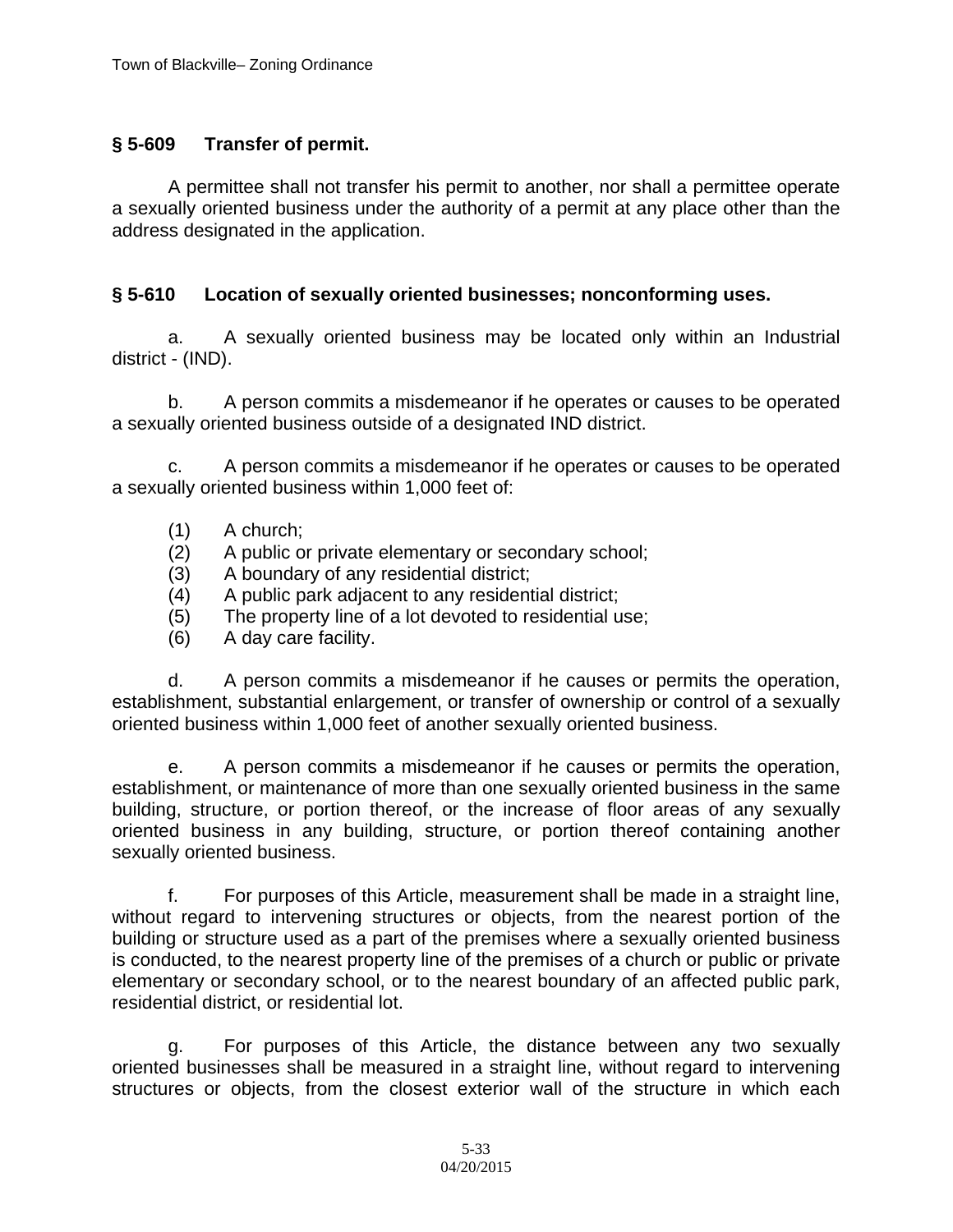business is located.

h. A sexually oriented business lawfully operating as a conforming use is not rendered a nonconforming use by the location, subsequent to the grant or renewal of the sexually oriented business permit, of a church, public or private elementary or secondary school, public park, residential district, or a residential lot within 1,000 feet of the sexually oriented business. This provision applies only to the renewal of a valid permit, and does not apply when an application for a permit is submitted after a permit has expired or has been revoked.

# **§ 5-611 Additional regulations for adult motels.**

a. Evidence that a sleeping room in a hotel, motel, or a similar commercial establishment has been rented and vacated two or more times in a period of time that is less than ten hours creates a rebuttable presumption that the establishment is an adult motel as that term is defined in this chapter.

b. A person commits a misdemeanor if, as the person in control of a sleeping room in a hotel, motel, or similar commercial establishment that does not have a sexually oriented permit, he rents or subrents a sleeping room to a person and, within ten hours from the time the room is rented, he rents or subrents the same sleeping room again.

c. For purposes of this section, the terms "rent" or "subrent" mean the act of permitting a room to be occupied for any form of consideration.

# **§ 5-612 Regulations for exhibition of sexually explicit films or videos.**

a. A person who operates or causes to be operated a sexually oriented business, other than an adult motel, which exhibits on the premises in a viewing room of less than 150 square feet of floor space, a film, video cassette, or other video reproduction which depicts specified sexual activities or specified anatomical areas, shall comply with the following requirements:

(1) Upon application for a sexually oriented permit, the application shall be accompanied by a diagram of the premises showing a plan thereof specifying the location of one or more manager's stations and the location of all overhead lighting fixtures and designating any portion of the premises in which patrons will not be permitted. A manager's station may not exceed 32 square feet of floor area. The diagram shall also designate the place at which the permit will be conspicuously posted, if granted. A professionally prepared diagram in the nature of an engineer's or architect's blueprint shall not be required; however, each diagram should be oriented to the north or to some designated street or object and should be drawn to a designated scale or with marked dimensions sufficient to show the various internal dimensions of all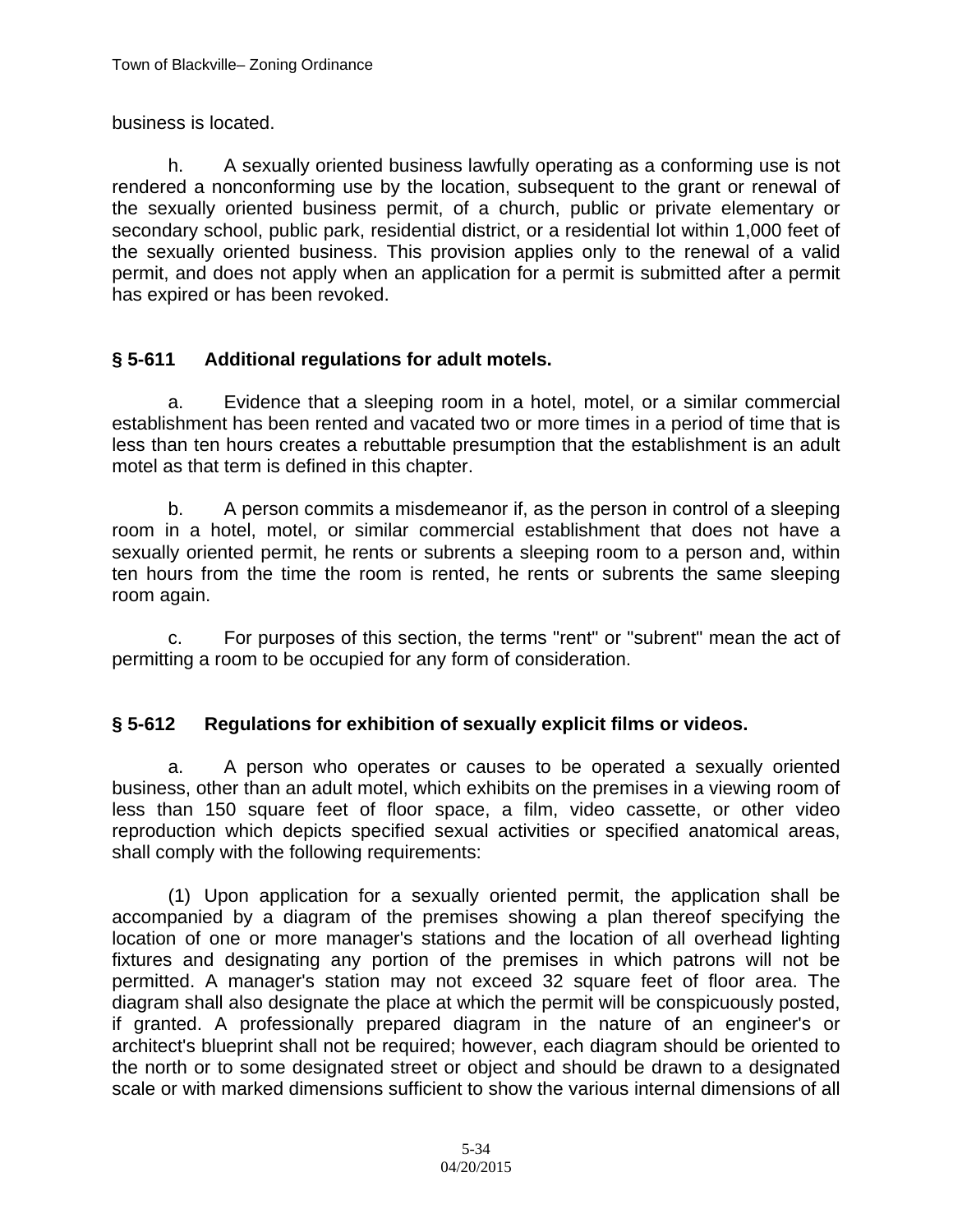areas of the interior of the premises to an accuracy of plus or minus six inches. The Zoning Administrator may waive the foregoing diagram for renewal applications if the applicant adopts a diagram that was previously submitted and certifies that the configuration of the premises has not been altered since it was prepared.

(2) The application shall be sworn to be true and correct by the applicant.

(3) No alteration in the configuration or location of a manager's station may be made without the prior approval of the Zoning Administrator or his designee.

(4) It is the duty of the owners and operator of the premises to ensure that at least one employee is on duty and situated in each manager's station at all times that any patron is present inside the premises.

(5) The interior of the premises shall be configured in such a manner that there is an unobstructed view from a manager's station of every' area of the premises to which any patron is permitted access for any purpose excluding restrooms. Restrooms may not contain video reproduction equipment. If the premises has two or more manager's stations designated, then the interior of the premises shall be configured in such a manner that there is an unobstructed view of each area of the premises to which any patron is permitted access for any purpose from at least one of the manager's stations. The view required in this subsection must be by direct line of sight from the manager's station.

(6) It shall be the duty of the owners and operator, and it shall also be the duty of any agents and employees present in the premises to ensure that the view area specified in subsection (5) of this section remains unobstructed by any walls, merchandise, display racks or other materials at all times and in every booth or room in which viewing of videos, as defined in subsection (a) of this section, is taking place the bottom of the door must be at least 18 inches above the floor level, and to ensure that no patron is permitted access to any area of the premises which has been designated as an area in which patrons will not be permitted in the application filed pursuant to subsection (a) of this section.

- (7) No viewing room may be occupied by more than one person at any time.
- (8) The premises shall be equipped with overhead lighting fixtures of sufficient intensity to illuminate every place to which patrons are permitted access at an illumination of not less than one foot-candle as measured at the floor level.
- (9) It shall be the duty of the owners and operator and it shall also be the duty of any agents and employees present in the premises to ensure that the illumination described above, is maintained at all times that any patron is present in the premises.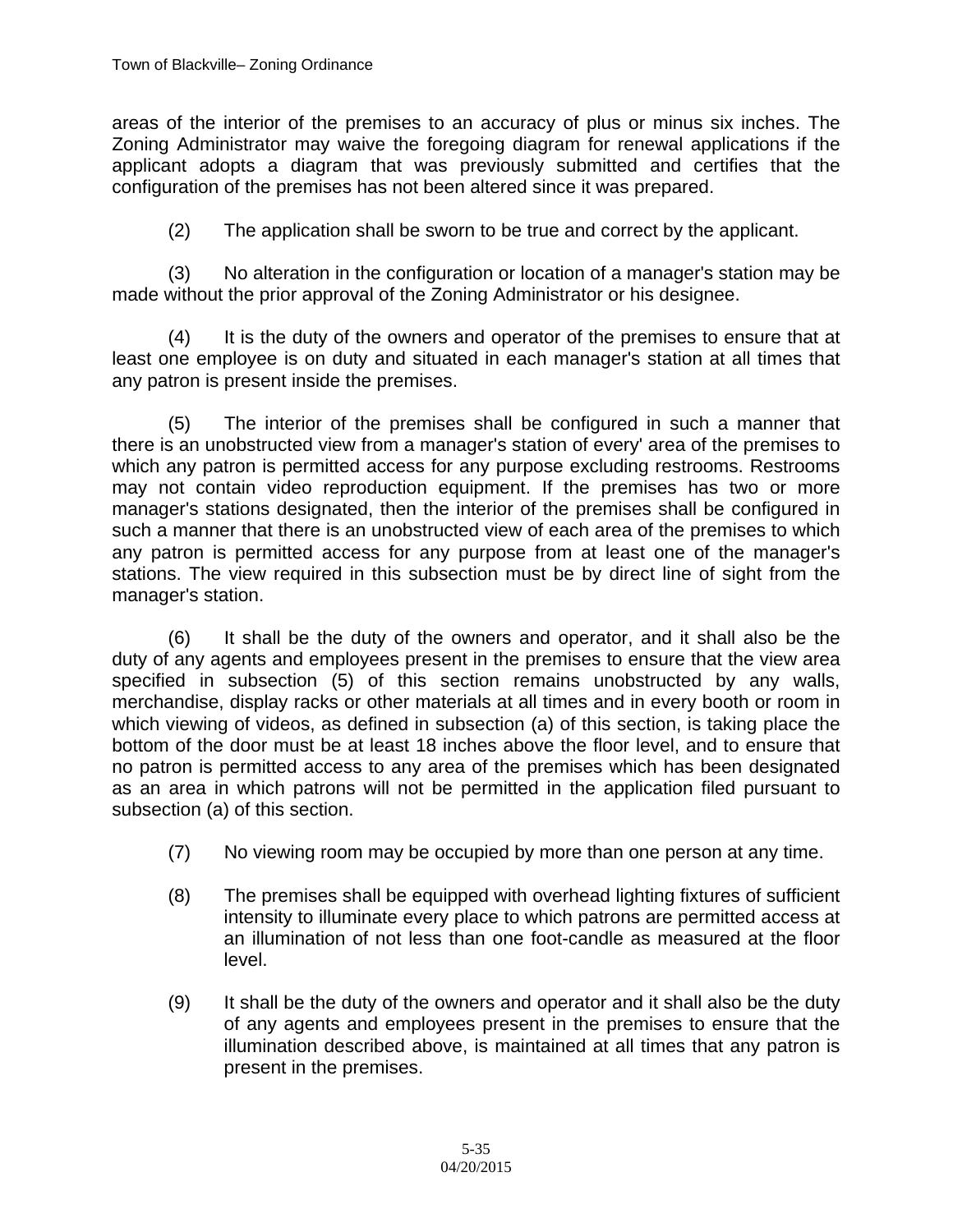b. A person having a duty under this section commits a misdemeanor if he knowingly fails to fulfill that duty.

### **§ 5-613 Exemptions.**

It is a defense to prosecution under this article that a person appearing in a state of nudity did so in a modeling class operated:

(1) By a proprietary school, licensed by the state of South Carolina; a college, junior college, or university supported entirely or partly by taxation;

(2) By a private college or university which maintains and operates educational programs in which credits are transferable to a college, junior college, or university supported entirely or partly by taxation; or

(3) In a structure:

 (a) Which has no sign visible from the exterior of the structure and no other advertising that indicates a nude person is available for viewing; and

 (b) Where, in order to participate in a class a student must enroll at least three (3) days in advance of the class; and

 (c) Where no more than one nude model is on the premises at any one time.

## **§ 5-614 Tattoo Parlors and Body Piercing Establishments.**

Tattoo parlors and body piercing establishments can be considered similar to adult establishments. The purpose of this section is to ensure compatibility with other nearby uses and to promote the health, safety, morals and general welfare of the citizens of the Town of Blackville.

Therefore, the following requirements shall be met:

 All tattoo parlors and/or body piercing establishments shall not be located closer than 500 feet from the following uses:

> Adult Day Care Child Day Care Educational Institution (public or private) Public Facility (library, park, playground, recreational facility, etc.) Religious Institution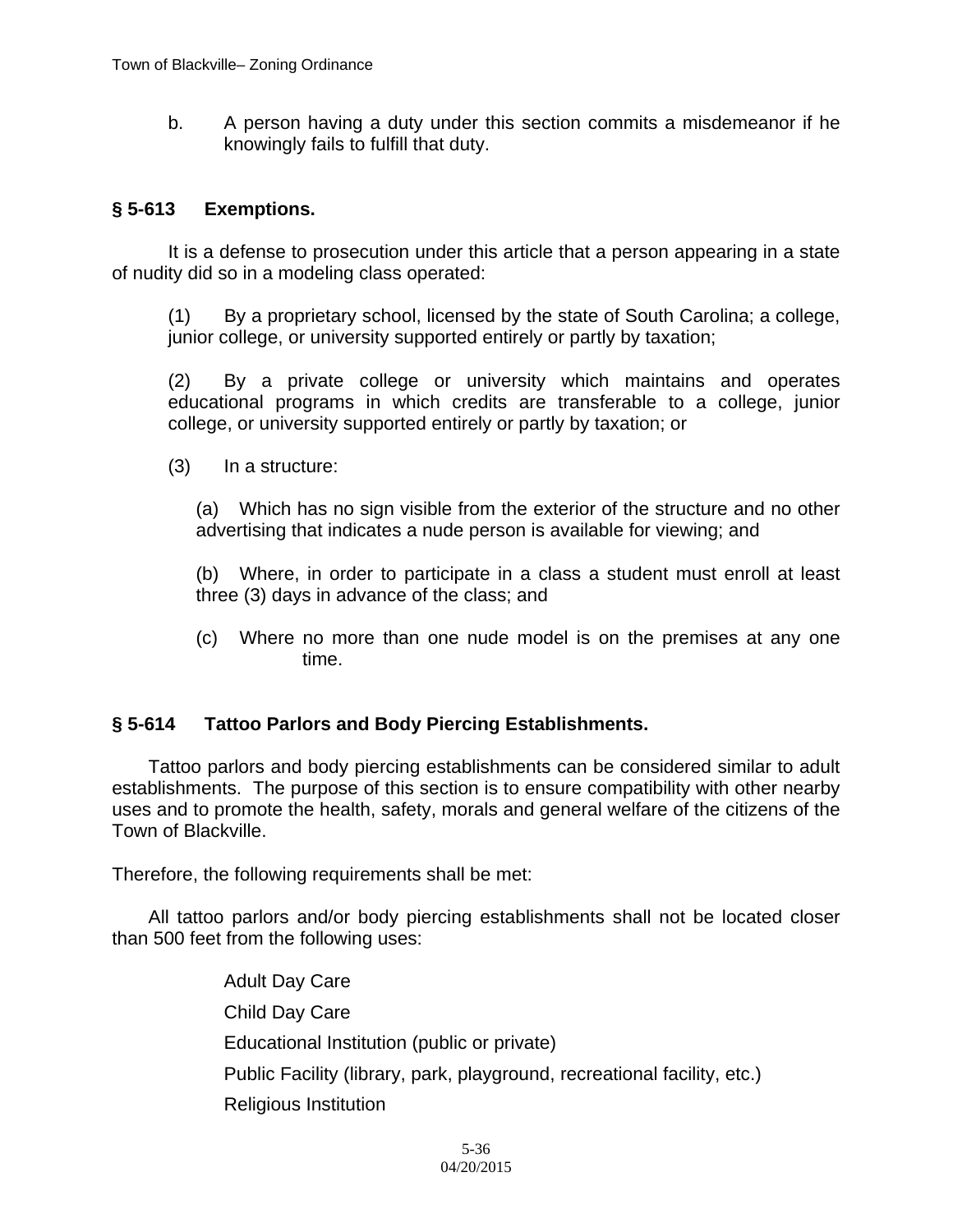Residential districts

Another tattoo parlor or body piercing establishment

 Tattoo parlors or body piercing establishments shall require any permits as required by SCDHEC, LLC and any other federal, state or local governmental department or agency which has rules and regulations governing these types of uses.

#### **Article VII Home Occupations**

## **§ 5-700 Purpose and intent.**

The purpose of this Article is to provide for limited business uses within dwellings when uses will clearly not alter the character or appearance of the residential environment. A home occupation shall be permitted in any residential district as an accessory use to any dwelling in accordance with the provisions of this Article. The conduct of a home occupation requires the approval of the Zoning Administrator. An application for a home occupation permit shall be on a form prescribed by the Zoning Administrator.

## **§ 5-701 Requirements.**

A home occupation shall be permitted as an accessory use to a dwelling, provided that all the following conditions are met:

- (1) Is conducted by no persons other than members of the family on the premises;
- (2) produces no alteration or change in the character or exterior appearance of the principal building from that of a dwelling;
- (3) utilizes not more than twenty-five (25%) percent of the total floor area of the principal building;
- (4) involves no sale or offering for sale of any article not produced or assembled by members of the family, or any service not entirely performed by members of the family residing on the premises; and
- (5) vehicular traffic associated with the home occupation shall not adversely affect traffic flow and parking in the area.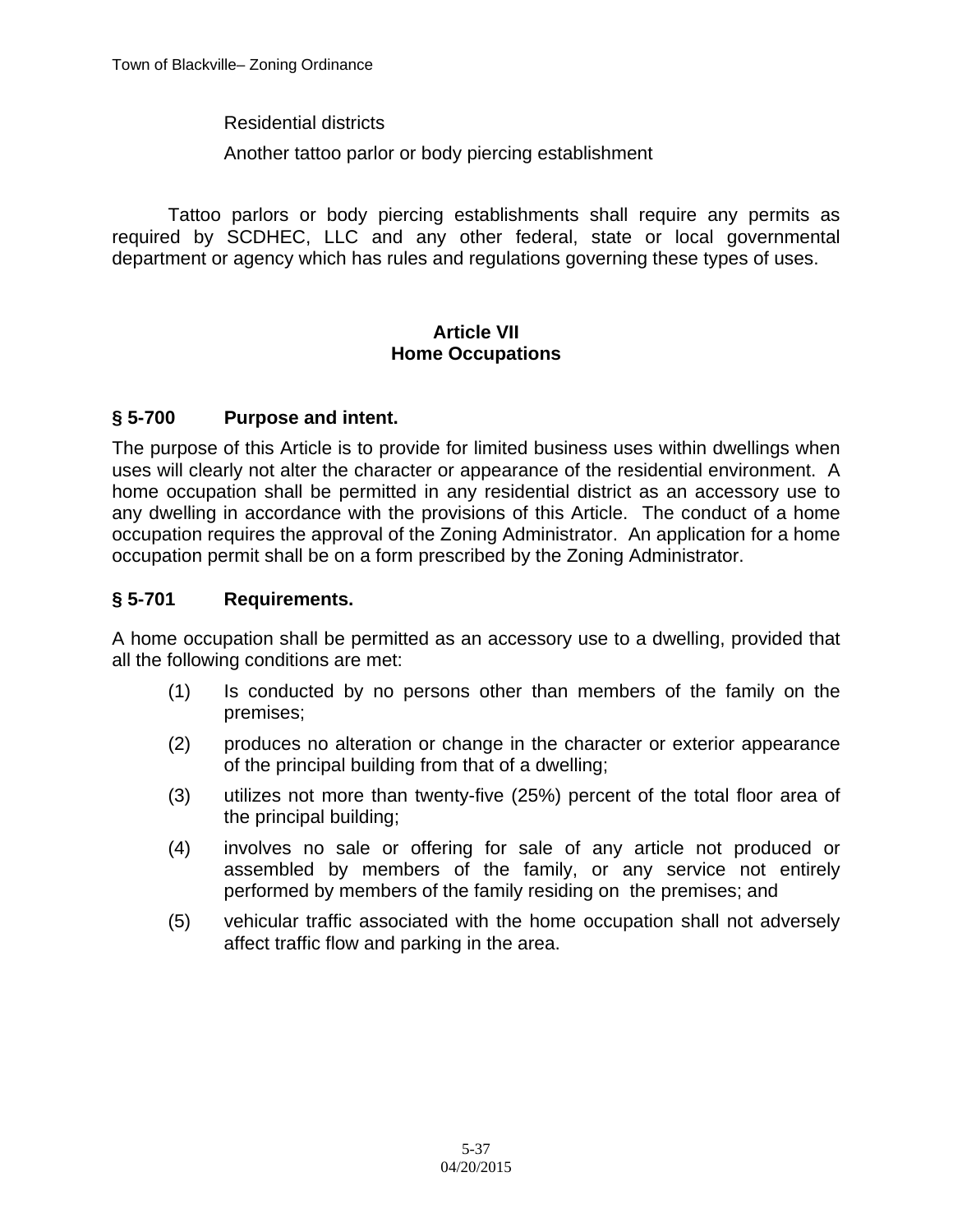# **§ 5-702 Permitted home occupations.**

The following list of permitted home occupations are examples of those occupations which are considered to be incidental to and compatible with residential land uses subject to all provisions of § 5-701, as applicable:

- (1) Art or photo studio
- (2) Sewing or tailoring
- (3) Professional office
- (4) Tutoring or teaching
- (5) Child daycare
- (6) Clerical, word processing or desktop publishing services
- (7) Barber or beauty shop
- (8) Massage therapists, who have proper certifications and licenses
- (9) Agricultural produce sales

 (10) Any other use as determined by the Zoning Administrator to be incidental to and compatible with residential land uses.

## **§ 5-703 Home occupation permit.**

An application for a Home Occupation permit shall be made to the Zoning Administrator for all home occupations. Upon completion of an application and upon verification that said home occupation meets the provisions of this Article, the Zoning Administrator shall issue a Home Occupation Permit, which shall require a \$25 fee and shall be renewed every year and filed with the Town. If the Zoning Administrator determines that the use does not meet all of the requirements for a home occupation, then the Permit shall not be issued and the use shall either be brought into full compliance with the provisions of this Article or the use shall be abandoned and all operations ceased.

# **§ 5-704** *Revocation.*

A Home Occupation permit may be revoked or modified by the Zoning Administrator if any one (1) of the following findings can be made:

 (1) The use has become detrimental to the public health, safety or welfare, or constitutes a nuisance;

(2) The permit was obtained by misrepresentation or fraud;

 (3) The use for which the permit was granted has ceased or was suspended for six (6) or more consecutive months;

 (4) One (1) or more of the conditions of the Home Occupation permit have not been met; or

(5) The use is in violation of any statute, ordinance, law or regulation.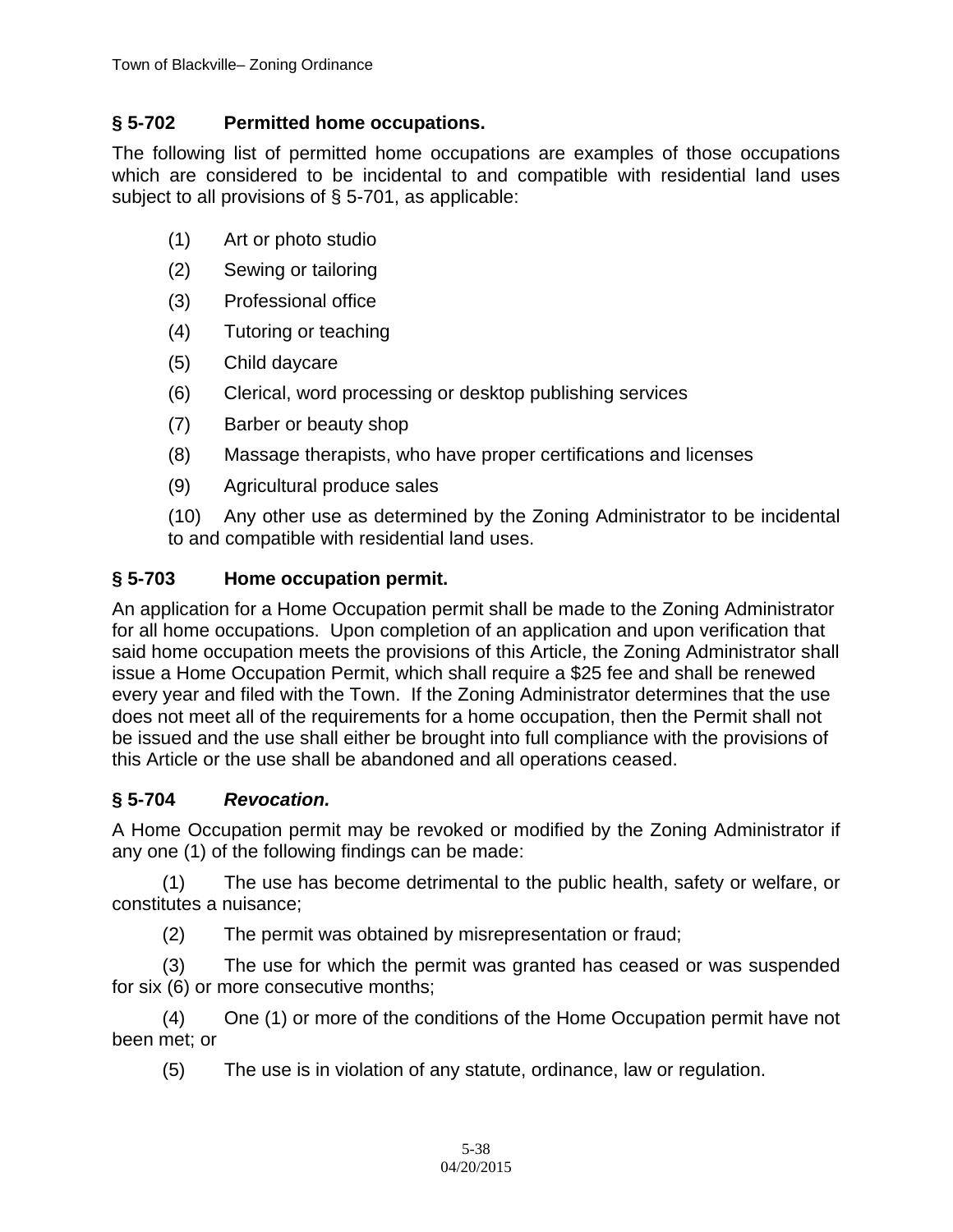#### **CHAPTER 6 ADDITIONAL DISTRICT REGULATIONS**

#### **§ 6-100 Street Access.**

 Every residential, commercial or industrial building hereafter erected, constructed, moved, or relocated shall be on a lot located on a publicly dedicated, publicly accepted, or publicly maintained street with a right-of-way of not less than thirty (30) feet, in order to provide safe and convenient access for servicing, fire protection, and required off-street parking.

## **§ 6-101 Corner Lots.**

 On lots having frontage on more than one street at an intersection, the minimum front yard requirement may be reduced to one half (1/2) the regulated distance on the portion of the lot fronting on the street or streets of less importance. If the streets are designated on the Zoning Map as being of equal importance, then the property owner can choose the street along which he wishes to reduce his front yard requirement. However, in no case shall the setback be reduced to less than fifteen (15) feet. The minimum front yard for the portion of the lot fronting on the street of greater importance shall be provided in accordance with the provisions established by this Ordinance for the District in which the lot is located.

#### **§ 6-102 Location of Buildings on Lots and Residential Limitations.**

 Every building or use hereafter erected or established shall be located on a Lot of Record; and every single or multi-family residential structure, except as herein provided, shall be located on an individual Lot of Record. In all cases, the principal buildings on a lot shall be located within the area formed by the building lines at outer boundaries and, in no case, shall such buildings infringe beyond the building lines into the respective front, side, rear yards or other setbacks required for the District in which the lot is located.

#### **§ 6-103 Double Frontage Lots.**

 On lots having frontage on two (2) streets, but not located on a corner, the minimum front yard shall be provided on each street in accordance with the provisions of this Ordinance. On lots having frontage on more than two (2) streets, the minimum front yard shall be provided in accordance with the regulations set forth in this Ordinance on at least two (2) of the street frontages. The minimum front yard on the other frontage or frontages may be reduced along the other streets in accordance with the provisions of § 6-101 above.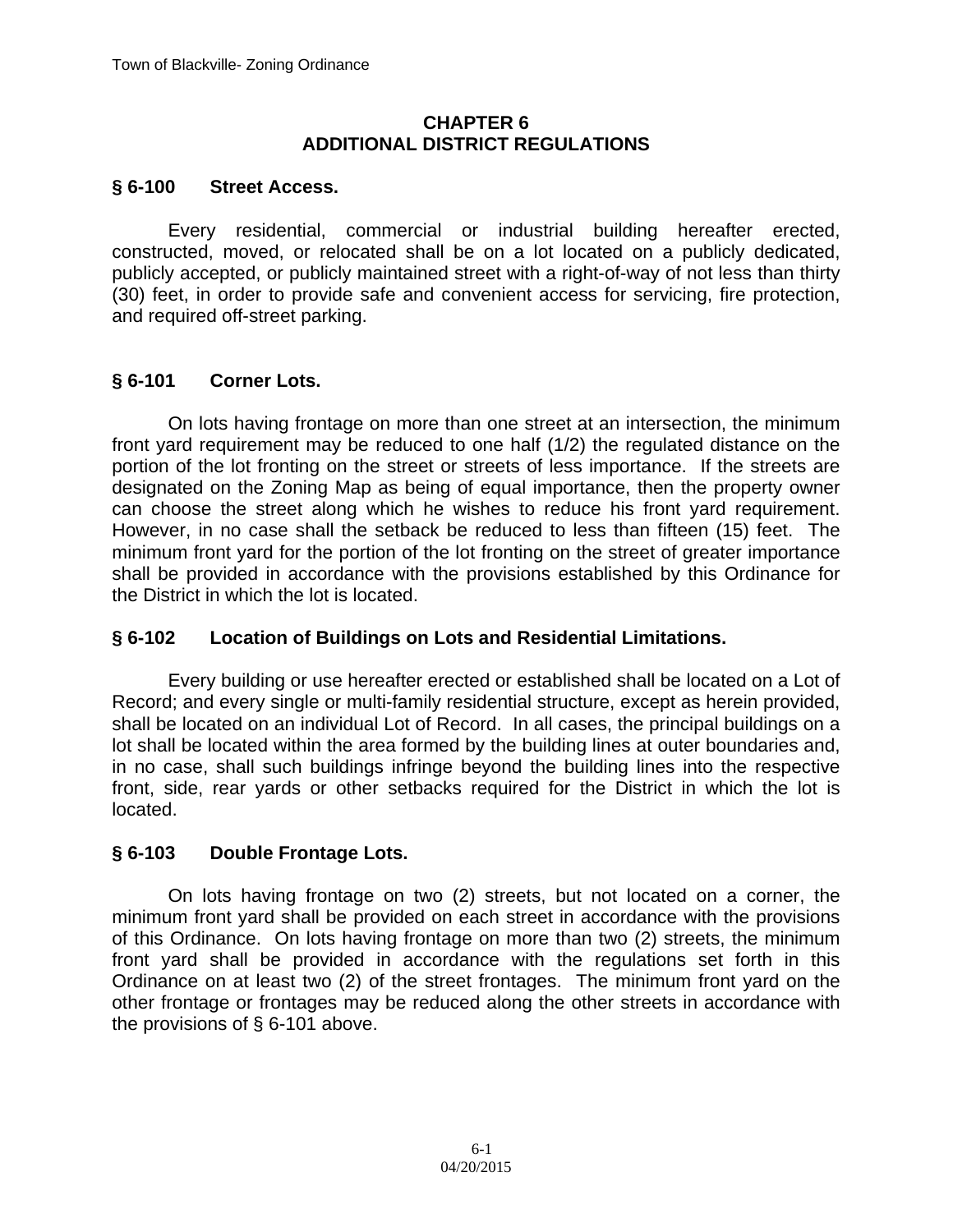#### **§ 6-104 Front and Side Yard Requirements.**

 The setback requirements of this Ordinance shall not apply to any lot where the average setback on already built upon lots located wholly or in part within two hundred (200) feet on each side of such lot and within the block and zoning district and fronting on the same street as such lot, is less than the minimum required setback. In such cases, the setback on such a lot may be less than the required setback, but not less than the average of the existing setbacks on the developed lots. However, in no case, shall setbacks be less than fifteen (15) feet.

 Where a side yard abuts a street (corner lot), the minimum side yard requirement shall be not less than seventy-five (75%) percent of the front yard required on the lot lying to the rear of such corner lot when the rear lot faces the side street. However, if the rear lot faces the opposite street, and constitutes another corner lot, then the side yard setbacks for the District in which the lot is located shall prevail.

#### **§ 6-105 Measurement of Front, Side and Rear Yards: Determination of Buildable Area.**

 The required front, side, and rear yards for individual lots, as set forth for the particular Zoning District within which a given lot is located, shall be measured inward toward the center of said lot from all points along the respective front, side, and rear property lines of the lot. Once the yard areas of a given lot have been established, the remaining area of the lot which is not included in any required front, side, or rear lot shall be known as the "buildable area."

#### **§ 6-106 Visibility at Street Intersections.**

 On corner lots in any Zoning District established by this Ordinance no fence, wall, terrace, sign, shrubbery, planting or other structure or object capable of obstructing driver vision shall be permitted between the heights of two and a half (2 l/2) and ten (10) feet above the finished street level shall be permitted on a corner lot within twenty-five (25) feet of the point formed by the intersection of the street right-of-way lines (or such lines extended in case of a rounded corner) which bound said lot.

#### **§ 6-107 Visibility at Private Drives and Entrances Intersecting with Public Streets.**

 At the intersection of any private drive or entrance or exit with a public street, no fence, wall, hedge or other planting or sign forming a material impediment to visibility over a height of two and one half (2 l/2) feet shall be erected, planted, placed or maintained.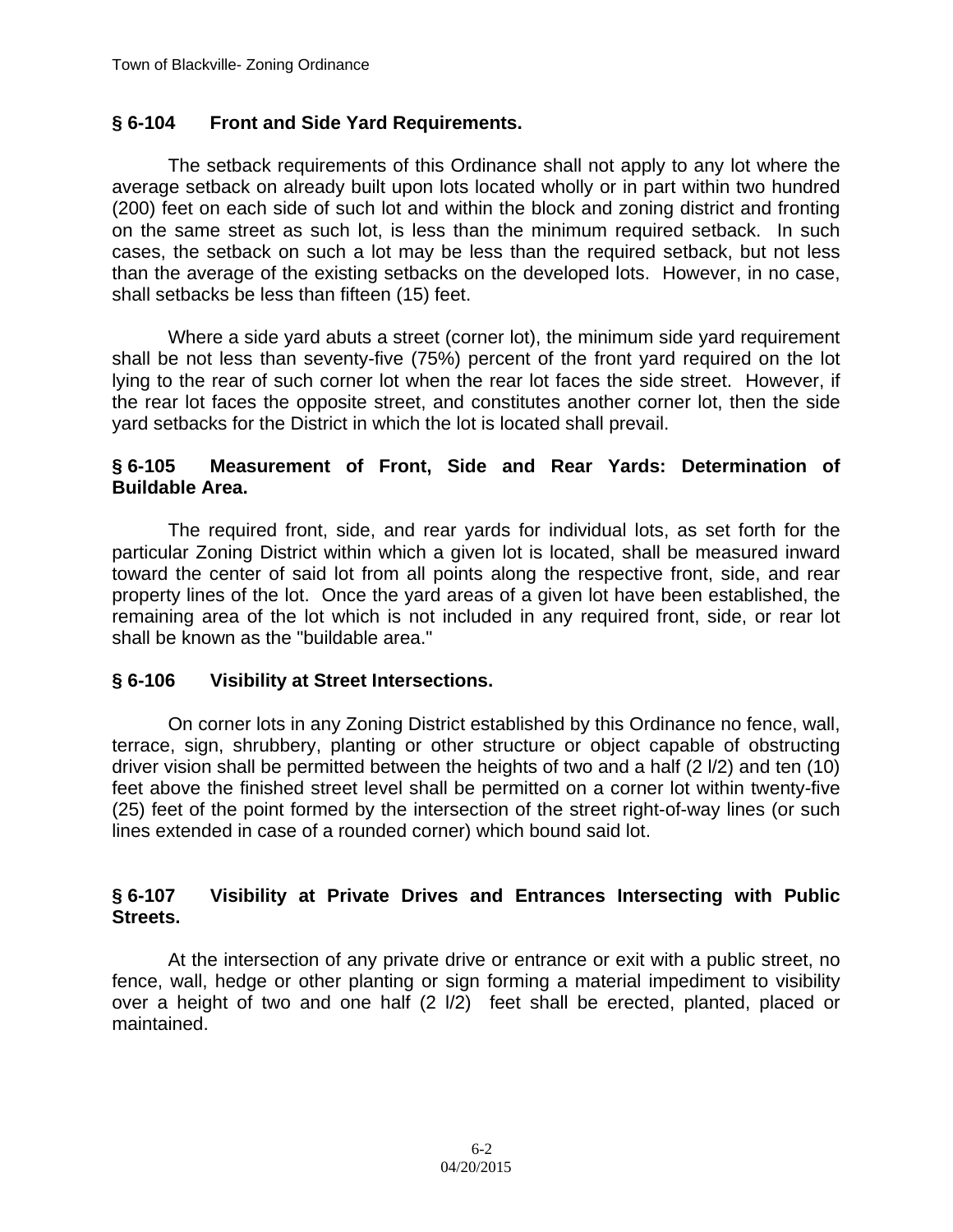#### **§ 6-108 Accessory Buildings.**

 No accessory building shall be erected in any required yard, and no separate accessory building shall be erected within five (5) feet of any other building.

#### **§ 6-109 Exceptions to Height Regulations.**

 The height limitations established by this Ordinance shall not apply to spires, belfries, cupolas, antennas, water tanks, transmission towers, silos, chimneys, smokestacks, or other appurtenances usually required to be placed above the roof level and not intended for human occupancy.

#### **§ 6-110 Parking and Storage of Certain Vehicles.**

 Automotive vehicles or trailers of any kind without current license plates shall not be parked or stored on any residentially zoned property other than behind the principal lines of the main structure.

#### **§ 6-111 Accessory Uses.**

In addition to the principal uses, each of the following uses is considered to be a customary accessory use, and as such may be situated on the same lot with the principal use or uses to which it serves as an accessory.

1. Uses Customarily Accessory to Dwellings

| а. | Private garage not to exceed the following storage capacities: |                                        |
|----|----------------------------------------------------------------|----------------------------------------|
|    | single family dwelling -                                       | four (4) automobiles;                  |
|    | multi-family dwelling -                                        | two (2) automobiles per dwelling unit; |
|    | group dwelling -                                               | one (1) automobile per sleeping room.  |

- b. Open storage space or parking area for motor vehicles provided that such space does not exceed any vehicles registered for resident owned usage.
- c. Shed or tool room for storage of equipment used in grounds or building maintenance.
- d. Private kennel for no more than three (3) dogs or three (3) cats, four (4) months of age or older. May be located in required rear yards only; provided they are no closer than twenty (20) feet from the nearest residential property line.
- e. Private swimming pool and bath house or cabana. May be located in required rear and side yards only; provided said uses shall be located no closer than five (5) feet from the rear property line and three (3) feet from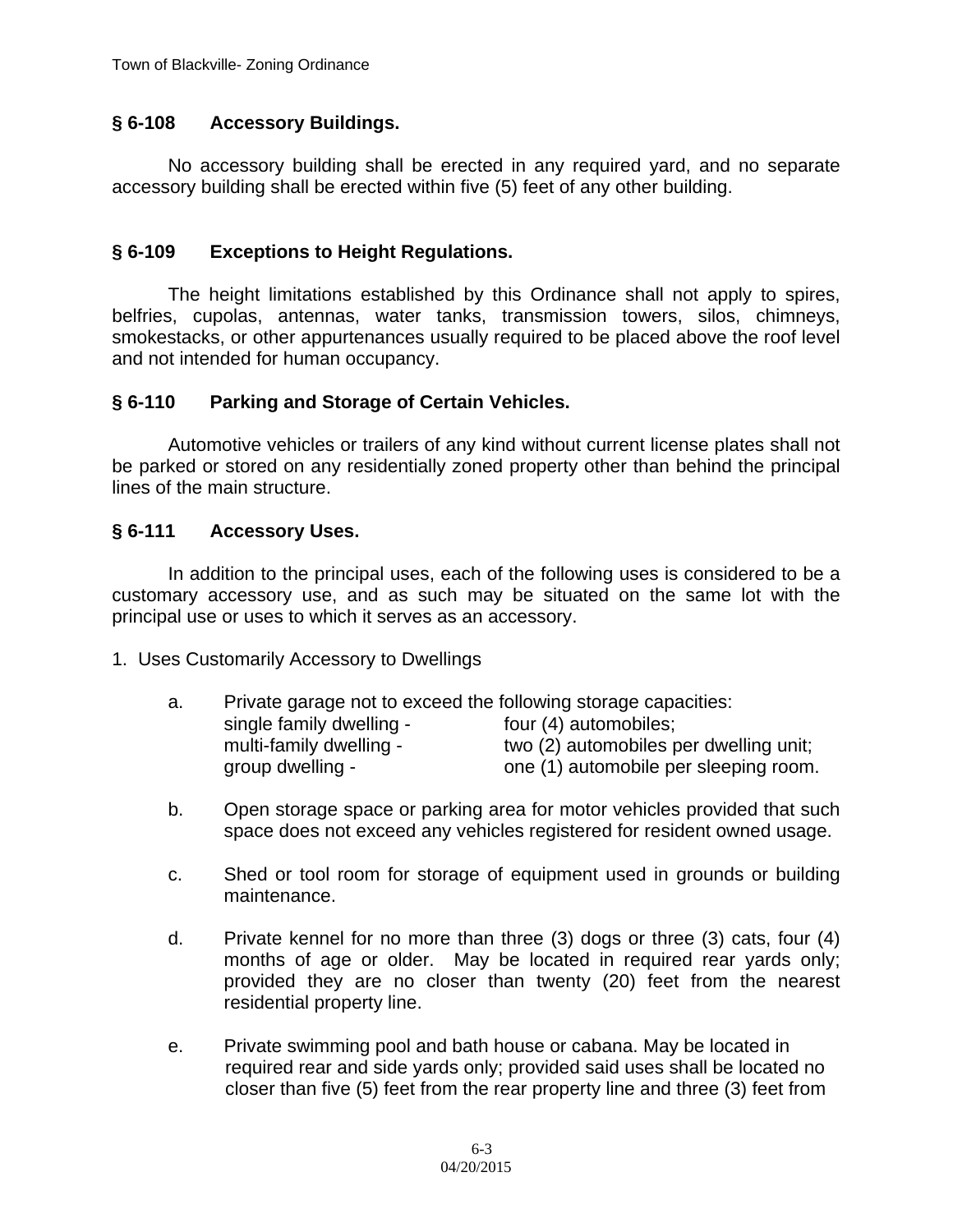the side property line. No building or other structure exceeding one story or fifteen (15) feet in height or 600 square feet in gross floor area shall occupy any part of a required setback area.

- f. Structures designed and used for purposes of shelter in the event of manmade or natural catastrophes.
- g. Noncommercial flower, ornamental shrub or vegetable garden, greenhouse or slat house not over eight (8) feet in height.
- 2. Uses Customarily Accessory to Church Buildings
	- a. Religious education buildings.
	- b. Parsonage, pastorium or parish house, together with any use accessory to a dwelling as listed under § 6-111 1 above.
	- c. Off-street parking area for the use without charge of members and visitors to the Church.

3. Uses Customarily Accessory to Retail Businesses, Office Use and Commercial Recreation Facilities

- a. Off-street parking or storage area for customers, clients or employee owned vehicles.
- b. Completely enclosed building for the storage of supplies, stock, or merchandise.
- c. Light manufacturing and/or repair facility incidental to the principal use provided that dust, odor, smoke, noise, vibration, heat or glare produced as a result of such manufacturing or repair operation is not perceptible from any boundary line of the lot on which said principal and accessory uses are located and provided such operation is not otherwise specifically prohibited in the district in which the principal use is located.

#### **§ 6-112 Setback and Other Yard Requirements for Accessory Uses.**

 In any district, all accessory uses operated in structures above ground level shall observe all setbacks, yard and other requirements set forth for the District within which they are located.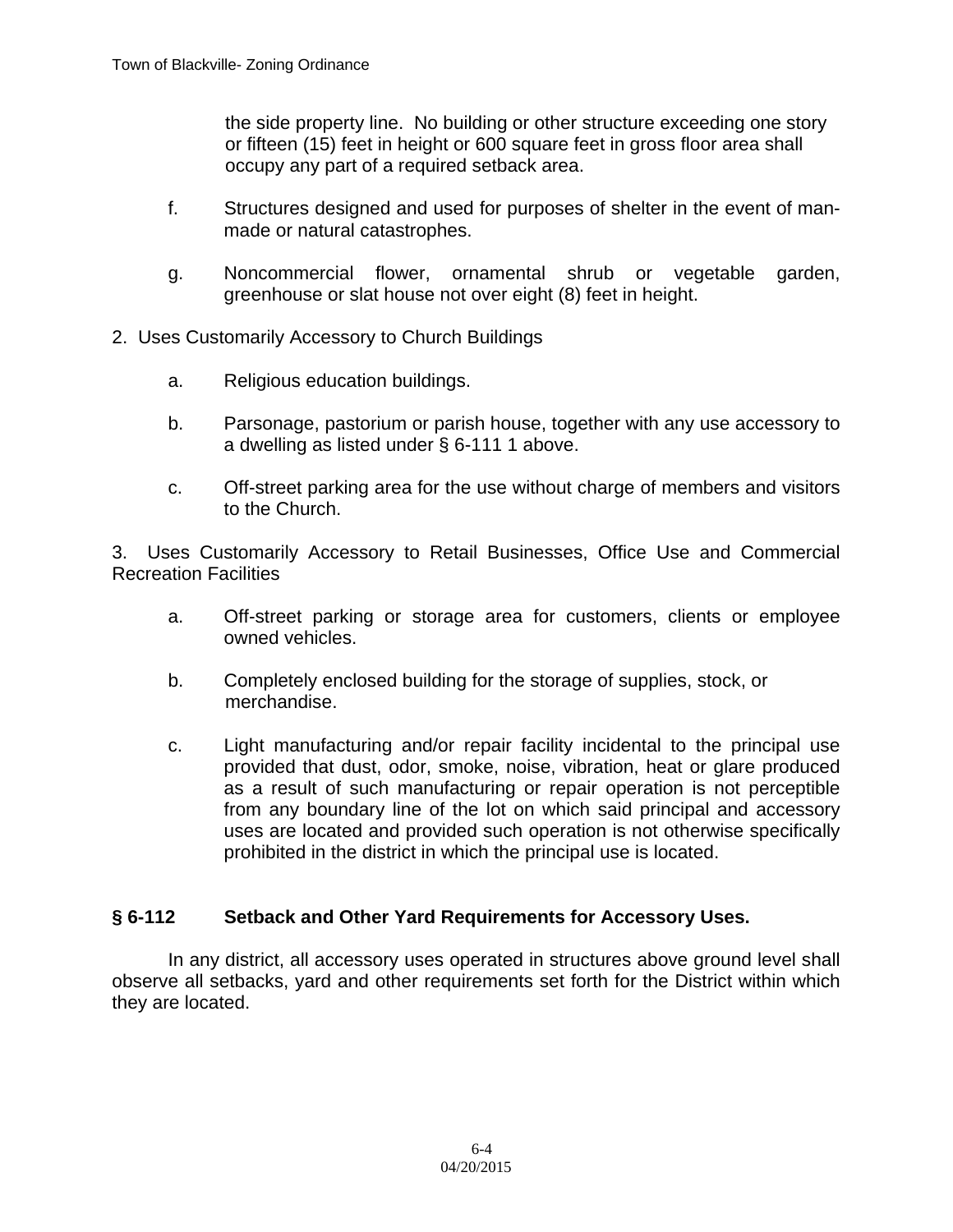#### **CHAPTER 7 ADMINISTRATION**

## **§ 7-100 Zoning Administrator.**

 This ordinance shall be administered and enforced by the duly appointed Zoning Administrator who shall have all powers and duties authorized by statute or ordinance to enforce the provisions set forth in this Ordinance. The duties of the Zoning Administrator shall include:

- 1. Interpretation of the terms and provisions of this Ordinance;
- 2. Administration of this Ordinance by the issuance of permits and certificates, including the collection of authorized fees;
- 3. Processing applications for appeals to the Board of Zoning Appeals from decisions of the Zoning Administrator, variances and special exceptions;
- 4. Preparation of the record for appeal to circuit court from decisions of the Board of Zoning Appeals;
- 5. Maintenance of a current zoning map, amendments to the zoning ordinance, and all public records related to zoning and planning;
- 6. Enforcement of the zoning ordinance, investigation and resolution of zoning complaints;
- 7. Administrative assistance to the Board of Zoning Appeals and Planning Commission as required; and
- 8. Such other duties as may be authorized.

## **§ 7-101 Zoning Permits.**

a. Permits required. No building, sign or structure shall be erected, moved, enlarged, altered or demolished without a zoning permit issued by the Zoning Administrator. No zoning permit shall be issued by the Zoning Administrator except for a use which is in conformity with the provisions of this ordinance or for a use authorized by order of the Planning Commission or Board of Zoning Appeals.

b. Fees for permits. A fee in the amount of \$50, established by regulation of Town Council, shall be paid for each zoning permit or certificate of zoning compliance issued by the Zoning Administrator.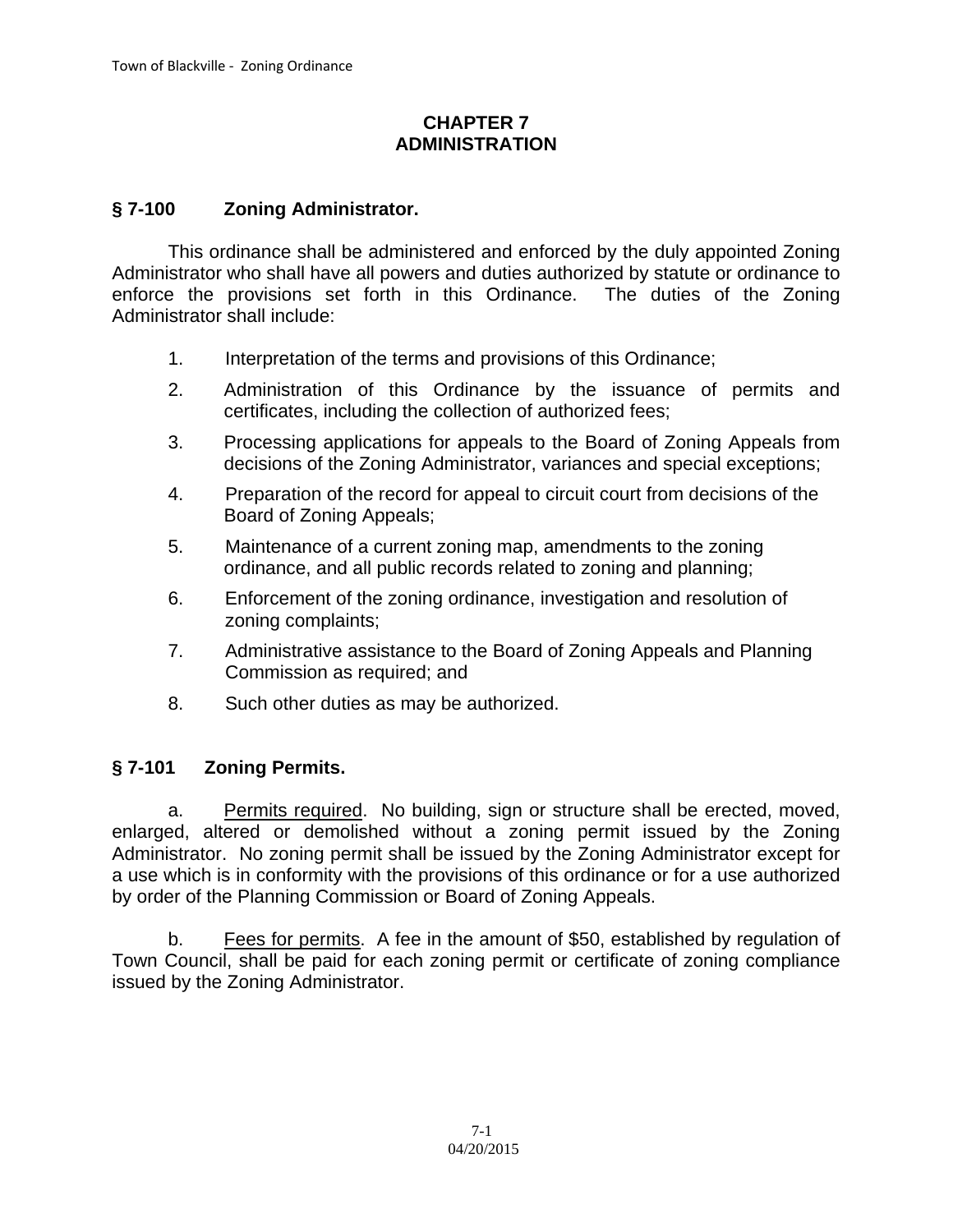c. Applications for permits. Applications for zoning permits shall be accompanied by plans in duplicate drawn to scale showing the actual dimensions and shape of the lot to be used, the sizes and locations of existing structures on the lot, the location and dimensions of a proposed structure or alteration. The application shall include such other information as may be required by the Zoning Administrator to determine conformance with this ordinance, including existing or proposed buildings or alterations, existing or proposed uses of buildings and land, number of families, housekeeping units, rental units, existing conditions on adjacent property. One copy of the plans shall be returned to the applicant with the signed approval or disapproval of the Zoning Administrator noted on the copy within a reasonable time.

d. Expiration of permits. If the work described in a zoning permit has not begun within six (6) months from the date of the permit, or within the time specified in a special exception, the permit shall expire and be void upon written notice by the Zoning Administrator.

# **§ 7-102 Sign Permits.**

 No sign requiring a permit or any part thereof shall be erected, added to or structurally altered, nor shall any excavation be commenced until a required Sign Permit has been issued.

a. Application for a Sign Permit. Each application to erect a sign, where a sign permit is required by this Ordinance, shall be accompanied by identification of ownership and/or leaseholder of property on which sign is to be erected, including street address; name and address of the owner of the sign; site plan sketch with dimensions showing the location of sign with respect to the property and right-of-way lines, building and setback lines, and any buildings, parking areas, existing free-standing signs, and buffer areas; correct size, shape, configuration, face area, height, nature, number and type of sign; value of the sign and sign structure. Any of the above requirements may be waived by the Zoning Administrator if deemed unnecessary in order to process an application.

# **§ 7-103 Certificates of Zoning Compliance.**

a. Certificates required. It shall be unlawful for any person to use occupy or permit the use or occupancy of any building or property hereafter created, erected, changed, converted, altered or enlarged, in whole or in part, until a certificate of zoning compliance has been issued by the Zoning Administrator stating that the proposed use conforms to the requirements of this ordinance.

b. Nonconforming uses or structures. Uses or structures made nonconforming by this ordinance may not continue without a certificate of zoning compliance issued by the Zoning Administrator which shall state that the use or structure was in existence at the time of adoption or amendment of this ordinance. The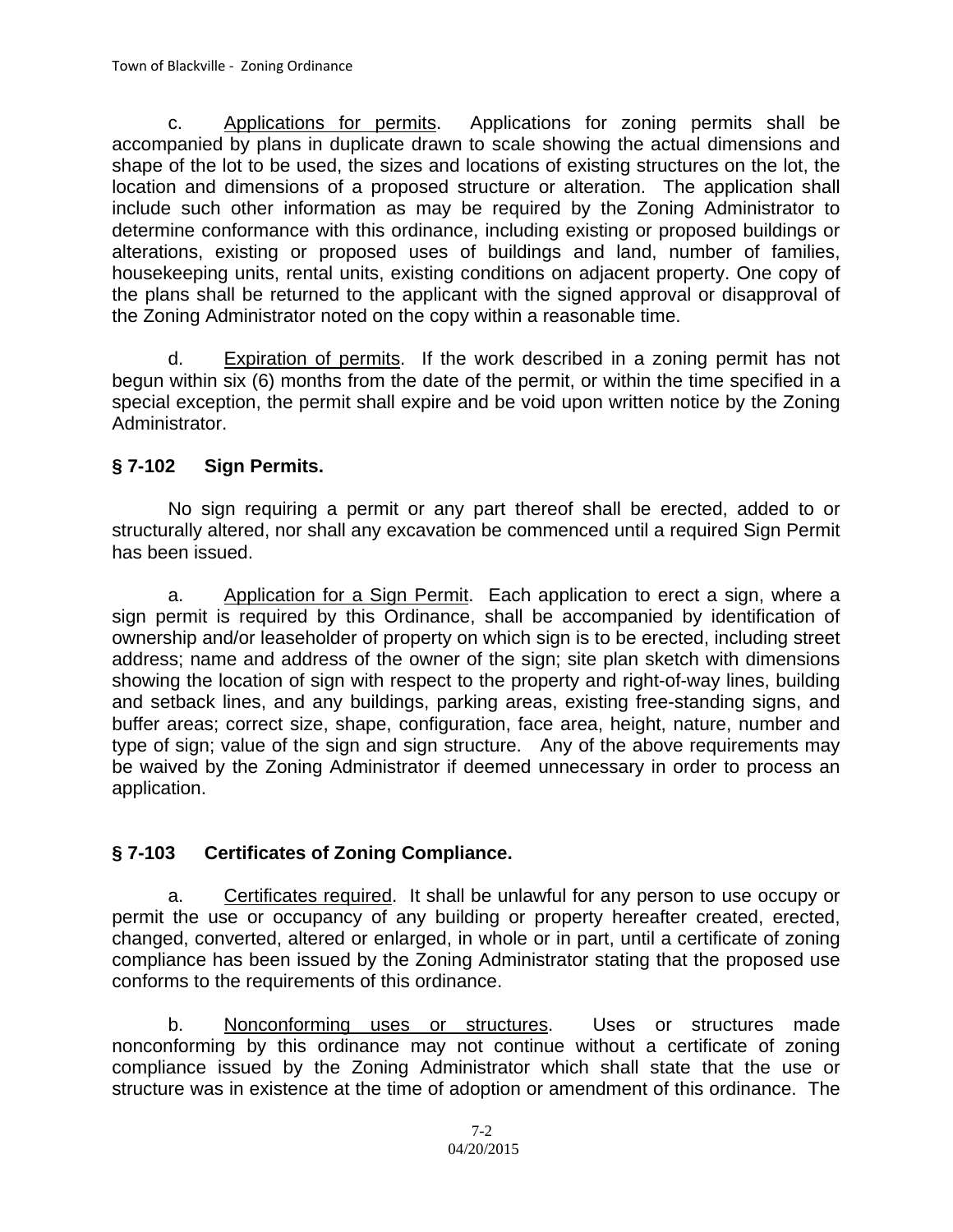certificate of zoning compliance shall specify the features which are nonconforming, and may be used to establish a vested interest in continuation of the nonconformity.

c. Temporary uses. Certificates of zoning compliance may be issued and renewed by the Zoning Administrator for permitted temporary uses for the times permitted by zoning district regulations.

## **§ 7-104 Violations.**

a. Misdemeanor; penalties. It shall be unlawful for any person to use property, or to construct, alter, enlarge or demolish any structure without a permit or permits required by this ordinance. Conviction for violation of this ordinance is punishable as a misdemeanor under the general penalty provisions of the Town Code.

b. Withholding permits. The Zoning Administrator shall deny a zoning permit for any use or work which fails to comply with this ordinance. The Zoning Administrator or other appropriate official shall withhold all other Town permits for work which violates this ordinance.

c. Complaints. A written complaint specifying facts showing a violation of this ordinance filed by any person shall be investigated by the Zoning Administrator. Upon determination that a violation has occurred, the Zoning Administrator shall take appropriate enforcement action authorized by this ordinance.

d. Stop work orders. The Zoning Administrator is authorized to issue a stop work order pursuant to S.C. Code § 6-29-950(A) requiring work to cease until specified code violations are corrected. Failure to comply with a stop work order of the Zoning Administrator is a misdemeanor punishable under the general penalty provisions of the Town Code. Issuance of a stop work order may be appealed to the Board of Zoning Appeals.

e. Ordinance summons. The Zoning Administrator is authorized to issue an ordinance summons pursuant to Town Code provisions for violations of this ordinance.

f. Arrest warrant. The Zoning Administrator, with concurrence of the Town Attorney, is authorized to request the issuance of an arrest warrant for violations of this ordinance.

g. Injunction. The Zoning Administrator shall submit a request to the Town Attorney for institution of a civil action seeking an injunction prohibiting violation of this ordinance when appropriate.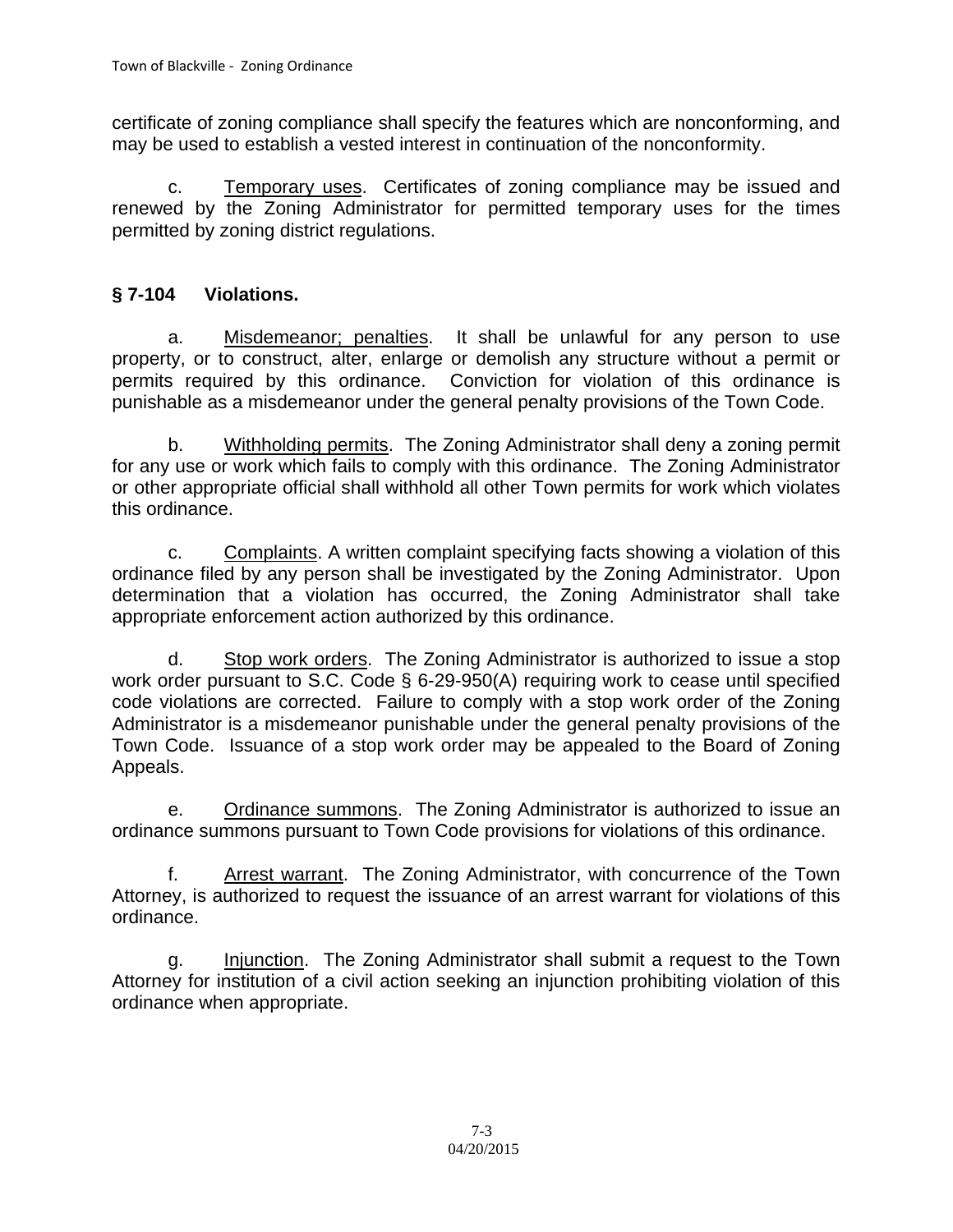### **CHAPTER 8 APPEALS**

# **§ 8-100 Board of Zoning Appeals.**

a. Board established. A Board of Zoning Appeals is hereby established which shall consist of three (3) members appointed by Town Council for staggered terms of three (3) years. A vacancy shall be filled for the unexpired term in the same manner as the original appointment. Members of the Board may be removed by Council for cause.

b. Officers. The Board shall elect or reelect one of its members as chairperson for a term on one year. The board may elect other officers as provided by its rules of procedure. The Board shall appoint a secretary who may be an officer of the Town approved by the Town Council or a member of the Board.

c. Rules of Procedure. The Board shall adopt rules of procedure for the conduct of its meetings and hearings. A majority of the Board shall constitute a quorum. Meetings of the Board shall be held at the Blackville Town Hall at the call of the chairperson or at such times as the Board may determine. Public notice of all hearings shall be published in a newspaper of general circulation in the Town and shall be posted on the bulletin board at Town Hall. Notice of hearings on appeals for variances or special exceptions shall also be posted on or adjacent to property affected, with at least one notice visible from each public street abutting the property. The chairperson may administer oaths and compel attendance of witnesses by subpoena. The Board shall keep minutes of its proceedings, showing the vote of each member on each question, or if absent or failing to vote by reason of conflict, and shall keep records of its examinations and other official actions filed in the office of the secretary of the Board as public records.

## **§ 8-101 Powers and Duties of Board of Zoning Appeals.**

The Board of Zoning Appeals has the following powers:

1. Appeal from Zoning Administrator. Any person aggrieved by a decision of the Zoning Administrator may appeal that decision to the Board of Zoning Appeals in writing on a form provided by the Zoning Administrator within fifteen (15) days after actual notice of the decision. An appeal stays the implementation of the decision of the Zoning Administrator unless he certifies to the Board that a stay would cause imminent peril to life or property. The Board may affirm or reverse, wholly or in part, or may modify the decision by a written order separately stating findings of fact and conclusions of law.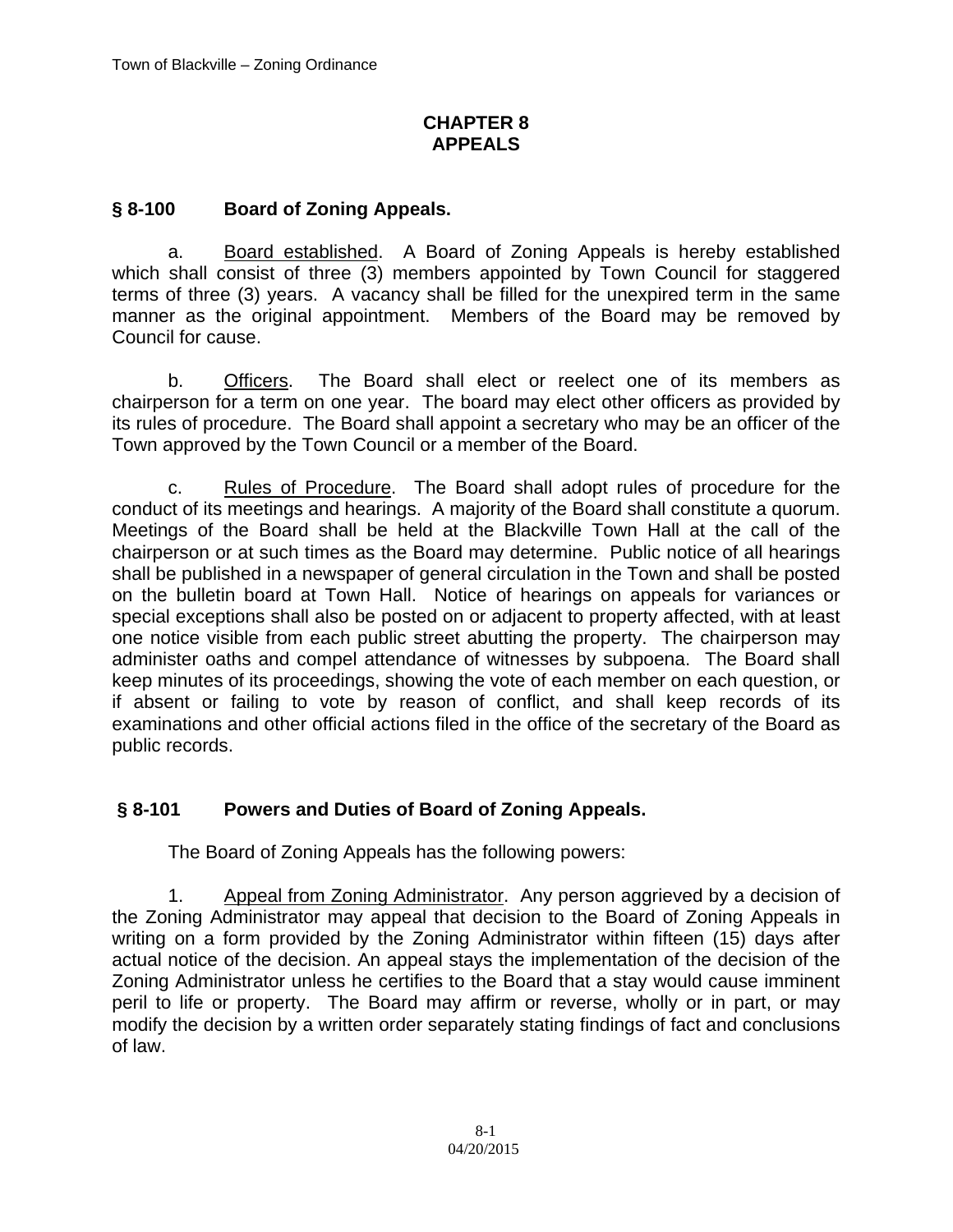2. Variances. An owner or authorized agent may appeal to the Board on a form provided by the Zoning Administrator for a variance from the requirements of the zoning ordinance when the strict application of regulations would result in unnecessary hardship. A variance may be granted if the Board makes all of the following findings and conclusions in a written order:

(a) There are extraordinary and exceptional conditions pertaining to the particular piece of property;

(b) These conditions do not generally apply to other property in the vicinity;

(c) because of these conditions, the application of the ordinance to the particular piece of property would effectively prohibit or unreasonably restrict the utilization of the property;

(d) The authorization of the variance will not be of substantial detriment to adjacent property or to the public good, and the character of the district will not be harmed by the granting of the variance;

(e) The effect of the variance would not allow the establishment of a use not otherwise permitted in the zoning district; would not extend physically a nonconforming use of the land; and would not change the zoning district boundaries shown on the official zoning map.

The fact that property may be utilized more profitably, should a variance be granted, may not be considered grounds for a variance. In granting a variance, the Board may attach to it such conditions regarding the location, character, or other features of the proposed building, structure, or use as the Board may consider advisable to protect established property values in the surrounding area, or to promote the public health, safety, or general welfare. Failure to begin or complete an action for which a variance is granted within the time limit specified as a condition of the variance shall void the variance.

3. Special exceptions. An owner or authorized agent may appeal to the Board on a form provided by the Zoning Administrator for a special exception for a use permitted by district regulations as a special exception after review, subject to applicable criteria. The Board shall consider the following factors in determining whether a special exception should be granted, in addition to specific criteria in district regulations: (1) traffic impact; (2) vehicle and pedestrian safety; (3) potential impact of noise, lights, fumes, or obstruction of air flow on adjoining property; (4) adverse impact of proposed use on aesthetic character of the area; and (5) orientation and spacing of improvements or structures. The Board may prescribe appropriate conditions and safeguards to relieve or reduce adverse impact of a special exception and to protect the character of the area.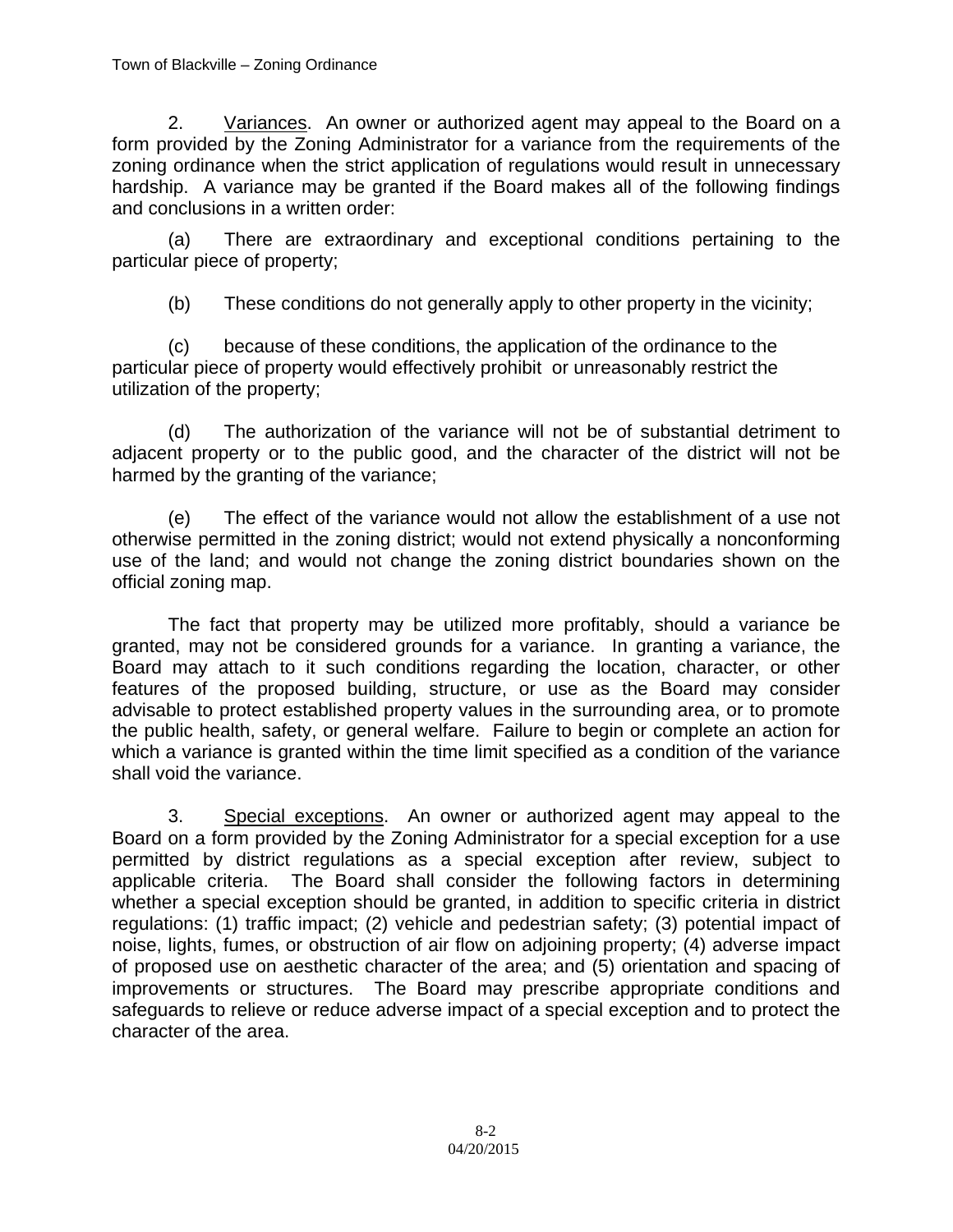## **§ 8-102 Fees for Appeals to Board.**

A fee of \$250 shall be paid for each appeal to the Board of Zoning Appeals from a decision of the Zoning Administrator, for a variance or special exception.

## **§ 8-103 Appeal to Circuit Court.**

A person having a substantial interest in a decision of the Board of Zoning Appeals, or an officer of the Town authorized by Town Council, may appeal to circuit court by petition for review on grounds that the decision is contrary to law, filed with the clerk of court and secretary of the board within thirty (30) days after the decision of the Board is mailed. Within thirty (30) days after receipt of notice of filing a petition, the Zoning Administrator or secretary of the Board, with assistance of the Town Attorney, shall file with the clerk of court a certified copy of the Board proceedings, including a transcript of evidence and findings and conclusions of the Board.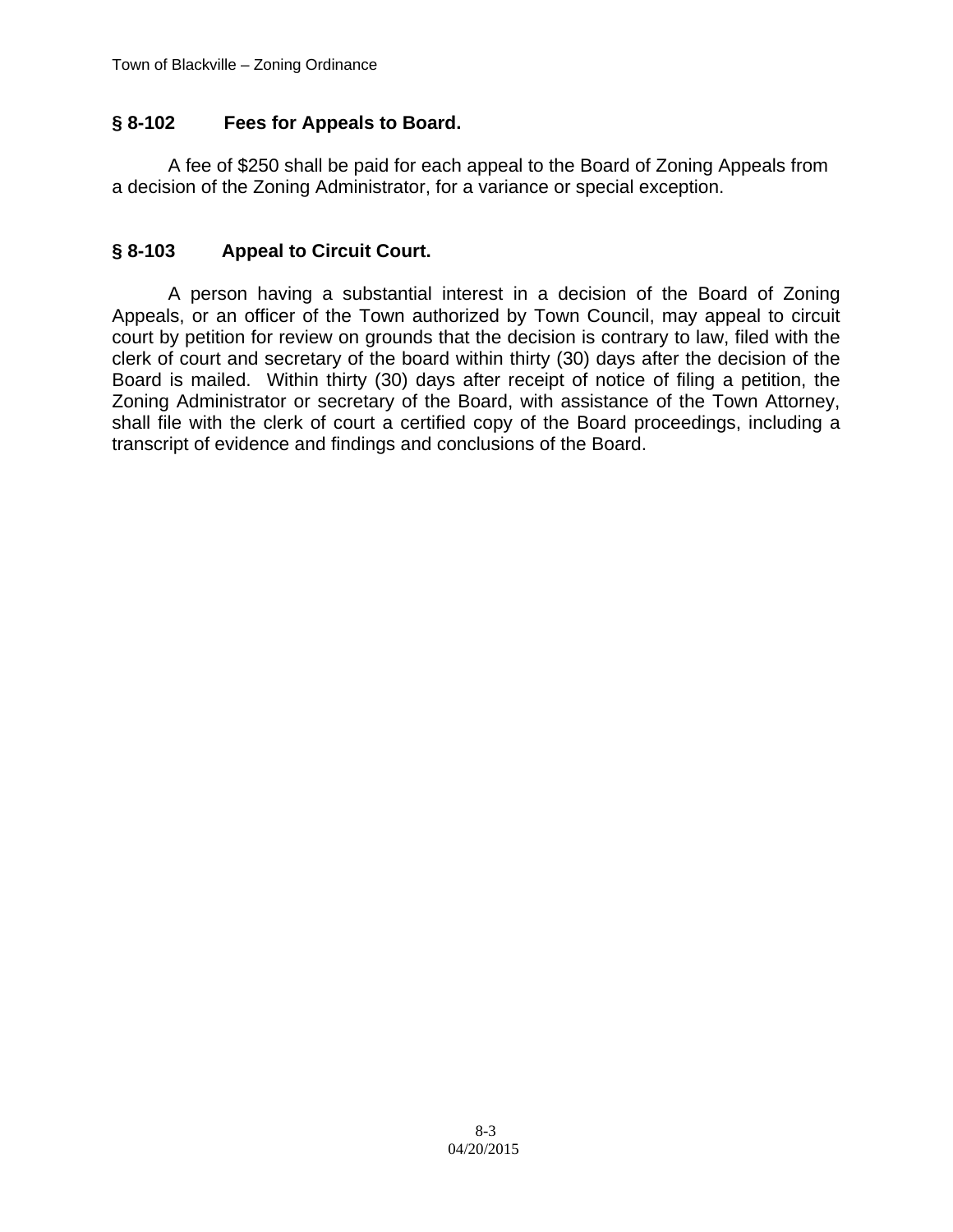## **CHAPTER 9 AMENDMENT**

# **§ 9-100 Initiation of Amendment.**

 a. An amendment to the Zoning Ordinance text or Official Zoning Map may be initiated by adopted motion of Town Council, adopted motion of the Planning Commission, or the Zoning Administrator. An amendment to the zoning map for changing a zoning district designation of property may be initiated by the owner of the property affected or by an agent authorized by the owner in writing.

 b. An identical amendment to the district designation of the same or a portion of the same property for which a rezoning has been denied shall not be initiated more often than once in each twelve (12) month period after denial unless the planning commission determines either (1) there has been a substantial change in the character of the area, or (2) evidence or factors exist which were not considered in previous deliberations which might substantially alter the basis for the Planning Commission recommendation.

 c. A zoning text or map amendment shall be initiated by an owner or agent on an application form provided by the Zoning Administrator, accompanied by required documents and information, and a filing fee of \$150, established by resolution of Town Council.

 d. A complete application for amendment must be received at least two (2) weeks prior to a Planning Commission meeting in order to be considered at the meeting.

## **§ 9-101 Minimum district size.**

 No amendment shall be initiated which would create a new zoning district with an area of less than two (2) acres; provided, the minimum area for a PD (Planned Development) district shall be two (2) acres. The minimum requirement does not apply to extension of an existing residential district, or addition of CC or HC district.